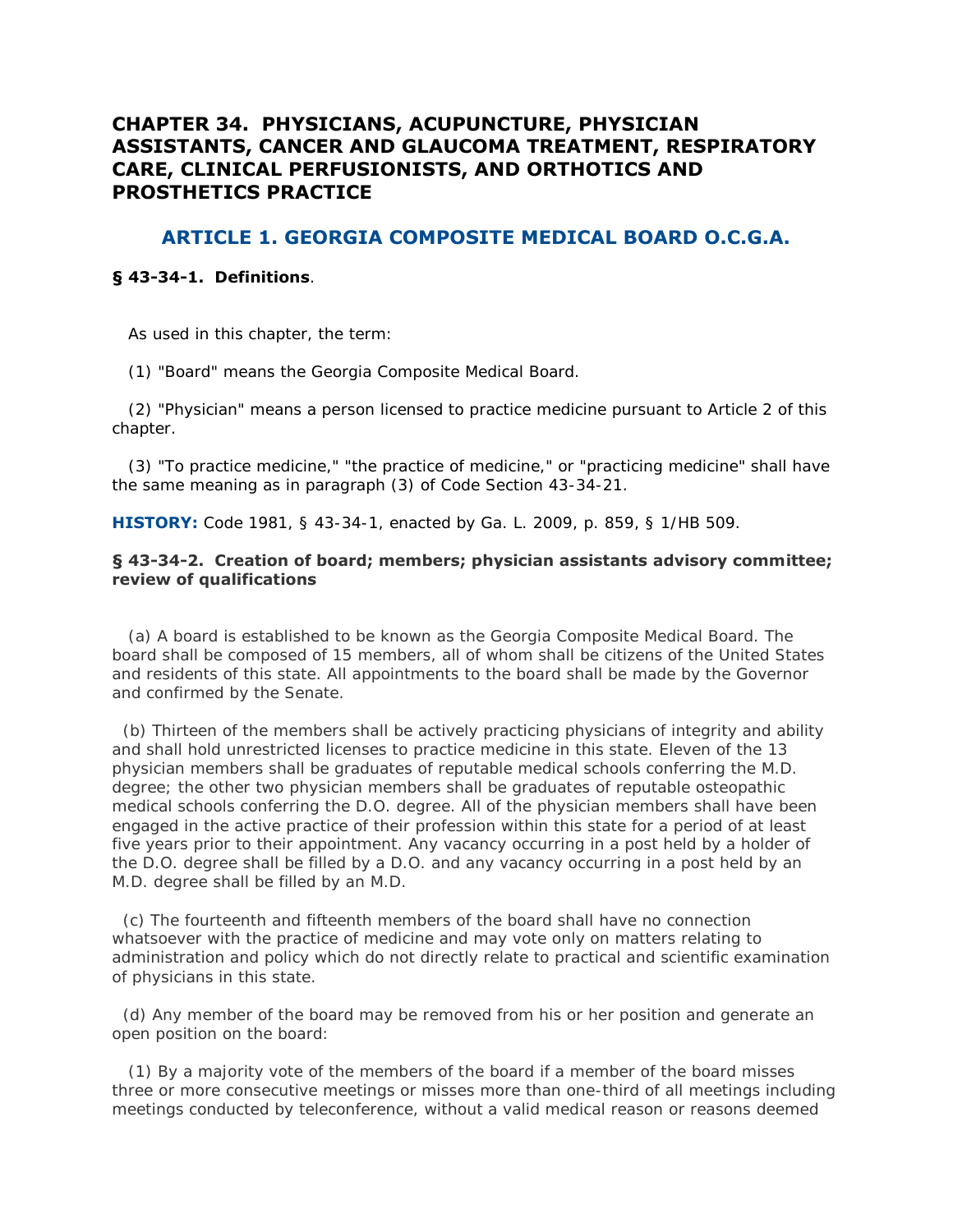excusable, which removal shall not be effective unless approved by the Governor; or

- (2) By the Governor if the board member:
	- (A) Has willfully neglected his or her duty as a board member;
	- (B) Has been convicted of a crime involving moral turpitude;
	- (C) Has been convicted of a felony;
	- (D) Is no longer in the active practice of medicine, if a physician member;
	- (E) Is no longer a resident of the State of Georgia; or

 (F) Has received any restriction of his or her medical license in Georgia or any other state, if a physician member.

(e) (1) The board shall appoint a Physician Assistants Advisory Committee composed of four physicians, at least two of whom shall be members of the board, and four licensed physician assistants, who shall each serve for terms of office of two years and until their successors are appointed and qualified. The committee shall review matters to come before the board which relate to physician assistants, including but not limited to applicants for physician assistant licensure and relicensure and education requirements therefor, and proposed board regulations concerning physician assistants. The committee shall periodically make recommendations to the board regarding matters reviewed. Each member of the advisory committee shall be entitled to the same expense allowances, mileage allowances, and reimbursement as members of the board as provided for in this chapter.

 (2) The committee shall appoint a physician assistant in an advisory capacity to the board. The advisory person shall serve at the pleasure of the committee as an ex officio adviser to the board in all matters relating to physician assistants and shall share in the privileges and benefits of the board without a vote.

(f) The board shall review applicants' qualifications for licensure, certification, or permitting pursuant to this chapter.

(g) Reserved.

**HISTORY:** Ga. L. 1913, p. 101, § 2; Ga. L. 1918, p. 173, § 1; Code 1933, § 84-902; Ga. L. 1963, p. 285, § 1; Ga. L. 1970, p. 301, § 2; Ga. L. 1971, p. 689, § 1; Ga. L. 1974, p. 1156, § 2; Ga. L. 1977, p. 334, § 1; Ga. L. 1979, p. 382, §§ 1, 2; Code 1981, § 43-34-21; Ga. L. 1982, p. 2266, § 3; Ga. L. 1983, p. 3, § 32; Ga. L. 1984, p. 1465, § 1; Ga. L. 1986, p. 304, § 1; Ga. L. 1990, p. 1903, § 10; Ga. L. 1992, p. 1153, § 1; Ga. L. 1992, p. 2062, § 3; Ga. L. 1997, p. 935, § 1; Ga. L. 1999, p. 296, § 25; Code 1981, § 43-34-2, as redesignated by Ga. L. 2009, p. 859, § 1/HB 509; Ga. L. 2010, p. 543, § 1/SB 252.

# **§ 43-34-3. Terms of office; representation of geographic regions; vacancies**

 (a) The members of the Composite State Board of Medical Examiners, now known as the Georgia Composite Medical Board, in office on June 30, 2009, shall continue to serve out their respective terms and until their respective successors are appointed and qualified. The two new board members added as of July 1, 2009, pursuant to Code Section 43-34-2 shall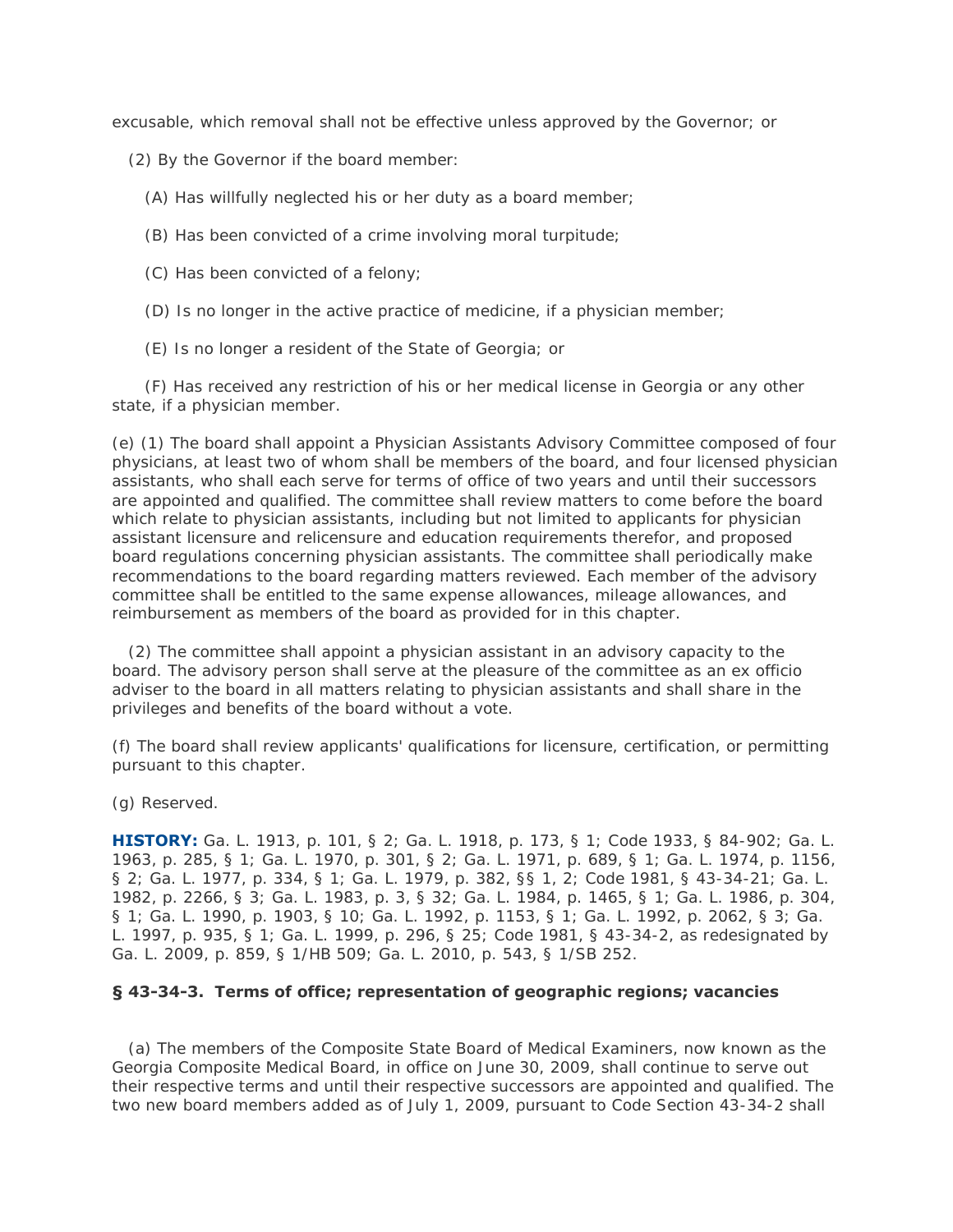be appointed by the Governor to serve as members of the board for terms of office beginning on July 1, 2009. The terms of office of the two new members shall be for two years and three years, respectively, with the Governor to specify the initial term of office for each new member at the time of his or her appointment. Upon the expiration of such initial terms, successors to such members of the board whose terms of office expire shall serve for terms of four years each.

 (b) Terms of office of members of the board shall be four years. Members of the board shall serve for the terms specified and until their respective successors are appointed and qualified. All reappointments and new appointments shall be made so that the various geographic regions of the state shall be represented. Any vacancy that may occur in the board as a result of death, resignation, relocation from the state, or other cause shall be filled for the unexpired term in the same manner as regular appointments are made.

**HISTORY:** Ga. L. 1909, p. 123, § 1; Ga. L. 1913, p. 101, § 3; Ga. L. 1918, p. 173, § 3; Code 1933, §§ 84-903, 84-1201; Ga. L. 1939, p. 226, § 1; Ga. L. 1963, p. 285, § 2; Ga. L. 1970, p. 301, § 3; Ga. L. 1971, p. 689, § 1; Ga. L. 1979, p. 382, § 3; Code 1981, § 43-34- 22; Ga. L. 1997, p. 935, § 1.1; Ga. L. 1998, p. 128, § 43; Ga. L. 1999, p. 296, § 12; Code 1981, § 43-34-3, as redesignated by Ga. L. 2009, p. 859, § 1/HB 509.

# **§ 43-34-4. Oath of board members; certificate of appointment**

 Immediately and before entering upon the duties of office, the members of the board shall take the constitutional oath of office and shall file the same in the office of the Governor, who, upon receiving the oath of office, shall issue to each member a certificate of appointment.

**HISTORY:** Ga. L. 1913, p. 101, § 4; Code 1933, § 84-904; Code 1981, § 43-34-23; Code 1981, § 43-34-4, as redesignated by Ga. L. 2009, p. 859, § 1/HB 509.

#### **§ 43-34-5. Election of board officers; reimbursement of members; meetings; powers and duties; no restriction on licenses**

 (a) The board shall meet and shall annually elect a chairperson and vice chairperson. Each member of the board may receive the expense allowance as provided by subsection (b) of Code Section 45-7-21 and the same mileage allowance for the use of a personal car as that received by other state officials and employees or a travel allowance of actual transportation cost if traveling by public carrier within the state. Each board member shall also be reimbursed for any conference or meeting registration fee incurred in the performance of his or her duties as a board member. For each day's service outside of the state as a board member, such member shall receive actual expenses as an expense allowance as well as the mileage allowance for the use of a personal car equal to that received by other state officials and employees or a travel allowance of actual transportation cost if traveling by public carrier or by rental motor vehicle. Expense vouchers submitted by board members are subject to approval of the chairperson and executive director. Out-of-state travel by board members must be approved by the board chairperson and the executive director.

(b) The board shall hold regular meetings each month, unless in the discretion of the chairperson it is deemed unnecessary for a particular month. Called meetings may be held at the discretion of the chairperson.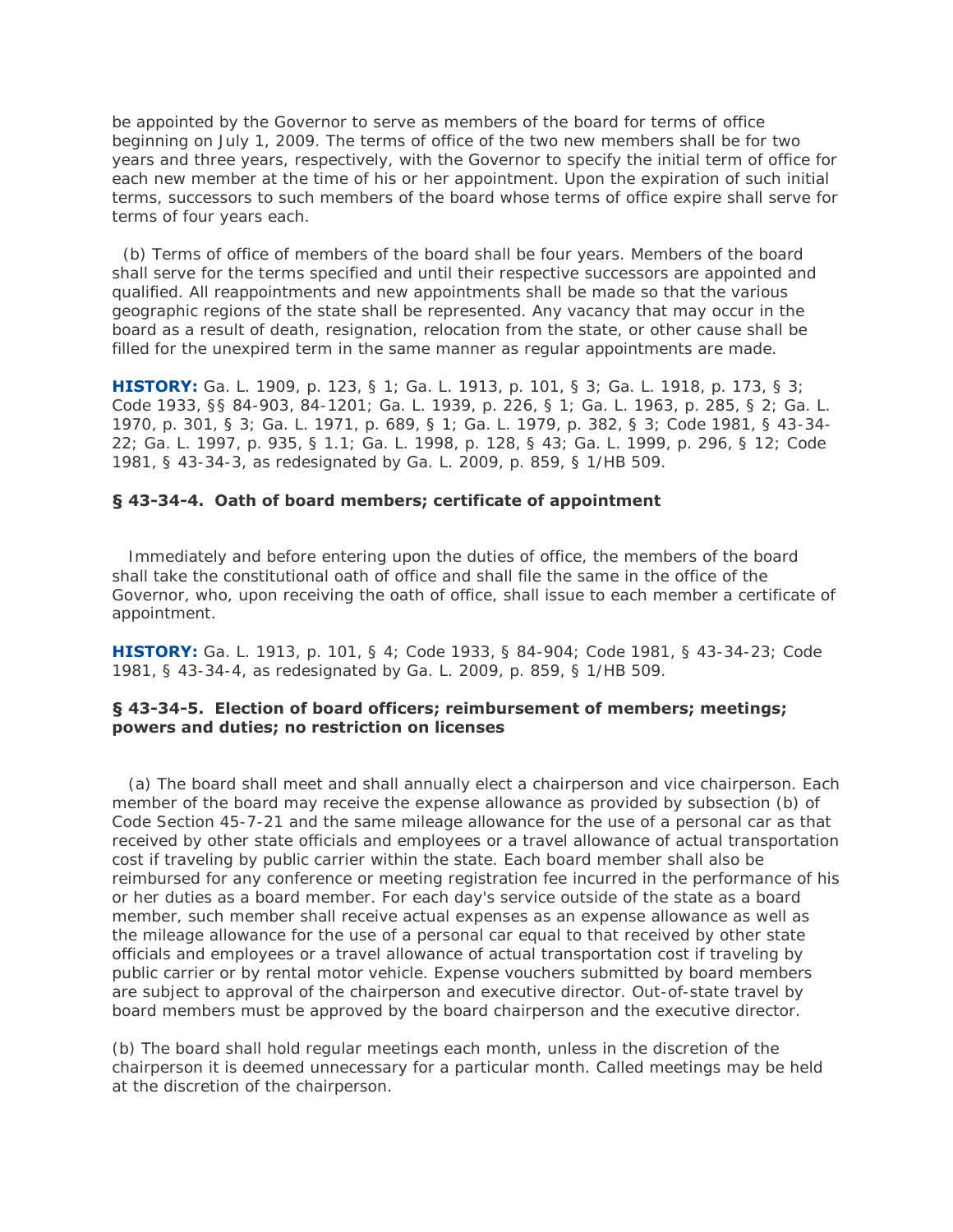(c) The board shall have the following powers and duties:

 (1) To adopt, amend, and repeal such rules and regulations in accordance with this chapter necessary for the proper administration and enforcement of this chapter;

(2) To adopt a seal by which the board shall authenticate the acts of the board;

 (3) To establish a pool of qualified physicians to act as peer reviewers and expert witnesses and to appoint or contract with physicians professionally qualified by education and training, medical associations, or other professionally qualified organizations to serve as peer reviewers; provided, however, that no licensing, investigative, or disciplinary duties or functions of the board may be delegated to any medical association or related entity by contract or otherwise;

 (4) To employ a medical director and other staff to implement this chapter and provide necessary and appropriate support who shall be subject to the same confidentiality requirements of the board;

(5) To keep a docket of public proceedings, actions, and filings;

(6) To set its office hours;

 (7) To set all reasonable fees by adoption of a schedule of fees approved by the board. The board shall set such fees sufficient to cover costs of operation;

 (8) To establish rules regarding licensure and certification status, including but not limited to inactive status, as the board deems appropriate;

 (9) To issue, deny, or reinstate the licenses, certificates, or permits of duly qualified applicants for licensure, certification, or permits under this chapter;

 (10) To revoke, suspend, issue terms and conditions, place on probation, limit practice, fine, require additional medical training, require medical community service, or otherwise sanction licensees, certificate holders, or permit holders;

 (11) To renew licenses, certificates, and permits and set renewal and expiration dates and application and other deadlines;

 (12) To approve such examinations as are necessary to determine competency to practice under this chapter;

 (13) To set examination standards, approve examinations, and set passing score requirements;

 (14) To adopt necessary rules concerning proceedings, hearings, review hearings, actions, filings, depositions, and motions related to uncontested cases;

(15) To initiate investigations for the purposes of discovering violations of this chapter;

 (16) To administer oaths, subpoena witnesses and documentary evidence including medical records, and take testimony in all matters relating to its duties;

(17) To conduct hearings, reviews, and other proceedings according to Chapter 13 of Title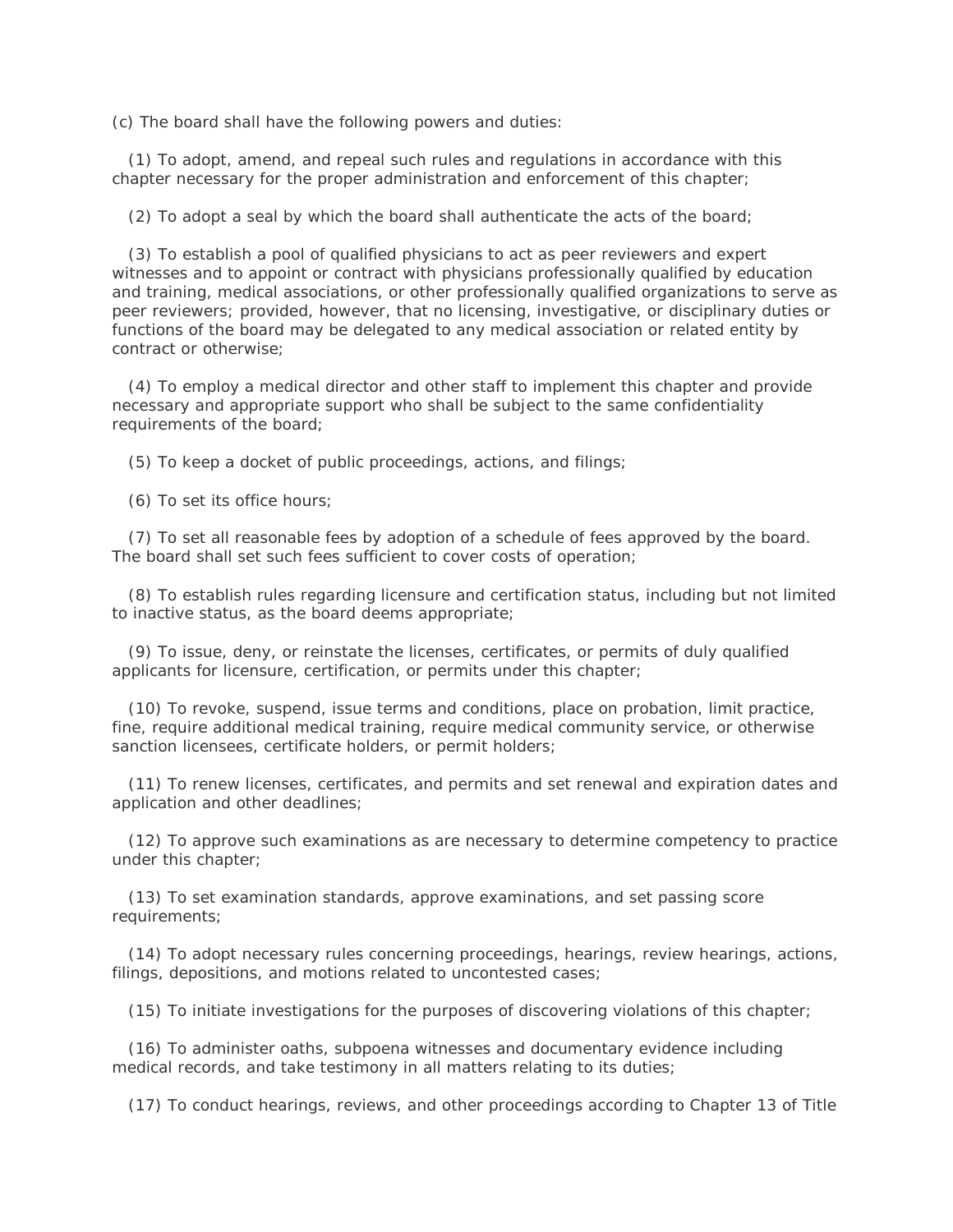50;

(18) To conduct investigative interviews;

 (19) To issue cease and desist orders to stop the unlicensed practice of medicine or other profession licensed, certified, or permitted under this chapter and impose penalties for such violations;

 (20) To request injunctive relief or refer cases for criminal prosecution to appropriate enforcement authorities;

 (21) To release investigative or applicant files to another enforcement agency or lawful licensing authority in another state;

(22) To sue and be sued in a court of competent jurisdiction; and

(23) To enter into contracts.

(d) A license issued by the board shall not be limited or restricted to a particular medical specialty.

**HISTORY:** Ga. L. 1913, p. 101, § 5; Ga. L. 1933, p. 197, § 1; Code 1933, § 84-905; Ga. L. 1962, p. 611, § 1; Ga. L. 1974, p. 1156, § 3; Code 1981, § 43-34-24; Ga. L. 1999, p. 296, § 13; Code 1981, § 43-34-5, as redesignated by Ga. L. 2009, p. 859, § 1/HB 509.

#### **§ 43-34-5.1. Professional health program for monitoring and rehabilitation of impaired health care professionals; definitions; authorization; confidentiality; costs**

(a) As used in this Code section, the term:

 (1) "Entity" means an organization or medical professional association which conducts professional health programs.

 (2) "Health care professional" means any individual licensed, certified, or permitted by the board under this chapter.

 (3) "Impaired" means the inability of a health care professional to practice with reasonable skill and safety to patients by reason of illness or use of alcohol, drugs, narcotics, chemicals, or any other type of material, or as a result of any mental or physical condition.

 (4) "Professional health program" means a program established for the purposes of monitoring and rehabilitation of impaired health care professionals.

(b) The board shall be authorized to conduct a professional health program to provide monitoring and rehabilitation of impaired health care professionals in this state. To this end, the board shall be authorized to enter into a contract with an entity for the purpose of establishing and conducting such professional health program, including but not limited to:

(1) Monitoring and rehabilitation of impaired health care professionals;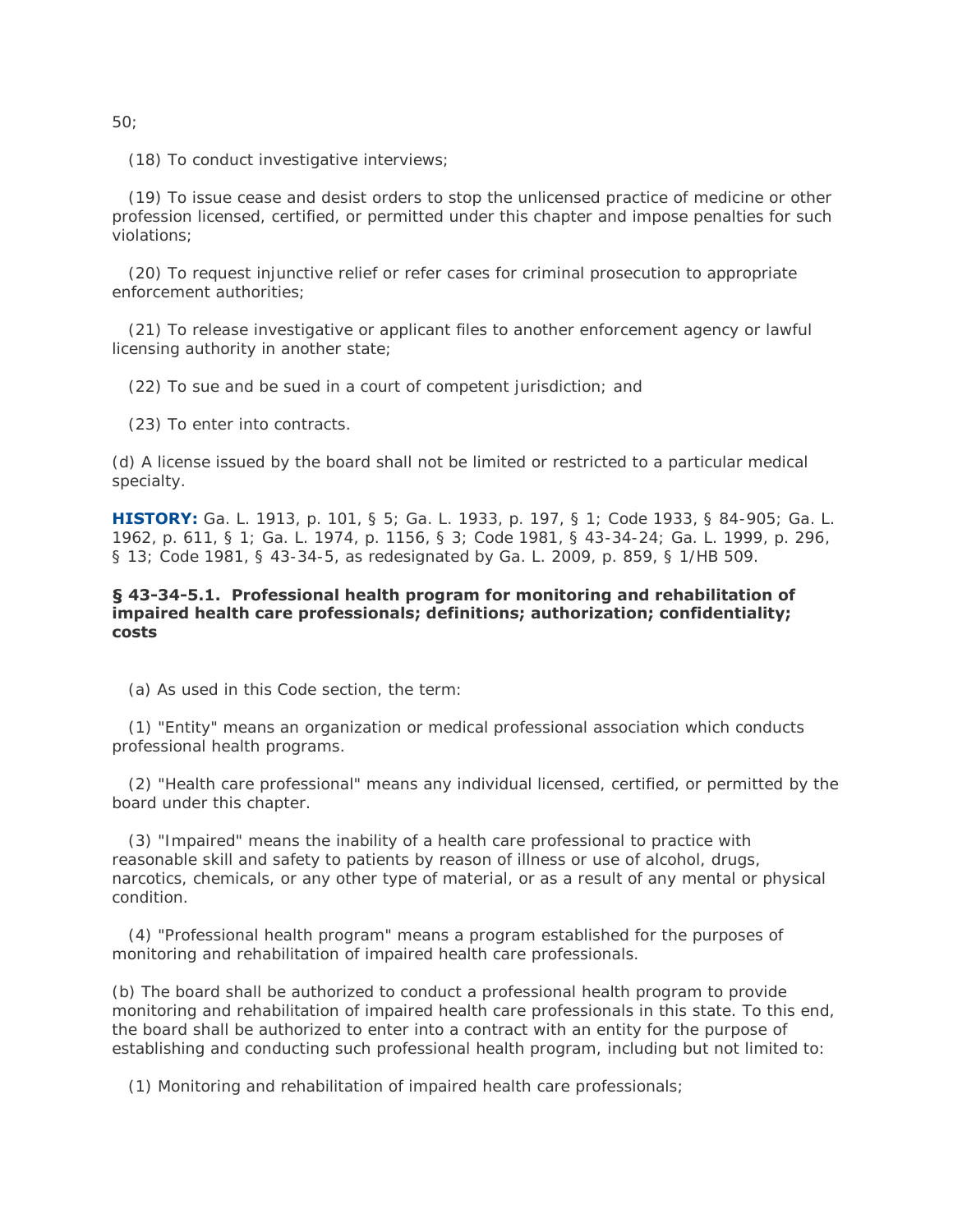(2) Performing duties related to paragraph (13) of subsection (a) of Code Section 43-34- 8; and

(3) Performing such other related activities as determined by the board.

(c) Notwithstanding the provisions of Code Sections 43-34-7 and 43-34-8, the board shall be authorized to provide pertinent information regarding health care professionals, as determined by the board and in its sole discretion, to the entity for its purposes in conducting a professional health program pursuant to this Code section.

(d) All information, interviews, reports, statements, memoranda, or other documents furnished to the entity by the board or other source or produced by the entity and any findings, conclusions, recommendations, or reports resulting from the monitoring or rehabilitation of health care professionals pursuant to this Code section are declared to be privileged and confidential and shall not be subject to Article 4 of Chapter 18 of Title 50, relating to open records. All such records of the entity shall be confidential and shall be used by such entity and its employees and agents only in the exercise of the proper function of the entity pursuant to its contract with the board. Such information, interviews, reports, statements, memoranda, or other documents furnished to or produced by the entity and any findings, conclusions, recommendations, or reports resulting from the monitoring or rehabilitation of health care professionals shall not be available for court subpoenas or for discovery proceedings.

(e) An impaired health care professional who participates in a professional health program conducted pursuant to this Code section shall bear all costs associated with such participation.

(f) Any entity that contracts with the board pursuant to this Code section shall be immune from any liability, civil or criminal, that might otherwise be incurred or imposed, for the performance of any functions or duties under the contract if performed in accordance with the terms of such contract and the provisions of this Code section.

**HISTORY:** Code 1981, § 43-34-5.1, enacted by Ga. L. 2010, p. 543, § 2/SB 252.

# **§ 43-34-6. Board as an independent agency; executive director; meetings and hearings; licenses, certificates, and permits; investigations; venue; credit to veterans; annual report**

 (a) The board shall not be under the jurisdiction of the Secretary of State but shall be an independent state agency attached to the Department of Community Health for administrative purposes only, as provided in Code Section 50-4-3, except that such department shall prepare and submit the budget for the board. The board shall have with respect to all matters within the jurisdiction of the board as provided under this chapter the powers, duties, and functions of professional licensing boards as provided in Chapter 1 of this title.

(b) The board shall appoint and fix the compensation of an executive director of such board who shall serve at the pleasure of the board. Any reference in this chapter to the executive director shall mean the executive director appointed pursuant to this subsection.

(c) Meetings and hearings of the board shall be held at the site of the office of the board or at such other site as may be specified by the chairperson of the board. A majority of the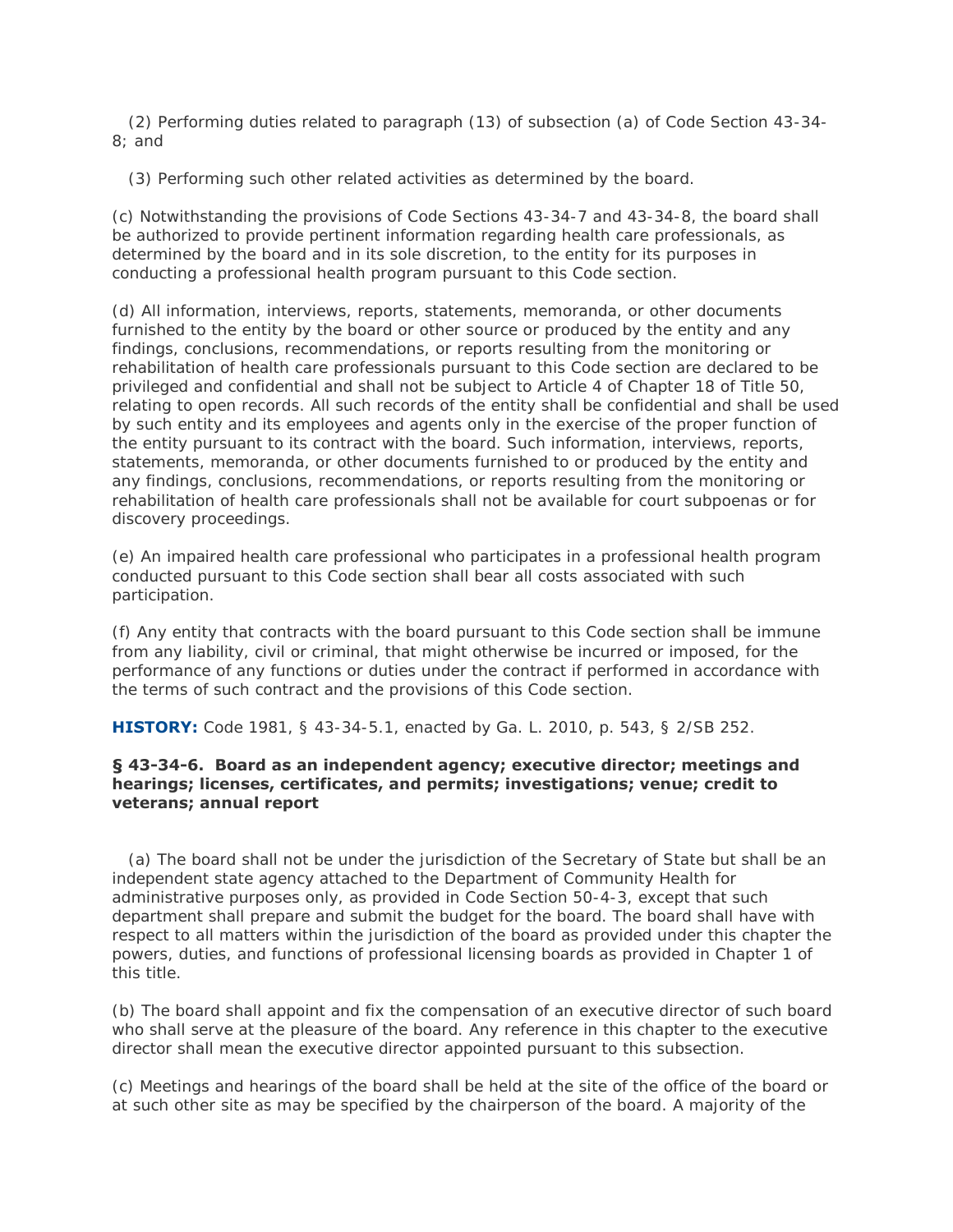members of the board shall constitute a quorum for the transaction of business of the board.

(d) Licenses, certificates, and permits issued by the board shall be subject to renewal and shall be valid for up to two years unless otherwise specified by this chapter and shall be renewable biennially on the renewal date established by the board.

(e) The board, through the executive director, may hire investigators for the purpose of conducting investigations. Any person so employed shall be considered to be a peace officer and shall have all powers, duties, and status of a peace officer of this state; provided, however, that such investigators shall only be authorized, upon written approval of the executive director, notwithstanding Code Sections 16-11-126 and 16-11-129, to carry firearms in the performance of their duties and exercise the powers of arrest in the performance of their duties.

(f) The venue of any action involving members of the board shall be the county in which is found the primary office of the governmental entity of which the defendant is an officer. The executive director of the board shall not be considered a member of the board in determining the venue of any such action and no court shall have jurisdiction of any such action solely by virtue of the executive director residing or maintaining a residence within its jurisdiction.

(g) The board shall give point credit to veterans in the same manner as required under Code Sections 43-1-9 through 43-1-13.

(h) Initial judicial review of a final decision of the board shall be had solely in the superior court of the county of domicile of the board.

(i) The executive director shall make a report no later than December 31 of each year covering the activities of the board for that calendar year, which shall be made available to any member of the General Assembly upon request.

(j) The executive director, with the approval of the board, notwithstanding any other provisions of law to the contrary, shall enter into such contracts as are deemed necessary to carry out this chapter to provide for all services required of the board.

**HISTORY:** Code 1981, § 43-34-24.1, enacted by Ga. L. 1999, p. 296, § 13; Ga. L. 2000, p. 1706, § 14; Ga. L. 2001, p. 1240, § 6; Code 1981, § 43-34-6, as redesignated by Ga. L. 2009, p. 859, § 1/HB 509; Ga. L. 2010, p. 963, § 2-18/SB 308.

# **§ 43-34-7. Maintenance of roster; confidentiality**

The executive director shall prepare and maintain a roster containing the names and business addresses of all current licensees, certificate holders, and permit holders for each of the various professions regulated by the Georgia Composite Medical Board. A copy of the roster shall be available to any person upon request at a fee prescribed by the board sufficient to cover the cost of printing and distribution. The following shall be treated as confidential, not subject to Article 4 of Chapter 18 of Title 50, relating to open records, and shall not be disclosed without the approval of the board:

 (1) Applications and other personal information submitted by applicants, except to the applicant, the staff, and the board;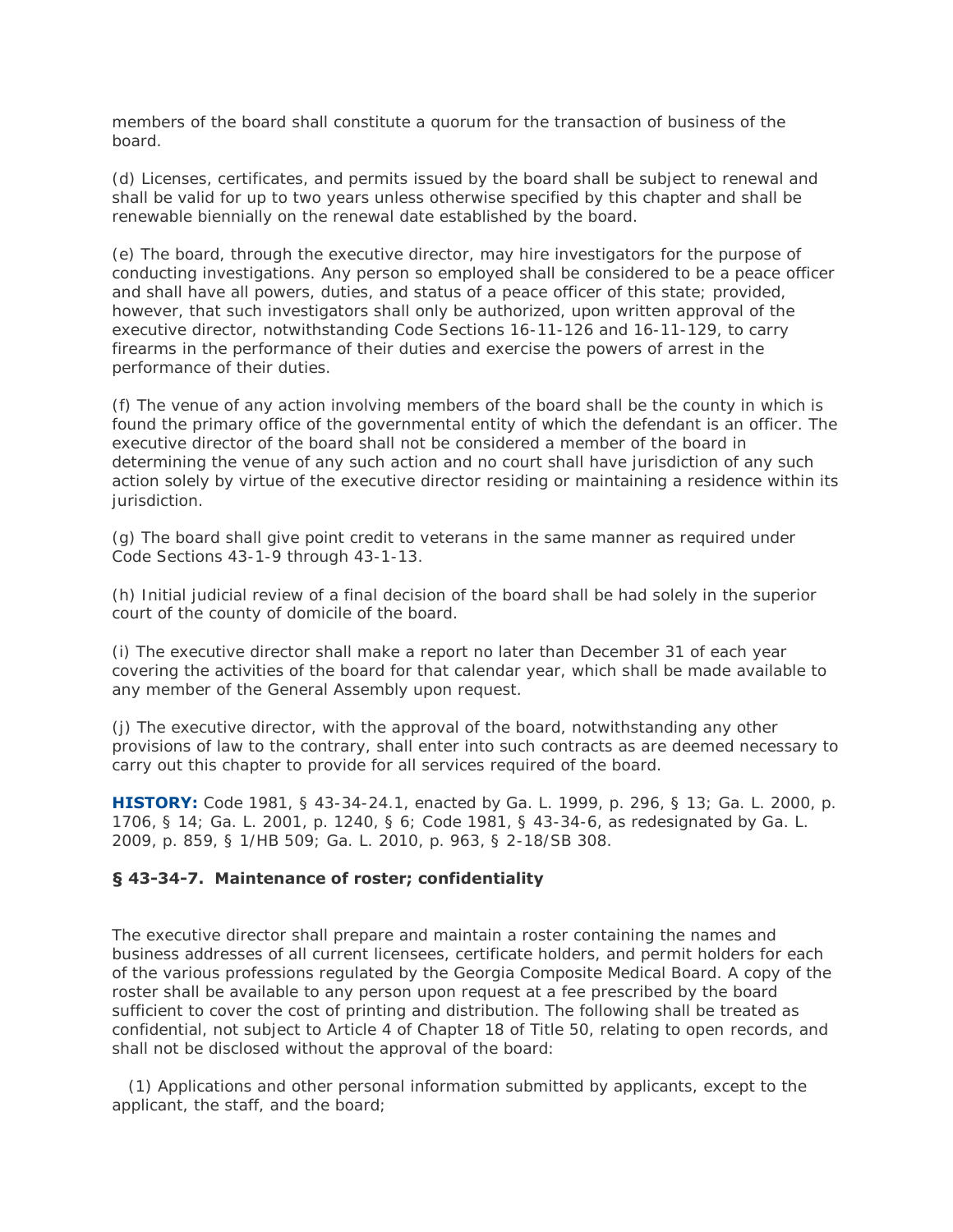(2) Information, favorable or unfavorable, submitted by a reference source concerning an applicant, except to the staff and the board;

 (3) Examination questions and other examination materials, except to the staff and the board; and

 (4) The deliberations of the board with respect to an application, an examination, a complaint, an investigation, or a disciplinary proceeding, except as may be contained in official board minutes; provided, however, that such deliberations may be released only to another state or federal enforcement agency or lawful licensing authority. Releasing the documents pursuant to this paragraph shall not subject any otherwise privileged documents to the provisions of Article 4 of Chapter 18 of Title 50.

**HISTORY:** Code 1981, § 43-34-7, enacted by Ga. L. 2009, p. 859, § 1/HB 509; Ga. L. 2012, p. 218, § 12/HB 397.

# **§ 43-34-8. Authority to refuse license, certificate, or permit or issue discipline; suspension; restoration; investigations; evidentiary privileges; closed hearings; immunity for reporting; failure to appear; publication of final disciplinary actions**

 (a) The board shall have authority to refuse to grant a license, certificate, or permit to an applicant or to discipline a person regulated under this chapter or any antecedent law upon a finding by the board that the licensee, certificate holder, or permit holder or applicant has:

 (1) Failed to demonstrate the qualifications or standards for a license, certificate, or permit contained in this chapter or in the rules and regulations of the board. It shall be incumbent upon the applicant to demonstrate to the satisfaction of the board that he or she meets all requirements for the issuance of a license; and, if the board is not satisfied as to the applicant's qualifications, it shall not issue a license, certificate, or permit;

 (2) Knowingly made misleading, deceptive, untrue, or fraudulent representations in the practice of a profession licensed, certified, or permitted under this chapter or in any document connected therewith, or practiced fraud or deceit or intentionally made any false statement in obtaining a license, certificate, or permit under this chapter to practice pursuant to this chapter, or made a false statement or deceptive registration with the board;

 (3) Been convicted of a felony in the courts of this state or any other state, territory, country, or of the United States. As used in this paragraph, the term "conviction of a felony" shall include a conviction of an offense which if committed in this state would be deemed a felony under either state or federal law, without regard to its designation elsewhere. As used in this paragraph, the term "conviction" shall include a finding or verdict of guilt, a plea of guilty resulting in first offender status, or a plea of nolo contendere in a criminal proceeding, regardless of whether the adjudication of guilt or sentence is withheld or not entered thereon;

 (4) Committed a crime involving moral turpitude, without regard to conviction; the conviction of a crime involving moral turpitude shall be evidence of the commission of such crime. As used in this paragraph, the term "conviction" shall have the meaning prescribed in paragraph (3) of this subsection. For the purpose of this chapter, a conviction or plea of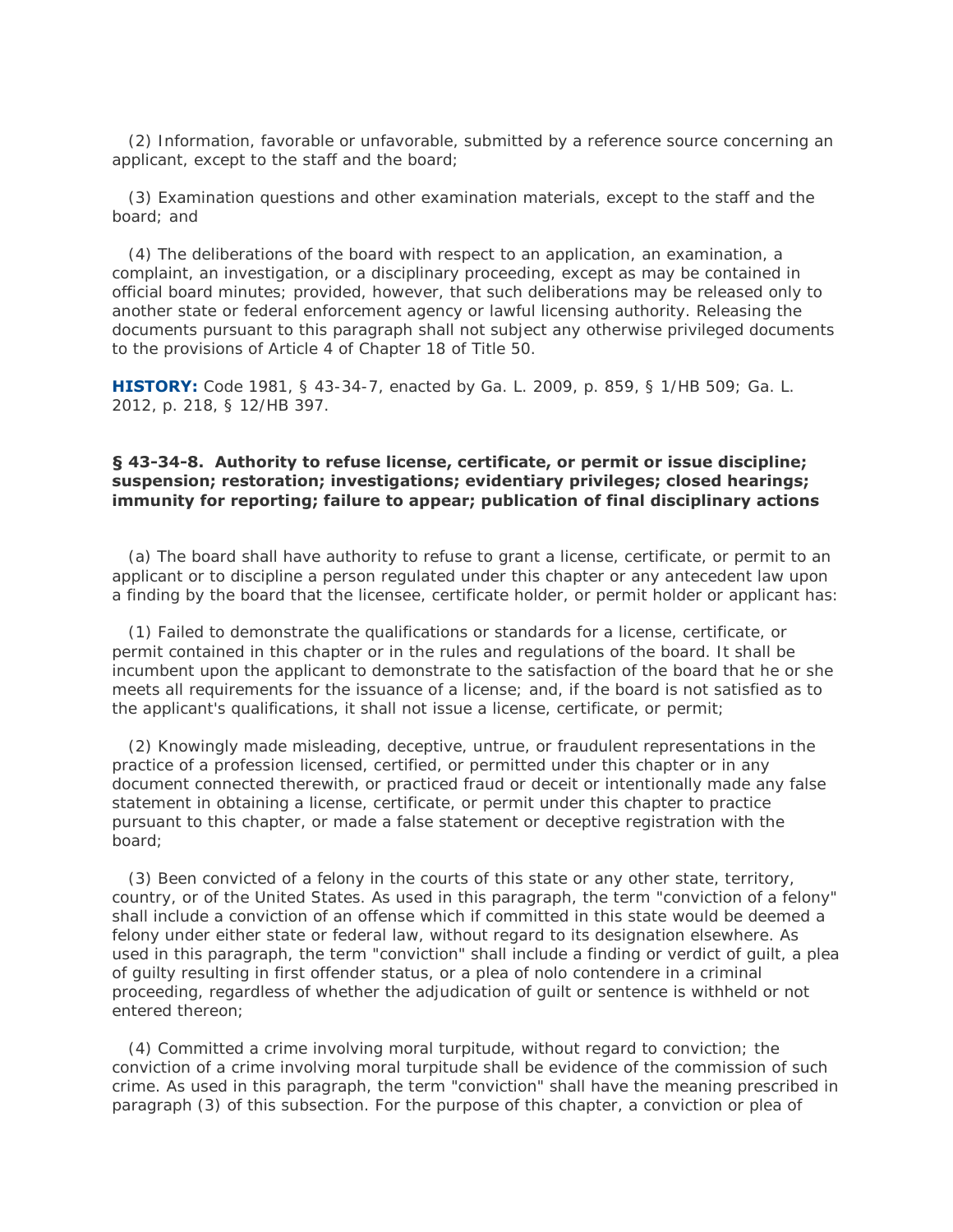guilty or of nolo contendere to a charge or indictment by either federal or state government for income tax evasion shall not be considered a crime involving moral turpitude;

 (5) Had his or her license, certificate, or permit to practice pursuant to this chapter revoked, suspended, or annulled by any lawful licensing authority; or had other disciplinary action taken against him or her by any lawful licensing authority; or been denied a license by any lawful licensing authority;

 (6) Advertised for or solicited patients; obtained a fee or other thing of value on the representation that a manifestly incurable disease can be permanently cured; or made untruthful or improbable statements, or flamboyant or extravagant claims concerning his or her professional excellence or treatment protocols;

 (7) Engaged in any unprofessional, unethical, deceptive, or deleterious conduct or practice harmful to the public, which conduct or practice need not have resulted in actual injury to any person. As used in this paragraph, the term "unprofessional conduct" shall include any departure from, or failure to conform to, the minimum standards of acceptable and prevailing medical practice and shall also include, but not be limited to, the prescribing or use of drugs, treatment, or diagnostic procedures which are detrimental to the patient as determined by the minimum standards of acceptable and prevailing medical practice or by rule of the board;

 (8) Performed, procured, or aided or abetted in performing or procuring a criminal abortion;

 (9) Knowingly maintained a professional connection or association with any person who is in violation of this chapter or the rules or regulations of the board; or knowingly aided, assisted, procured, or advised any person to practice pursuant to this chapter contrary to this chapter or to the rules and regulations of the board; or knowingly performed any act which in any way aids, assists, procures, advises, or encourages any unlicensed person or entity to practice pursuant to this chapter; or divided fees or agreed to divide fees received for professional services with any person, firm, association, corporation, or other entity for bringing or referring a patient;

 (10) Violated or attempted to violate a law, rule, or regulation of this state, any other state, the board, the United States, or any other lawful authority without regard to whether the violation is criminally punishable, which law, rule, or regulation relates to or in part regulates the practice of medicine, when the licensee or applicant knows or should know that such action is violative of such law, rule, or regulation; or violated a lawful order of the board, previously entered by the board in a disciplinary hearing;

 (11) Committed any act or omission which is indicative of bad moral character or untrustworthiness;

 (12) Been adjudged mentally incompetent by a court of competent jurisdiction, within or outside this state. Any such adjudication shall automatically suspend the license, certificate, or permit of any such person and shall prevent the reissuance or renewal of any license, certificate, or permit so suspended for as long as the adjudication of incompetence is in effect unless the board, upon a finding that the licensee, certificate holder, or permit holder is mentally competent, orders otherwise. Any applicant who has been so adjudged to be mentally incompetent shall not receive a license, certificate, or permit unless the board, upon a finding that the applicant is mentally competent, orders otherwise;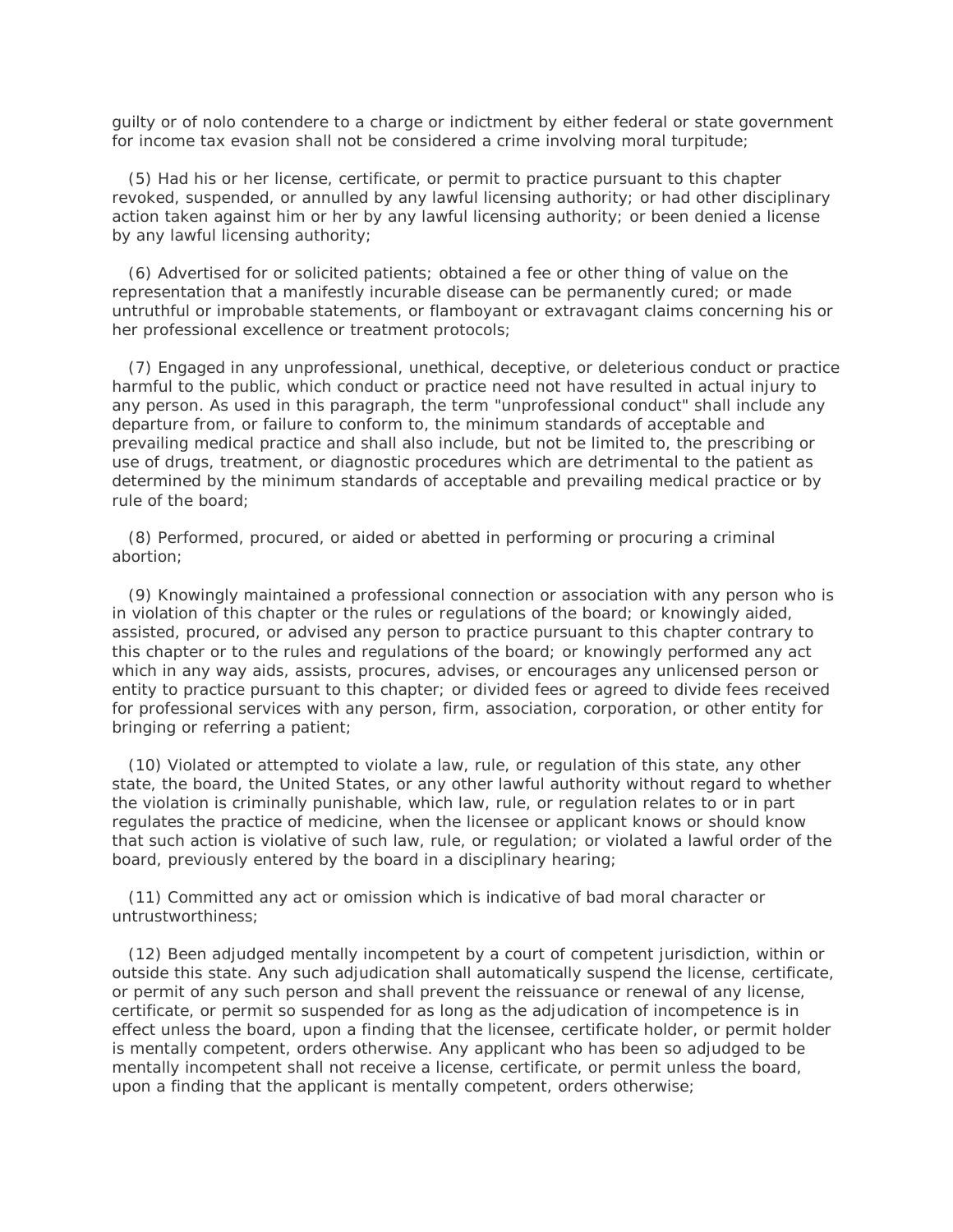(13) Become unable to practice pursuant to this chapter with reasonable skill and safety to patients by reason of illness or use of alcohol, drugs, narcotics, chemicals, or any other type of material, or as a result of any mental or physical condition:

 (A) In enforcing this paragraph the board may, upon reasonable grounds, require a licensee, certificate holder, permit holder, or applicant to submit to a mental or physical examination by physicians designated by the board. The expense of this examination shall be borne by the licensee, certificate holder, or permit holder or applicant. The results of such examination shall be admissible in any hearing before the board, notwithstanding any claim of privilege under a contrary rule of law or statute, including, but not limited to, Code Section 24-5-501. Every person who shall accept the privilege of practicing a profession regulated under this chapter or who shall file an application for a license to practice a profession regulated under this chapter in this state shall be deemed to have given his or her consent to submit to such mental or physical examination and to have waived all objections to the admissibility of the results in any hearing before the board, upon the grounds that the same constitutes a privileged communication. If a licensee, certificate holder, or permit holder or applicant fails to submit to such an examination when properly directed to do so by the board, unless such failure was due to circumstances beyond his or her control, the board may enter a final order upon proper notice, hearing, and proof of such refusal. Any licensee, certificate holder, permit holder, or applicant who is prohibited from practicing pursuant to this chapter under this paragraph shall at reasonable intervals be afforded an opportunity to demonstrate to the board that he or she can resume or begin practice pursuant to this chapter with reasonable skill and safety to patients;

 (B) For the purposes of this paragraph, the board and any entity which has entered into a contract with the board pursuant to Code Section 43-34-5.1, if specifically provided for in such contract, may, upon reasonable grounds, obtain any and all records relating to the mental or physical condition of a licensee, certificate holder, or permit holder or applicant, including psychiatric records; and such records shall be admissible in any hearing before the board, notwithstanding any privilege under a contrary rule of law or statute, including, but not limited to, Code Section 24-5-501. Every person who shall accept the privilege of practicing pursuant to this chapter in this state or who shall file an application to practice pursuant to this chapter in this state shall be deemed to have given his or her consent to the board's obtaining any such records and to have waived all objections to the admissibility of such records in any hearing before the board, upon the grounds that the same constitute a privileged communication; and

 (C) If any licensee, certificate holder, or permit holder or applicant could, in the absence of this paragraph, invoke a privilege to prevent the disclosure of the results of the examination provided for in subparagraph (A) of this paragraph or the records relating to the mental or physical condition of such licensee, certificate holder, or permit holder or applicant obtained pursuant to subparagraph (B) of this paragraph, all such information shall be received by the board in camera and shall not be disclosed to the public, nor shall any part of the record containing such information be used against any licensee, certificate holder, or permit holder or applicant in any other type of proceeding;

(14) Cheated on or attempted to subvert an examination by the board;

 (15) Committed an act of sexual abuse, misconduct, or exploitation of a patient including guardians and parents of minors;

 (16) Mistreated or abandoned a patient or his or her records; provided, however that a physician in compliance with Chapter 33 of Title 31 shall not be considered to have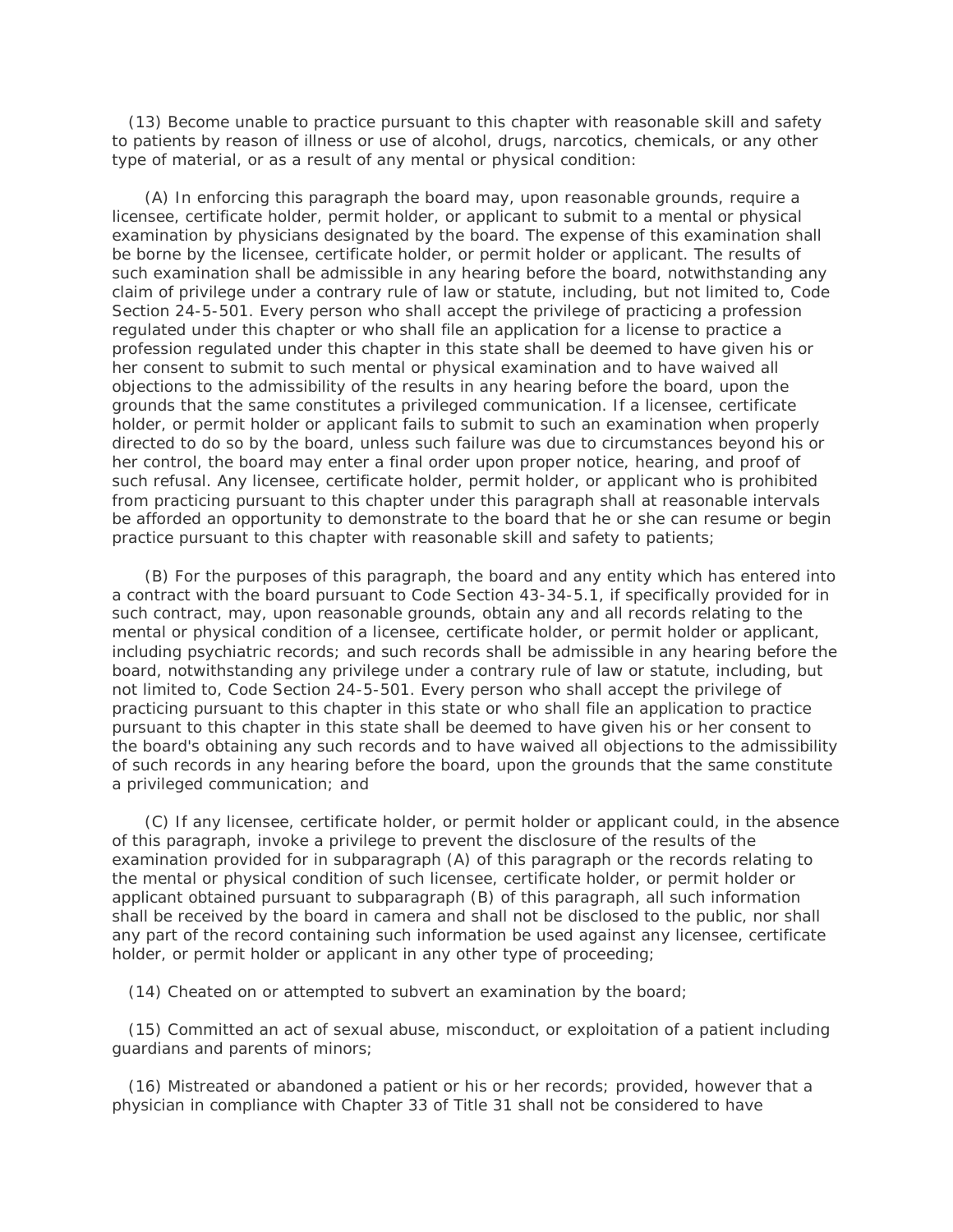abandoned patient records;

(17) Entered into conduct which discredits the profession;

 (18) Failed to furnish records, including, but not limited to, medical records, to the board in response to a subpoena or failed to answer questions on the renewal of the license, certificate, or permit;

(19) Failed to maintain appropriate medical or other records as required by board rule;

 (20) Failed to follow generally accepted infection control procedures or Occupational Safety and Health Administration (OSHA) standards;

 (21) Failed to comply with federal laws and standards relating to the practice of medicine or other health care profession regulated under this chapter, the regulations of drugs, the delivery of health care, or other related laws;

 (22) Failed to comply with an order for child support as defined by Code Section 19-11- 9.3; it shall be incumbent upon the applicant, licensee, certificate holder, or permit holder to supply a notice of release to the board from the appropriate child support authorities within the Department of Human Services indicating that the licensee, certificate holder, permit holder, or applicant has come into compliance with an order for child support so that a license, certificate, or permit may be issued if all other conditions for the issuance of a license, certificate, or permit are met;

 (23) Failed to enter into satisfactory repayment status and is a borrower in default as defined by Code Section 20-3-295; it shall be incumbent upon the applicant, licensee, certificate holder, or permit holder to supply the notice of release to the board from the Georgia Higher Education Assistance Corporation indicating that the licensee, certificate holder, permit holder, or applicant has entered into satisfactory repayment status so that a license, certificate, or permit may be issued or granted if all other conditions for issuance of a license, certificate, or permit are met; or

 (24) Except for practice settings identified in paragraph (7) of subsection (g) of Code Section 43-34-25 and arrangements approved by the board prior to July 1, 2009, as set forth in subsection (k) of Code Section 43-34-103, been a physician that has been or is employed by one the physician:

- (A) Delegates medical acts to:
- (B) Enters a protocol or job description with; or
- (C) Is responsible for supervising.

(a.1) The provisions of Chapter 13 of Title 50, the "Georgia Administrative Procedure Act," with respect to emergency action by a professional licensing board and summary suspension of a license are adopted and incorporated by reference into this Code section.

(b) (1) When the board finds that any person is unqualified to be granted a license, certificate, or permit or finds that any person should be disciplined pursuant to subsection (a) of this Code section, the board may take any one or more of the following actions:

(A) Refuse to grant a license, certificate, or permit to an applicant;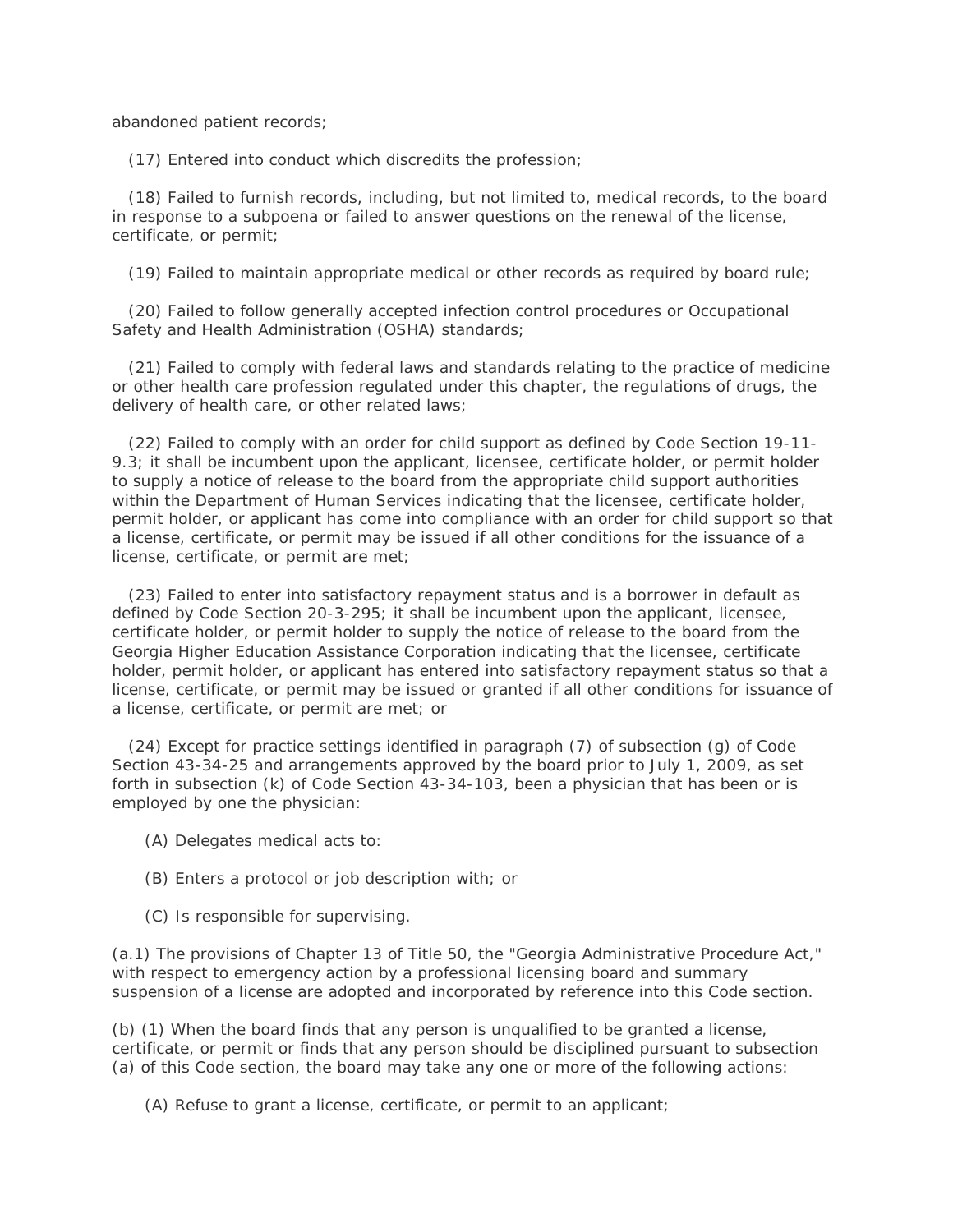(B) Place the licensee, certificate holder, or permit holder on probation for a definite or indefinite period with terms and conditions;

 (C) Administer a public or private reprimand, provided that a private reprimand shall not be disclosed to any person except the licensee, certificate holder, or permit holder;

(D) Suspend any license, certificate, or permit for a definite or indefinite period;

(E) Limit or restrict any license, certificate, or permit;

(F) Revoke any license, certificate, or permit;

 (G) Impose a fine not to exceed \$3,000.00 for each violation of a law, rule, or regulation relating to the licensee, certificate holder, permit holder, or applicant;

 (H) Impose a fine in a reasonable amount to reimburse the board for the administrative costs;

(I) Require passage of a board approved minimum competency examination;

(J) Require board approved medical education;

 (K) Condition the penalty, or withhold formal disposition, which actions shall be kept confidential, unless there is a public order upon the applicant, licensee, certificate holder, or permit holder's submission to the care, counseling, or treatment by physicians or other professional persons, which may be provided pursuant to Code Section 43-34-5.1, and the completion of such care, counseling, or treatment, as directed by the board; or

 (L) Require a board approved mental and physical evaluation of all licensees, certificate holders, or permit holders.

 (2) In addition to and in conjunction with the actions enumerated pursuant to paragraph (1) of this subsection, the board may make a finding adverse to the licensee, certificate holder, permit holder, or applicant but withhold imposition of judgment and penalty; or it may impose the judgment and penalty but suspend enforcement thereof and place the licensee, certificate holder, permit holder, or applicant on probation, which probation may be vacated upon noncompliance with such reasonable terms as the board may impose.

 (3) Neither the issuance of a private reprimand nor the denial of a license, certificate, or permit nor the denial of a request for reinstatement of a revoked license, certificate, or permit nor the refusal to issue a previously denied license, certificate, or permit shall be considered to be a contested case within the meaning of Chapter 13 of Title 50, the "Georgia Administrative Procedure Act"; notice and hearing within the meaning of said chapter shall not be required, but the applicant or licensee, certificate holder, or permit holder shall be allowed to appear before the board if he or she so requests. The board may resolve a pending action by the issuance of a letter of concern. Such letter shall not be considered a disciplinary action or a contested case under Chapter 13 of Title 50 and shall not be disclosed to any person except the holder of a license, certificate, or permit or an applicant.

(b.1) The board shall suspend the license, certificate, or permit of a person licensed by the board who has been certified by a federal agency and reported to the board for nonpayment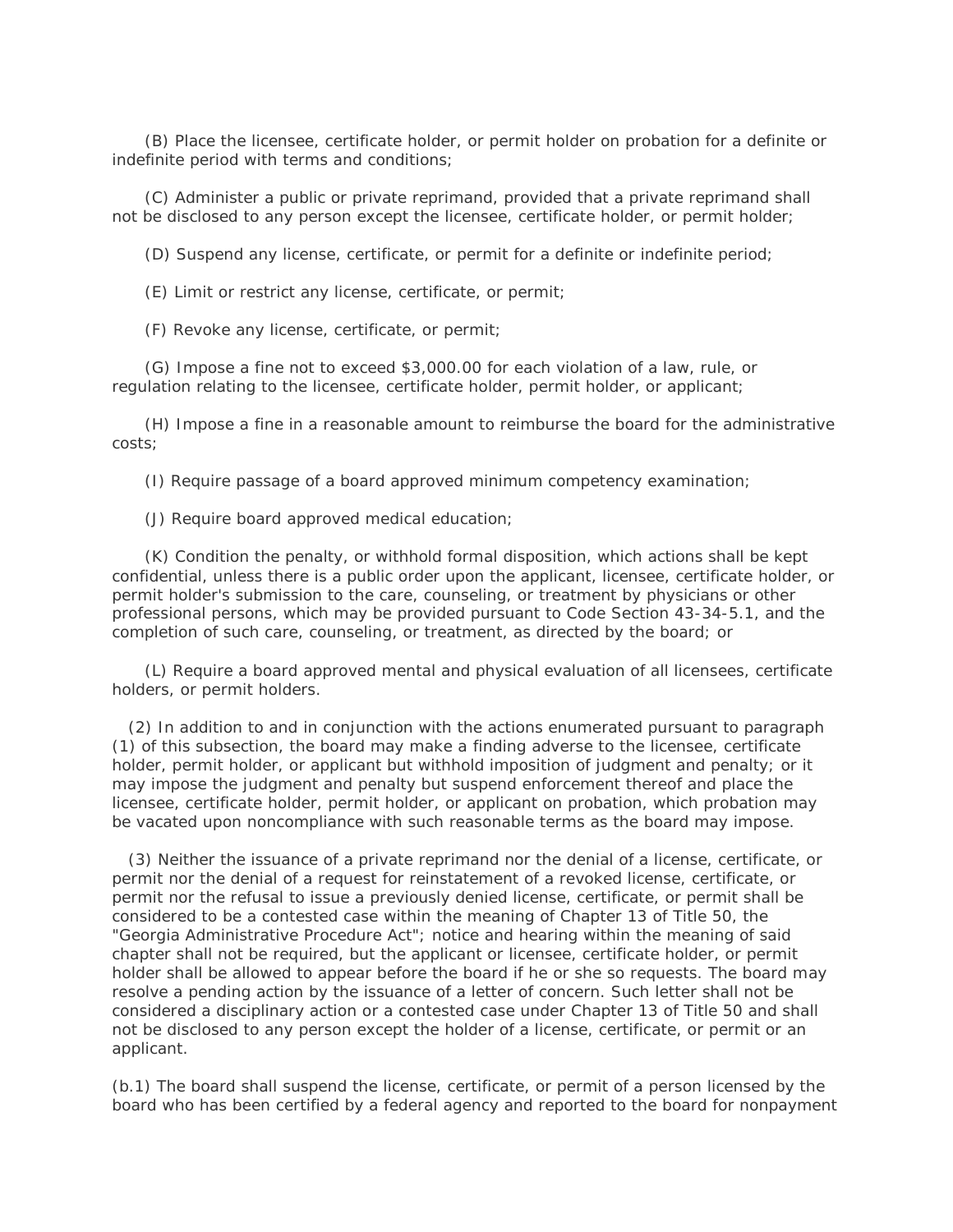or default or breach of a repayment or service obligation under any federal education loan, loan repayment, or service conditional scholarship program. Prior to the suspension, the licensee, certificate holder, or permit holder shall be entitled to notice of the board's intended action and opportunity to appear before the board according to procedures set forth in the board's rules and regulations. A suspension of a license, certificate, or permit under this subsection is not a contested case under Chapter 13 of Title 50, "Georgia Administrative Procedure Act." A license, certificate, or permit suspended under this Code section shall not be reinstated or reissued until the person provides the board a written release issued by the reporting agency stating that the person is making payments on the loan or satisfying the service requirements in accordance with an agreement approved by the reporting agency. If the person has continued to meet all other requirements for issuance of a license, certificate, or permit during the period of suspension, reinstatement of the license, certificate, or permit shall be automatic upon receipt of the notice and payment of any reinstatement fee which the board may impose.

(c) In its discretion, the board may restore and reissue a license, certificate, or permit issued under this chapter or any antecedent law and, as a condition thereof, may impose any disciplinary or corrective measure provided in this chapter.

(d) The executive director is vested with the power and authority to make, or cause to be made through employees or agents of the board, such investigations as he or she, or the board, or any district attorney may deem necessary or advisable in the enforcement of this chapter. Any person properly conducting an investigation on behalf of the board shall have access to and may examine any writing, document, or other material, except that as to which privilege has not been denied or deemed waived by this chapter, and which is deemed by the chairperson of the board, or vice chairperson if the chairperson is not available, to be related to the fitness of any licensee, certificate holder, permit holder, or applicant to practice pursuant to this chapter. The executive director or the chairperson of the board, or vice chairperson if the chairperson is not available, may issue subpoenas to compel such access. When a subpoena is disobeyed, the board may apply to the superior court of the county where the person to whom the subpoena is issued resides for an order requiring obedience. Failure to comply with such order shall be punishable as for contempt of court. The results of any investigations whatsoever shall be reported only to the board, and the records of such investigations shall be kept by the board; no part of any such record shall be released for any purpose other than a hearing before the board and as provided in Chapter 34A of this title; nor shall such records be subject to subpoena. The board shall be authorized to release records that are not otherwise confidential or privileged only to another state or federal enforcement agency or lawful licensing authority and such release shall not alter the confidential or privileged nature of the documents.

(e) In any hearing to determine a licensee's, certificate holder's, permit holder's, or applicant's fitness to practice pursuant to this chapter, any record relating to any patient of the licensee, certificate holder, permit holder, or applicant shall be admissible into evidence, regardless of any statutory privilege which such patient might otherwise be able to invoke. In addition, no such patient may withhold testimony bearing upon a licensee's, certificate holder's, permit holder's, or applicant's fitness to practice pursuant to this chapter on the ground of privilege between such licensee, certificate holder, permit holder, or applicant and such patient. Any testimony or written evidence relating to a patient of a licensee, certificate holder, permit holder, or applicant or to the record of any such patient shall be received by the board in camera and shall not be disclosed to the public.

(f) In any hearing in which the fitness of a licensee, certificate holder, permit holder, or applicant to practice pursuant to this chapter is in question, the board may exclude all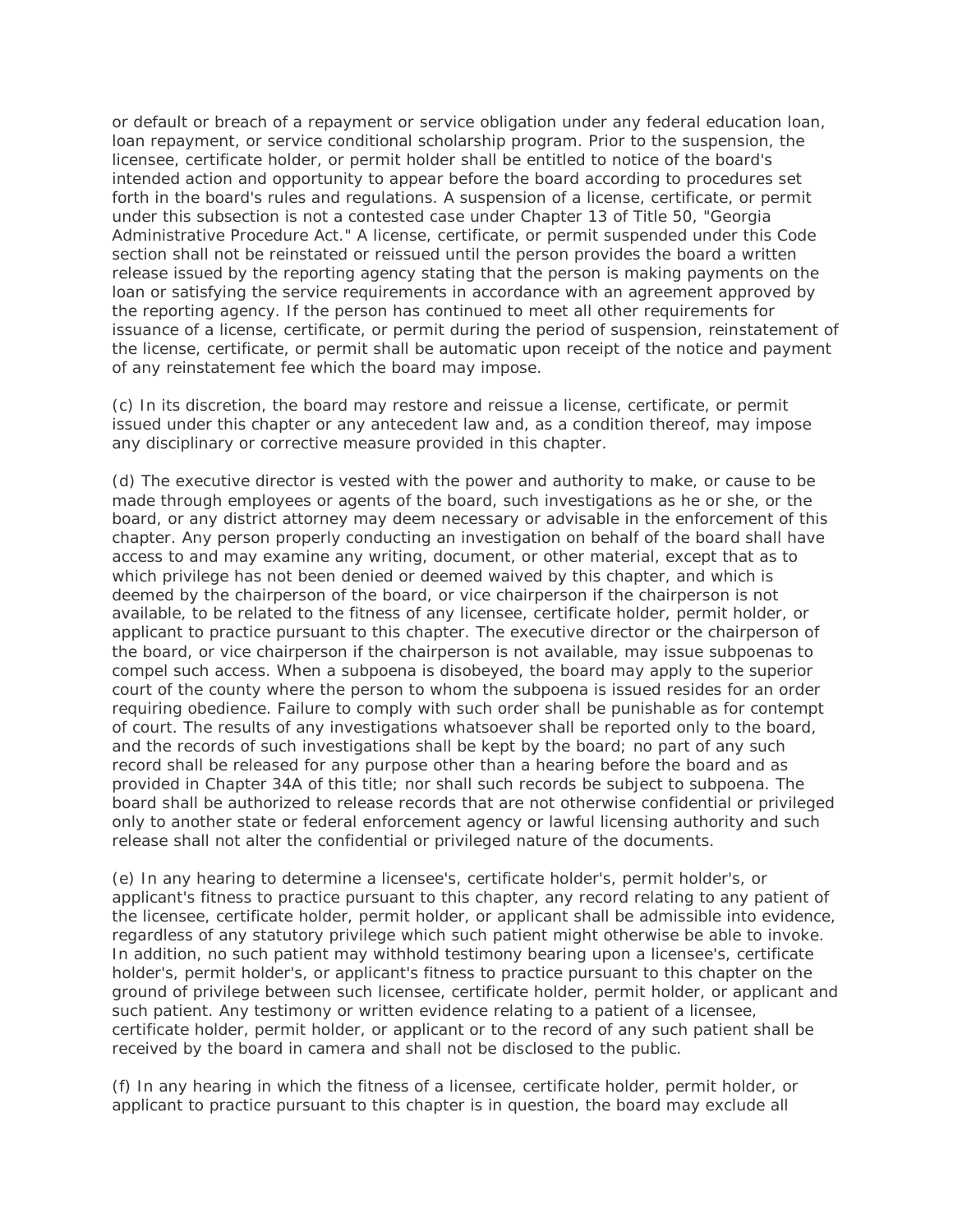persons from its deliberation of the appropriate action to be taken and may, when in its discretion it deems it necessary, speak to a licensee, certificate holder, permit holder, or applicant in private.

(g) A person, partnership, firm, corporation, association, authority, or other entity shall be immune from civil and criminal liability for reporting or investigating the acts or omissions of a licensee, certificate holder, permit holder, or applicant which violate the provisions of subsection (a) of this Code section or any other provisions of law relating to a licensee's, certificate holder's, permit holder's, or applicant's fitness to practice pursuant to this chapter or for initiating or conducting proceedings against such licensee, certificate holder, permit holder, or applicant, if such report is made or action is taken in good faith without fraud or malice. Any person who testifies in good faith without fraud or malice before the board in any proceeding involving a violation of subsection (a) of this Code section or any other law relating to a licensee's, certificate holder's, permit holder's, or applicant's fitness to practice pursuant to this chapter, or who makes a recommendation to the board in the nature of peer review, shall be immune from civil and criminal liability for so testifying.

(h) Peer review conducted pursuant to this Code section shall be subject to the provisions of Article 6 of Chapter 7 of Title 31, relating to medical peer review groups. Any person providing information for purposes of peer review under this Code section and any person providing information to the board under this Code section shall not be criminally or civilly liable in any way for such actions unless:

 (1) Such information is unrelated to the carrying out of peer review under this Code section; or

 (2) Such information is false and the person disclosing such information knew that such information was false.

(i) This Code section is enacted in the public welfare and shall be liberally construed.

(j) The board shall investigate a licensee's, certificate holder's, or permit holder's fitness to practice pursuant to this chapter if the board has received a notification, pursuant to Code Section 33-3-27, regarding that licensee, certificate holder, or permit holder of a medical malpractice judgment or settlement in excess of \$100,000.00 or a notification pursuant to Code Section 33-3-27 that there have been two or more previous judgments against or settlements with the licensee, certificate holder, or permit holder relating to practice pursuant to this chapter involving an action for medical malpractice. Every licensee, certificate holder, or permit holder shall notify the board of any settlement or judgment involving the licensee, certificate holder, or permit holder involving an action for medical malpractice.

(k) The board may conduct an assessment of a licensee's, certificate holder's, or permit holder's fitness to practice pursuant to this chapter if it has disciplined the licensee, certificate holder, or permit holder three times in the last ten years as a result of an action for medical malpractice. The assessment shall include an examination of the licensee's, certificate holder's, or permit holder's entire history with respect to practice pursuant to this chapter and a one-day on-site visit to the licensee's, certificate holder's, or permit holder's current practice location. The assessment shall be completed within six months of the third disciplinary action. As a result of its findings the board may take any action it deems necessary to reduce medical errors and promote patient safety, including revocation, suspension, or limiting the licensee's, certificate holder's, or permit holder's license, certificate, or permit or requiring additional clinical training, additional continuing medical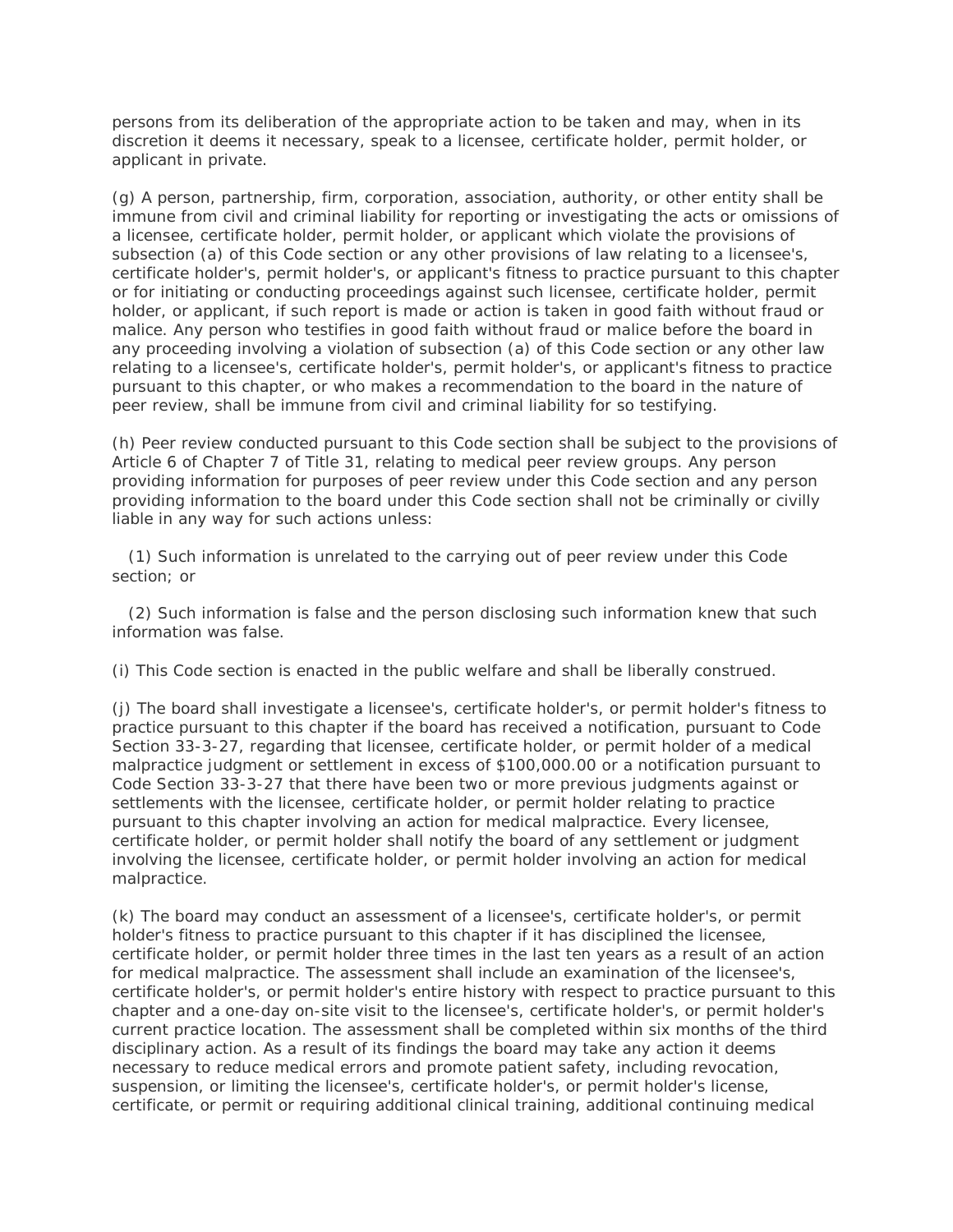education, proctoring, or referral to appropriate rehabilitation facilities. As used in this subsection, the term "action for medical malpractice" shall have the same meaning as provided in Code Section 9-3-70. The board shall implement this subsection upon the effective date of a specific appropriation of funds for purposes of this subsection as expressed in a line item making specific reference to the full funding of this subsection in an appropriations Act enacted by the General Assembly.

(l) If any licensee, certificate holder, permit holder, or applicant after 30 days' notice fails to appear at any hearing of the board for that licensee, certificate holder, permit holder, or applicant, the board may proceed to hear the evidence against such licensee, certificate holder, permit holder, or applicant and take action as if such licensee, certificate holder, permit holder, or applicant had been present. A notice of hearing, initial or recommended decision, or final decision of the board in a disciplinary proceeding shall be served personally upon the licensee, certificate holder, permit holder, or applicant or served by certified mail, return receipt requested, to the last known address of record with the board. If such material is served by certified mail and is returned marked "unclaimed" or "refused" or is otherwise undeliverable and if the licensee, certificate holder, permit holder, or applicant cannot, after diligent effort, be located, the executive director shall be deemed to be the agent for service for such licensee, certificate holder, permit holder, or applicant for purposes of this Code section, and service upon the executive director shall be deemed to be service upon the licensee, certificate holder, permit holder, or applicant.

(m) The voluntary surrender of a license, certificate, or permit or the failure to renew a license, certificate, or permit by the end of the established penalty period shall have the same effect as a revocation of said license, certificate, or permit, subject to reinstatement in the discretion of the board. The board may restore and reissue a license, certificate, or permit to practice under this chapter and, as a condition thereof, may impose any disciplinary sanction provided by this Code section.

(n) Subsections (a) and (b) of this Code section shall be supplemental to and shall not operate to prohibit the board from acting pursuant to those provisions of law which may now or hereafter authorize other disciplinary grounds and actions for the board. In cases where those other provisions of law so authorize other disciplinary grounds and actions but subsections (a) and (b) of this Code section limit such grounds for action, those other provisions shall apply.

(o) The board shall publish all final public disciplinary actions taken against a licensee, certificate holder, or permit holder pursuant to this chapter on its official website.

**HISTORY:** Ga. L. 1909, p. 123, § 10; Civil Code 1910, § 1741; Ga. L. 1913, p. 101, § 14; Ga. L. 1918, p. 173, § 8; Code 1933, §§ 84-916, 84-1210; Ga. L. 1957, p. 129, § 1; Ga. L. 1972, p. 673, § 1; Ga. L. 1974, p. 1156, § 6; Ga. L. 1977, p. 317, § 1; Ga. L. 1980, p. 3, § 2; Code 1981, § 43-34-38; Ga. L. 1982, p. 3, § 43; Ga. L. 1982, p. 2266, § 5; Ga. L. 1983, p. 3, § 32; Ga. L. 1983, p. 670, §§ 1, 2; Ga. L. 1987, p. 407, § 2; Ga. L. 1992, p. 6, § 43; Ga. L. 1993, p. 91, § 43; Ga. L. 1999, p. 81, § 43; Ga. L. 1999, p. 296, § 25; Ga. L. 2001, p. 192, § 4; Ga. L. 2001, p. 1170, § 3; Ga. L. 2005, p. 1, § 9/SB 3; Ga. L. 2008, p. 324, § 43/SB 455; Code 1981, § 43-34-8, as redesignated by Ga. L. 2009, p. 859, § 1/HB 509; Ga. L. 2010, p. 543, § 3/SB 252; Ga. L. 2010, p. 878, § 43/HB 1387; Ga. L. 2011, p. 99, § 74/HB 24.

**§ 43-34-9. Prior notice and hearing in disciplinary proceedings; proceedings as constituting contested cases; subpoenas; failure to appear**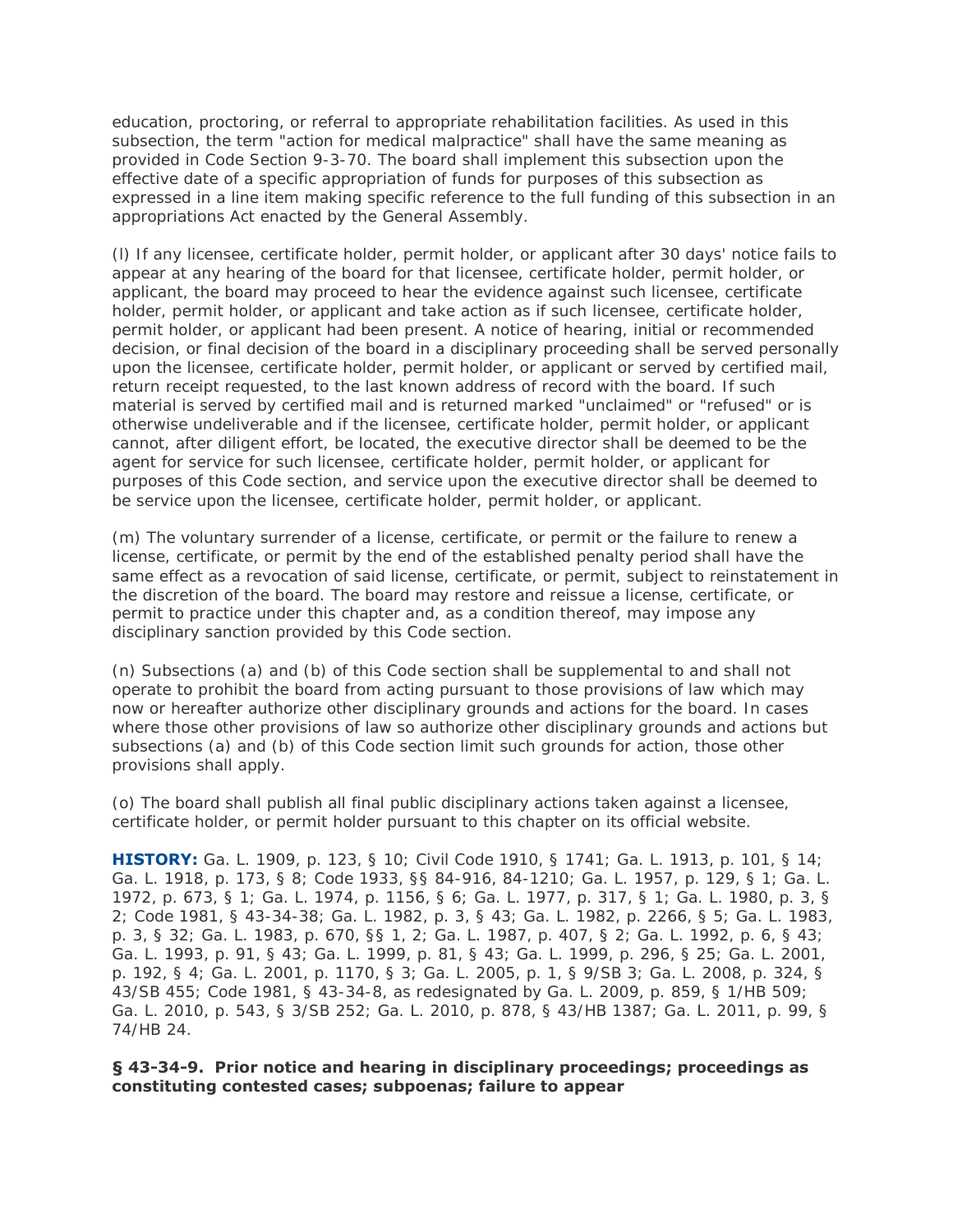Proceedings before the board wherein a licensee's, certificate holder's, or permit holder's right to practice pursuant to this chapter in this state is terminated, suspended, or limited or wherein a public reprimand is administered shall require prior notice to the licensee and an opportunity for hearing; and such proceedings shall be considered contested cases within the meaning of Chapter 13 of Title 50, the "Georgia Administrative Procedure Act." Neither refusal of a license, certificate, or permit nor a private reprimand nor a letter of concern shall be considered a contested case within the meaning of Chapter 13 of Title 50, and notice and hearing within the meaning of such chapter shall not be required; provided, however, that the applicant shall be allowed to appear before the board, if the applicant so requests, prior to the board making a final decision regarding the issuance of the license, certificate, or permit. The power to subpoena as set forth in Chapter 13 of Title 50 shall include the power to subpoena any book, writing, paper, or document. If any licensee, certificate holder, or permit holder fails to appear at any hearing after reasonable notice, the board may proceed to hear the evidence against such licensee, certificate holder, or permit holder and take action as if such licensee, certificate holder, or permit holder had been present.

**HISTORY:** Ga. L. 1913, p. 101, § 14; Ga. L. 1918, p. 173, § 8; Code 1933, §§ 84-917, 84- 918; Ga. L. 1974, p. 1156, § 7; Code 1981, § 43-34-37; Code 1981, § 43-34-9, as redesignated by Ga. L. 2009, p. 859, § 1/HB 509.

# **§ 43-34-10. Notification of conviction**

 Any licensee, certificate holder, or permit holder who is convicted under the laws of this state, the United States, or any other state, territory, or country of a felony as defined in paragraph (5) of Code Section 16-1-3 shall be required to notify the board of the conviction within ten days of the conviction. The failure to notify the board of a conviction shall be considered grounds for revocation of his or her license, certificate, permit, or other authorization to conduct a profession regulated under this chapter.

**HISTORY:** Code 1981, § 43-34-10, enacted by Ga. L. 2009, p. 859, § 1/HB 509.

#### **§ 43-34-11. Continuing education requirement**

 (a) (1) The board shall be authorized to require persons seeking renewal of a license, certificate, or permit under this chapter to complete board approved continuing education of not less than 40 hours biennially. The board shall be authorized to approve courses offered by institutions of higher learning, specialty societies, or professional organizations, including, but not limited to, the American Medical Association, the National Medical Association, and the American Osteopathic Association, the number of hours required, and the category in which these hours should be earned. This paragraph shall not apply to respiratory care professionals, persons seeking renewal of certification as respiratory care professionals, clinical perfusionists, or persons seeking renewal of licensure as a clinical perfusionist.

 (2) The board shall be authorized to require persons seeking renewal of certification as respiratory care professionals under Article 6 of this chapter to complete board approved continuing education. The board shall be authorized to establish the number of hours of continuing education required biennially for renewal of certification as a respiratory care professional and the categories in which these hours should be earned. The board shall be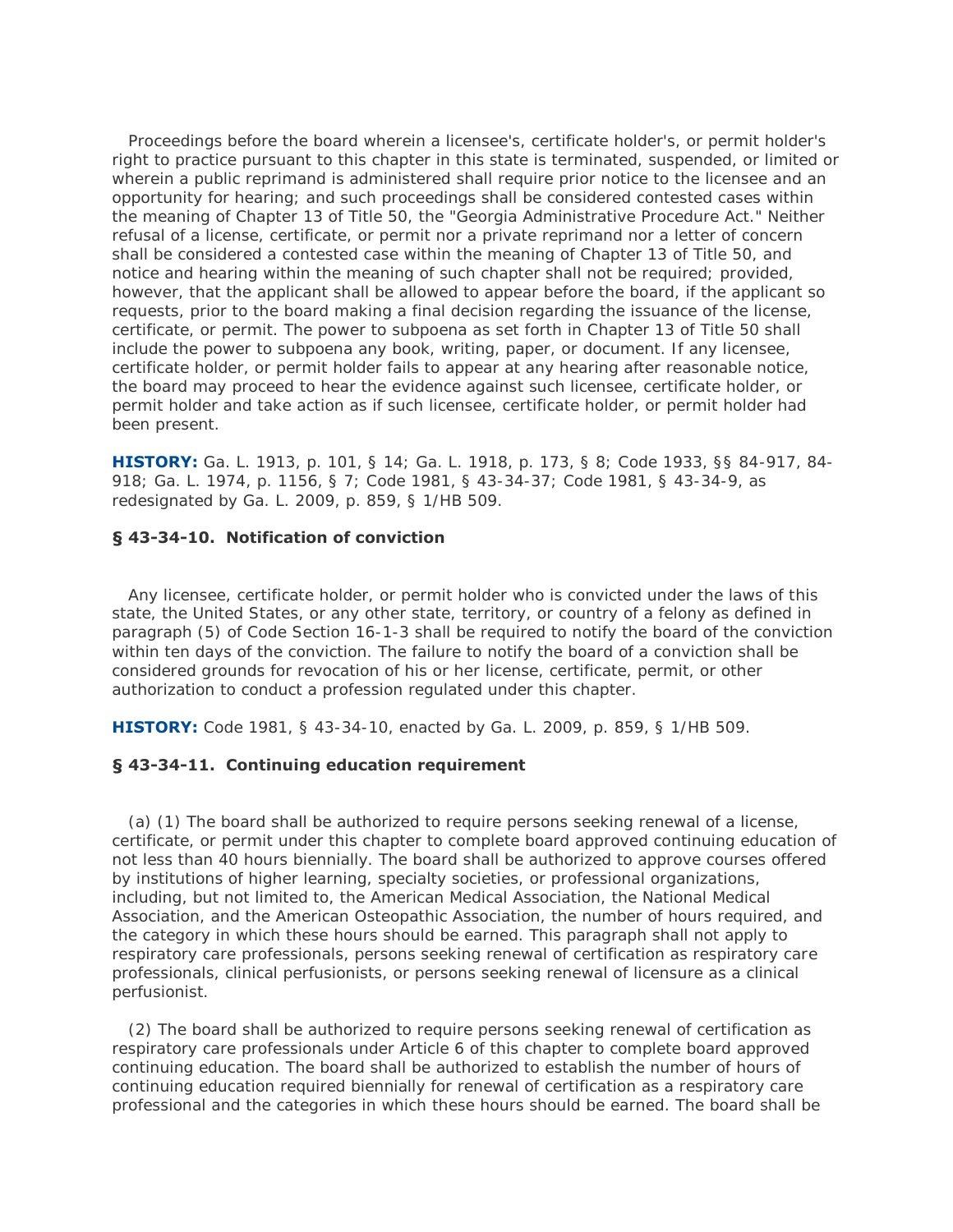authorized to approve courses offered by institutions of higher learning, specialty societies, or professional organizations. Any action taken by the board pursuant to this paragraph shall be taken in conformity with the provisions of Code Section 43-34-143.

 (3) The board shall be authorized to require persons seeking renewal of licensure as clinical perfusionists under Article 7 of this chapter to complete board approved continuing education. The board shall be authorized to establish the number of hours of continuing education required biennially for renewal of licensure as a clinical perfusionist and the categories in which these hours should be earned. The board shall be authorized to approve courses offered by institutions of higher learning, specialty societies, or professional organizations. Any action taken by the board pursuant to this paragraph shall be taken in conformity with the provisions of Code Section 43-34-172.

(b) (1) The board shall be authorized to waive the continuing education requirement in cases of hardship, disability, illness, or in cases where physicians or physician assistants are serving in fellowships, new specialty residencies, postgraduate specialty programs, the United States Congress or Georgia General Assembly, or under such other circumstances as the board deems appropriate.

 (2) The board shall require no more than 20 hours of continuing education annually for retired physicians who have an active license and who provide uncompensated health care services pursuant to Code Section 43-34-41 or Article 8 of Chapter 8 of Title 31; provided, however, that the board shall be authorized to require up to 40 hours of continuing education for retired physicians who have not had an active license to practice medicine for up to five years.

(c) The board shall be authorized to promulgate rules and regulations to implement and ensure compliance with the requirements of this Code section.

(d) This Code section shall apply to each licensing, certification, permit, and renewal cycle which begins after the 1990-1991 renewal.

**HISTORY:** Code 1981, § 43-34-3, enacted by Ga. L. 1990, p. 689, § 1; Ga. L. 1996, p. 235, § 1; Ga. L. 1997, p. 403, § 1; Ga. L. 2007, p. 353, § 1/HB 626; Ga. L. 2008, p. 324, § 43/SB 455; Code 1981, § 43-34-11, as redesignated by Ga. L. 2009, p. 859, § 1/HB 509; Ga. L. 2011, p. 779, § 1D/SB 100.

# **§ 43-34-12. Radiologist assistant defined**

(a) For purposes of this chapter, the term "radiologist assistant" means an advanced level certified diagnostic radiologic technologist who assists radiologists under levels of supervision defined by the Georgia Composite Medical Board in performing advanced diagnostic imaging procedures as determined by board rule, including, but not limited to, enteral and parenteral procedures when performed under the direction of the supervising radiologist and may include injecting diagnostic agents to sites other than intravenous, performing diagnostic aspirations and localizations, and assisting radiologists with other invasive procedures.

(b) This Code section is for definitional purposes only and shall not be construed to require any duties or obligations regarding radiology assistants that did not already exist as of June 30, 2009.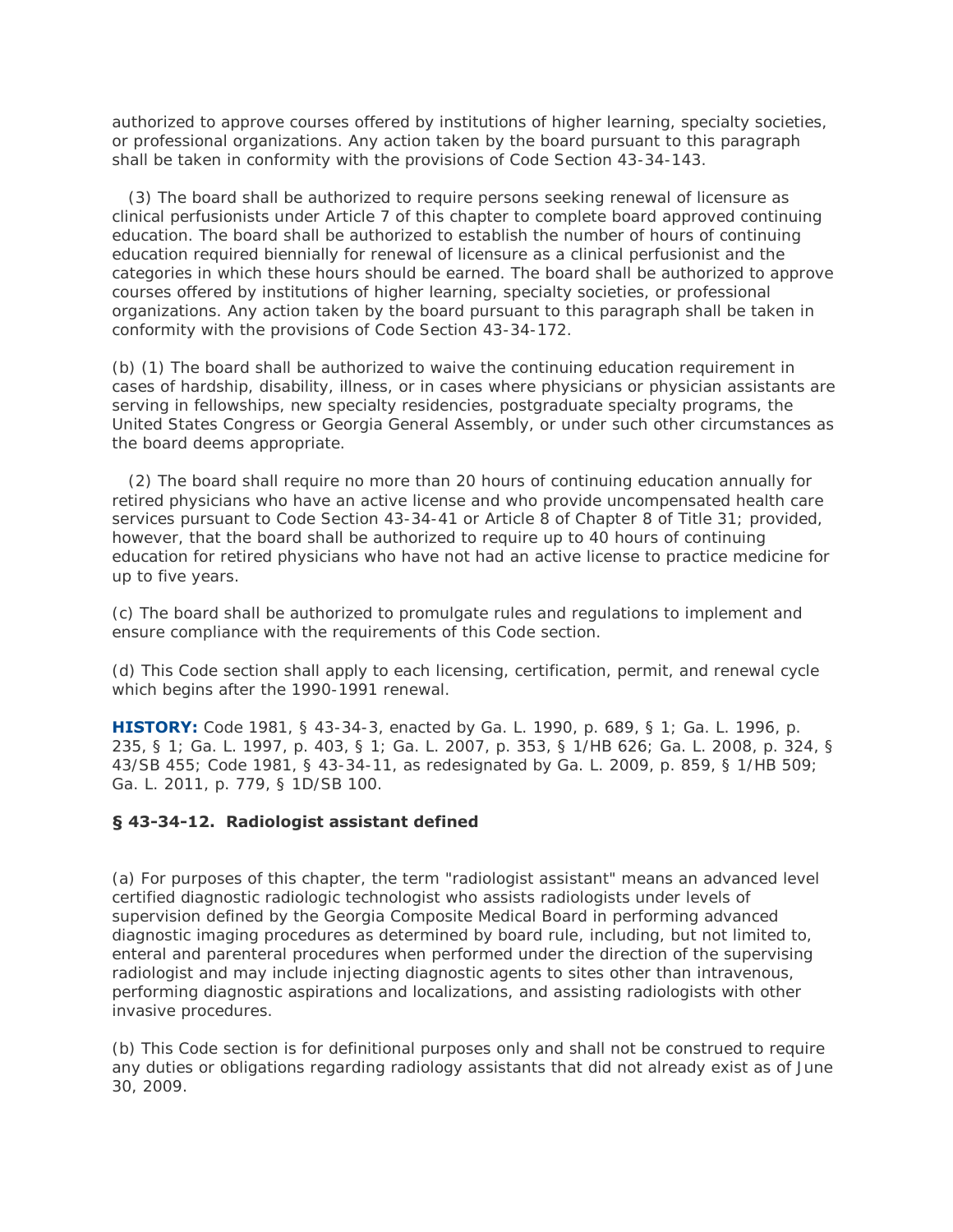**HISTORY:** Code 1981, § 43-34-12, enacted by Ga. L. 2009, p. 859, § 1/HB 509.

# **ARTICLE 2. MEDICAL PRACTICE**

#### **§ 43-34-20. Short title**

This article shall be known as the "Medical Practice Act of the State of Georgia."

**HISTORY:** Code 1981, § 43-34-20, enacted by Ga. L. 2009, p. 859, § 1/HB 509.

#### **§ 43-34-21. Definitions**

As used in this article, the term:

- (1) "Board" means the Georgia Composite Medical Board.
- (2) "Physician" means a person licensed to practice medicine under this article.

 (2.1) "Postgraduate training" means a program for the training of interns, residents, or postresidency fellows that is approved by the Accreditation Council for Graduate Medical Education (ACGME), American Osteopathic Association (AOA), or the board.

 (3) "To practice medicine," "the practice of medicine," or "practicing medicine" means to hold oneself out to the public as being engaged in the diagnosis or treatment of disease, defects, or injuries of human beings; or the suggestion, recommendation, or prescribing of any form of treatment for the intended palliation, relief, or cure of any physical, mental, or functional ailment or defect of any person with the intention of receiving therefor, either directly or indirectly, any fee, gift, or compensation whatsoever; or the maintenance of an office for the reception, examination, and treatment of persons suffering from disease, defect, or injury of body or mind; or attaching the title "M.D.," "Oph.," "D.," "Dop.," "Surgeon," "Doctor," "D.O.," "Doctor of Osteopathy," "Allopathic Physician," "Osteopathic Physician," or "Physician," either alone or in connection with other words, or any other words or abbreviations to one's name, indicating that such person is engaged in the treatment or diagnosis of disease, defects, or injuries to human beings, provided that the terms "doctors of medicine," "doctors of osteopathic medicine," "doctors of medicine licensed to practice in the state," and similar terms wherever used or appearing in this article or elsewhere shall mean and include only those persons licensed under this article.

**HISTORY:** Ga. L. 1913, p. 101, § 15; Code 1933, § 84-901; Ga. L. 1970, p. 301, §§ 1, 2; Ga. L. 1972, p. 847, § 1; Ga. L. 1973, p. 877, § 1; Ga. L. 1974, p. 1156, § 1; Code 1981, § 43-34-20; Ga. L. 1982, p. 3, § 43; Ga. L. 1983, p. 3, § 32; Ga. L. 1984, p. 22, § 43; Ga. L. 1999, p. 81, § 43; Ga. L. 2000, p. 558, § 2; Code 1981, § 43-34-21, as redesignated by Ga. L. 2009, p. 859, § 1/HB 509.

#### **§ 43-34-22. Practicing medicine without a license; titles and abbreviations; exceptions**

(a) If any person shall hold himself or herself out to the public as being engaged in the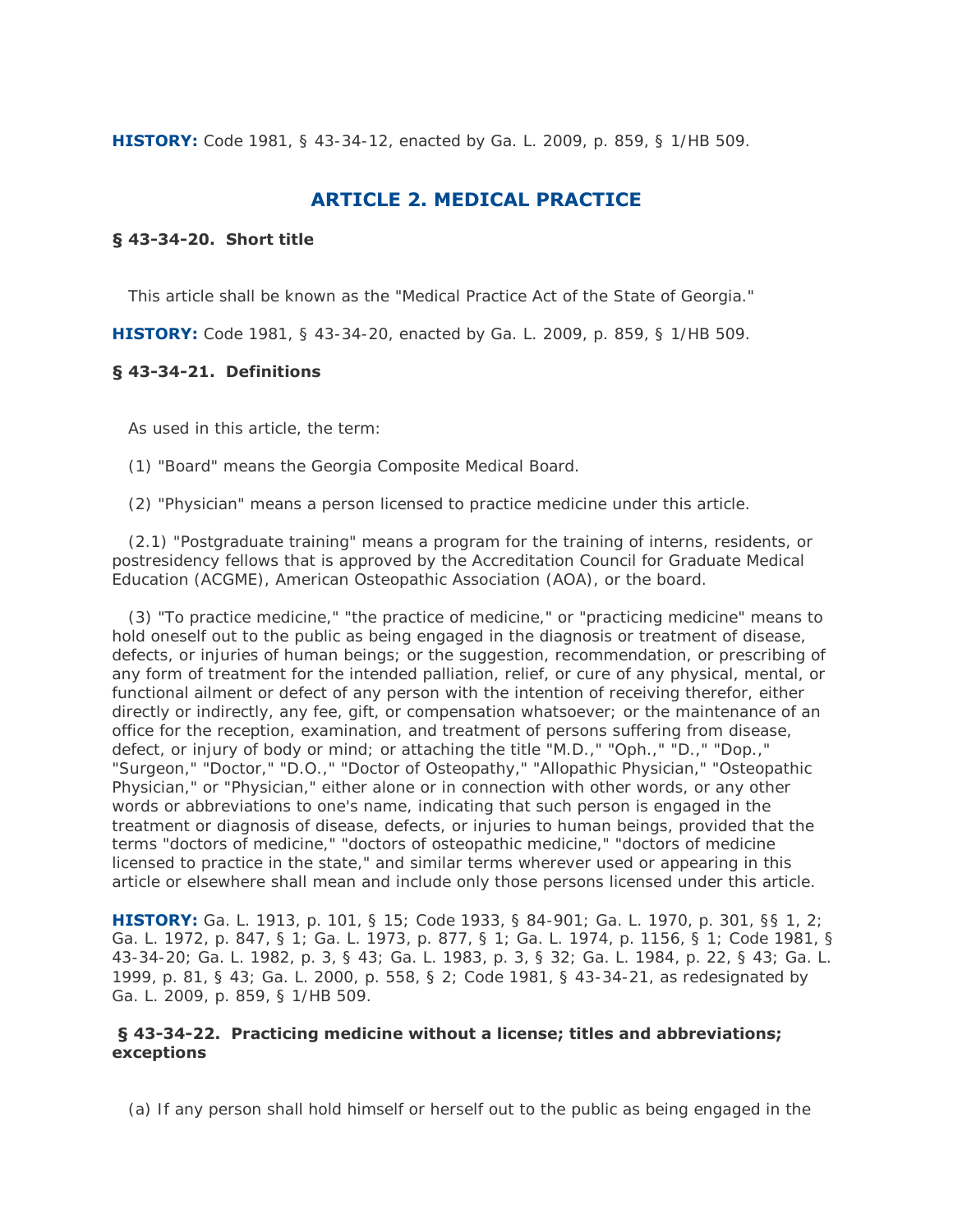diagnosis or treatment of disease or injuries of human beings, or shall suggest, recommend, or prescribe any form of treatment for the palliation, relief, or cure of any physical or mental ailment of any person, with the intention of receiving therefor, either directly or indirectly, any fee, gift, or compensation whatsoever, or shall maintain an office for the reception, examination, or treatment of diseased or injured human beings, or shall attach the title "M.D.," "Oph.," "D.," "Dop.," "Surgeon," "Doctor," "D.O.," "Doctor of Osteopathy," "Osteopathic Physician," or "Physician," either alone or in connection with other words, or any other word or abbreviation to his or her name indicative that he or she is engaged in the treatment of diseased, defective, or injured human beings, and shall not in any of these cases then possess a valid license to practice medicine under the laws of this state, he or she shall be deemed to be practicing medicine without complying with this article and shall be deemed in violation of this article.

(b) Nothing in this chapter shall be construed to prohibit:

(1) Gratuitous services in cases of emergency;

(2) The practice of the religious tenets or general beliefs of any church whatsoever;

 (3) The requiring of a fee for examination by opticians, at their established places of business, who do not prescribe or use drugs or medicines or attach to their names titles indicative that any such persons are engaged in the practice of medicine, as defined in this article;

 (4) The performance of their duties for the federal government by federal physicians, both military and civilian;

 (5) The consultation on special cases approved by the board in this state of regularly licensed physicians from other states or territories;

(6) The licensed practice of dentistry, optometry, psychology, podiatry, or chiropractic;

(7) The licensed practice of midwifery or nursing;

 (8) The utilization of a physician assistant to perform tasks approved by the board, and the performance of such tasks by the physician assistant; the delegation by a physician to a qualified person other than a physician assistant of any acts, duties, or functions which are otherwise permitted by law or established by custom; and the performance of such acts, duties, or functions by such a person other than a physician assistant; or

(9) The performance of:

 (A) Any medical task by a student enrolled in a medical school, osteopathic medical school, or physician assistant training program approved by the board;

 (B) Any dental task by a student enrolled in a dental college approved by the Georgia Board of Dentistry; or

 (C) Any nursing task by a student enrolled in a nursing program approved by the Georgia Board of Nursing

where any such task is performed under the supervision of an authorized instructor lawfully licensed in this state to perform such tasks.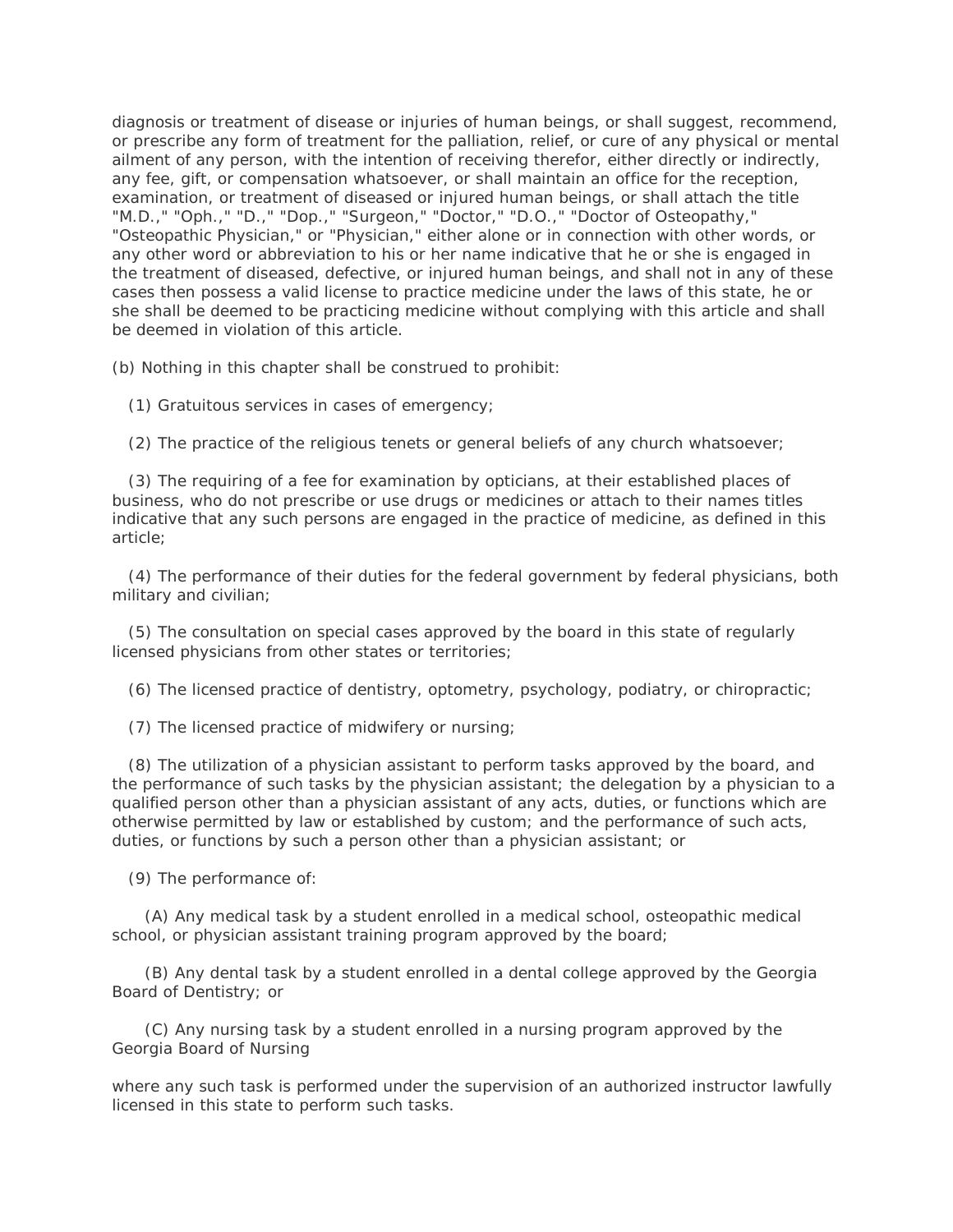(c) Nothing in this article shall be construed as preventing any person holding a valid license as a Doctor of Osteopathy on March 16, 1970, from engaging in the practice of osteopathy as the same was practiced by such person at such time, subject to biennial renewal of his or her license. Such limited renewal licenses shall not authorize the practice of obstetrics or surgery other than the minor suturing of cuts.

**HISTORY:** Ga. L. 1913, p. 101, § 6; Ga. L. 1918, p. 173, § 4; Code 1933, § 84-906; Ga. L. 1970, p. 301, § 4; Ga. L. 1972, p. 673, § 1; Code 1981, § 43-34-26; Ga. L. 1993, p. 355, § 5; Ga. L. 2004, p. 379, § 1; Code 1981, § 43-34-22, as redesignated by Ga. L. 2009, p. 859, § 1/HB 509.

#### **§ 43-34-23. Delegation of authority to nurse or physician assistant**

(a) As used in this Code section, the term:

 (1) "Administer" means to give a unit dose of any drug or to perform any medical treatment or diagnostic study.

 (2) "Controlled substance" means any controlled substance, as defined in Code Section 16-13-21, except any Schedule I controlled substance listed in Code Section 16-13-25.

 (3) "Dangerous drug" means any dangerous drug, as defined in Code Section 16-13-71, but does not include any controlled substance or Schedule I controlled substance.

 (3.1) "Dispense" means to issue one or more doses of any drug in a suitable container with appropriate labeling for subsequent administration to, or use by, a patient.

 (4) "Dispensing procedure" means a written document signed by a licensed pharmacist and a licensed physician which document establishes the appropriate manner under which drugs may be dispensed pursuant to this Code section.

(5) "Drug" means any dangerous drug or controlled substance.

(5.1) "Job description" shall have the same meaning as in Code Section 43-34-102.

 (6) "Nurse" means a person who is a registered professional nurse licensed as such under Article 1 of Chapter 26 of this title.

 (7) "Nurse protocol" means a written document mutually agreed upon and signed by a nurse and a licensed physician, by which document the physician delegates to that nurse the authority to perform certain medical acts pursuant to subsection (b) of this Code section, and which acts shall include, without being limited to, the administering and ordering of any drug.

 (8) "Order" means to select a drug, medical treatment, or diagnostic study through physician delegation in accordance with a nurse protocol or a physician assistant's job description. Ordering under such delegation shall not be construed to be prescribing nor shall ordering of a drug be construed to authorize the issuance of a written prescription.

 (9) "Physician assistant" means a person licensed as a physician assistant pursuant to Article 4 of this chapter, the "Physician Assistant Act."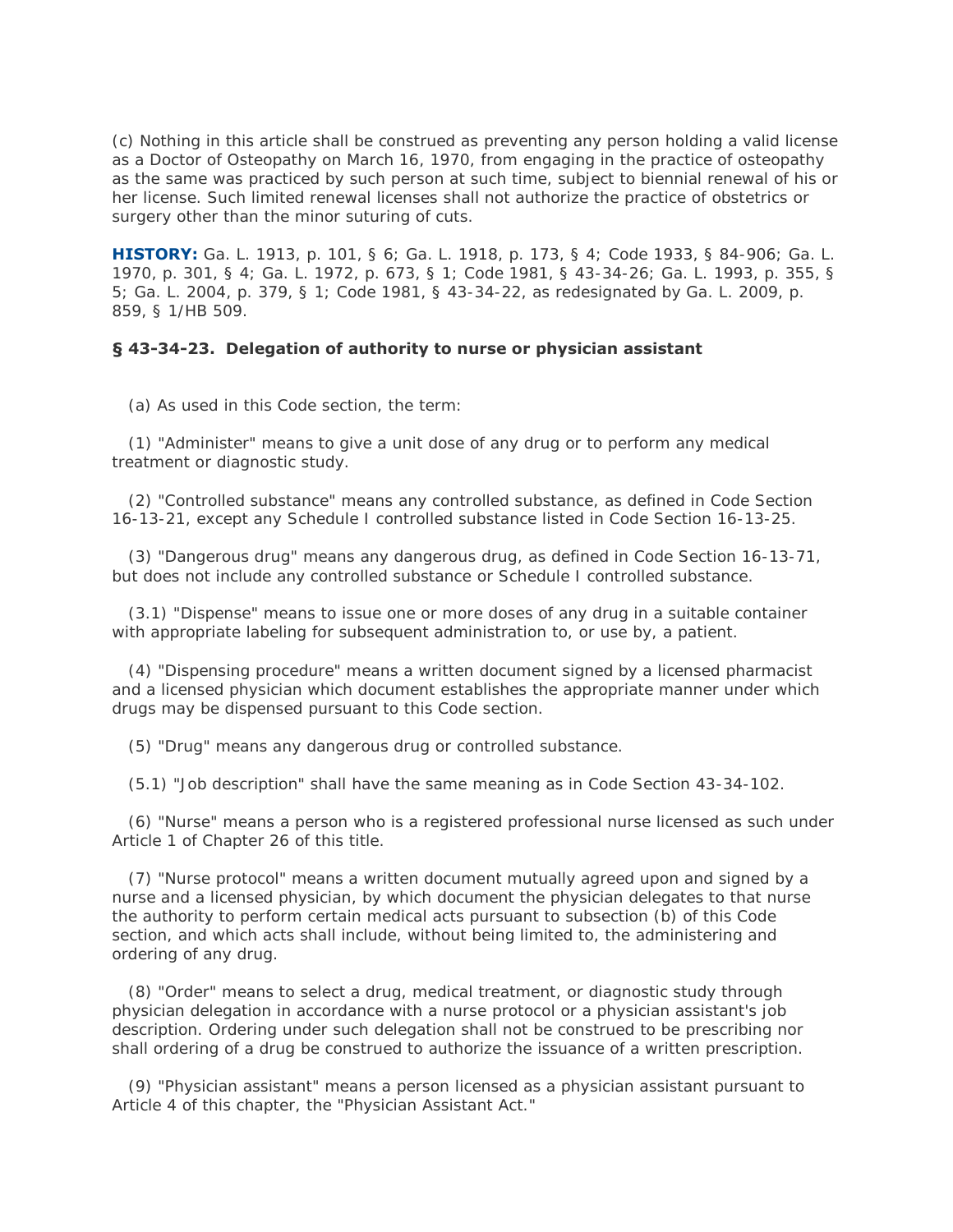(b) (1) (A) A physician may delegate the authority contained in subparagraph (B) of this paragraph to:

(i) A physician assistant in accordance with a job description; or

 (ii) A nurse recognized by the Georgia Board of Nursing as a certified nurse midwife, certified registered nurse anesthetist, certified nurse practitioner, or clinical nurse specialist, psychiatric/mental health in accordance with a nurse protocol.

 (B) A physician may delegate to those health care professionals identified in subparagraph (A) of this paragraph:

 (i) The authority to order controlled substances selected from a formulary of such drugs established by the board and the authority to order dangerous drugs, medical treatments, and diagnostic studies;

 (ii) The authority to request, receive, and sign for professional samples and to distribute professional samples to patients. The office or facility at which the health care professional identified in subparagraph (A) of this paragraph is working shall maintain a general list of the professional samples approved by the delegating physician for request, receipt, and distribution by the health care professional identified in subparagraph (A) of this paragraph as well as a complete list of the specific number and dosage of each professional sample and medication voucher received. Professional samples that are distributed by a health care professional identified in subparagraph (A) of this paragraph shall be so noted in the patient's medical record. In addition to the requirements of this Code section, all professional samples shall be maintained as required by applicable state and federal laws and regulations; and

 (iii) The authority to sign, certify, and endorse all documents relating to health care provided to a patient within his or her scope of authorized practice, including, but not limited to, documents relating to physical examination forms of all state agencies and verification and evaluation forms of the Department of Human Services, the State Board of Education, local boards of education, the Department of Community Health, and the Department of Corrections; provided, however, that a health care professional identified in subparagraph (A) of this paragraph shall not have the authority to sign death certificates or assign a percentage of a disability rating.

 (2) A physician may delegate to a nurse or physician assistant the authority to order dangerous drugs, medical treatments, or diagnostic studies and a nurse or physician assistant is authorized to dispense dangerous drugs, in accordance with a dispensing procedure and under the authority of an order issued in conformity with a nurse protocol or job description, if that nurse or physician assistant orders or dispenses those dangerous drugs, medical treatments, or diagnostic studies:

(A) As an agent or employee of:

- (i) The Department of Public Health;
- (ii) Any county board of health; or
- (iii) Any organization: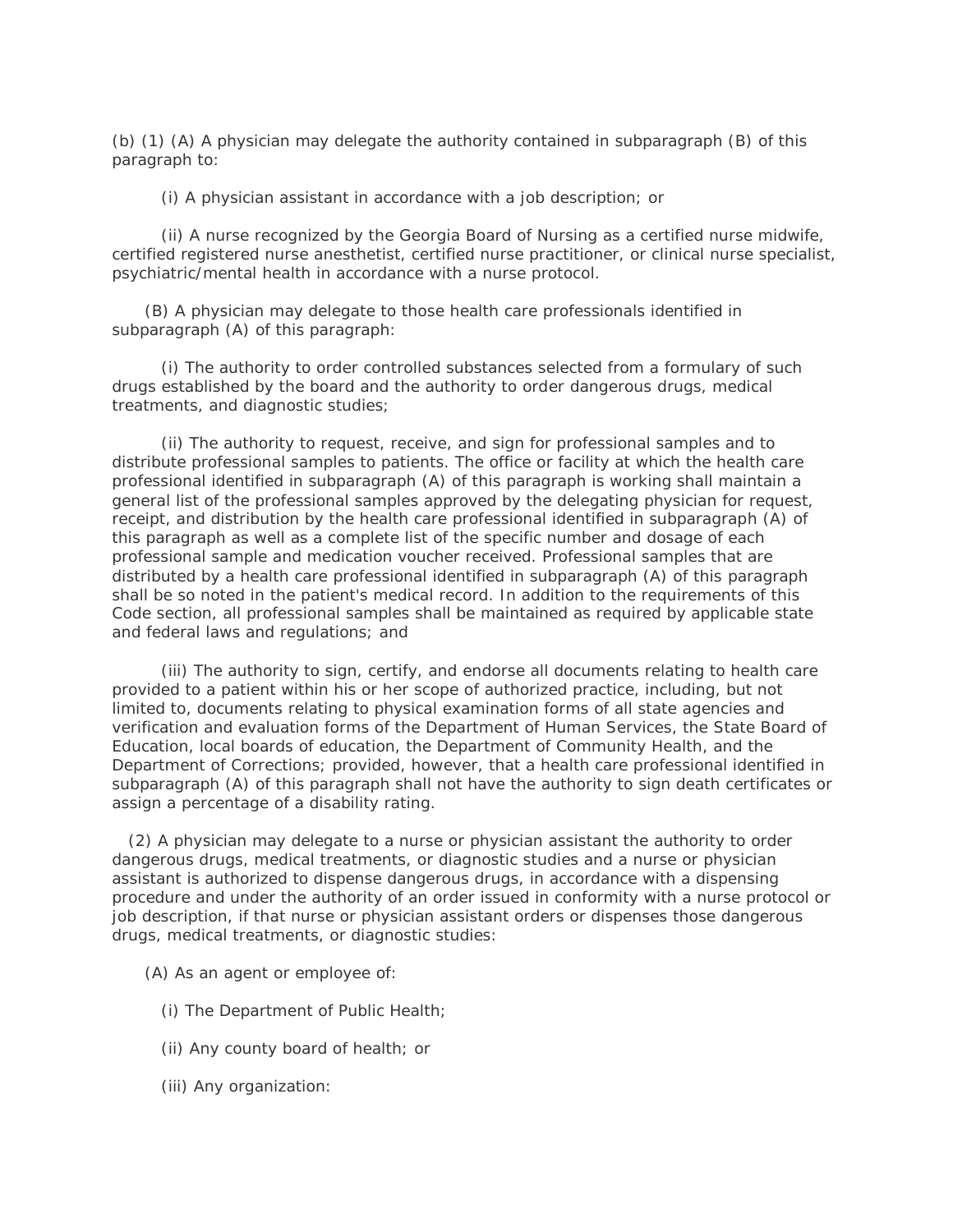(I) Which is exempt from federal taxes pursuant to Section 501(c)(3) of the Internal Revenue Code, as defined in Code Section 48-1-2, other than an organization which is a hospital, preferred provider organization, health maintenance organization, or similar organization; or

 (II) Established under the authority of or receiving funds pursuant to 42 U.S.C. Section 254b or 254c of the United States Public Health Service Act,

which organization provides that those medical services and dangerous drugs which are ordered or dispensed by its physician assistants and nurses will be provided at no cost to the patient or at a cost based solely upon the patient's ability to pay; and

 (B) In conformity with subsection (b) of Code Section 26-4-130 and the rules and regulations established pursuant thereto by the State Board of Pharmacy.

 (3) In addition, a physician may delegate to a nurse or physician assistant the authority to order dangerous drugs, medical treatments, or diagnostic studies and a nurse or physician assistant is authorized to dispense dangerous drugs, in accordance with a dispensing procedure and under the authority of an order issued in conformity with a nurse protocol or job description, if that nurse or physician assistant orders or dispenses such drugs, treatments, or studies to a patient of an outpatient clinic:

(A) Which is owned or operated by a licensed hospital;

 (B) Which provides such drugs, treatments, or studies free or at a charge to the patient based solely upon the patient's ability to pay; provided, however, such charge shall not exceed the actual cost to the outpatient clinic; and

(C) Whose services are primarily provided to the medically disadvantaged

and that nurse or physician assistant orders or dispenses such drugs in conformity with subsection (b) of Code Section 26-4-130 and the rules and regulations established pursuant thereto by the State Board of Pharmacy.

 (4) Delegation of authority to a physician assistant pursuant to this subsection shall be authorized only if that delegation is contained in the job description approved for that physician assistant by the board.

 (5) Delegation of authority to a nurse pursuant to this subsection shall be authorized only if that delegation is contained in a nurse protocol for that nurse.

(c) The board shall be empowered to promulgate rules and regulations governing physicians and physician assistants to carry out the intents and purposes of this Code section, including establishing criteria and standards governing physicians, physician assistants, job descriptions, and nurse protocols. The board shall be authorized to require that protocols not falling within such established criteria and standards be submitted to the board for review and approval or rejection.

(d) Notwithstanding any other provision of law to the contrary, a physician assistant or nurse may perform any act authorized to be performed by that person pursuant to and in conformity with this Code section without such act constituting the practice of medicine.

(e) Nothing in this Code section shall be construed to limit or repeal this article and Articles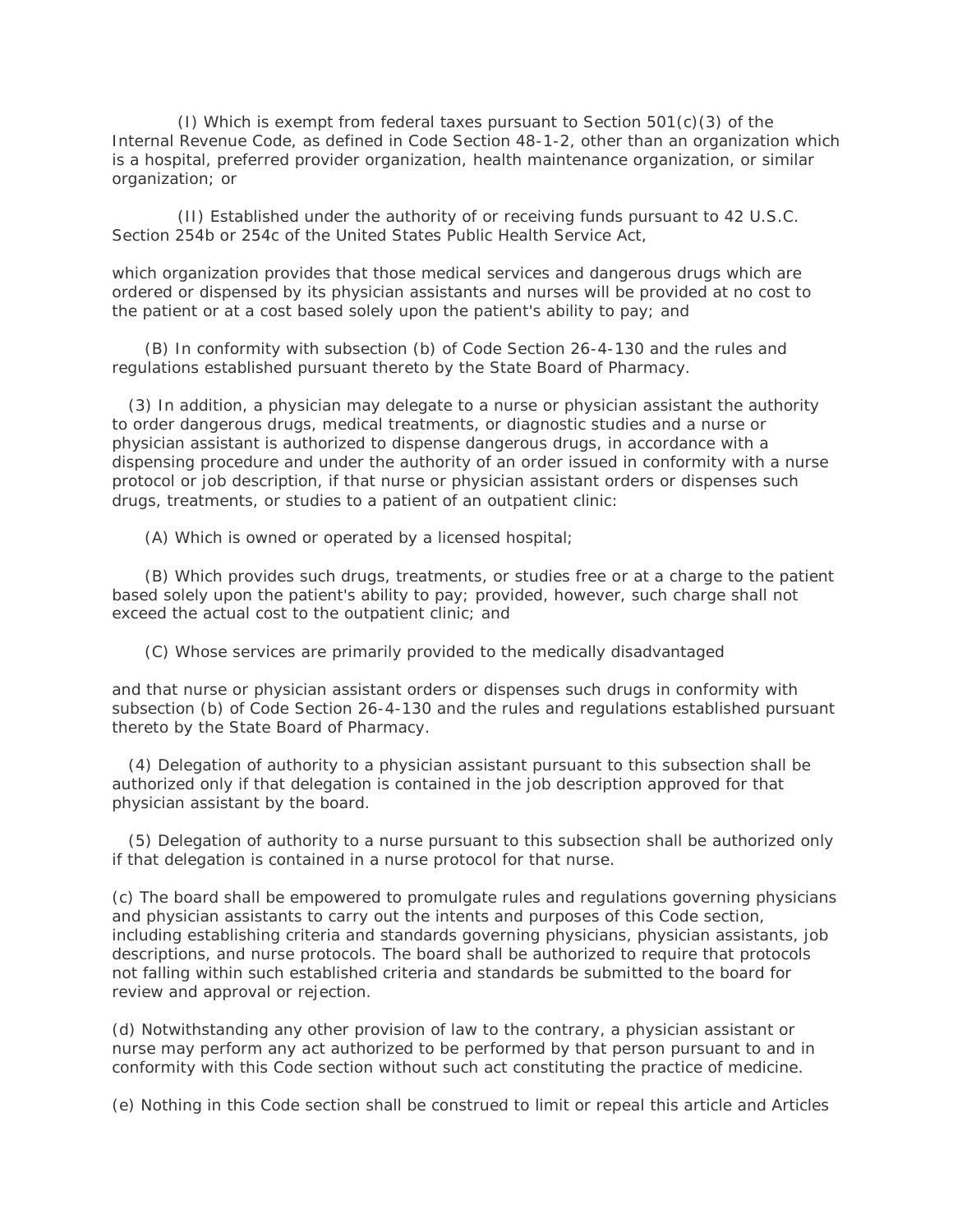4 and 6 of this chapter, relating to physicians, osteopathic physicians, physician assistants, and respiratory therapists, or Article 1 of Chapter 26 of this title, relating to registered nurses.

(f) Nothing in this Code section shall be construed to limit or repeal any existing authority of a licensed physician to delegate to a qualified person any acts, duties, or functions which are otherwise permitted by law or established by custom.

(g) Nothing in this Code section shall be construed to authorize or permit the issuance of a Drug Enforcement Administration license to a nurse who is not an advanced practice registered nurse.

(h) Nothing in this Code section shall be construed to limit or repeal the authority of any organization described in division (i) or (ii) of subparagraph (b)(2)(A) of this Code section or any organization established under the authority of or receiving funds pursuant to 42 U.S.C. Section 254b or 254c of the United States Public Health Service Act to supervise its agents or employees or interfere with the employer and employee relationship of any such agents or employees.

(i) Notwithstanding any other provision of law to the contrary, a physician assistant or nurse may perform any act deemed necessary to provide treatment to a hospital or nursing home patient in a life-threatening situation when such act is authorized by standing procedures established by the medical staff of the hospital or nursing home.

**HISTORY:** Code 1981, § 43-34-26.1, enacted by Ga. L. 1989, p. 261, § 3; Ga. L. 1990, p. 8, § 43; Ga. L. 1991, p. 94, § 43; Ga. L. 1993, p. 91, § 43; Ga. L. 1997, p. 935, § 2; Ga. L. 1999, p. 81, § 43; Ga. L. 2002, p. 415, § 43; Ga. L. 2006, p. 125, § 8/SB 480; Ga. L. 2009, p. 453, § 1-4/HB 228; Code 1981, § 43-34-23, as redesignated by Ga. L. 2009, p. 859, § 1/HB 509; Ga. L. 2011, p. 441, § 1/HB 303; Ga. L. 2011, p. 705, § 6-1/HB 214.

# **§ 43-34-24. Drug therapy management; modification by pharmacist**

 (a) As used in this Code section, the term "pharmacist" means a person who meets the requirements specified in Code Section 26-4-50.

(b) A physician may delegate to a pharmacist the authority to modify drug therapy as part of drug therapy management. The physician making such delegation shall adequately supervise the application of his or her order delegating the authority to modify drug therapy. Delegation of such authority shall only be made pursuant to the physician's diagnosis, written order, and drug therapy protocol. Unless a drug therapy modification is a substitution of a generic drug which is pharmaceutically and therapeutically equivalent to the patient's initial prescription drug order pursuant to Code Section 26-4-81, that protocol shall meet the applicable requirements for issuance of prescriptions provided in Code Section 16-13-41 or 16-13-74, whichever is applicable. A drug therapy protocol issued pursuant to this subsection may authorize a pharmacist to dispense a specific drug contained in the protocol as an alternative drug which is not pharmaceutically and therapeutically equivalent to the patient's initial prescription drug order and shall be deemed to be the physician's separate and distinct prescription drug order. All protocols authorized by this subsection shall:

 (1) Identify the pharmacist who is authorized to modify drug therapy and the physician who is delegating the authority to modify drug therapy;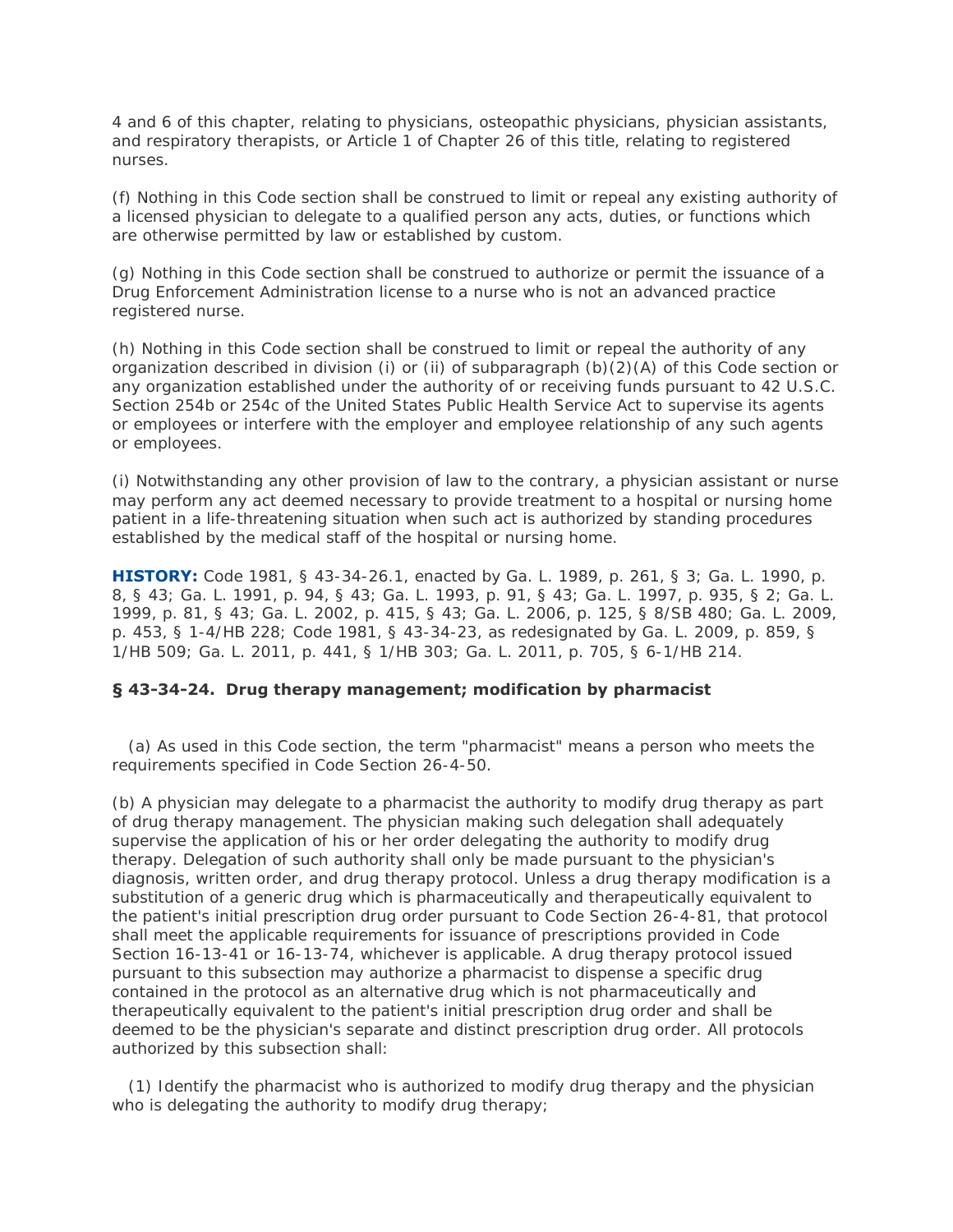(2) Indicate the physician's diagnosis of condition or disease state of the patient whose drug therapy may be modified;

 (3) Identify each patient for whom the physician has delegated the authority to modify drug therapy;

 (4) Describe specific responsibilities and parameters for modification of drug therapy and patient monitoring authorized under the protocol;

 (5) Include a statement regarding the types and categories of medication as well as the maximum and minimum dosage levels within the types and categories of medication for which the pharmacist may modify drug therapy including:

 (A) Additional procedures or plans which the pharmacist shall follow when the pharmacist modifies drug therapy; and

 (B) The method of documentation and mechanism of communication of appropriate medical care information or pharmacy care information, or both; description and required frequency of reports which shall include:

(i) Any problems or complications encountered;

(ii) A listing of recommendations by pharmacist; and

 (iii) A complete list of each instance in which drug therapy was modified and how such therapy was modified since the last report; and

 (6) Stipulate that each such patient must be notified that the pharmacist is authorized to modify drug therapy pursuant to protocol between the pharmacist and the physician.

(c) A physician delegating the authority to modify drug therapy must be available through communications for consultation, assistance, and direction. A physician may only delegate the authority to modify drug therapy for a patient under the direct medical care and supervision of that physician.

(d) An order delegating the authority to modify drug therapy under this Code section shall not be valid for more than two years from the date such order was issued.

(e) Nothing in this Code section shall be construed to expand or change any existing authority for a pharmacist to substitute drugs under Code Section 26-4-81.

(f) Nothing in this Code section shall be construed to prohibit hospital pharmacists from participating in drug therapy management by protocol or other legal authority established or approved by a member of the hospital medical staff for the care and treatment of hospital patients.

**HISTORY:** Code 1981, § 43-34-26.2, enacted by Ga. L. 2000, p. 558, § 3; Code 1981, § 43-34-24, as redesignated by Ga. L. 2009, p. 859, § 1/HB 509.

#### **§ 43-34-24.1. Redesignated**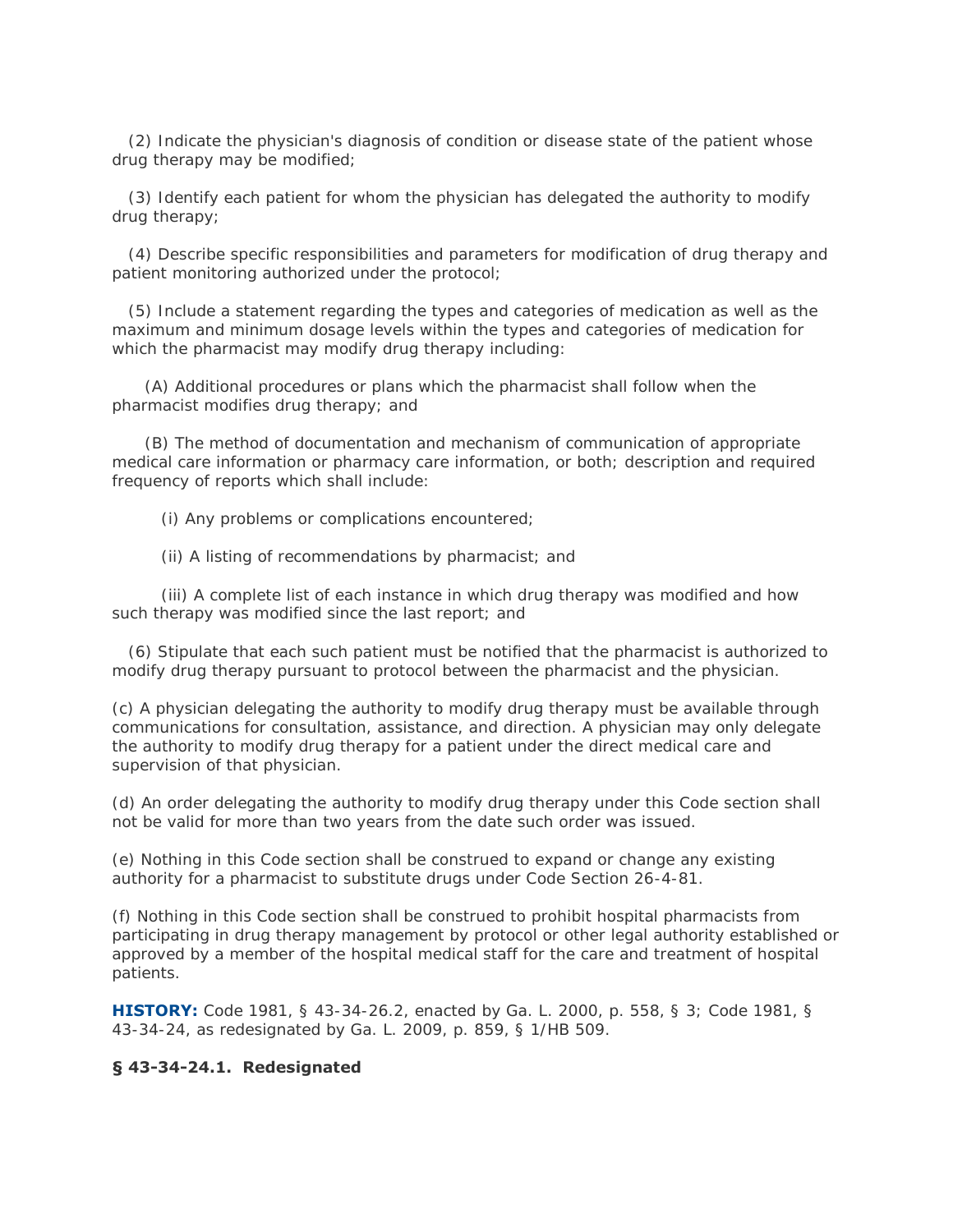# **§ 43-34-25. Delegation of certain medical acts to advanced practice registered nurse; construction and limitations of such delegation; definitions; conditions of nurse protocol; issuance of prescription drug orders**

(a) As used in this Code section, the term:

 (1) "Advanced practice registered nurse" shall have the same meaning as provided in paragraph (1.1) of Code Section 43-26-3.

 (2) "Birthing center" means a facility or building where human births occur on a regular or ongoing basis and which is classified by the Department of Community Health as a birthing center.

 (3) "Controlled substance" means any controlled substance as defined in Code Section 16- 13-21 but shall not include any Schedule I controlled substance included in Code Section 16-13-25 or any Schedule II controlled substance included in Code Section 16-13-26.

(4) "Dangerous drug" means any dangerous drug as defined in Code Section 16-13-71.

 (5) "Delegating physician" means a physician who has entered into a nurse protocol agreement pursuant to this Code section.

 (6) "Diagnostic study" means a laboratory test, X-ray, ultrasound, or procedure used to identify a characteristic or distinguishing feature of a particular disease or condition.

(7) "Drug" means any dangerous drug or controlled substance.

 (8) "Free health clinic" shall have the same meaning as provided in Code Section 51-1- 29.4.

 (9) "Life threatening" means an emergency situation in which a patient's life or physical well-being will be harmed if certain testing is not performed immediately.

 (10) "Nurse protocol agreement" means a written document mutually agreed upon and signed by an advanced practice registered nurse and a physician, by which document the physician delegates to that advanced practice registered nurse the authority to perform certain medical acts pursuant to this Code section, and which acts may include, without being limited to, the ordering of drugs, medical devices, medical treatments, diagnostic studies, or in life-threatening situations radiographic imaging tests. Such agreements shall conform to the provisions set forth in subsection (c) of this Code section.

 (11) "Order" means to prescribe pursuant to a nurse protocol agreement which drug, medical device, medical treatment, diagnostic study, or in life-threatening situations radiographic imaging test is appropriate for a patient and to communicate the same in writing, orally, via facsimile, or electronically.

(12) "Physician" means a person licensed to practice medicine under this article and:

(A) Whose principal place of practice is within this state; or

 (B) Whose principal place of practice is outside this state but is within 50 miles from the location where the nurse protocol agreement is being utilized within this state.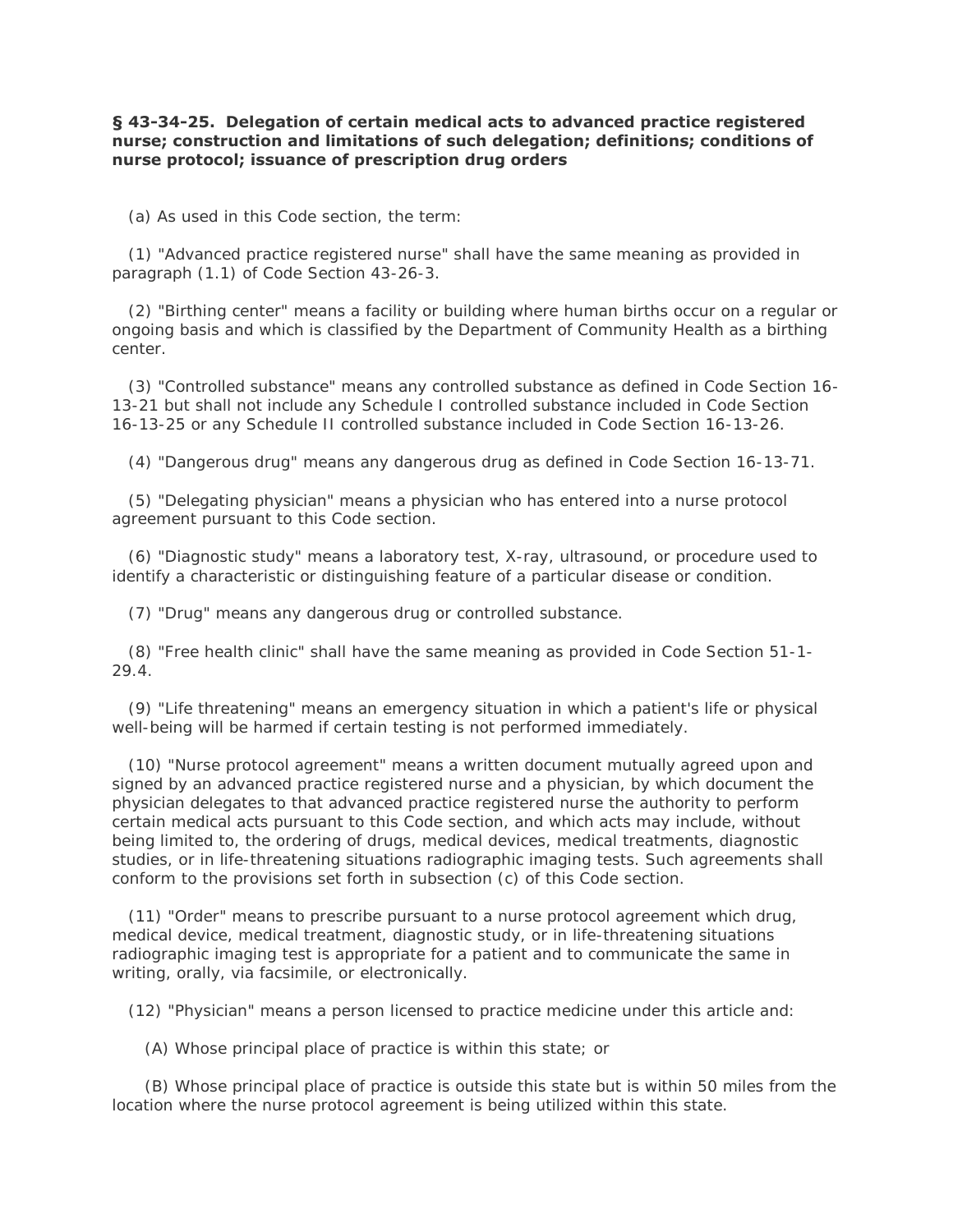(13) "Prescription drug order" means a written or oral order of an advanced practice registered nurse for a drug or medical device for a specific patient. Such term includes an electronic visual image prescription drug order and an electronic data prescription drug order.

 (14) "Professional sample" means a complimentary dose of a drug, medication, medication voucher, or medical device provided by the manufacturer for use in patient care.

 (15) "Radiographic imaging test" means a computed tomography, magnetic resonance imaging, positron emission tomography, or nuclear medicine.

(b) In addition to and without limiting the authority granted pursuant to Code Section 43- 34-23, a physician may delegate to an advanced practice registered nurse in accordance with a nurse protocol agreement the authority to order drugs, medical devices, medical treatments, diagnostic studies, or, in life-threatening situations, radiographic imaging tests.

(c) A nurse protocol agreement between a physician and an advanced practice registered nurse pursuant to this Code section shall:

 (1) Be between an advanced practice registered nurse who is in a comparable specialty area or field as that of the delegating physician;

 (2) Contain a provision for immediate consultation between the advanced practice registered nurse and the delegating physician; if the delegating physician is not available, the delegating physician for purposes of consultation may designate another physician who concurs with the terms of the nurse protocol agreement;

 (3) Identify the parameters under which delegated acts may be performed by the advanced practice registered nurse, including without limitation the number of refills which may be ordered, the kinds of diagnostic studies which may be ordered, the extent to which radiographic image tests may be ordered, and the circumstances under which a prescription drug order may be executed. In the event the delegating physician authorizes the advanced practice registered nurse to order an X-ray, ultrasound, or radiographic imaging test, the nurse protocol agreement shall contain provisions whereby such X-ray, ultrasound, or radiographic imaging test shall be read and interpreted by a physician who is trained in the reading and interpretation of such tests; a report of such X-ray, ultrasound, or radiographic imaging test may be reviewed by the advanced practice registered nurse; and a copy of such report shall be forwarded to the delegating physician, except that such provision for an ultrasound shall not be required for an advanced practice registered nurse acting within his or her scope of practice as authorized by Code Sections 43-26-3 and 43-26-5;

 (4) Require documentation either in writing or by electronic means or other medium by the advanced practice registered nurse of those acts performed by the advanced practice registered nurse which are specific to the medical acts authorized by the delegating physician;

 (5) Include a schedule for periodic review by the delegating physician of patient records. Such patient records review may be achieved with a sampling of such records as determined by the delegating physician;

 (6) Provide for patient evaluation or follow-up examination by the delegating physician or other physician designated by the delegating physician pursuant to paragraph (2) of this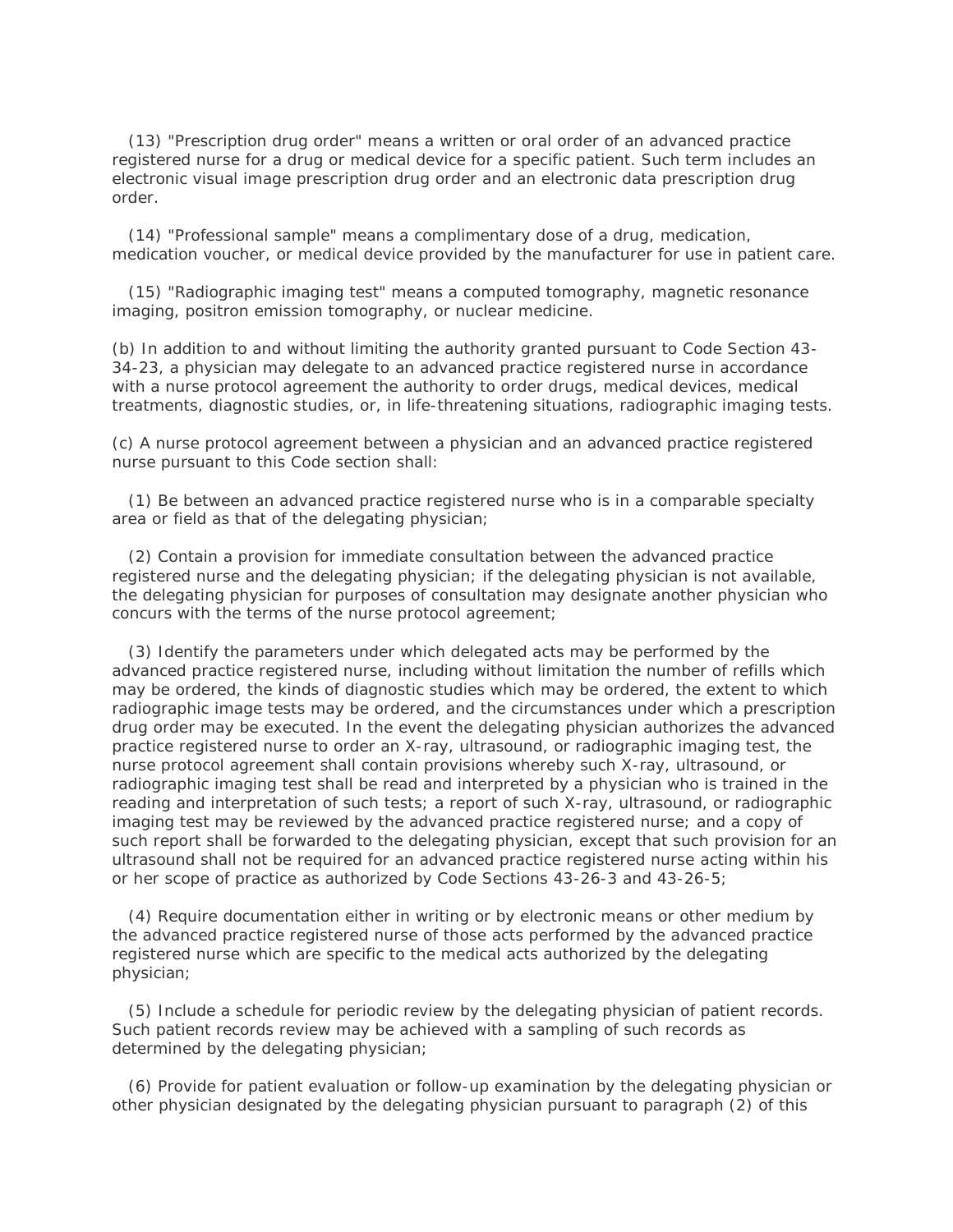subsection, with the frequency of such evaluation or follow-up examination based on the nature, extent, and scope of the delegated act or acts as determined by the delegating physician in accordance with paragraph (3) of this subsection and accepted standards of medical practice as determined by the board;

 (7) Be reviewed, revised, or updated annually by the delegating physician and the advanced practice registered nurse;

 (8) Be available for review upon written request to the advanced practice registered nurse by the Georgia Board of Nursing or to the physician by the board; and

 (9) Provide that a patient who receives a prescription drug order for any controlled substance pursuant to a nurse protocol agreement shall be evaluated or examined by the delegating physician or other physician designated by the delegating physician pursuant to paragraph (2) of this subsection on at least a quarterly basis or at a more frequent interval as determined by the board.

(d) A written prescription drug order issued pursuant to this Code section shall be signed by the advanced practice registered nurse and shall be on a form which shall include, without limitation, the names of the advanced practice registered nurse and delegating physician who are parties to the nurse protocol agreement, the patient's name and address, the drug or device ordered, directions with regard to the taking and dosage of the drug or use of the device, and the number of refills. A prescription drug order which is transmitted either electronically or via facsimile shall conform to the requirements set out in paragraphs (1) and (2) of subsection (c) of Code Section 26-4-80, respectively.

(e) An advanced practice registered nurse may be authorized under a nurse protocol agreement to request, receive, and sign for professional samples and may distribute professional samples to patients. The office or facility at which the advanced practice registered nurse is working shall maintain a general list of the professional samples approved by the delegating physician for request, receipt, and distribution by the advanced practice registered nurse as well as a complete list of the specific number and dosage of each professional sample and medication voucher received. Professional samples that are distributed by an advanced practice registered nurse shall be so noted in the patient's medical record. In addition to the requirements of this Code section, all professional samples shall be maintained as required by applicable state and federal laws and regulations.

(e.1) Except for death certificates and assigning a percentage of a disability rating, an advanced practice registered nurse may be delegated the authority to sign, certify, and endorse all documents relating to health care provided to a patient within his or her scope of authorized practice, including, but not limited to, documents relating to physical examination forms of all state agencies and verification and evaluation forms of the Department of Human Services, the State Board of Education, local boards of education, the Department of Community Health, and the Department of Corrections.

(f) A managed care system, health plan, hospital, insurance company, or other similar entity shall not require a physician or advanced practice registered nurse to be a party to a nurse protocol agreement as a condition for participation in or reimbursement from such entity.

(g) A delegating physician may not enter into a nurse protocol agreement pursuant to this Code section with more than four advanced practice registered nurses at any one time,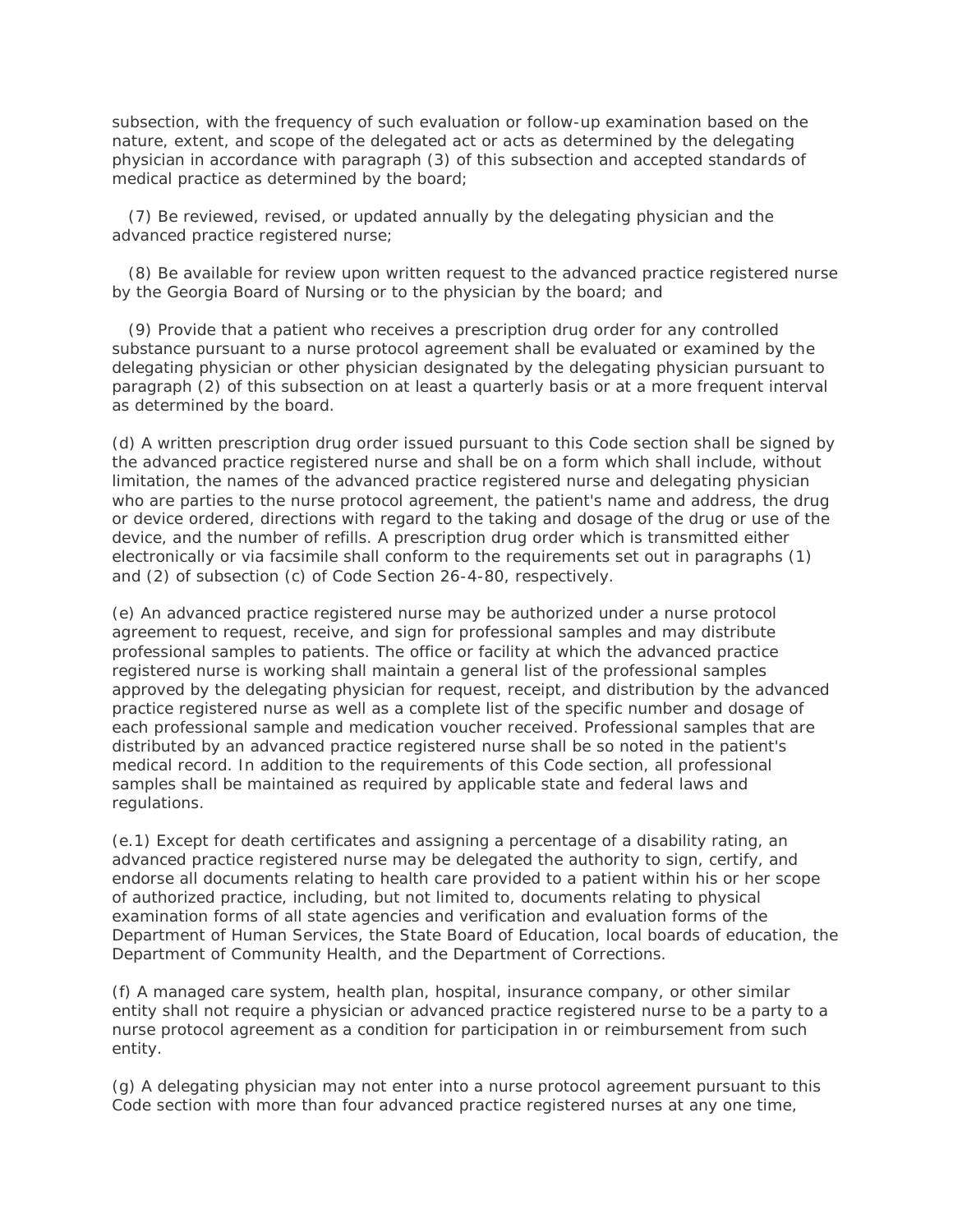except this limitation shall not apply to an advanced practice registered nurse that is practicing:

- (1) In a hospital licensed under Title 31;
- (2) In any college or university as defined in Code Section 20-8-1;
- (3) In the Department of Public Health;
- (4) In any county board of health;
- (5) In any free health clinic;
- (6) In a birthing center;
- (7) In any entity:

(A) Which is exempt from federal taxes pursuant to Section  $501(c)(3)$  of the Internal Revenue Code, as defined in Code Section 48-1-2, and primarily serves uninsured or indigent Medicaid and medicare patients; or

 (B) Which has been established under the authority of or is receiving funds pursuant to 42 U.S.C. Section 254b or 254c of the United States Public Health Service Act;

(8) In any local board of education which has a school nurse program; or

 (9) In a health maintenance organization that has an exclusive contract with a medical group practice and arranges for the provision of substantially all physician services to enrollees in health benefits of the health maintenance organization.

(h) Nothing in this Code section shall be construed to create a presumption of liability, either civil or criminal, on the part of a pharmacist duly licensed under Chapter 4 of Title 26 who, in good faith, fills a prescription drug order of an advanced practice registered nurse issued pursuant to a nurse protocol agreement.

(i) Nothing in this Code section shall be construed to apply to the practice of a certified registered nurse anesthetist.

(j) Nothing in this Code section shall be construed to require an advanced practice registered nurse to be a party to a nurse protocol agreement in order to practice as a registered professional nurse or an advanced practice registered nurse as otherwise permitted by Article 1 of Chapter 26 of this title.

(k) Nothing in this Code section shall be construed to authorize an advanced practice registered nurse to issue a prescription drug order for a Schedule I or II controlled substance or authorize refills of any drug for more than 12 months from the date of the original order except in the case of oral contraceptives, hormone replacement therapy, or prenatal vitamins which may be refilled for a period of 24 months.

(l) Nothing in this Code section shall be construed to allow an advanced practice registered nurse to perform an abortion or to administer, prescribe, or issue a drug order that is intended to cause an abortion to occur pharmacologically.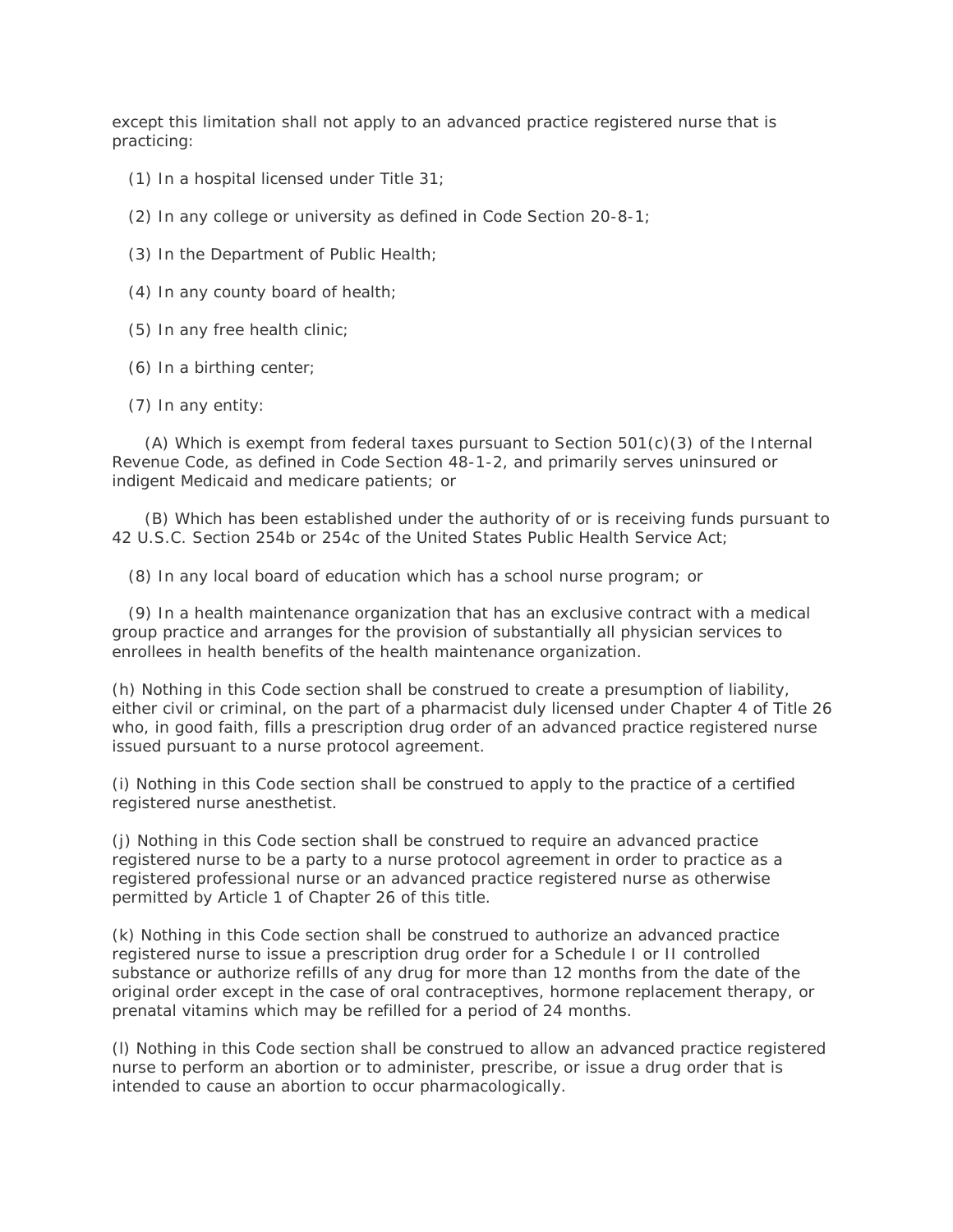(m) The board shall have the authority to promulgate rules and regulations governing a delegating physician in order to carry out the intents and purposes of this Code section. Further, the board shall be authorized to:

 (1) Require that a nurse protocol agreement shall be filed by the delegating physician with the board within a reasonable time from the date of execution;

 (2) Determine, after review of a filed nurse protocol agreement, if such nurse protocol agreement fails to meet accepted standards of medical practice as established by the board; and

 (3) Require the delegating physician to amend any such noncompliant nurse protocol agreement in order to meet such accepted standards.

(n) Except for practice settings identified in paragraph (7) of subsection (g) of this Code section, it shall be unlawful for a physician to be an employee of an advanced practice registered nurse, alone or in combination with others, if the physician is required to supervise the employing advanced practice registered nurse. Such conduct shall be subject to sanctions by the Georgia Board of Nursing as to the advanced practice registered nurse and the board as to the physician.

(o) An advanced practice registered nurse shall be allowed to make a pronouncement of death pursuant to authority delegated by the supervising physician of the advanced practice registered nurse and to certify such pronouncement in the same manner as a physician.

**HISTORY:** Code 1981, § 43-34-26.3, enacted by Ga. L. 2006, p. 125, § 9/SB 480; Ga. L. 2007, p. 47, § 43/SB 103; Ga. L. 2008, p. 12, § 2-35/SB 433; Ga. L. 2008, p. 324, § 43/SB 455; Ga. L. 2009, p. 453, § 1-4/HB 228; Code 1981, § 43-34-25, as redesignated by Ga. L. 2009, p. 859, § 1/HB 509; Ga. L. 2011, p. 441, § 2/HB 303; Ga. L. 2011, p. 705, § 5-27/HB 214.

#### **§ 43-34-26. License requirement for persons engaged in practice of medicine; qualifications; evaluation program; examinations**

 (a) (1) (A) Any person who wishes to obtain the right to practice medicine in this state and who was not, prior to March 16, 1970, registered or licensed to practice medicine, either by the State Board of Medical Examiners or the State Board of Examiners in Osteopathy, shall, before it shall be lawful for him or her to practice medicine in this state, make application to the board through the executive director, upon such forms and in such manner as shall be adopted and prescribed by the board, and shall obtain from the board a license to practice medicine. Any person who practices medicine without first having obtained a license shall be deemed to have violated this article. All applicants for a license to practice medicine or for a renewal of any such license which has been revoked shall furnish the board with evidence of good moral character. Applications from candidates to practice medicine or surgery in any of its branches shall be accompanied by proof that the applicant is a graduate of some legally incorporated medical school or osteopathic medical school.

 (B) The board by rule or regulation may establish standards for evaluating, inspecting, and approving any medical school or osteopathic medical school. The evaluation procedure may include consideration of reports from any outside agency having expertise in medical school or osteopathic medical school evaluation; provided, however, that the board shall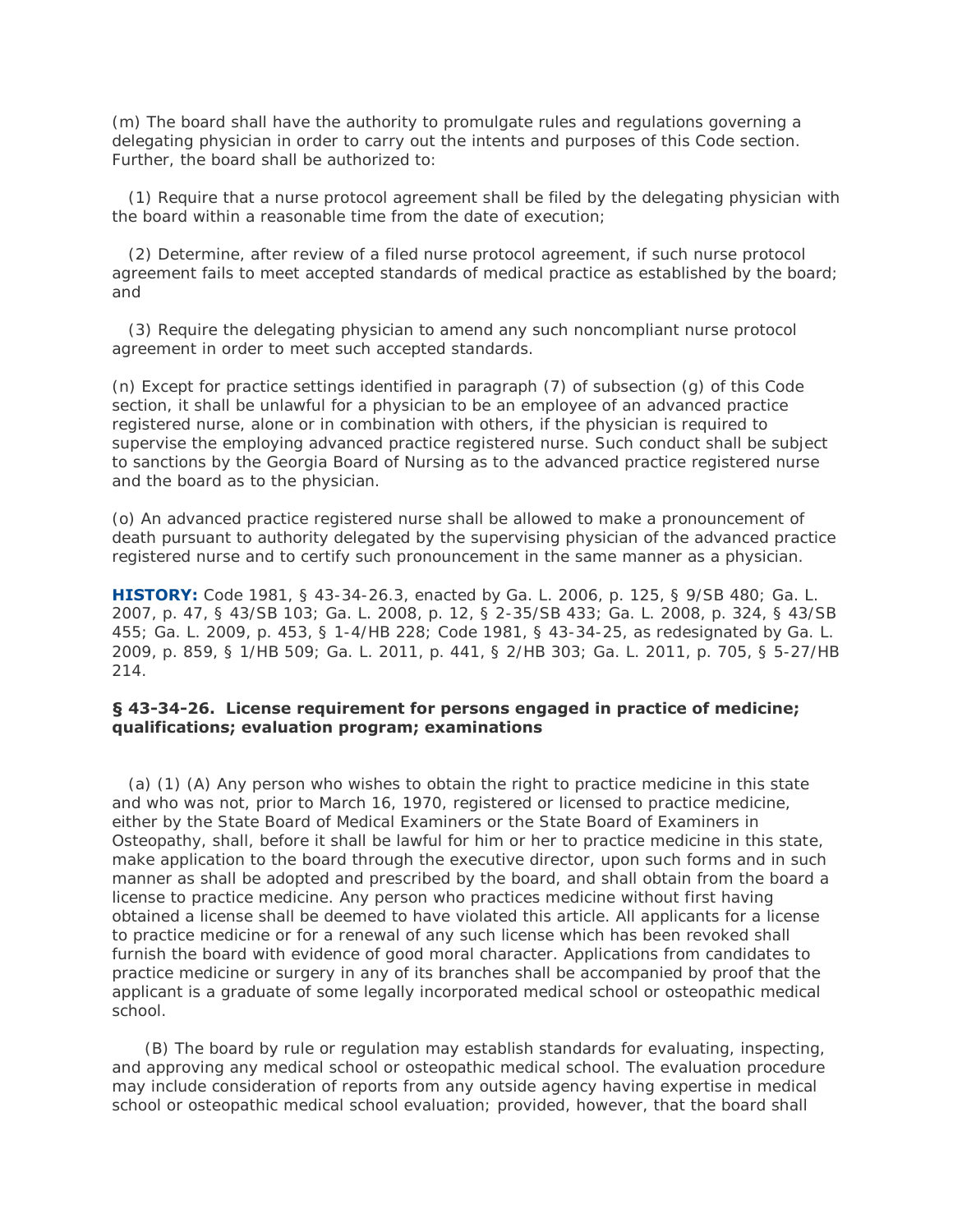make the final decision on approval of medical schools and osteopathic medical schools. Nothing contained in this Code section shall prevent the approval of medical schools outside of the United States or the licensing of graduates of medical schools outside of the United States if such schools and their graduates comply with the standards established in this Code section and by rule of the board.

 (2) Each medical school or osteopathic medical school in good standing with the board shall have a minimum preliminary educational requirement of the completion of a two-year premedical college course.

 (3) Graduates of board approved medical schools or osteopathic medical schools and persons who graduated on or before July 1, 1985, from medical schools or osteopathic medical schools which are not approved by the board must complete one year of a postgraduate residency training program. Persons who graduated after July 1, 1985, from medical schools or osteopathic medical schools which are not approved by the board must complete three years of residency, fellowship, or other postgraduate medical training that is approved by the Accreditation Council for Graduate Medical Education (ACGME), the American Osteopathic Association (AOA), or the board to be eligible for a license to practice medicine in this state. Current certification of any applicant by a member board of the American Board of Medical Specialties may be considered by the board as evidence that such applicant's postgraduate medical training has satisfied the requirements of this paragraph. However, before any such person shall be eligible to receive a license to practice medicine in this state, he or she shall furnish the board with satisfactory evidence of attainments and qualifications under this Code section and the rules and regulations of the board. Nothing contained in this Code section shall be construed so as to require a person who has previously passed an examination given by the board for a license to practice medicine in this state to stand another examination.

 (4) If the applicant submits proof that he or she has had postgraduate training as required in paragraph (3) of this subsection and if he or she furnishes satisfactory evidence of qualifications under this article and the rules and regulations of the board, he or she shall be eligible to receive a license from the board giving him or her absolute authority to practice medicine in this state.

 (5) If the date of graduation from an institution mentioned in subparagraph (B) of paragraph (1) of this subsection is on or before January 1, 1967, no proof of postgraduate training in an approved hospital need be submitted to obtain a license from the board.

(b) (1) Students who have completed the academic curriculum in residence in a foreign medical school and who:

 (A) Have studied medicine at a medical school located outside of the United States, Puerto Rico, and Canada which is approved by the board; and

 (B) Have completed all of the formal requirements of the foreign medical school except any postgraduate training equivalent

may substitute for the postgraduate training equivalent required by a foreign country an academic year of supervised clinical training (clinical clerkship) prior to entrance into the first year of American Medical Association approved graduate education. The supervised clinical training must be under the direction of a medical school approved by the liaison committee on medical education.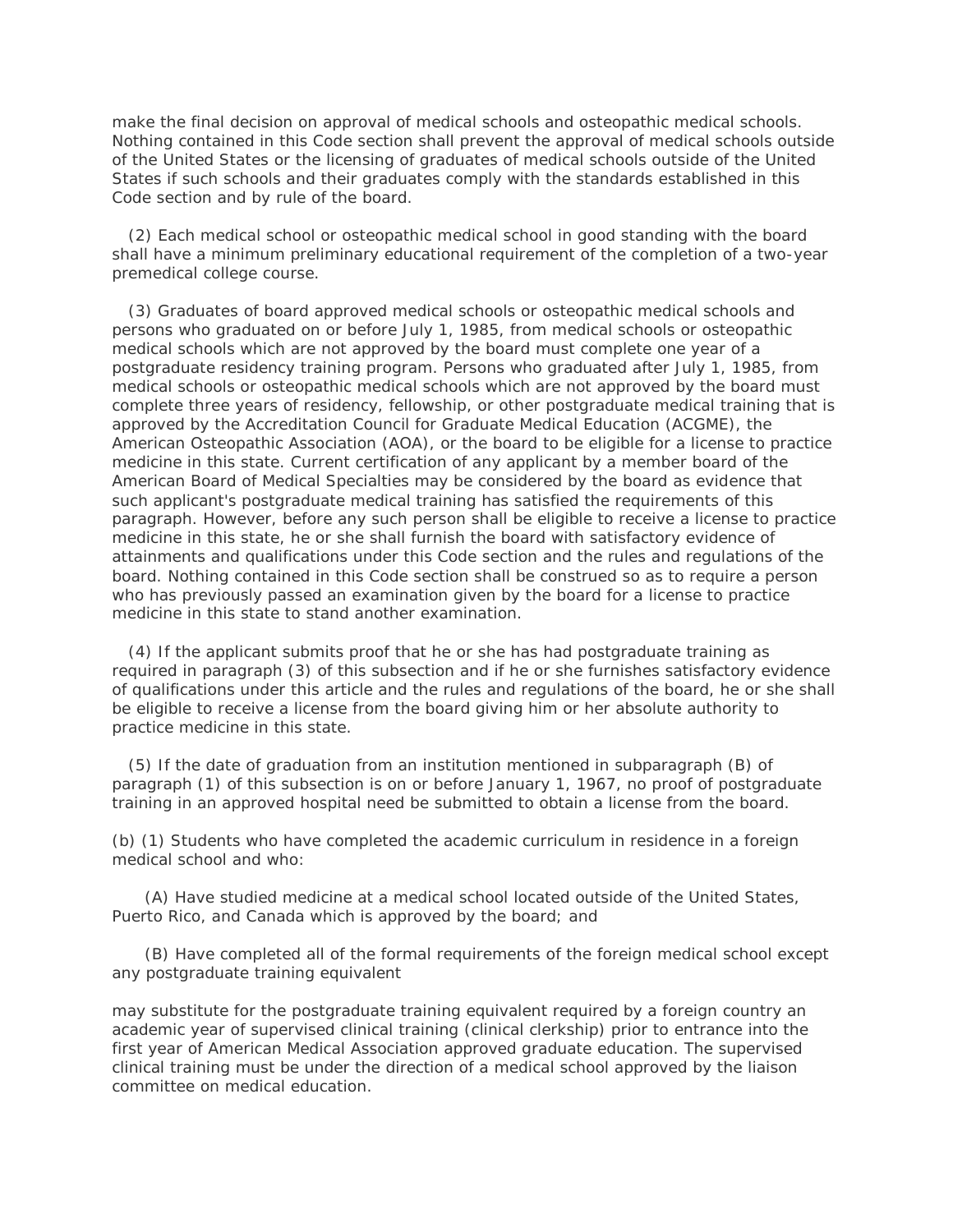(2) Before beginning the supervised clinical training, the students must have their academic records reviewed and approved by the medical schools supervising their clinical training and shall pass the Educational Council for Foreign Medical Graduates (ECFMG) qualifying examination.

 (3) Students who are judged by the sponsoring medical schools to have successfully completed the supervised clinical training shall be eligible to enter the first year of American Medical Association approved graduate training program without completing internship obligations required by the foreign country and without obtaining Educational Council for Foreign Medical Graduates (ECFMG) certification.

(c) For any applicant who has not passed a board approved licensing examination or a board approved specialty board examination or recertification examination within seven years of the date of application, the board shall determine, by an evaluation program established by rule, such person's fitness to resume active status and may require the person to complete a period of evaluated clinical experience and successful completion of an examination. The board may also require a licensee or applicant who is subject to discipline pursuant to Code Section 43-34-9 to take and pass a clinical competency assessment or similar examination approved by the board as a condition of licensure. Nothing contained in this Code section shall be construed so as to require a person who has previously passed an examination approved by the board for a license to practice medicine in this state to stand another examination as a condition of renewal of a current unrestricted license.

(d) The board may approve any examination or examinations that it deems must be passed in order to meet the requirements for licensure. Such examinations shall be in English. The board shall establish the passing score which all applicants for licensure shall meet or exceed. If an applicant fails for the third or any subsequent time any examination which is required to be passed in order to become a licensed practitioner in this state, the applicant shall not be eligible to retake any such examination until such applicant furnishes proof of having completed one year of approved Accreditation Council for Graduate Medical Education (ACGME) postgraduate training.

**HISTORY:** Ga. L. 1909, p. 123, § 7; Civil Code 1910, § 1738; Ga. L. 1913, p. 101, §§ 6, 8, 9; Ga. L. 1918, p. 173, §§ 4, 5; Code 1933, §§ 84-907, 84-1207; Ga. L. 1935, p. 412, § 1; Ga. L. 1941, p. 352, § 1; Ga. L. 1966, p. 232, § 1; Ga. L. 1967, p. 826, § 1; Ga. L. 1970, p. 301, § 5; Ga. L. 1972, p. 847, § 1; Ga. L. 1976, p. 403, § 1; Ga. L. 1977, p. 334, § 2; Ga. L. 1978, p. 1381, § 1; Code 1981, § 43-34-27; Ga. L. 1983, p. 881, § 1; Ga. L. 1984, p. 1067, § 1; Ga. L. 1992, p. 2062, § 4; Ga. L. 1993, p. 91, § 43; Ga. L. 1999, p. 296, §§ 22, 25; Ga. L. 2005, p. 526, § 1/HB 608; Code 1981, § 43-34-26, as redesignated by Ga. L. 2009, p. 859, § 1/HB 509; Ga. L. 2010, p. 878, § 43/HB 1387.

#### **§ 43-34-26.1. Influenza vaccine protocol agreements**

(a) As used in this Code section, the term:

 (1) "Administer" means the provision of a unit dose of influenza vaccine by a pharmacist or nurse pursuant to an influenza vaccine order contained in an influenza vaccine protocol agreement with a physician.

 (2) "Adverse event" means an event that is a negative consequence of the administration of influenza vaccine by a pharmacist or nurse that results in an unintended reaction, injury, or illness, which may or may not have been preventable.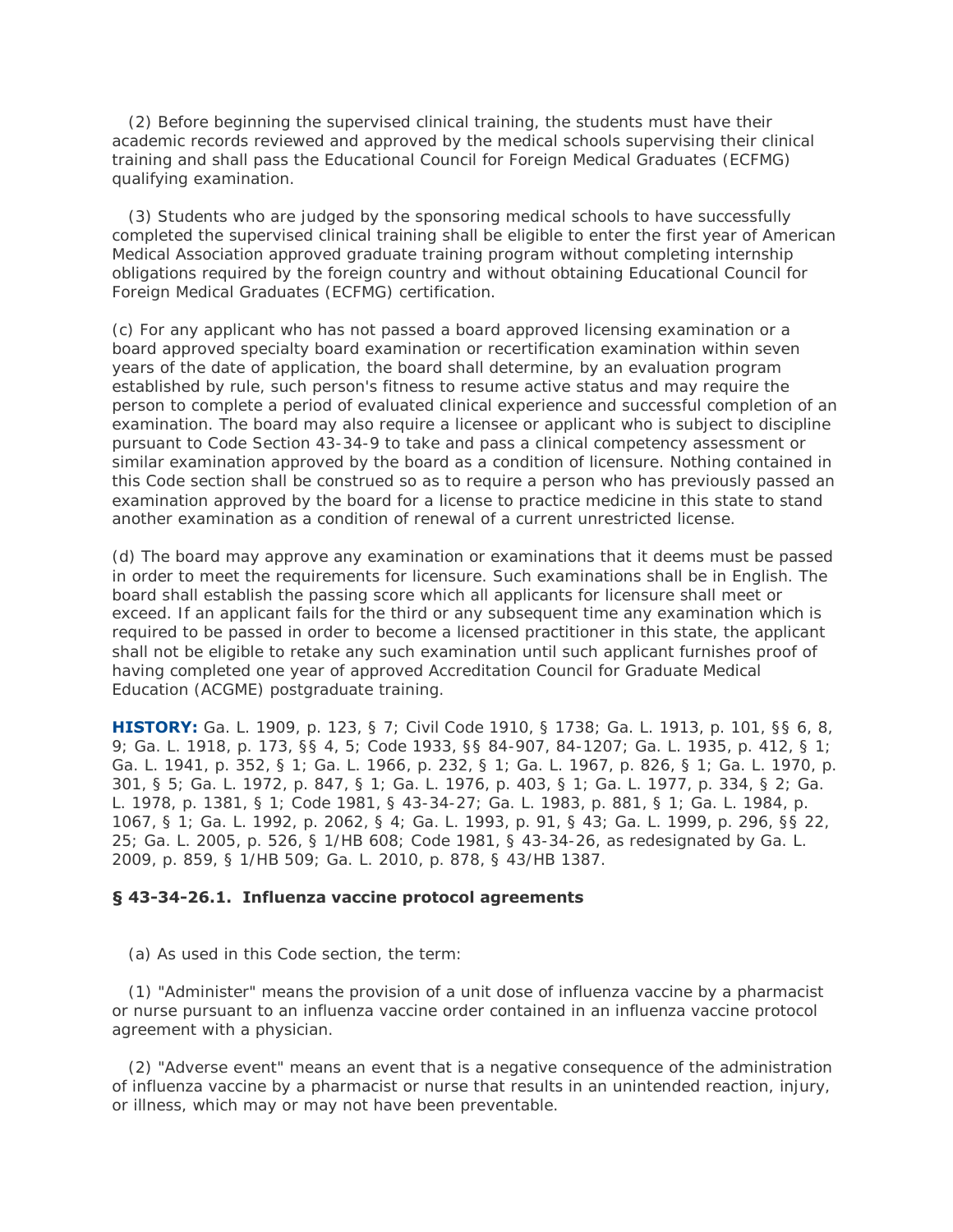(3) "Board" means the Georgia Composite Medical Board.

 (4) "Influenza vaccine" means an inactivated virus administered by injection or a live attenuated virus administered by nasal spray that is prepared for the applicable season and that is administered to produce or increase immunity to the influenza virus; provided, however, that a live attenuated virus shall not be administered pursuant to this Code section to any individual younger than 13 or older than 49 years of age; and provided, further, that a live attenuated virus shall not be administered pursuant to this Code section unless the patient or his or her parent, if a minor, has signed an informed consent that he or she does not have a contraindication to this vaccine. The informed consent form shall list the contraindications to the vaccine.

 (5) "Influenza vaccine order" means a prescription drug order, contained in an influenza vaccine protocol agreement, for influenza vaccine issued by a physician for a group of patients who meet certain criteria and to be administered by a pharmacist or a nurse. An influenza vaccine order shall also mean a prescription drug order, contained in an influenza vaccine protocol agreement, for epinephrine issued by a physician for a group of patients who meet certain criteria and to be administered by a pharmacist or a nurse only upon the occurrence of an actual or perceived anaphylactic adverse reaction to the administered influenza vaccine provided that the influenza vaccine protocol agreement sets forth the signs and symptoms that warrant the administration of epinephrine.

 (6) "Influenza vaccine protocol agreement" means a written document mutually agreed upon and signed by a physician and a pharmacist or by a physician and a nurse, by which document the physician prescribes influenza vaccine and epinephrine, if determined appropriate by the physician, by means of an influenza vaccine order for administration by a pharmacist or a nurse.

 (7) "Nurse" means a registered professional nurse as defined in paragraph (9) of Code Section 43-26-3. The term shall also mean a licensed practical nurse as defined in paragraph (5) of Code Section 43-26-32 who is regularly employed by a physician who actively engaged in the private practice of medicine.

 (8) "Pharmacist" means an individual licensed under Chapter 4 of Title 26 to engage in the practice of pharmacy in the State of Georgia.

 (9) "Pharmacy intern" means a pharmacy intern as defined in paragraph (19) of Code Section 26-4-5.

 (10) "Physician" means an individual licensed to practice medicine and surgery pursuant to this article and whose principal place of practice is located in this state.

(b) A physician engaged in the active practice of medicine may prescribe influenza vaccine for a group of patients via an influenza vaccine order contained in an influenza vaccine protocol agreement to be administered by a pharmacist, provided the physician is registered with the vaccination registry established by the Department of Public Health pursuant to Code Section 31-12-3.1, commonly known as the Georgia Registry of Immunization Transactions and Services, the pharmacist is located within the county of the physician's place of registration with the vaccination registry or a county contiguous thereto, and the pharmacist holds current certification in Basic Cardiac Life Support and has completed a course of training accredited by the Accreditation Council for Pharmacy Education or similar health authority or professional body approved by the State Board of Pharmacy. A physician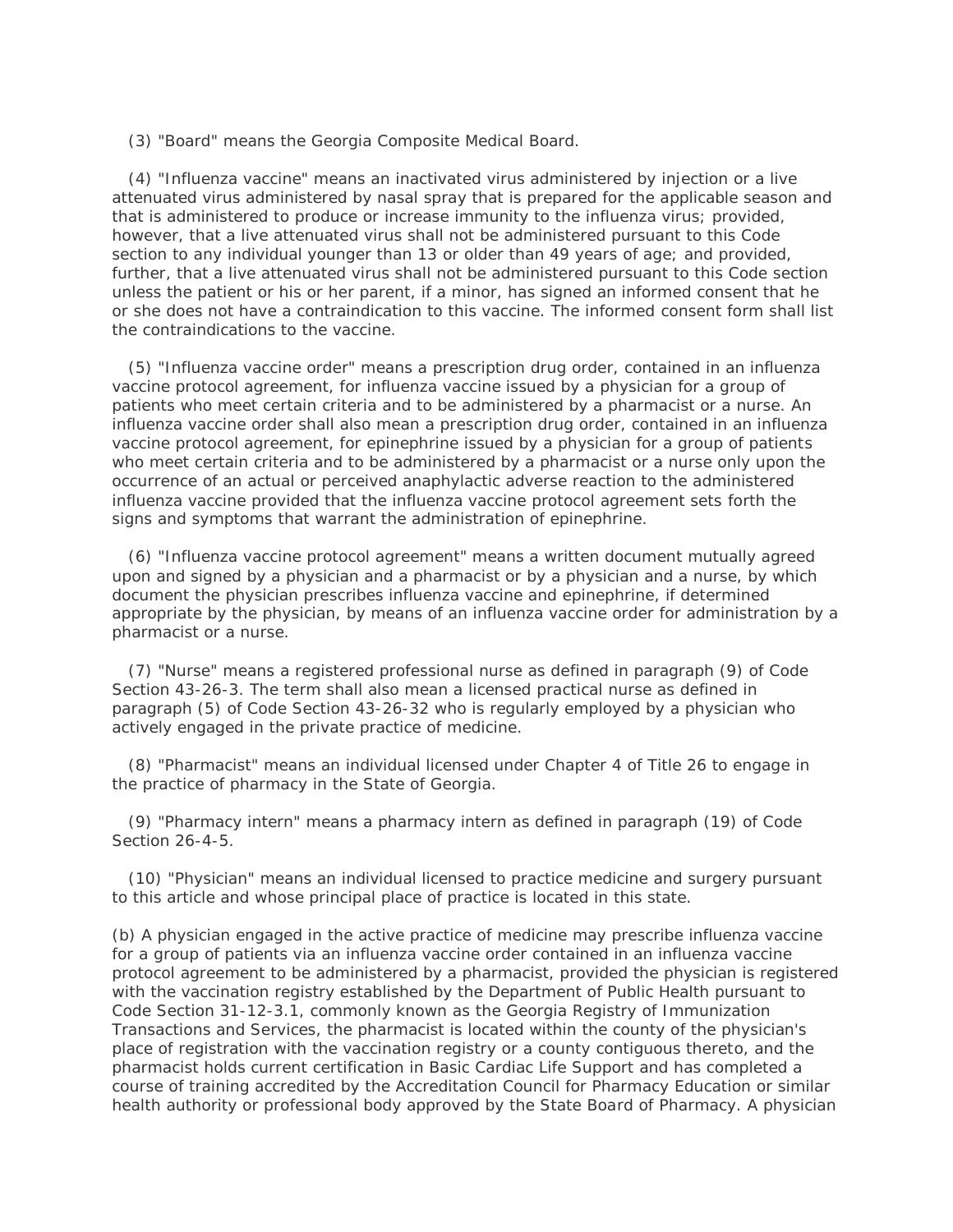who is a party to an influenza vaccine protocol agreement may also prescribe epinephrine via an influenza vaccine order contained in an influenza vaccine protocol agreement for administration by a pharmacist upon the occurrence of an actual or perceived anaphylactic adverse reaction to the administered influenza vaccine provided that the influenza vaccine protocol agreement sets forth the signs and symptoms that warrant the administration of epinephrine.

(c) A physician engaged in the active practice of medicine may prescribe influenza vaccine for a group of patients via an influenza vaccine order contained in an influenza vaccine protocol agreement to be administered by a nurse, provided the physician is registered with the vaccination registry established by the Department of Public Health pursuant to Code Section 31-12-3.1, commonly known as the Georgia Registry of Immunization Transactions and Services, the nurse is located within the county of the physician's place of registration with the vaccination registry or a county contiguous thereto, and the nurse holds current certification in Basic Cardiac Life Support. A physician who is a party to an influenza vaccine protocol agreement may also prescribe epinephrine via an influenza vaccine order contained in an influenza vaccine protocol agreement for administration by a nurse upon the occurrence of an actual or perceived anaphylactic adverse reaction to the administered influenza vaccine provided that the influenza vaccine protocol agreement sets forth the signs and symptoms that warrant the administration of epinephrine.

(d) An influenza vaccine protocol agreement between a physician and a pharmacist or a physician and a nurse pursuant to this Code section shall, without limitation:

 (1) Contain the current names, addresses, telephone numbers, and professional license numbers of the physician and the pharmacist or nurse;

 (2) Contain a provision for immediate consultation between the pharmacist or nurse and the physician. If the physician is not available, the physician for purposes of consultation may designate another physician who concurs with the terms of the influenza vaccine protocol agreement;

 (3) Require the pharmacist or nurse to provide the influenza vaccine recipient with the appropriate and current Vaccine Information Statement (VIS) as provided by the federal Centers for Disease Control and Prevention;

 (4) Require the pharmacist or nurse or his or her employer to retain documentation of each dose of influenza vaccine administered. Such documentation shall include, but not be limited to:

 (A) The administering pharmacist's or nurse's name, address, telephone number, and professional license number;

(B) The name, dose, manufacturer, and lot number of the influenza vaccine;

(C) The vaccine recipient's name, address, date of birth, and telephone number;

(D) The date of administration and injection site;

 (E) A signed and dated consent form by which the vaccine recipient acknowledges receipt of the VIS and consents to the administration of the influenza vaccine; and

(F) Any adverse events or complications that occur;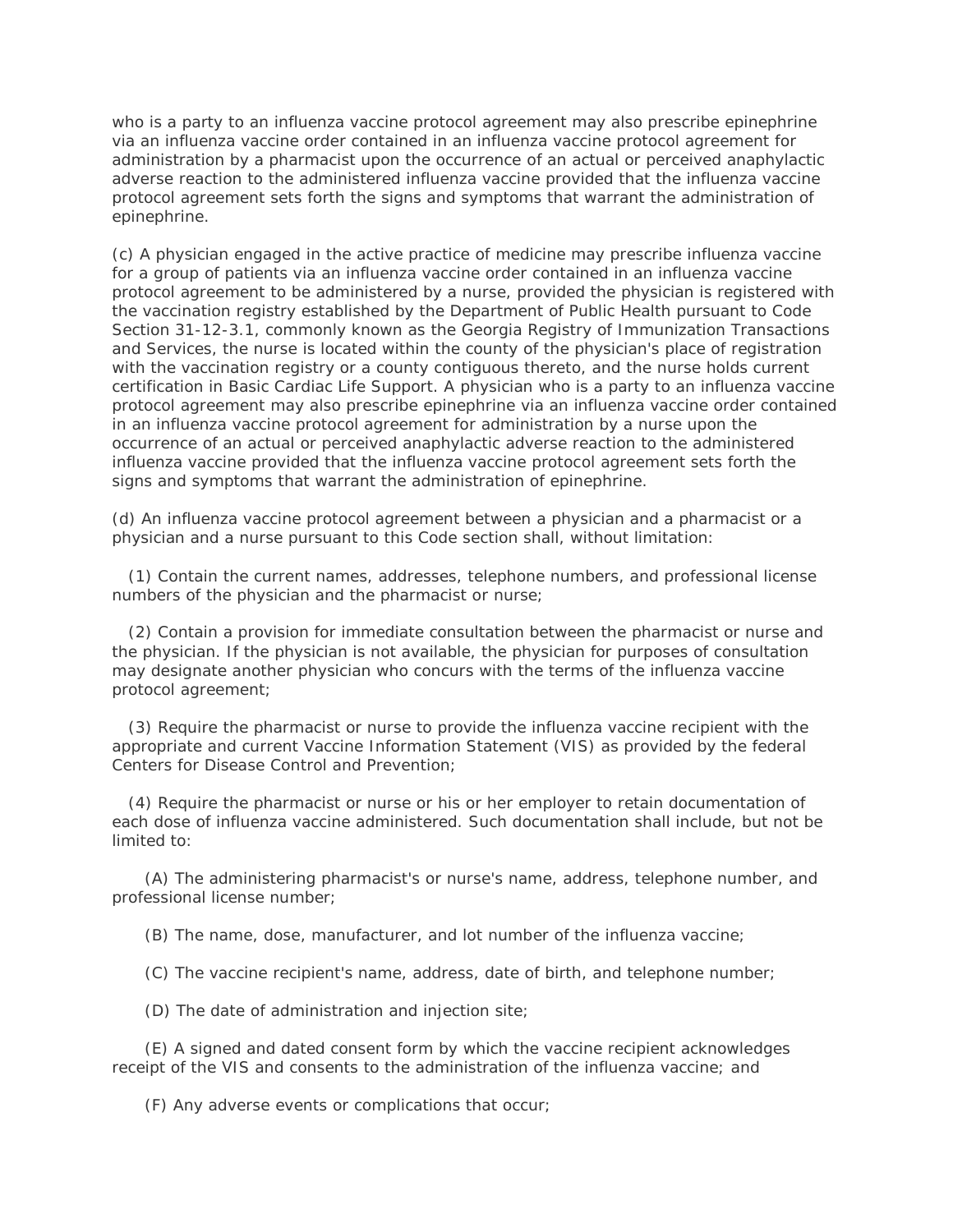(5) Require the pharmacist or nurse to enter the patient's influenza vaccine information in the Georgia Registry of Immunization Transactions and Services within the registry's designated time frame, or as designated by the Department of Public Health;

 (6) Require, as a condition of administration of the influenza vaccine, the influenza vaccine recipient to remain under the observation of the administering pharmacist or nurse for a period of not less than 15 minutes immediately subsequent to the administration of the influenza vaccine;

 (7) Contain procedures to follow up on the occurrence of an adverse event or complication including, if prescribed via an influenza vaccine order contained in an influenza vaccine protocol agreement, the administration of epinephrine;

 (8) Provide for prioritization of influenza vaccine recipients in the event the supply of influenza vaccine is limited; and

 (9) Be renewed and, if necessary, revised or updated biennially by the physician and the pharmacist or nurse. An influenza vaccine protocol agreement that is not renewed biennially shall expire.

(e) A pharmacist who is a party to an influenza vaccine protocol agreement pursuant to this Code section shall not delegate the administration of influenza vaccine to any individual other than a pharmacy intern under the direct supervision of the pharmacist whether or not any such other individual is under the supervision, direct or otherwise, of the pharmacist.

(f) A nurse who is a party to an influenza vaccine protocol agreement pursuant to this Code section shall not delegate the administration of influenza vaccine to any individual, whether or not any such individual is under the supervision, direct or otherwise, of the nurse; provided, however, notwithstanding the requirement of employment by a physician in paragraph (7) of subsection (a) of this Code section, a registered professional nurse who is a party to an influenza protocol agreement pursuant to this Code section may delegate the administration of influenza vaccine to a licensed practical nurse under the direct on-site supervision of the registered professional nurse.

(g) Notwithstanding any law to the contrary, a nurse acting pursuant to an influenza vaccine protocol agreement as provided in this Code section may possess and transport influenza vaccine and epinephrine.

(h) A pharmacist or nurse administering influenza vaccines pursuant to an influenza vaccine protocol agreement authorized by this Code section shall maintain policies and procedures for the handling and disposal of used or contaminated equipment and supplies.

(i) Nothing in this Code section shall be construed to authorize a physician to prescribe any vaccines or other drugs pursuant to an influenza vaccine protocol agreement or influenza vaccine order contained in an influenza vaccine protocol agreement other than influenza vaccines and epinephrine.

(j) A delegating physician may not enter into an influenza vaccine protocol agreement with more than ten pharmacists or nurses, or any combination thereof, at any one time; provided, however, and notwithstanding the geographic limitations provided in subsections (b) and (c) of this Code section, a delegating physician may enter into an influenza vaccine protocol agreement with more than ten pharmacists or nurses, or any combination thereof,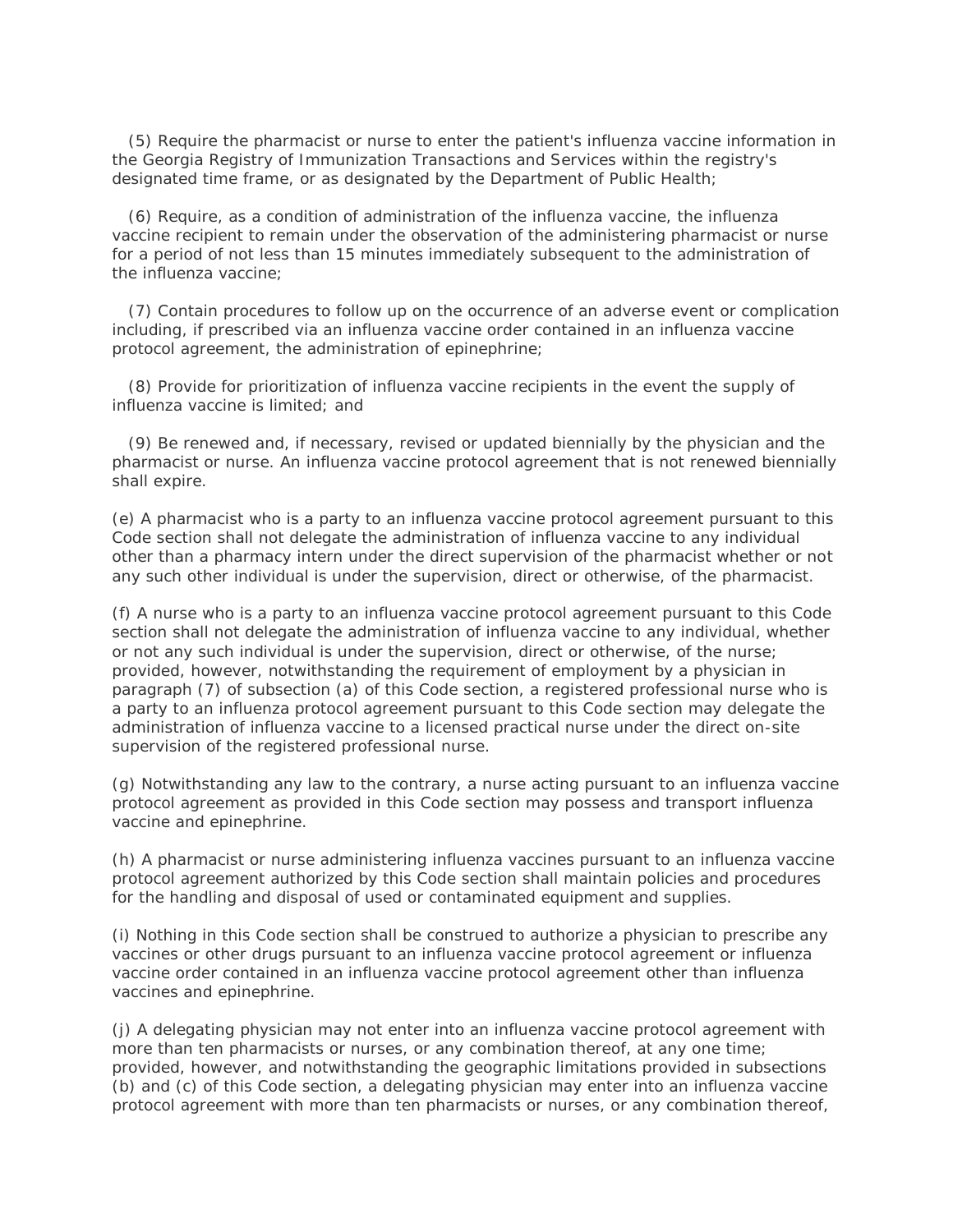at any one time so long as the pharmacists or nurses are in the same public health district as established pursuant to Code Section 31-3-15 and are employees or agents of the same corporate entity.

(k) It shall be unlawful for a physician who is employed by a pharmacist or nurse to enter into an influenza vaccine protocol agreement or otherwise delegate medical acts to such pharmacist or nurse. It shall be unlawful for a physician who is employed by a pharmacy to enter into an influenza vaccine protocol agreement or otherwise delegate medical acts to a pharmacist or nurse who is also employed by such pharmacy.

(l) The board shall have the authority to promulgate rules and regulations governing a physician who is a party to an influenza vaccine protocol agreement in order to carry out the intent and purposes of this Code section. Further, the board shall:

 (1) Require that the influenza vaccine protocol agreement be filed by the physician with the board and be made available by the board for public inspection; and

 (2) Promulgate by rule an approved standard protocol template that may be utilized as an influenza vaccine protocol agreement and make such template available on the board's website.

(m) Nothing in this Code section shall be construed to require a physician to enter into an influenza vaccine protocol agreement. A public or private managed care system, health plan, hospital, insurance company, or similar entity shall not require a physician, pharmacist, or nurse to enter into an influenza vaccine protocol agreement as a condition for participation in or reimbursement from such entity.

(n) No physician who complies with the provisions of this Code section shall be subject to criminal or civil liability or discipline for unprofessional conduct for:

(1) Entering into an influenza vaccine protocol agreement with a pharmacist or nurse;

 (2) Issuing an influenza vaccine order contained in an influenza vaccine protocol agreement with a pharmacist or nurse; or

 (3) The acts or omissions of a pharmacist or nurse pursuant to an influenza vaccine protocol agreement including the administration of influenza vaccine or epinephrine.

Nothing in this subsection shall be interpreted as altering liability of an employer for acts of his or her employees.

(o) This Code section shall not apply to any activities conducted within a hospital or within any other facility or entity owned, operated, or leased by a hospital.

(p) This Code section shall not be interpreted as limiting the authority of any authorized person to dispense or administer influenza vaccine or other medications.

(q) No influenza vaccine protocol agreement entered into pursuant to this Code section shall permit a pharmacist or nurse to administer an influenza vaccine to any child under the age of 13 without an individual prescription from a physician, and consent of the child's parent or legal guardian shall be a condition precedent to the administration of an influenza vaccine to a child under the age of 18.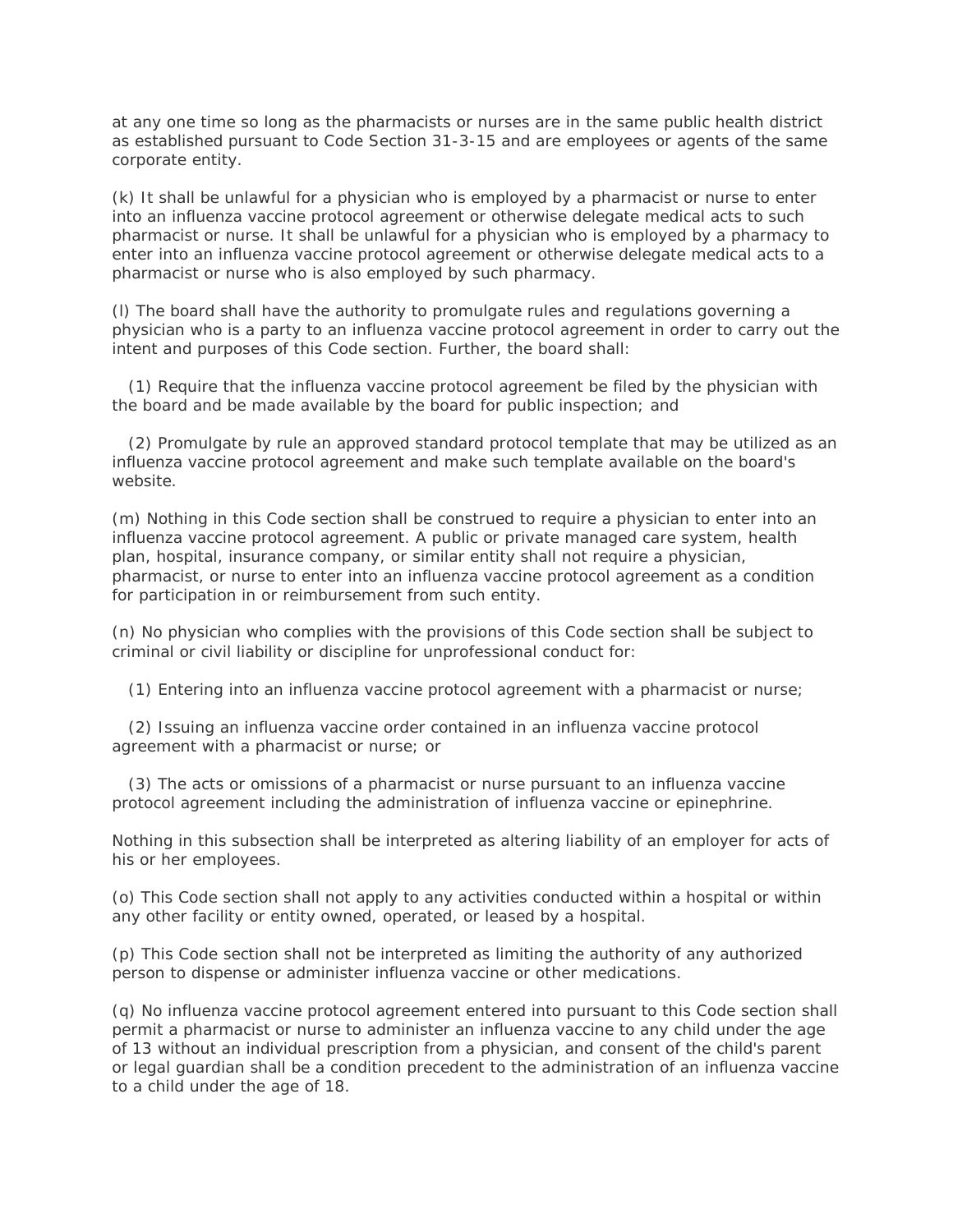**HISTORY:** Code 1981, § 43-34-26.1, enacted by Ga. L. 2009, p. 184, § 1/HB 217; Ga. L. 2010, p. 530, § 1/HB 1154; Ga. L. 2010, p. 878, § 43/HB 1387; Ga. L. 2011, p. 705, § 6- 3/HB 214; Ga. L. 2011, p. 752, § 43/HB 142.

# **§ 43-34-26.2. Redesignated**

#### **§ 43-34-26.3. Redesignated**

# **§ 43-34-27. Licensing aliens; licensing Canadian medical school graduates**

 Any qualified applicant who is an alien, except for graduates of accredited Canadian medical schools as approved by the board, must have resided in the United States for one year. All qualified applicants who are aliens and who shall comply with all other requirements of this article shall be eligible to stand the examination provided for in this article and, upon his or her successful completion thereof, shall be granted a license to practice medicine upon compliance with all other requirements prescribed as a prerequisite to the issuance of a license. Graduates of accredited Canadian medical schools, as approved by the board, are exempt from the residency requirement of one year in the United States and may be granted a license by endorsement of the Licentiate Medical Counsel of Canada (LMCC) examination without further examination if the board determines that the applicant substantially meets the qualifications required for licensure in this state.

**HISTORY:** Ga. L. 1925, p. 89, § 1; Code 1933, § 84-1208; Ga. L. 1966, p. 346, § 2; Code 1933, § 84-907.5, enacted by Ga. L. 1971, p. 223, § 2; Ga. L. 1977, p. 334, § 6; Ga. L. 1980, p. 3, § 1; Code 1981, § 43-34-28; Code 1981, § 43-34-27, as redesignated by Ga. L. 2009, p. 859, § 1/HB 509.

#### **§ 43-34-28. Reciprocity**

 The board may grant a license without examination to licensees of boards of other states requiring equal or higher qualifications.

**HISTORY:** Ga. L. 1913, p. 101, § 12; Ga. L. 1918, p. 173, § 7; Code 1933, § 84-914; Ga. L. 1962, p. 611, § 2; Ga. L. 1966, p. 232, § 2; Ga. L. 1967, p. 826, § 2; Ga. L. 1969, p. 718, § 2; Ga. L. 1970, p. 301, § 11; Code 1981, § 43-34-29; Ga. L. 1984, p. 1067, § 2; Code 1981, § 43-34-28, as redesignated by Ga. L. 2009, p. 859, § 1/HB 509.

### **§ 43-34-29. Issuance of teacher's license to licensed physicians of other states and foreign countries; renewal**

 Notwithstanding any other law to the contrary, the board may issue, in its discretion, without examination, a teacher's license to licensed physicians of other states and foreign countries for the sole purpose of teaching or demonstrating medicine in a board approved medical college or its affiliated clinic in this state. If issued after January 1, 1999, a teacher's license shall be valid for up to two years and may only be renewed, at the board's discretion, for one additional year.

**HISTORY:** Code 1981, § 43-34-29.1, enacted by Ga. L. 1987, p. 407, § 1; Code 1981, §43-34-29, as redesignated by Ga. L. 2009, p. 859, § 1/HB 509.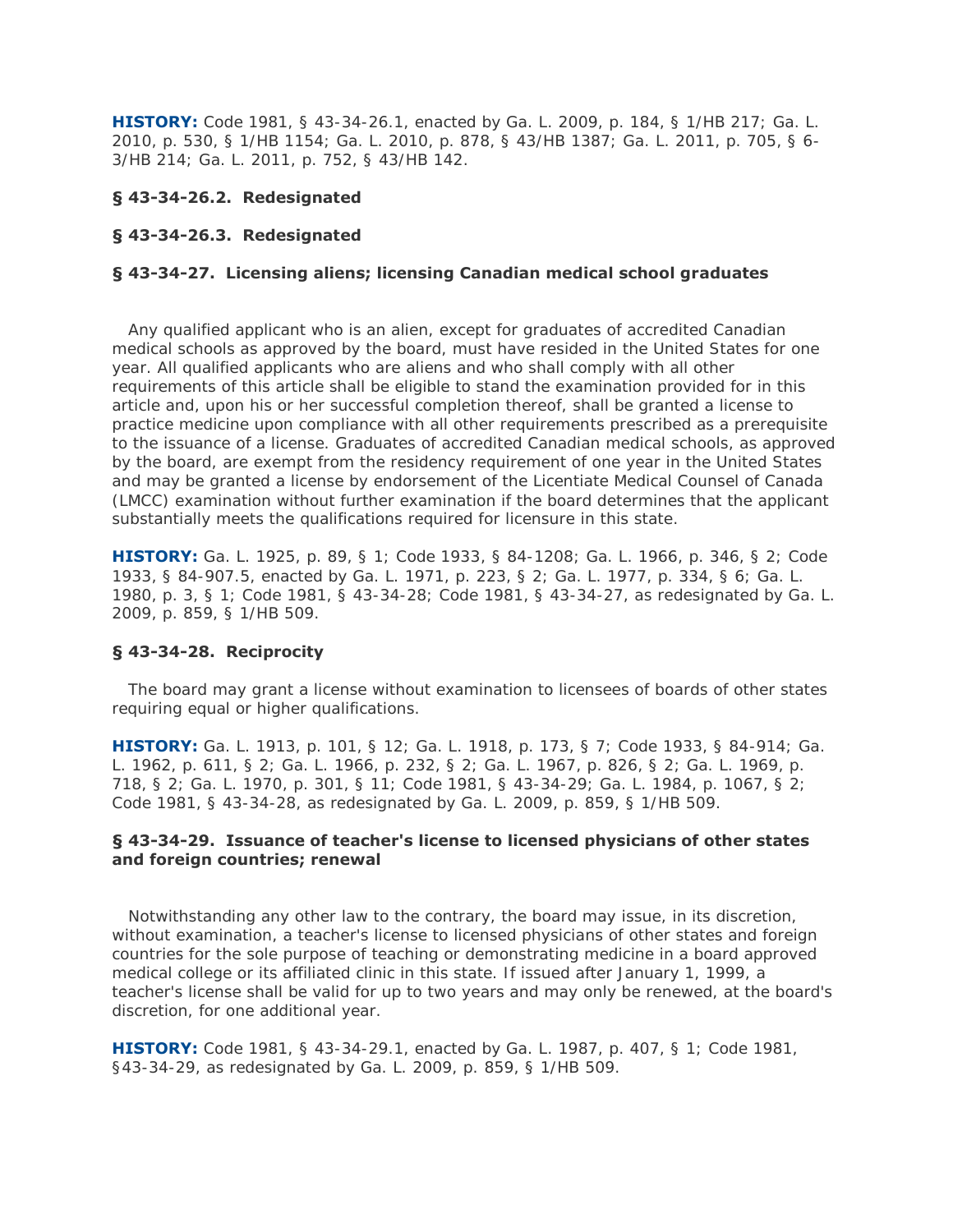## **§ 43-34-29.1. Administrative medicine licenses; definitions; requirements; rules of board**

(a) As used in this Code section, the term:

 (1) "Administrative medicine" means administration or management utilizing the medical and clinical knowledge, skill, and judgment of a licensed physician capable of affecting the health and safety of the public or any person but shall not include the practice of medicine.

 (2) "Administrative medicine license" means a license issued pursuant to this Code section to engage in the practice of administrative medicine.

(b) An applicant for an administrative medicine license shall meet all of the requirements for issuance of a license under Code Section 43-34-26.

(c) An administrative medicine licensee shall be subject to the provisions of this article and the rules of the board in the same manner as a person holding full licensure under this article; provided, however, that such licensee shall not be authorized to engage in the practice of medicine.

(d) The board shall adopt rules for the issuance of an administrative medicine license that limits the licensee to the practice of administrative medicine. The board's rules adopted pursuant to this Code section shall include the following provisions:

- (1) Eligibility for the license;
- (2) Issuance and renewal of the license;
- (3) The fees applicable to the license;
- (4) Continuing education requirements; and
- (5) The scope of practice of a person who holds the license.

(e) An individual with an administrative medicine license who seeks to practice medicine under an unrestricted license shall demonstrate to the satisfaction of the board that the licensee has the clinical competence to practice medicine under an unrestricted license and meets all applicable eligibility requirements for a license as required pursuant to Code Section 43-34-26 and by the board, which may include, but not be limited to, requiring the licensee to pass any examination or examinations the board deems necessary and requiring clinical experience.

(f) This Code section shall have no effect on any person holding an unrestricted license issued pursuant to this article prior to July 1, 2013; provided, however, that the license of any physician who has agreed to a board order restricting the license to administrative medicine based solely on the failure to meet the licensure requirement to be engaged in the active practice of medicine, upon request of the physician, may be converted to an administrative medicine license and the board order regarding such physician shall be terminated, provided that the only requirement of the order is the restriction to administrative medicine.

**HISTORY:** Code 1981, § 43-34-29.1, enacted by Ga. L. 2013, p. 836, § 1/HB 317.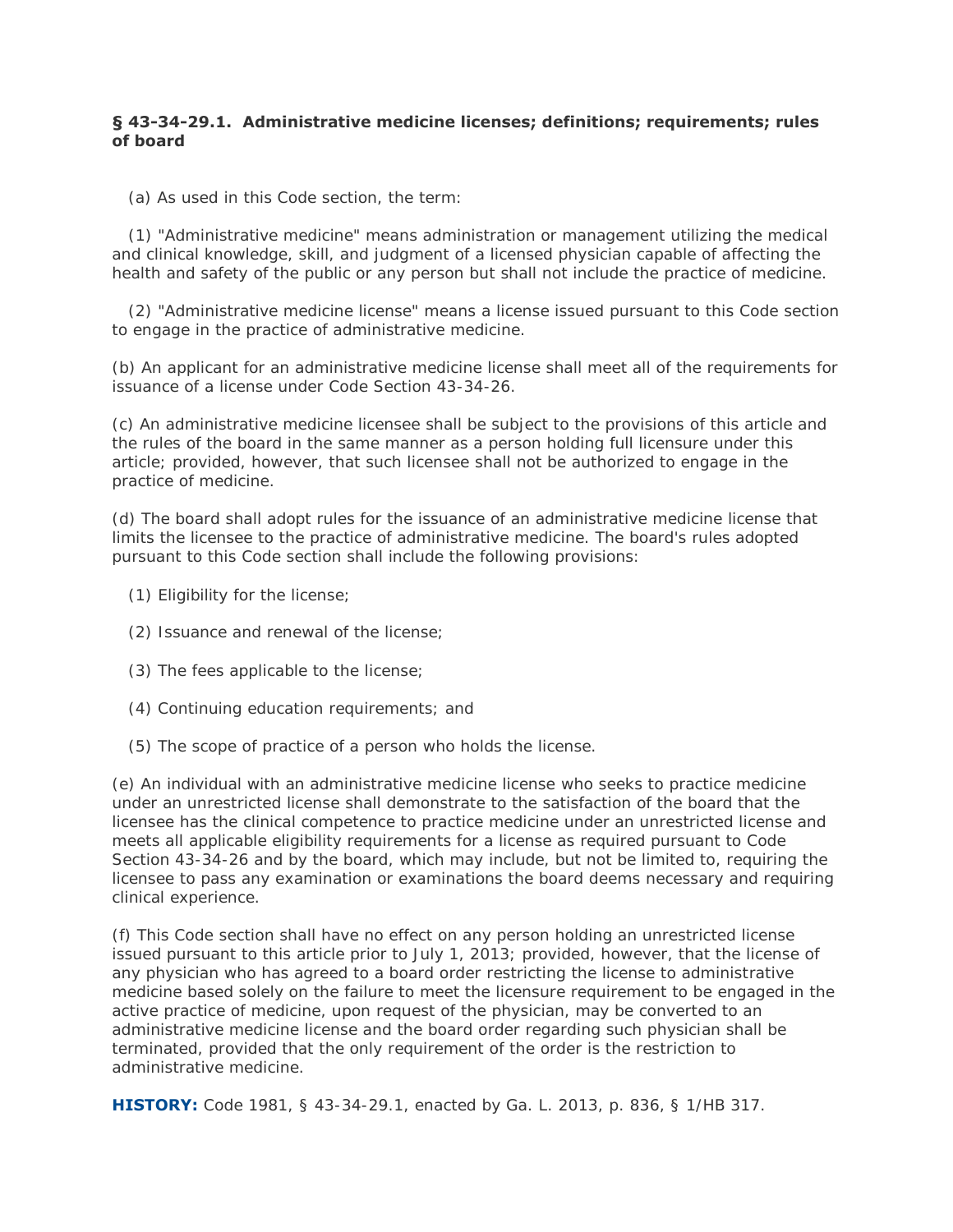## **§ 43-34-29.2. Educational certificates for out-of-state physicians participating in educational training requiring patient care**

 The board may issue, in its discretion, an educational certificate to a licensed physician of another state or foreign country to participate in educational training in this state that requires patient care, in accordance with board rules.

**HISTORY:** Code 1981, § 43-34-29.2, enacted by Ga. L. 2013, p. 836, § 1/HB 317.

#### **§ 43-34-30. Out-of-state physicians entering state for consultation; establishment of offices by out-of-state physicians**

 Licensed physicians of other states and foreign countries may be permitted to enter this state for consultation with any licensed physician of this state. A physician from another state or from a foreign country shall not be permitted to establish offices in this state for the practice of his or her profession, either temporary or permanent, or practice under another physician's license, unless he or she obtains a license from the board.

**HISTORY:** Ga. L. 1939, p. 319, § 1a; Code 1981, § 43-34-31; Ga. L. 1983, p. 3, § 32; Code 1981, § 43-34-30, as redesignated by Ga. L. 2009, p. 859, § 1/HB 509; Ga. L. 2010, p. 878, § 43/HB 1387.

#### **§ 43-34-31. Practice of medicine from foreign jurisdiction by electronic means; exceptions; patient records; confidentiality**

 (a) A person who is physically located in another state or foreign country and who, through the use of any means, including electronic, radiographic, or other means of telecommunication, through which medical information or data are transmitted, performs an act that is part of a patient care service located in this state, including but not limited to the initiation of imaging procedures or the preparation of pathological material for examination, and that would affect the diagnosis or treatment of the patient is engaged in the practice of medicine in this state. Any person who performs such acts through such means shall be required to have a license to practice medicine in this state and shall be subject to regulation by the board. Any such out-of-state or foreign practitioner shall not have ultimate authority over the care or primary diagnosis of a patient who is located in this state.

(b) This Code section shall not apply to:

 (1) The acts of a doctor of medicine or doctor of osteopathic medicine located in another state or foreign country who:

 (A) Provides consultation services at the request of a physician licensed in this state; and

(B) Provides such services on an occasional rather than on a regular or routine basis;

 (2) The acts of a physician or osteopathic physician licensed in another state or foreign country who: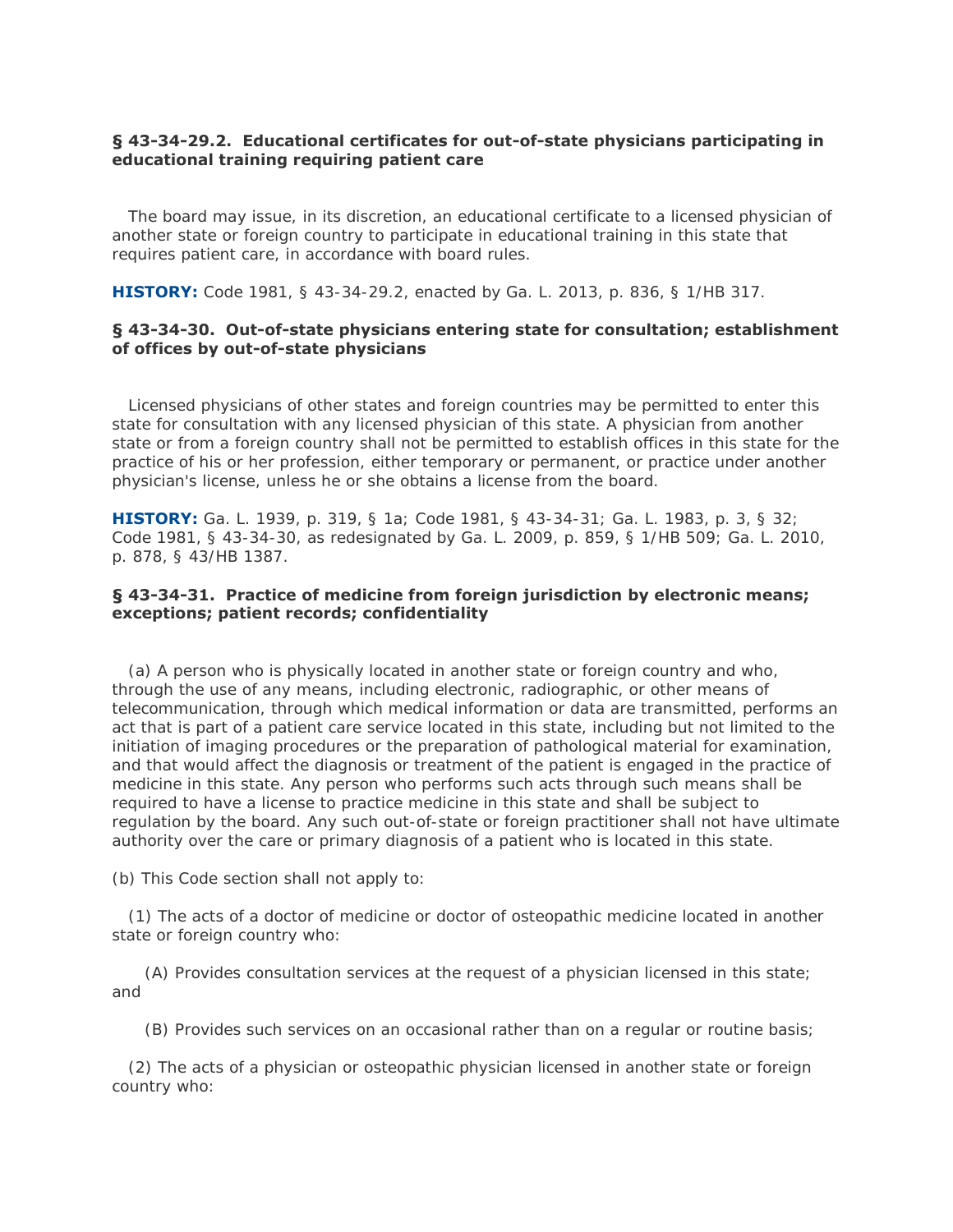(A) Provides consultation services in the case of an emergency;

 (B) Provides consultation services without compensation, remuneration, or other expectation thereof; or

 (C) Provides consultation services to a medical school which is located within this state and approved by the board; or

 (3) The acts of a physician or osteopathic physician located in another state or foreign country when invited as a guest of any medical school or osteopathic medical school approved by the board or a state medical society or component thereof, for the sole purpose of engaging in professional education through lectures, clinics, or demonstrations, provided that such physician or osteopathic physician is licensed to practice medicine or osteopathic medicine in the state or foreign country in which he or she is located.

(c) This Code section shall not be construed to alter the scope of practice of any health care provider or authorize the delivery of health care services in a setting or in a manner not otherwise authorized by the laws of this state.

(d) All persons subject to the provisions of this Code section shall be required to comply with all applicable requirements of the laws of this state relating to the maintenance of patient records and the confidentiality of patient information, regardless of where such physician or health care provider may be located and regardless of where or how the records of any patient located in this state are maintained.

**HISTORY:** Code 1981, § 43-34-31.1, enacted by Ga. L. 1997, p. 697, § 1; Code 1981, § 43-34-31, as redesignated by Ga. L. 2009, p. 859, § 1/HB 509.

## **§ 43-34-31.1. Redesignated**

### **§ 43-34-32. Temporary licenses**

 The executive director, with the approval of the chairperson of the board, may in his or her discretion issue a temporary license to an applicant, which license shall have the same force and effect as a permanent license until the next regular meeting of the board when the temporary license shall become void.

**HISTORY:** Ga. L. 1913, p. 101, § 10; Ga. L. 1918, p. 173, § 10; Code 1933, § 84-912; Ga. L. 1999, p. 296, § 25; Ga. L. 2009, p. 859, § 1/HB 509.

### **§ 43-34-33. Institutional licenses**

 (a) Notwithstanding any other law to the contrary, under exceptional circumstances the board may consider applications from institutions on behalf of physicians who are graduates of international medical schools who the institution wishes to employ but who do not have independent licenses to practice medicine in the State of Georgia. The board shall review the credentials of physicians to ensure that they have adequate training and experience and have confirmation of supervisory oversight of any such physician, prior to awarding any such institutional license. The institutional license shall be jointly awarded to the institution and the physician, indicating that the license to practice medicine is limited to that institution and under proper medical supervision in accordance with this Code section. The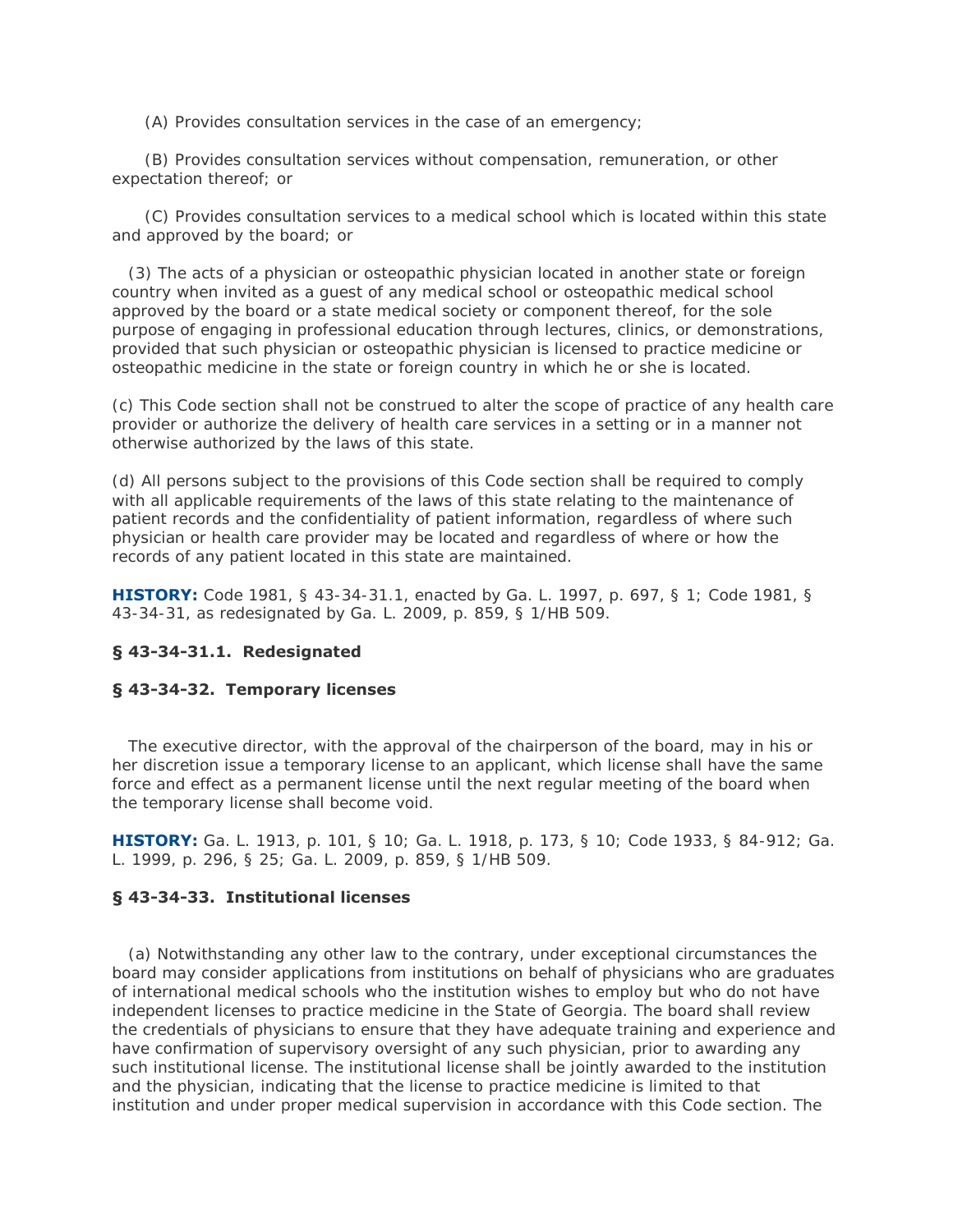institutional license may be renewable biennially, so long as the licensee remains in the employ of the institution requesting the license, provided that such institutional license shall not be prima-facie evidence that the holder thereof meets the minimum basic requirements for examination by the board or for the issuance of a permanent license to practice medicine.

(b) A person issued an institutional license pursuant to this Code section shall not engage in the private practice of medicine and shall not receive fees or any other remuneration from his or her patients. Persons practicing medicine pursuant to an institutional license issued in accordance with this Code section shall receive as their sole remuneration for the practice of medicine the salary and other remuneration paid by the institution. The license of any person who violates this Code section shall be subject to revocation by the board after notice and opportunity for hearing.

(c) Any physician applying for an institutional license who meets all other requirements of the board must also furnish documentation of one year of American Medical Association or American Osteopathic Association approved postgraduate training (internship or residency), or other training acceptable to the board.

(d) Institutional license holders shall not be permitted to apply for a Drug Enforcement Agency registration number to write prescriptions to be filled outside the institution.

**HISTORY:** Ga. L. 1939, p. 319, § 2; Ga. L. 1950, p. 362, § 1; Ga. L. 1953, Nov.-Dec. Sess., p. 179, § 1; Ga. L. 1955, p. 575, § 1; Ga. L. 1958, p. 619, § 1; Ga. L. 1970, p. 301, § 13; Ga. L. 1977, p. 332, § 2; Ga. L. 1977, p. 334, § 9; Ga. L. 1978, p. 223, § 1; Ga. L. 1983, p. 720, § 1; Ga. L. 2009, p. 859, § 1/HB 509.

#### **§ 43-34-34. Limited provisional licenses**

 A person who held a valid provisional license on or before April 16, 1979, shall be able to renew such license annually without any one-time-only renewal limitation, as long as such person continues to meet the other requirements specified in this article and does not otherwise violate this article.

**HISTORY:** Ga. L. 1974, p. 1156, § 9; Ga. L. 1977, p. 334, § 10; Ga. L. 1979, p. 1023, § 1; Ga. L. 1980, p. 321, § 1; Ga. L. 1982, p. 3, § 43; Ga. L. 2009, p. 859, § 1/HB 509.

#### **§ 43-34-35. Issuance of license upon presentation of evidence of required qualifications**

 The board shall issue licenses to practice medicine to all persons who shall furnish satisfactory evidence of attainments and qualifications under this article and the rules and regulations of the board. Such license shall give absolute authority to the person to whom it is issued to practice medicine in this state unless restricted as otherwise authorized by law.

**HISTORY:** Ga. L. 1909, p. 123, § 6; Civil Code 1910, § 1737; Ga. L. 1913, p. 101, § 13; Code 1933, §§ 84-915, 84-1206; Ga. L. 1956, p. 691, § 3; Ga. L. 1966, p. 232, § 3; Ga. L. 1967, p. 826, § 3; Ga. L. 1970, p. 301, § 12; Ga. L. 1974, p. 1156, § 5; Ga. L. 1982, p. 2266, § 4; Ga. L. 1999, p. 296, § 25; Ga. L. 2009, p. 859, § 1/HB 509.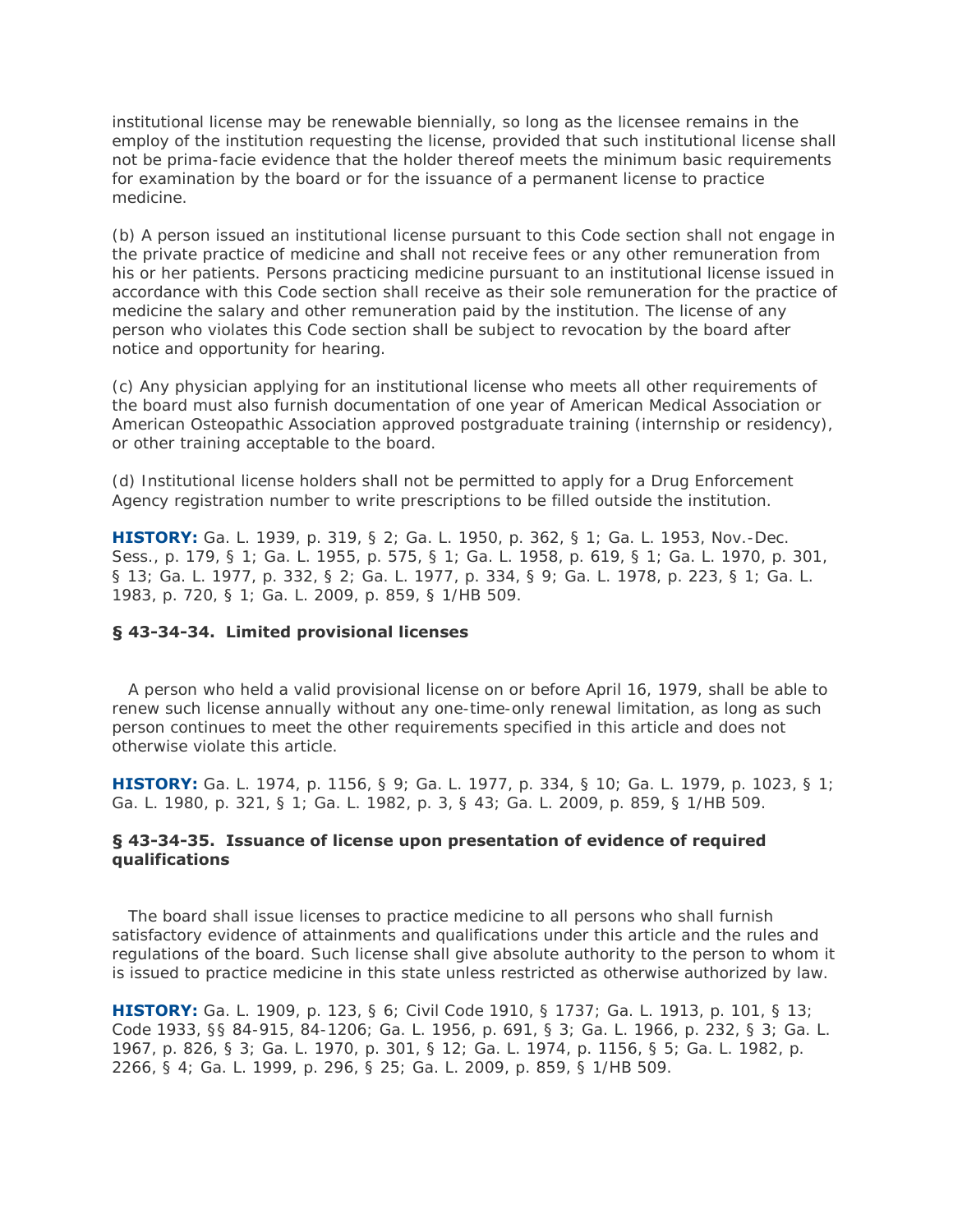## **§ 43-34-36. Passing upon good standing and reputation of medical and osteopathic colleges**

 The board is authorized to pass upon the good standing and reputation of any medical school or osteopathic medical school. Only such medical schools or osteopathic medical schools will be considered in good standing that possess a full and complete faculty for the teaching of medicine, surgery, and obstetrics in all their branches; that afford their students adequate clinical and hospital facilities; that have adequate curricula as determined by the board in its discretion; that fulfill all their published promises, requirements, and other claims respecting advantages to their students and the course of instruction; that exact a preliminary educational requirement equal to that specified by this article; that require students to furnish testimonials of good moral standing; and that give advanced standing only on cards from accredited medical schools or osteopathic medical schools. In determining the reputation of the medical school or osteopathic medical school, the right to investigate and make a personal inspection of the same is authorized.

**HISTORY:** Ga. L. 1913, p. 101, § 9; Ga. L. 1918, p. 173, § 5; Code 1933, § 84-910; Ga. L. 1970, p. 301, § 9; Code 1981, § 43-34-40; Code 1981, § 43-34-36, as redesignated by Ga. L. 2009, p. 859, § 1/HB 509.

### **§ 43-34-37. Persons authorized to perform artificial insemination; civil liability of physician or surgeon**

 (a) Physicians and surgeons licensed to practice medicine in accordance with and under this article shall be the only persons authorized to administer or perform artificial insemination upon any female human being. Any other person or persons who shall attempt to administer or perform or who shall actually administer or perform artificial insemination upon any female human being shall be guilty of a felony and, upon conviction thereof, shall be punished by imprisonment in the penitentiary for not less than one year nor more than five years.

(b) Any physician or surgeon who obtains written authorization signed by both the husband and the wife authorizing him or her to perform or administer artificial insemination shall be relieved of civil liability to the husband and wife or to any child conceived by artificial insemination for the result or results of said artificial insemination, provided that the written authorization provided for in this Code section shall not relieve any physician or surgeon from any civil liability arising from his or her own negligent administration or performance of artificial insemination.

**HISTORY:** Code 1933, § 74-101.1, enacted by Ga. L. 1964, p. 166, § 1; Code 1981, § 43- 34-42; Code 1981, § 43-34-37, as redesignated by Ga. L. 2009, p. 859, § 1/HB 509; Ga. L. 2010, p. 878, § 43/HB 1387.

### **§ 43-34-38. Access to medical treatment; experimental and nonconventional medical treatments**

 (a) This Code section shall be known and may be cited as the "Access to Medical Treatment Act."

(b) Notwithstanding any other provision of law, and except as provided in subsection (c) of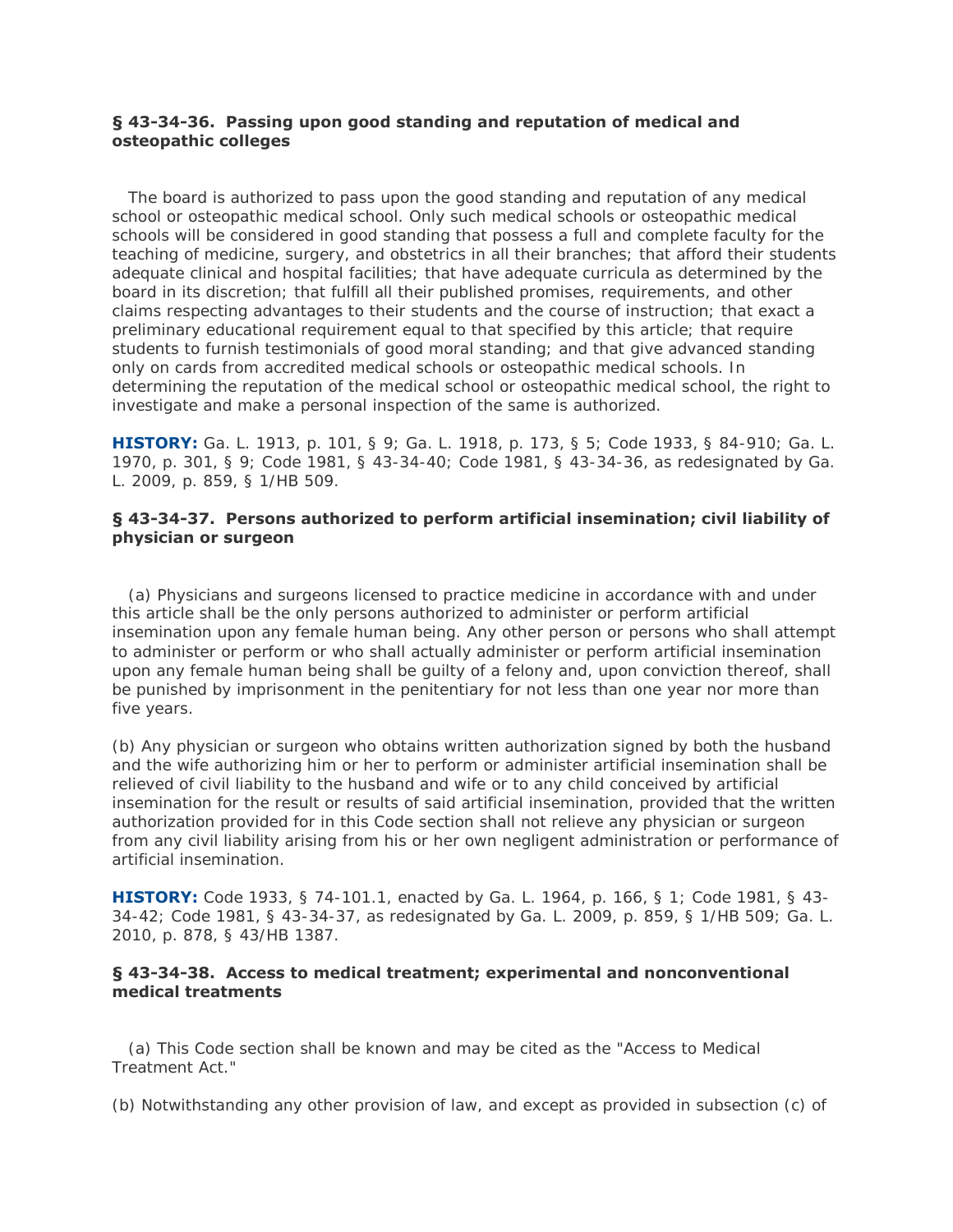this Code section, an individual shall have the right to be treated for any illness or disease which is potentially life threatening or chronically disabling by a person licensed to practice medicine under this article with any experimental or nonconventional medical treatment that such individual desires or the legal representative of such individual authorizes if such person licensed to practice medicine under this article has personally examined such individual and agrees to treat such individual.

(c) A person licensed to practice medicine under this article may provide any medical treatment to an individual described in subsection (b) of this Code section if:

 (1) There is no reasonable basis to conclude that the medical treatment itself, when administered as directed, poses an unreasonable and significant risk of danger to such individual; and

 (2) The person licensed to practice medicine under this article has provided the patient with a written statement and an oral explanation, which the patient has acknowledged by the patient's signature or the signature of the patient's legal representative, that discloses the facts regarding the nature of the treatment, specifically including that the treatment offered is experimental or nonconventional, that the drug or medical device has not been approved by the Food and Drug Administration for any indication, as well as the material risks generally recognized by reasonably prudent physicians of such treatment's side effects.

(d) The treatment of patients in compliance with this Code section by a person licensed to practice medicine under this article shall not by itself constitute unprofessional practice or conduct.

**HISTORY:** Code 1981, § 43-34-42.1, enacted by Ga. L. 1997, p. 1100, § 1; Code 1981, § 43-34-38, as redesignated by Ga. L. 2009, p. 859, § 1/HB 509.

### **§ 43-34-39. Injunctions; violations of article as constituting nuisance**

 In addition to any other remedy or criminal prosecution, whenever it shall appear to the board that any person, firm, company, partnership, association, or corporation or the agent, officer, or director of such firm, company, partnership, association, or corporation is or has been violating any of the provisions of this article or any of the laws of the state relating to the practice of medicine, the board may, on its own motion or on the verified complaint in writing of any person, file a complaint in its own name in the superior court having venue and jurisdiction over the parties, alleging the facts and praying for a temporary restraining order and an injunction and permanent injunction against such person, firm, company, partnership, association, or corporation, including any agent, officer, or director of same, restraining him or her from violating such law. Upon proof thereof, the court shall issue such restraining order, injunction, and permanent injunction without requiring allegation or proof that the petitioner therefor has no adequate remedy at law. No restraining order or injunction, whether temporary, permanent, or otherwise, shall be granted without a hearing after at least ten days' notice. It is declared that such violation of this article is a menace and a nuisance dangerous to the public health, safety, and welfare.

**HISTORY:** Ga. L. 1957, p. 129, § 2; Ga. L. 1970, p. 301, § 14; Code 1981, § 43-34-43; Code 1981, § 43-34-39, as redesignated by Ga. L. 2009, p. 859, § 1/HB 509.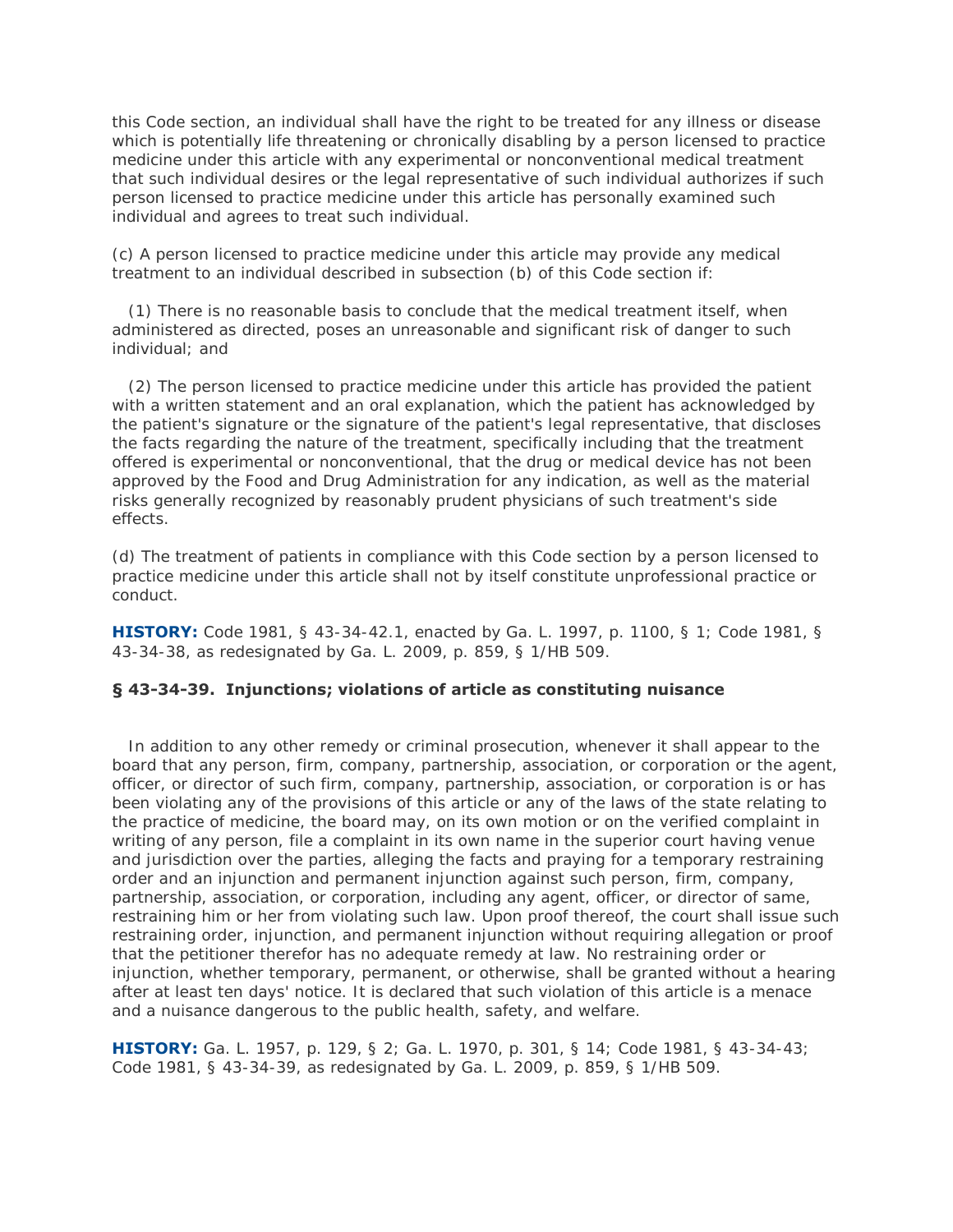### **§ 43-34-40. Fraudulently obtaining or selling records; fraudulent use of terms**

 Any person who shall buy, sell, or fraudulently obtain any diploma, license, record, or registration to practice osteopathic medicine, illegally obtained or signed, or issued unlawfully or under fraudulent representation; or who shall use any of the forms or letters, "Osteopathy," "Osteopath," "Osteopathist," "Diplomate in Osteopathy," "D.O.," "D.Sc.O.," "Osteopathic Physician," "Doctor of Osteopathy," or any other title or letters, either alone or with other qualifying words or phrases, under such circumstances as to induce the belief that the person who uses such term or terms is engaged in the practice of osteopathic medicine, or anyone who shall hold himself or herself out as practicing any other nondruggiving school of medical practice, without having complied with this article, shall be guilty of a felony.

**HISTORY:** Ga. L. 1909, p. 123, § 11; Penal Code 1910, § 470; Code 1933, § 84-9918; Code 1981, § 43-34-44; Code 1981, § 43-34-40, as redesignated by Ga. L. 2009, p. 859, § 1/HB 509.

### **§ 43-34-41. Special licenses for volunteers**

 (a) This Code section shall be known and may be cited as the "Georgia Volunteers in Medicine Health Care Act."

(b) Notwithstanding any other provision of law, the board shall issue a special license to qualifying physicians under the terms and conditions set forth in this Code section. The special license shall only be issued to a person who:

 (1) Is currently licensed to practice medicine in any medical-licensing jurisdiction in the United States and whose license is unrestricted and in good standing; or

 (2) Is retired from the practice of medicine and not currently engaged in such practice either full time or part time and has, prior to retirement, maintained full licensure in good standing in any medical-licensing jurisdiction in the United States.

As used in this subsection, the term "unrestricted" means that no restrictions have been placed on a physician's license by the board, no sanctions or disciplinary actions have been imposed by the board on a physician, and a physician is not under probation or suspension by the board.

(c) The special licensee shall be permitted to practice medicine only in the noncompensated employ of persons that provide medical services only to indigent patients in medically underserved or critical need population areas of the state, as determined by the board, or pursuant to Article 8 of Chapter 8 of Title 31.

(d) The person applying for the special license under this Code section shall submit to the board a copy of his or her medical degree, a copy of his or her license in his or her current or previous licensing and regulating jurisdiction, and a notarized statement from the employing agency, institution, corporation, association, or health care program, on a form prescribed by the board, whereby he or she agrees unequivocally not to receive compensation for any medical services he or she may render while in possession of the special license.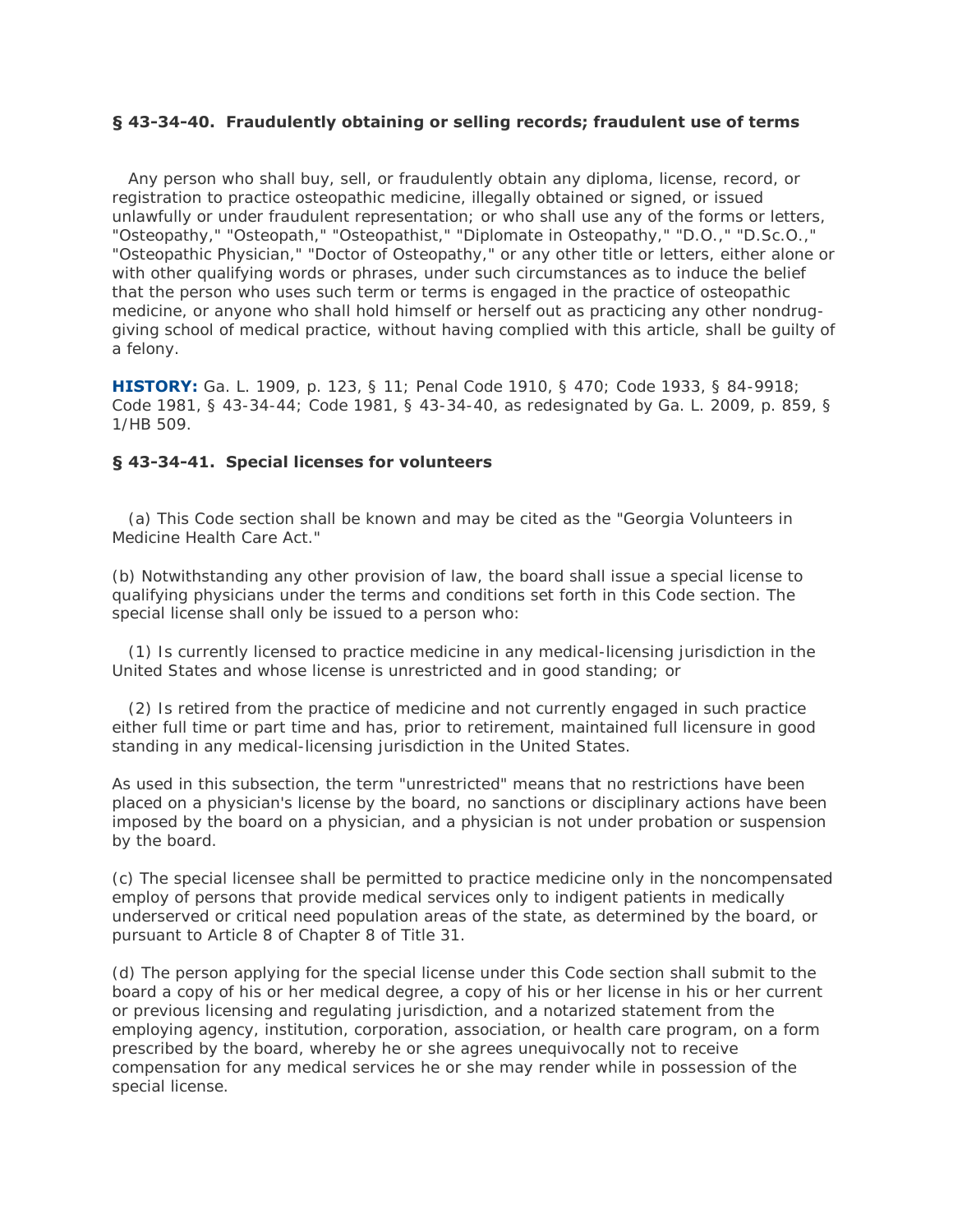(e) The examination by the board, any application fees, and all licensure and renewal fees shall be waived for the holder of the special license under this Code section and do not apply to such person.

(f) If at the time application is made for the special license the physician is not in compliance with the continuing medical education requirements established by the board, such person must document such compliance before a special license is issued.

(g) (1) Except as provided for in paragraph (2) of this subsection, the liability of persons practicing medicine under and in compliance with a special license issued under this Code section and the liability of their employers for such practice shall be governed by Code Section 51-1-29.1.

 (2) The liability of persons practicing medicine pursuant to Article 8 of Chapter 8 of Title 31 under and in compliance with a special license issued under this Code section and the liability of their employers shall be governed by the provisions of such article.

(h) Nothing contained in this Code section shall be construed to authorize the holder of the special license provided for in this Code section to perform surgery or any surgical procedure.

(i) This Code section, being in derogation of the common law, shall be strictly construed.

**HISTORY:** Code 1981, § 43-34-45.1, enacted by Ga. L. 1999, p. 266, § 1.1; Ga. L. 2002, p. 639, § 1; Ga. L. 2005, p. 1463, § 4/HB 166; Ga. L. 2008, p. 354, § 5/HB 1222; Code 1981, § 43-34-41, as redesignated by Ga. L. 2009, p. 859, § 1/HB 509.

## **§ 43-34-42. Penalty**

 (a) Any person who practices medicine without complying with this article or who otherwise violates any provision of this article shall be guilty of a felony and, upon conviction thereof, shall be punished by a fine of \$1,000.00 per each violation or by imprisonment from two to five years, or both.

(b) Any person presenting or attempting to file as his or her own the diploma or certificate or credentials of another or who shall give false or forged evidence of any kind to the board or any member thereof in connection with an application for a license to practice medicine or who shall practice medicine under a false or assumed name or who shall falsely impersonate any other practitioner of a like or different name shall be guilty of a felony and, upon conviction thereof, shall be punished by a fine of \$5,000.00 or by imprisonment from two to five years, or both.

**HISTORY:** Ga. L. 1913, p. 101, § 15; Code 1933, § 84-9914; Ga. L. 1976, p. 687, § 2; Code 1981, § 43-34-46; Code 1981, § 43-34-42, as redesignated by Ga. L. 2009, p. 859, § 1/HB 509.

### **§ 43-34-42.1. Redesignated**

**§ 43-34-43. Temporary postgraduate training permits; refusal to issue a permit; discipline of permit holders; notifications to board; authorization to adopt regulations**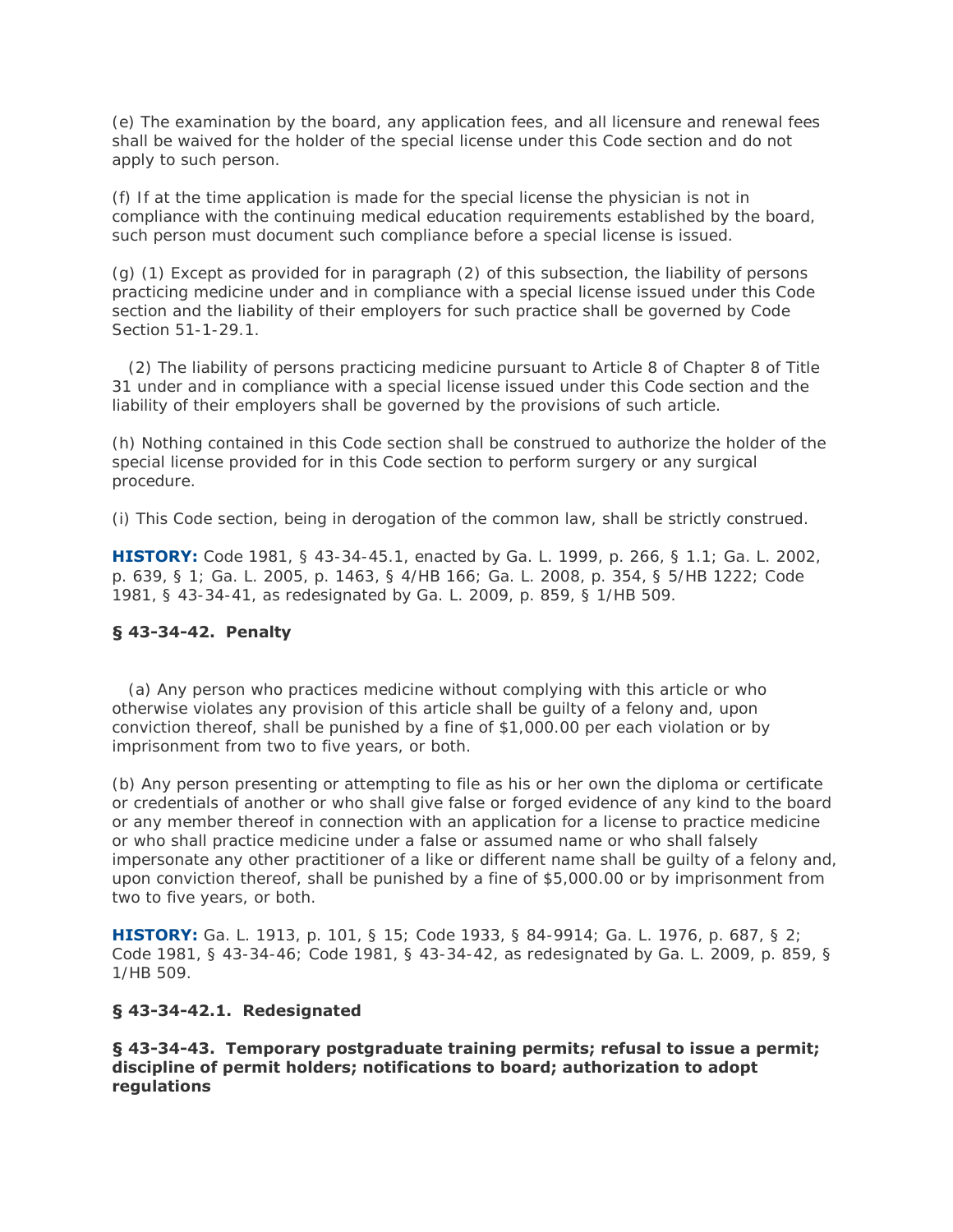(a) As used in this Code section, the term:

 (1) "Program director" means a physician licensed in this state who is responsible for screening, selecting, and supervising physicians enrolled in one or more of an institution's postgraduate training programs.

 (2) "Temporary postgraduate training permit" means a permit issued by the board to a graduate of a board approved medical school or osteopathic medical school who is enrolled in a postgraduate training program deemed acceptable by the board and who does not currently hold a full and unrestricted license in this state.

 (3) "Training institution" means an institution that sponsors and conducts a postgraduate training program approved by the Accreditation Council for Graduate Medical Education (ACGME), the American Osteopathic Association (AOA), or other program approved by the board for the training of interns, residents, or postresidency fellows including Canadian schools.

(b) (1) An individual seeking to pursue postgraduate medical training in this state who does not hold a license to practice medicine issued under this article shall apply to the board for a temporary postgraduate training permit. The application shall be made on forms that the board shall furnish and shall be accompanied by the application and permit fees set by the board. Such application shall include the following:

 (A) Evidence satisfactory to the board that the applicant has been accepted or appointed to participate at a training institution in this state in one of the following:

 (i) An internship or residency program accredited by either the Accreditation Council for Graduate Medical Education or the American Osteopathic Association; or

 (ii) A clinical fellowship program at an institution with a residency program accredited either by the Accreditation Council for Graduate Medical Education or the American Osteopathic Association that is in a clinical field the same as or related to the clinical field of the fellowship program;

 (B) Information satisfactory to the board that identifies the beginning and ending dates of the period for which the applicant has been accepted or appointed to participate in the internship, residency, or clinical fellowship program; and

(C) Any other information that the board requires.

Nothing in this Code section shall prohibit an individual from obtaining a full and unrestricted license to practice medicine under this article.

 (2) If the applicant meets the requirements of paragraph (1) of this subsection, the board shall issue a temporary postgraduate training permit to the applicant. A temporary postgraduate training permit issued pursuant to this subsection shall be valid only for a period of one year but may, in the discretion of the board and upon application duly made and payment of the renewal fee required by the board, be renewed annually for the duration of the postgraduate training program for a period not to exceed seven years. The board shall maintain a registry of all individuals who hold temporary postgraduate training permits.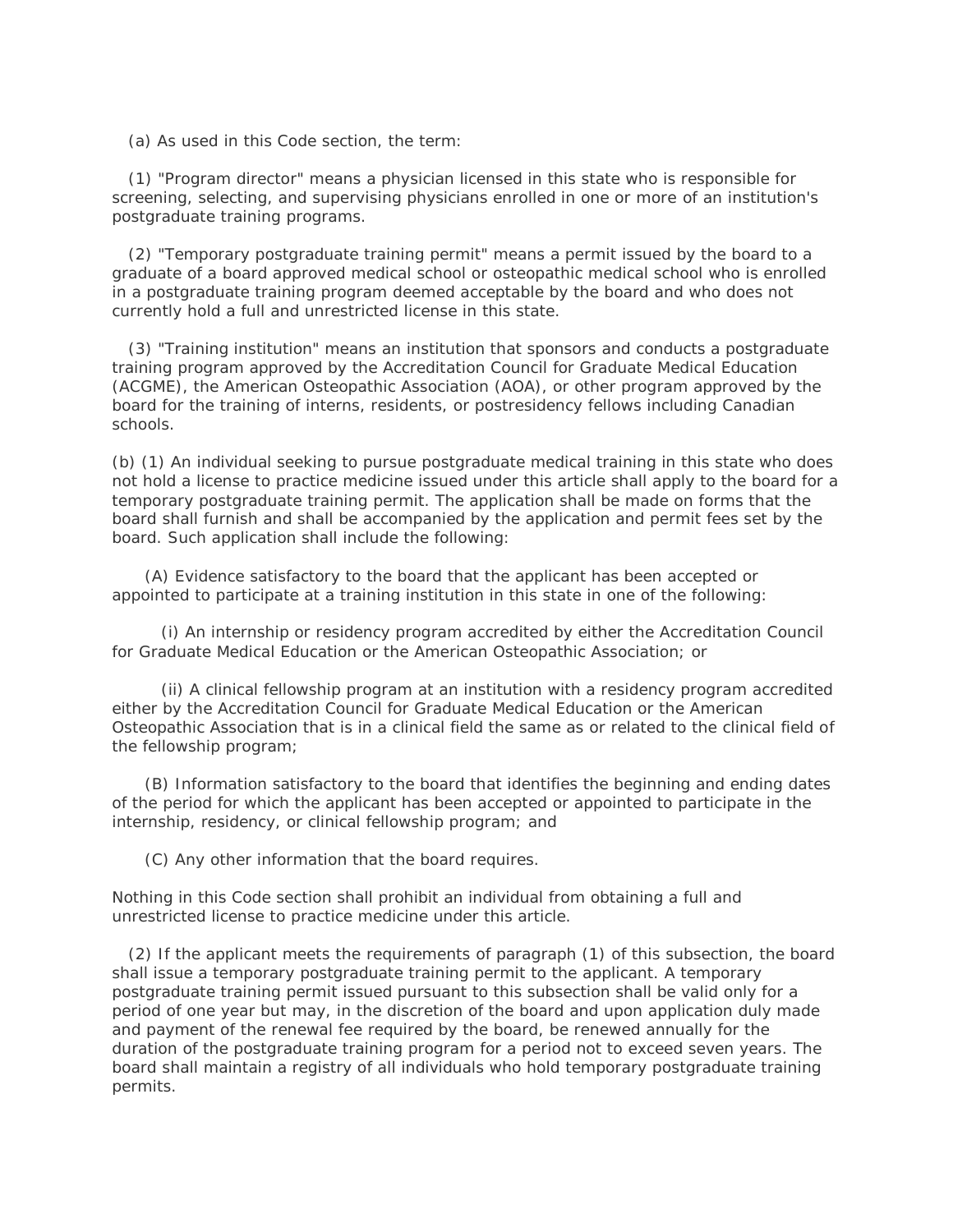(3) The holder of a valid temporary postgraduate training permit shall be entitled to perform such acts as may be prescribed by or incidental to the holder's postgraduate residency training program, but the holder shall not be entitled otherwise to engage in the practice of medicine in this state. The holder shall train only under the supervision of the physicians responsible for supervision as part of the postgraduate training program. The temporary postgraduate training permit shall authorize the person receiving the permit to practice in facilities affiliated with the postgraduate training program only if such practice is part of the training program.

 (4) Prior to participating in a postgraduate medical training program in this state, individuals must either hold a license to practice medicine or a temporary postgraduate training permit issued by the board or have applied for a temporary postgraduate training permit. The board shall issue temporary postgraduate training permits to applicants meeting the board's qualifications within 30 days of receipt by the board of the application.

 (5) A temporary postgraduate training permit issued pursuant to this Code section shall expire upon the permit holder's withdrawal or termination from, or completion of, the postgraduate training program or upon obtaining a license to practice medicine under this article.

 (6) The board shall have the authority to discipline the holder of a temporary postgraduate training permit in the same manner and based upon any ground or violation enumerated in Code Section 43-34-8.

 (7) By obtaining a temporary postgraduate training permit, the permit holder consents to the release of information pursuant to subsection (d) of this Code section from program directors and supervising physicians and authorizes the chairperson of the board to be an agent for service.

(c) (1) The board shall have the authority to refuse to issue or renew or to suspend, revoke, or limit a temporary postgraduate training permit based upon any of the grounds or violations enumerated in Code Section 43-34-8.

 (2) The refusal, suspension, revocation, or limitation of a temporary postgraduate training permit shall not be deemed to be a contested case under Chapter 13 of Title 50, the "Georgia Administrative Procedure Act," and notice and a hearing within the meaning of such chapter shall not be required. The individual or permit holder shall be allowed to appear before the board if he or she so requests regarding such refusal, suspension, revocation, or limitation.

(d) (1) It is the responsibility of the program director for the training program to notify the board upon the permit holder's withdrawal or termination from, or completion of, the postgraduate training program.

 (2) Program directors shall comply with all other reporting requirements which the board by rule and regulation may require.

 (3) Failure to comply with the board's reporting requirements shall be grounds for disciplinary action by the board.

(e) The board may adopt such rules and regulations as necessary to effect the purpose of this Code section.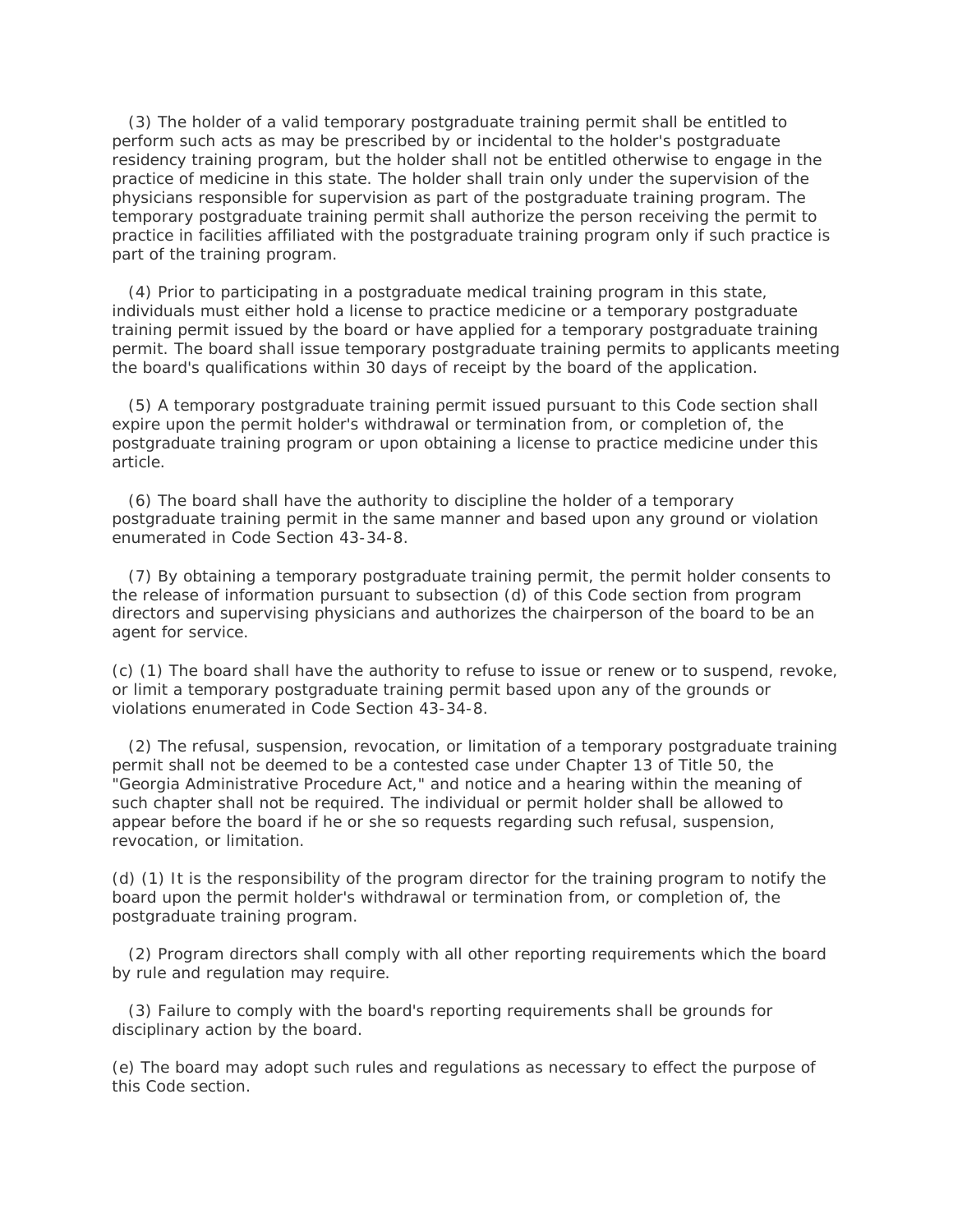**HISTORY:** Code 1981, § 43-34-47, enacted by Ga. L. 2004, p. 379, § 2; Code 1981, § 43-34-43, as redesignated by Ga. L. 2009, p. 859, § 1/HB 509.

## **§ 43-34-44. Role of medical assistants clarified**

 Nothing in this article shall be construed to prohibit the performance by medical assistants of medical tasks, including subcutaneous and intramuscular injections; obtaining vital signs; administering nebulizer treatments; or other tasks approved by the board pursuant to rule, if under the supervision by a physician in his or her office; provided, however, that this shall not require on-site supervision at all times, or the performance by medical assistants of medical tasks ordered by a physician assistant or advanced practice registered nurse delegated the authority to issue such an order in accordance with law and pursuant to rules of the board.

**HISTORY:** Code 1981, § 43-34-44, enacted by Ga. L. 2009, p. 859, § 1/HB 509.

#### **§ 43-34-45. Polysomnography; practice**

(a) As used in this Code section, the term:

 (1) "Polysomnography" means the treatment, management, diagnostic testing, control, education, and care of patients with sleep and wake disorders. Polysomnography includes, but is not limited to, the process of analysis, monitoring, and recording of physiologic data during sleep and wakefulness to assist in the treatment of disorders, syndromes, and dysfunctions that are sleep related, manifest during sleep, or disrupt normal sleep activities. Polysomnography also includes, but is not limited to, the therapeutic and diagnostic use of low-flow oxygen, the use of positive airway pressure including continuous positive airway pressure (CPAP) and bi-level modalities, adaptive servo-ventilation, and maintenance of nasal and oral airways that do not extend into the trachea.

 (2) "Polysomnographic technologist" means any person performing polysomnography services under the supervision of a person licensed under this article.

 (3) "Supervision" means that the supervising physician licensed under this article shall remain available, either in person or through telephonic or electronic means, at the time that polysomnography services are provided.

(b) A physician may delegate tasks involving polysomnography to a polysomnographic technologist without regard to whether such technologist is certified or licensed as a respiratory care therapist under Article 6 of this chapter.

(c) Nothing in this Code section shall be construed to:

 (1) Permit the practice of medicine as defined in this article by polysomnographic technologists;

 (2) Prohibit a health care provider licensed in this state from engaging in the practice for which he or she is licensed, including, but not limited to, respiratory care professionals certified under Article 6 of this chapter; or

(3) Authorize a polysomnographic technologist to treat, manage, control, educate, or care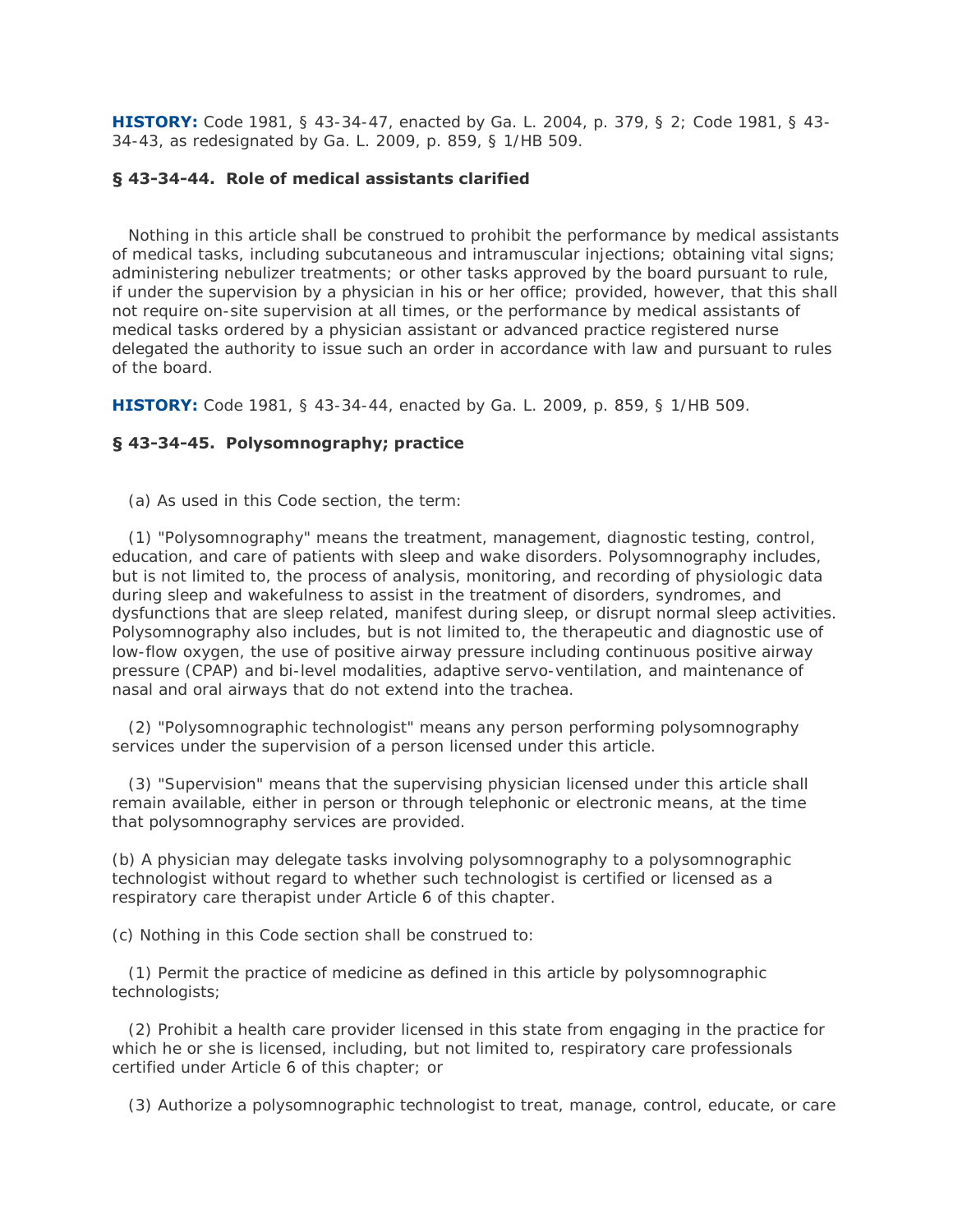for patients other than those with sleep or wake disorders or to provide diagnostic testing for patients other than those with suspected sleep or wake disorders.

**HISTORY:** Code 1981, § 43-34-45, enacted by Ga. L. 2009, p. 859, § 1/HB 509.

#### **§ 43-34-45.1. Redesignated**

#### **§ 43-34-46. Redesignated**

**§ 43-34-47. Redesignated** 

## **ARTICLE 3. ACUPUNCTURE**

#### **§ 43-34-60. Short title**

This article shall be known and may be cited as the "Acupuncture Act of Georgia."

**HISTORY:** Code 1981, § 43-34-60, enacted by Ga. L. 2000, p. 538, § 1; Ga. L. 2009, p. 859, § 1/HB 509.

#### **§ 43-34-61. Purpose**

 The General Assembly finds and declares that the practice of acupuncture in Georgia affects the public health, safety, and welfare and that it is necessarily a proper subject of regulation and control.

**HISTORY:** Code 1981, § 43-34-61, enacted by Ga. L. 2000, p. 538, § 1; Ga. L. 2009, p. 859, § 1/HB 509.

#### **§ 43-34-62. Definitions**

As used in this article, the term:

 (1) "Acupuncture" means a form of therapy developed from traditional and modern Oriental concepts for health care that employs Oriental medical techniques, treatment, and adjunctive therapies for the promotion, maintenance, and restoration of health and the prevention of disease.

 (2) "Auricular (ear) detoxification therapy" means the insertion of disposable acupuncture needles into the five auricular acupuncture points stipulated by the National Acupuncture Detoxification Association protocol for the sole purpose of treatment of chemical dependency.

(3) "Board" means the Georgia Composite Medical Board.

 (4) "Practice of acupuncture" means the insertion of disposable acupuncture needles and the application of moxibustion to specific areas of the human body based upon Oriental medical principles as a therapeutic modality. Dry needling is a technique of the practice of acupuncture. Adjunctive therapies within the scope of acupuncture may include manual,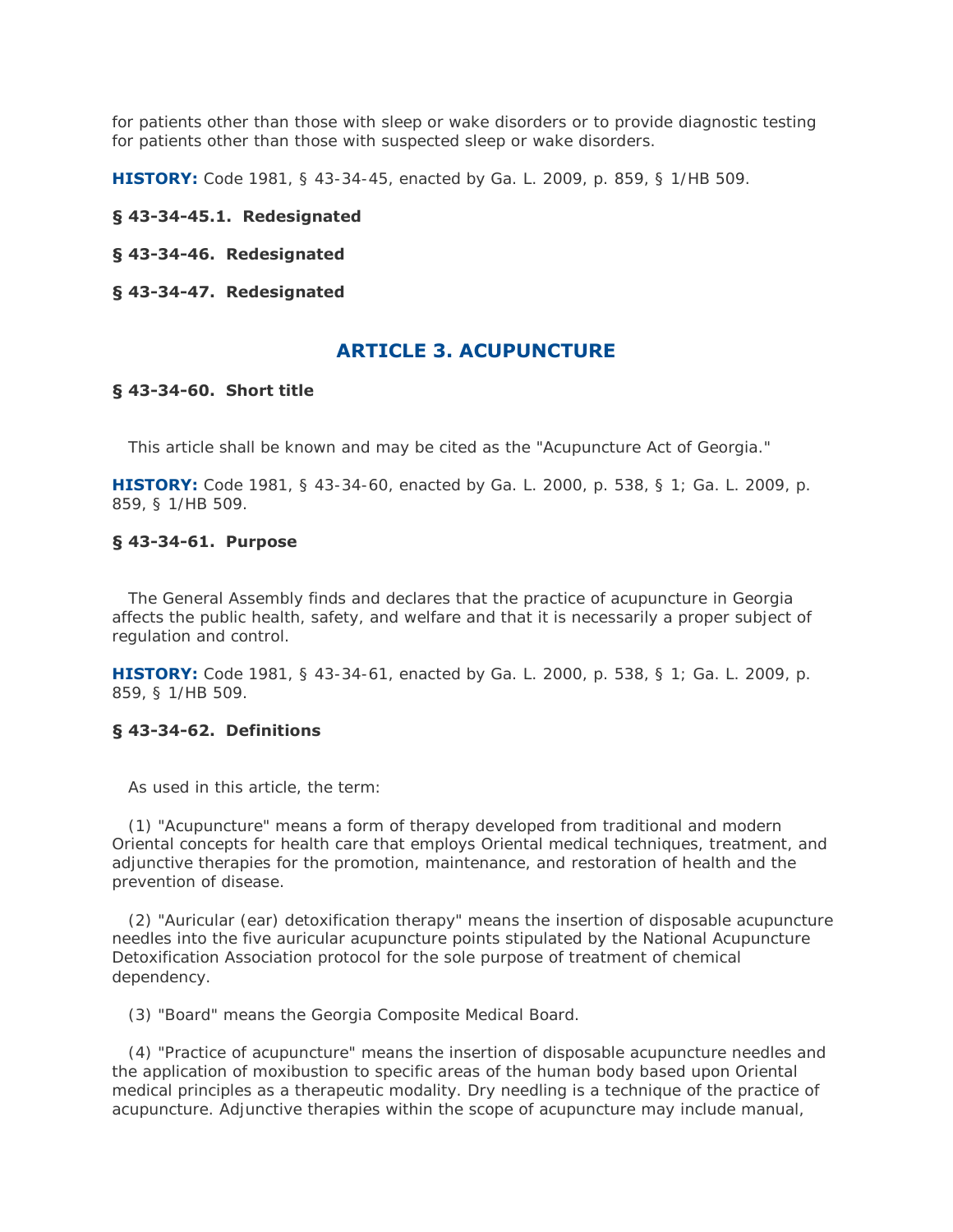mechanical, herbal, thermal, electrical, and electromagnetic treatment and the recommendation of dietary guidelines and exercise, but only if such treatments, recommendations, and exercises are based on concepts of traditional Oriental medicine and are directly related to acupuncture therapy.

**HISTORY:** Code 1981, § 43-34-62, enacted by Ga. L. 2000, p. 538, § 1; Ga. L. 2009, p. 859, § 1/HB 509.

## **§ 43-34-63. Power and responsibility of the board**

 The board, in consultation with the advisory committee, shall have the power and responsibility to:

 (1) Determine the qualifications and fitness of applicants for licensure and renewal of licensure;

 (2) Adopt and revise rules consistent with the laws of this state that are necessary to conduct its business, carry out its duties, and administer this article;

 (3) Examine for, approve, issue, deny, revoke, suspend, and renew the licenses of acupuncture applicants and licensed acupuncturists under this article and conduct hearings in connection with these actions;

 (4) Conduct hearings on complaints concerning violations of this article and the rules adopted under this article and cause the prosecution and enjoinder of the violations;

(5) Establish application, examination, and licensure fees;

 (6) Request and receive the assistance of state educational institutions or other state agencies and prepare information of consumer interest describing the regulatory functions of the board and the procedures by which consumer complaints are filed with and resolved by the board. The board shall make the information available to the public and appropriate state agencies; and

(7) Establish continuing education requirements.

**HISTORY:** Code 1981, § 43-34-63, enacted by Ga. L. 2000, p. 538, § 1; Ga. L. 2009, p. 859, § 1/HB 509.

#### **§ 43-34-64. Licensure requirements**

 (a) Each applicant for a license to practice acupuncture shall meet the following requirements:

- (1) Be at least 21 years of age;
- (2) Submit a completed application required by the board;
- (3) Submit any fees required by the board;
- (4) Be certified in acupuncture by a national certification agency accredited by the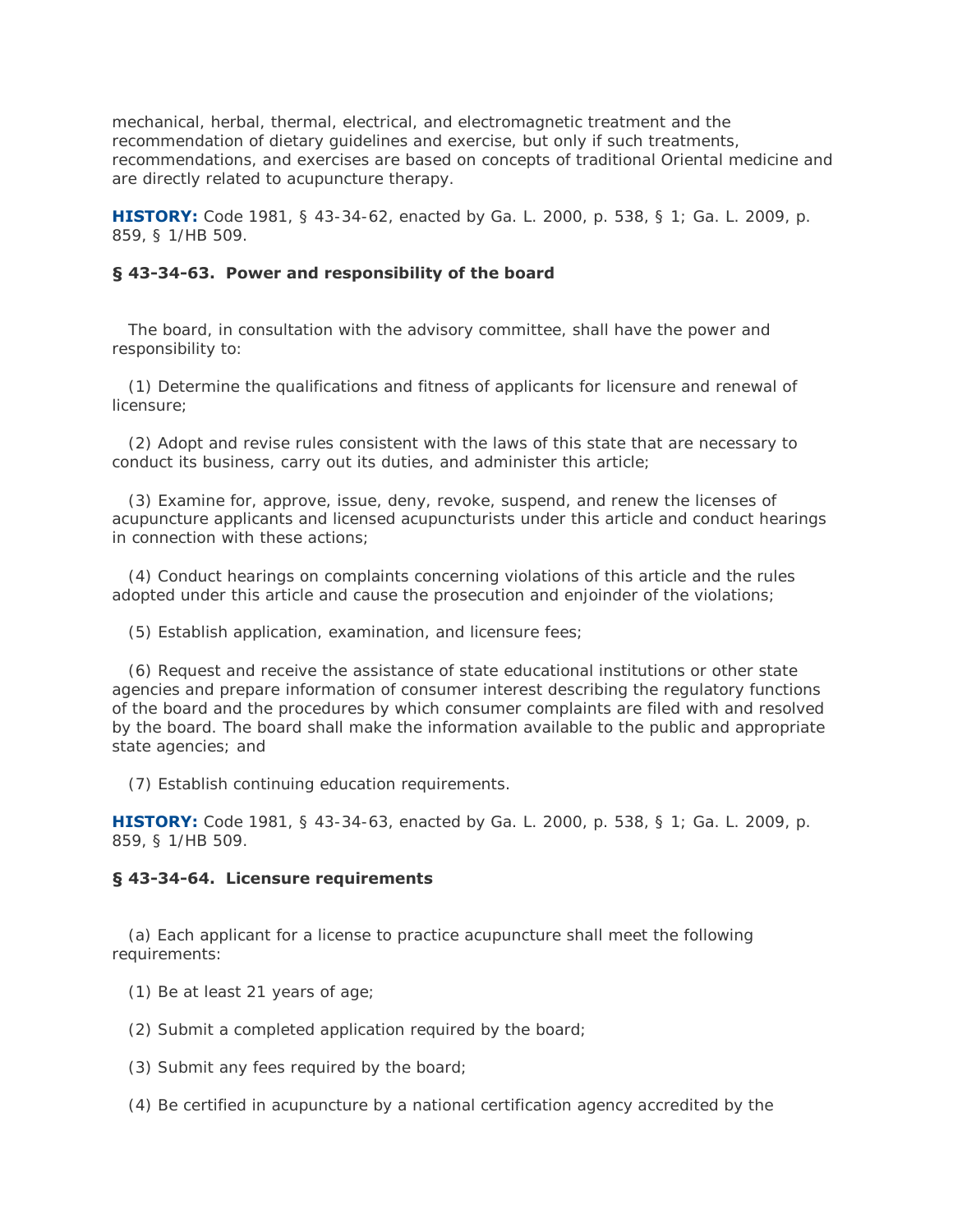National Organization of Competency Assurance and approved by the board;

 (5) Have successfully completed a nationally recognized clean needle technique course approved by the board;

 (6) Have obtained professional liability insurance in the amount of at least \$100,000.00/\$300,000.00;

 (7) Have passed an acupuncture examination offered by an organization accredited by the National Organization of Competency Assurance and approved by the board; and

 (8) Have successfully completed a degree in acupuncture or a formal course of study and training in acupuncture. The applicant shall submit documentation satisfactory to the board to show that such education or course of study and training was:

 (A) Completed at a school that is accredited by the Accreditation Commission for Acupuncture and Oriental Medicine (ACAOM) or other accrediting entity approved by the board: or

 (B) Completed by means of a program of acupuncture study and training that is substantially equivalent to the acupuncture education offered by an accredited school of acupuncture approved by the board.

(b) Reserved.

(c) Before any person licensed to practice acupuncture under this article, who has less than one year of postgraduate clinical experience, may practice on his or her own, such person must engage in one year of active practice under the supervision of a licensed acupuncturist with a minimum of four years active licensed clinical practice. Such supervising acupuncturist may be licensed in Georgia or any other state or country with licensing requirements substantially equal to Georgia's licensing requirements and may accumulate the required four years of active licensed clinical practice in any combination of states so long as the licensing requirements of such other states or countries are substantially equal to Georgia's licensing requirements.

(d) Each applicant for a license to perform auricular (ear) detoxification therapy as an auricular (ear) detoxification technician shall meet the following requirements:

(1) Be at least 21 years of age;

(2) Submit a completed application required by the board;

(3) Submit any fees required by the board;

 (4) Have successfully completed a nationally recognized training program in auricular (ear) detoxification therapy for the treatment of chemical dependency as approved by the board; and

 (5) Have successfully completed a nationally recognized clean needle technique course approved by the board.

(e) The practice of auricular (ear) detoxification therapy may take place in a city, county, state, federal, or private chemical dependency program approved by the board under the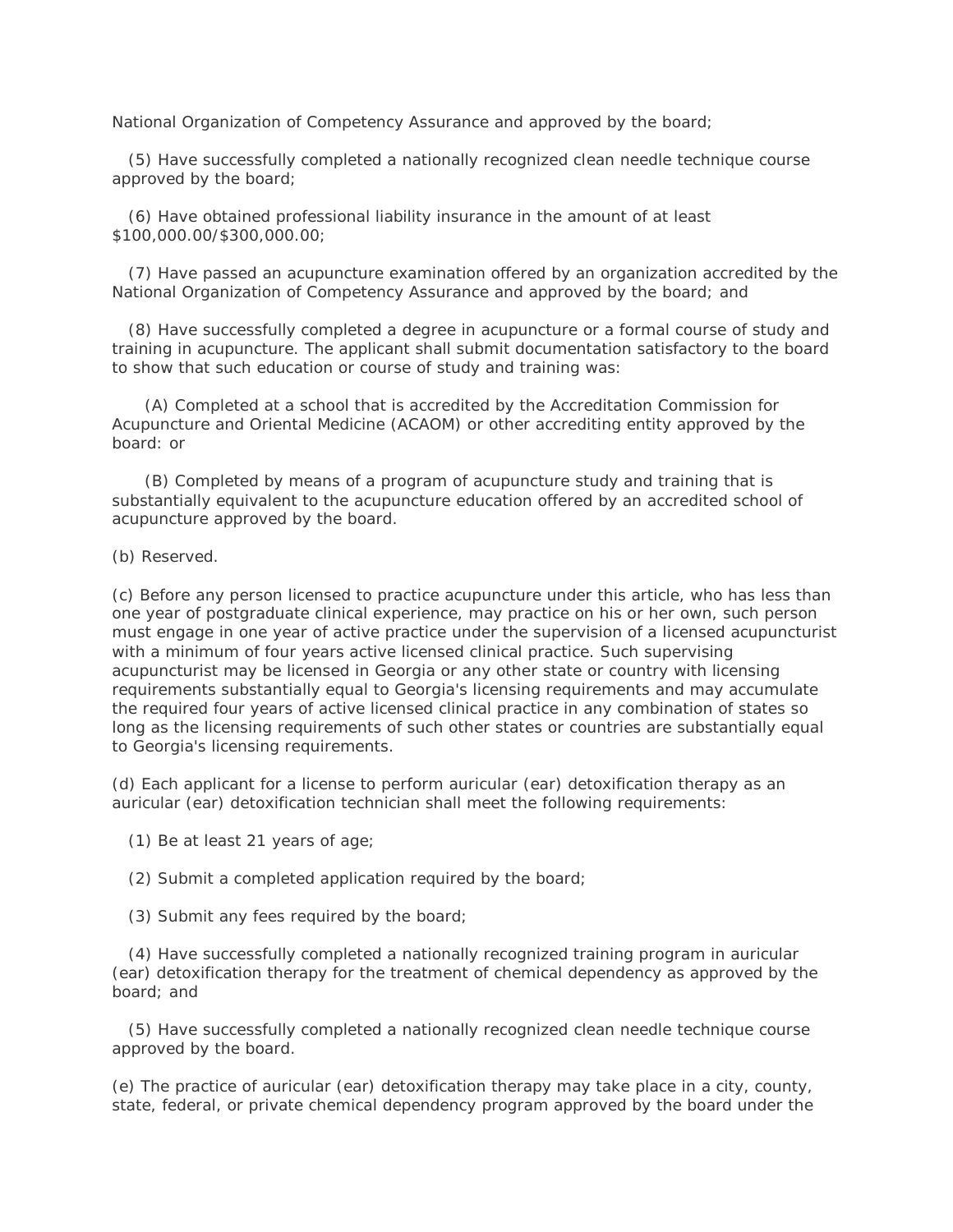direct supervision of a licensed acupuncturist or a person authorized to practice acupuncture by the board who is also authorized to practice medicine under Article 2 of this chapter.

**HISTORY:** Code 1981, § 43-34-64, enacted by Ga. L. 2000, p. 538, § 1; Ga. L. 2001, p. 791, § 1; Ga. L. 2006, p. 72, § 43/SB 465; Ga. L. 2007, p. 47, § 43/SB 103; Ga. L. 2009, p. 859, § 1/HB 509.

#### **§ 43-34-65. Applicant notification procedures**

 After evaluation of an application and other evidence submitted by an applicant, the board shall notify such applicant that the application and evidence submitted are satisfactory and accepted or unsatisfactory and rejected. If an application is rejected, the notice shall state the reasons for rejection.

**HISTORY:** Code 1981, § 43-34-65, enacted by Ga. L. 2000, p. 538, § 1; Ga. L. 2009, p. 859, § 1/HB 509.

#### **§ 43-34-66. License surrender upon demand; display requirements; change of address**

 (a) Any document evidencing licensure issued by the board is the property of the board and must be surrendered on demand.

(b) Every person who holds a license issued by the board in accordance with this article and who is engaged in the active practice of acupuncture or the active practice of auricular (ear) detoxification therapy as an auricular (ear) detoxification technician shall display the document evidencing licensure in an appropriate and public manner.

(c) Every person who holds a license issued by the board shall inform the board of any change of address.

**HISTORY:** Code 1981, § 43-34-66, enacted by Ga. L. 2000, p. 538, § 1; Ga. L. 2009, p. 859, § 1/HB 509.

#### **§ 43-34-67. License renewal requirements; inactive status**

 (a) A license issued under this article shall be renewed biennially if the person holding such license is not in violation of this article at the time of application for renewal and if the application fulfills current requirements of continuing education as established by the board.

(b) Each person licensed under this article is responsible for renewing his or her license before the expiration date.

(c) Under procedures and conditions established by the board, a license holder may request that his or her license be declared inactive. The licensee may apply for active status at any time and, upon meeting the conditions set by the board, shall be declared active.

**HISTORY:** Code 1981, § 43-34-67, enacted by Ga. L. 2000, p. 538, § 1; Ga. L. 2009, p. 859, § 1/HB 509.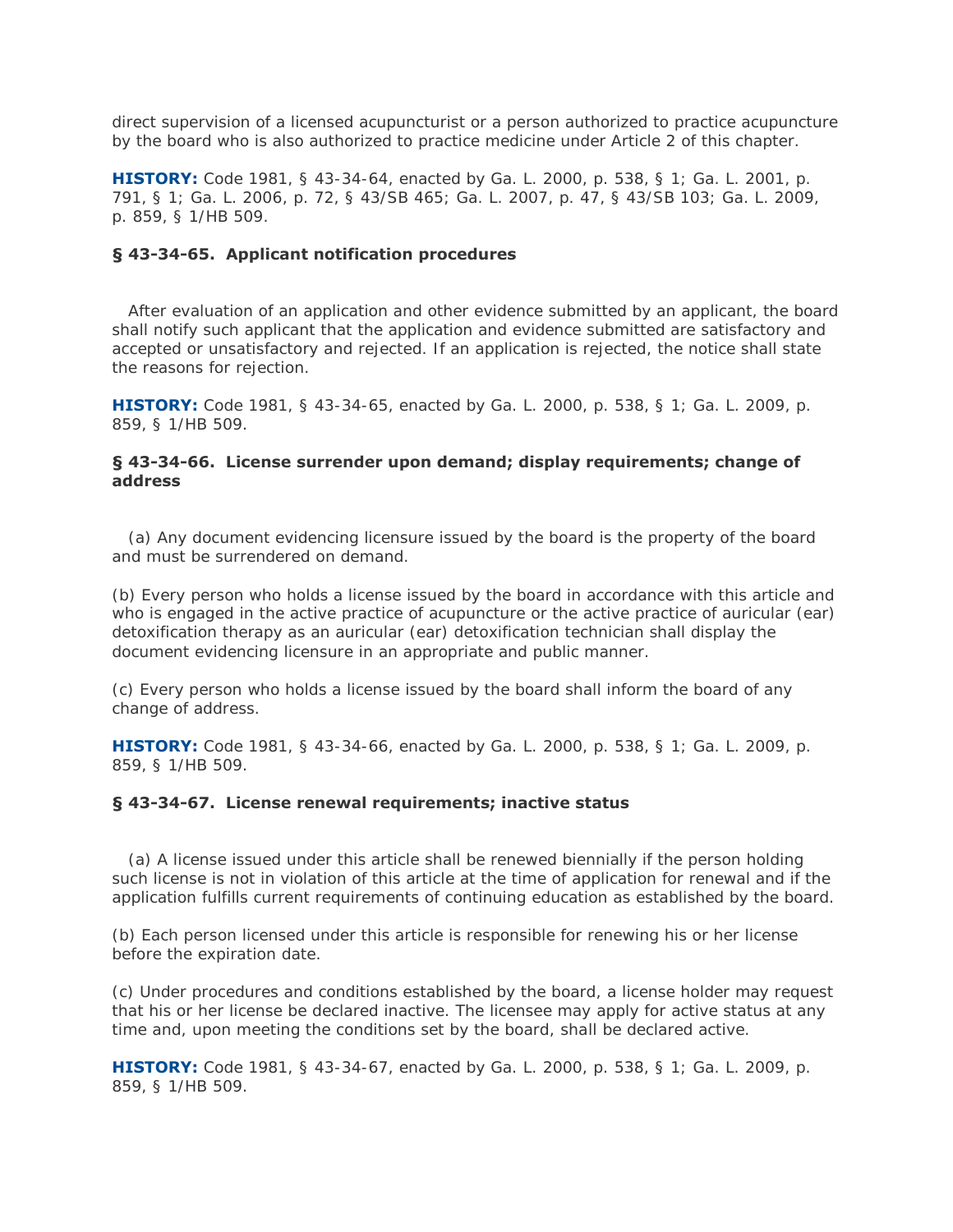### **§ 43-34-68. Informed consent requirements**

 (a) Any person who undergoes acupuncture must consent to such procedure and shall be informed in general terms of the following:

 (1) That the practice of acupuncture is based upon the Oriental arts and is completely distinct and different from traditional western medicine;

 (2) That the acupuncturist cannot practice medicine, is not making a medical diagnosis of the person's disease or condition, and that such person should see a physician if he or she wants to obtain a medical diagnosis; and

(3) The nature and the purpose of the acupuncture treatment.

(b) The board shall develop a standard informed consent form to be used by persons licensed under this article. Such informed consent form shall include the information set forth in subsection (a) of this Code section as well as any other and additional information the board deems appropriate. The information set forth in the informed consent form shall be in language which is easy to read and readily understandable to the consuming public.

**HISTORY:** Code 1981, § 43-34-68, enacted by Ga. L. 2000, p. 538, § 1; Ga. L. 2009, p. 859, § 1/HB 509.

## **§ 43-34-69. Sanctions**

 The board, in consultation with the advisory committee, may impose any sanction authorized under subsection (b) of Code Section 43-34-8 upon a finding of any conduct specified in subsection (a) of Code Section 43-34-8 or a finding that such conduct involved dividing or agreeing to divide a fee for acupuncture services with any person who refers a patient, notwithstanding that such board is not a professional licensing board.

**HISTORY:** Code 1981, § 43-34-69, enacted by Ga. L. 2000, p. 538, § 1; Ga. L. 2009, p. 859, § 1/HB 509.

### **§ 43-34-70. Advisory committee**

 The board shall appoint an acupuncture advisory committee. The advisory committee shall include members of the acupuncture profession licensed to practice acupuncture under this article, persons licensed to practice medicine under Article 2 of this chapter who are acupuncturists, and such members as the board in its discretion may determine. Members shall receive no compensation for service on the committee. The committee shall have such advisory duties and responsibilities as the board may determine. Acupuncture advisory committee members must be licensed pursuant to this article.

**HISTORY:** Code 1981, § 43-34-70, enacted by Ga. L. 2000, p. 538, § 1; Ga. L. 2009, p. 859, § 1/HB 509.

### **§ 43-34-71. Unlicensed practice; exceptions; penalties**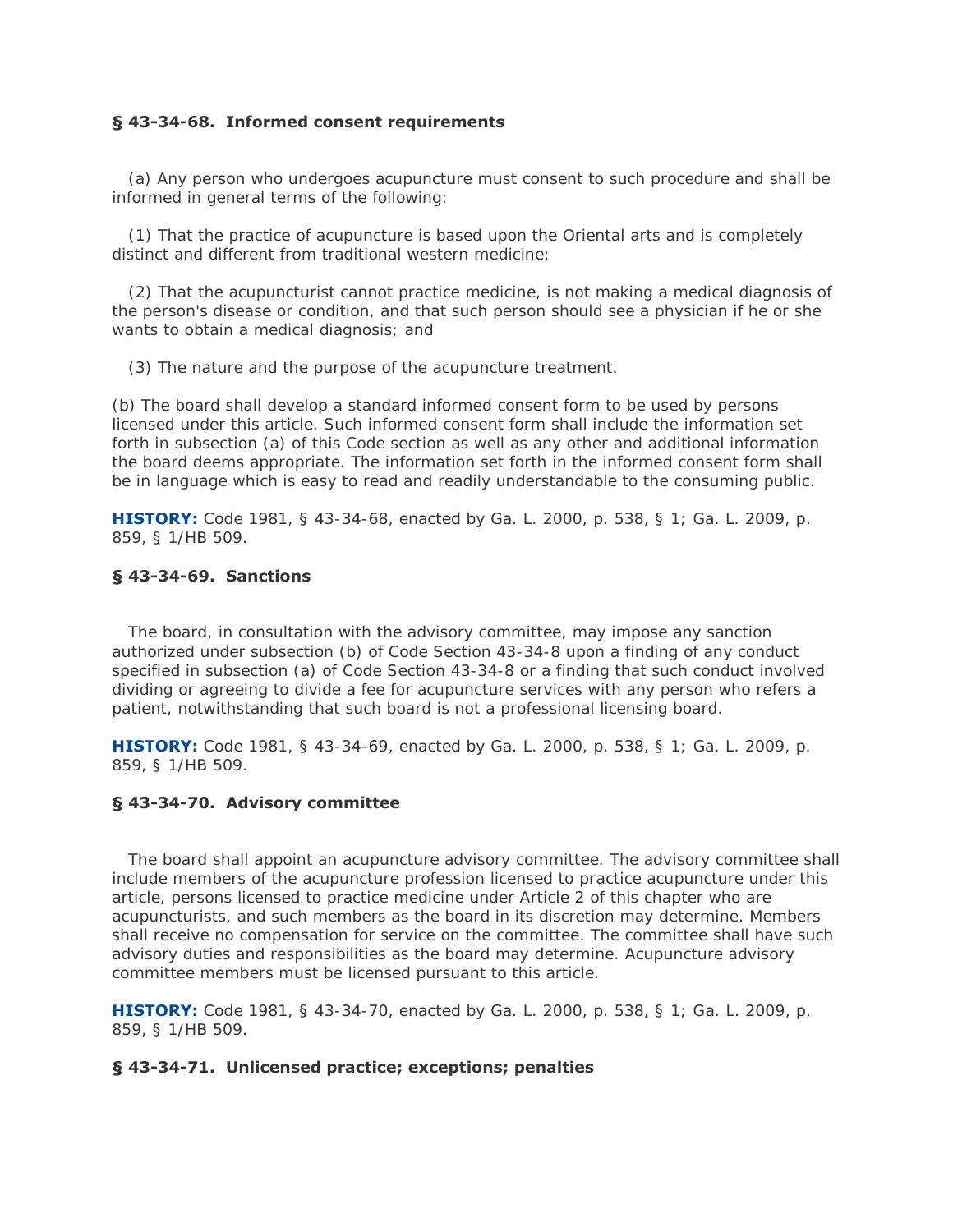(a) Unless licensed under this article or exempted under subsection (b) of this Code section, no person shall:

(1) Practice acupuncture or auricular (ear) detoxification therapy; or

 (2) Represent himself or herself to be an acupuncturist or auricular (ear) detoxification technician who is licensed under this article.

(b) The prohibition in subsection (a) of this Code section does not apply to:

(1) Any person licensed to practice medicine under Article 2 of this chapter;

 (2) The practice of acupuncture which is an integral part of the program of study by students enrolled in an acupuncture education program under the direct clinical supervision of a licensed acupuncturist with at least five years of clinical experience; or

 (3) The practice of acupuncture by any person licensed or certified to perform acupuncture in any other jurisdiction that has requirements equivalent to or more stringent than this article where such person is doing so in the course of regular instruction in an approved educational program of acupuncture or in an educational seminar of an approved professional organization of acupuncture, provided that in the latter case the practice is supervised directly by a person licensed to practice acupuncture pursuant to this article or an acupuncturist who is licensed to practice medicine under Article 2 of this chapter.

(c) Any person violating subsection (a) of this Code section shall, upon conviction thereof, be guilty of a misdemeanor.

**HISTORY:** Code 1981, § 43-34-71, enacted by Ga. L. 2000, p. 538, § 1; Ga. L. 2002, p. 415, § 43; Ga. L. 2009, p. 859, § 1/HB 509.

## **§ 43-34-72. Use of titles and professional designations**

 (a) The titles "Licensed Acupuncturist" (L. Ac.) and "Acupuncturist" may only be used by persons licensed under this article.

(b) The title "Auricular Detoxification Technician" (A.D.T.) may only be used by persons licensed to practice auricular (ear) detoxification therapy under this article. Possession of a license to practice as an A.D.T. does not by itself entitle a person to identify himself or herself as an acupuncturist. An auricular (ear) detoxification technician is strictly limited to five ear points' treatment for detoxification for substance abuse, chemical dependency, or both.

(c) No person licensed under this article may advertise or hold himself or herself out to the public as being authorized to practice medicine under Article 2 of this chapter.

**HISTORY:** Code 1981, § 43-34-72, enacted by Ga. L. 2000, p. 538, § 1; Ga. L. 2005, p. 60, § 43/HB 95; Ga. L. 2009, p. 859, § 1/HB 509.

## **§§ 43-34-73 and 43-34-74. Redesignated.**

# **ARTICLE 4. PHYSICIAN ASSISTANTS**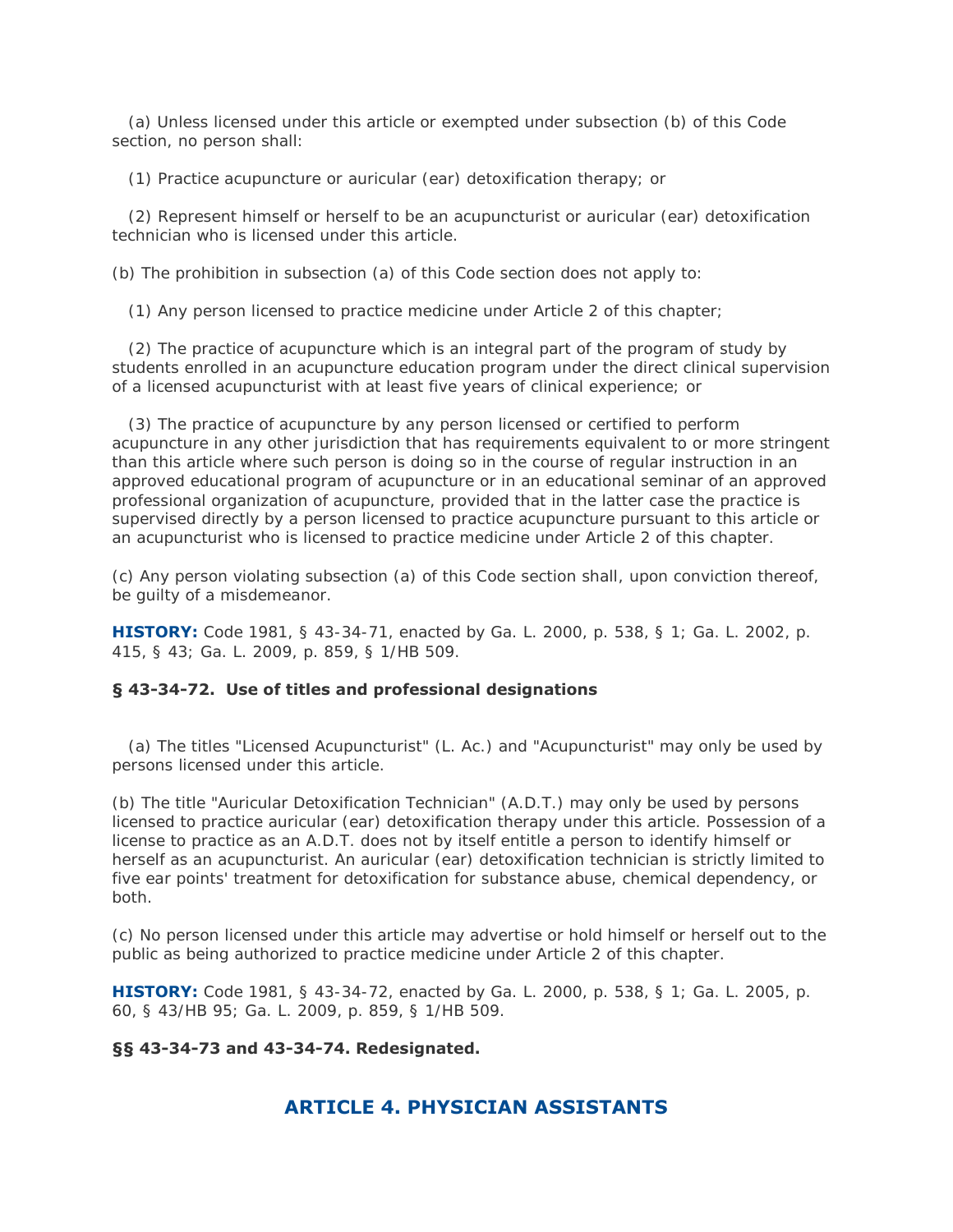### **§ 43-34-100. Short title**

This article shall be known and may be cited as the "Physician Assistant Act."

**HISTORY:** Ga. L. 1972, p. 676, § 1; Ga. L. 2009, p. 859, § 1/HB 509.

## **§ 43-34-101. Legislative purpose**

 (a) To alleviate the growing shortage and geographic maldistribution of health care services in this state, the General Assembly intends, by this article, to recognize physician assistants and their role in addressing this growing health care shortage.

(b) This article is intended to encourage the more effective utilization of the skills of physicians by enabling them to delegate health care tasks to such assistants where such delegation is consistent with the patient's health and welfare.

**HISTORY:** Ga. L. 1972, p. 676, § 2; Ga. L. 2009, p. 859, § 1/HB 509.

#### **§ 43-34-102. Definitions**

As used in this article, the term:

 (1) "Applicant" means an individual seeking licensure as a physician assistant pursuant to this article.

 (2) "Alternate supervising physician" means a physician to whom a board approved primary supervising physician has delegated the responsibility of supervising a physician assistant who is licensed to that primary supervising physician and who agrees to supervise the physician assistant for the primary supervising physician and who is on record with the board.

(3) "Board" means the Georgia Composite Medical Board.

 (4) "Job description" means a document, signed by the primary supervising physician and the physician assistant, in which the primary supervising physician delegates to that physician assistant authority to perform certain medical acts and which describes the professional background and specialty of the primary supervising physician and the qualifications including related experience of the physician assistant; and includes a general description of how the physician assistant will be utilized in the practice. A job description shall not be required to contain every activity the physician deems the physician assistant qualified to perform but shall confine the activities of the physician assistant to those in the scope of practice of the primary supervising physician.

 (5) "Order" means to prescribe pursuant to a job description which drug, medical device, medical treatment, or diagnostic study is appropriate for a patient and to communicate the same in writing, orally, via facsimile, or electronically.

 (6) "Physician" means a person lawfully licensed in this state to practice medicine and surgery pursuant to Article 2 of this chapter.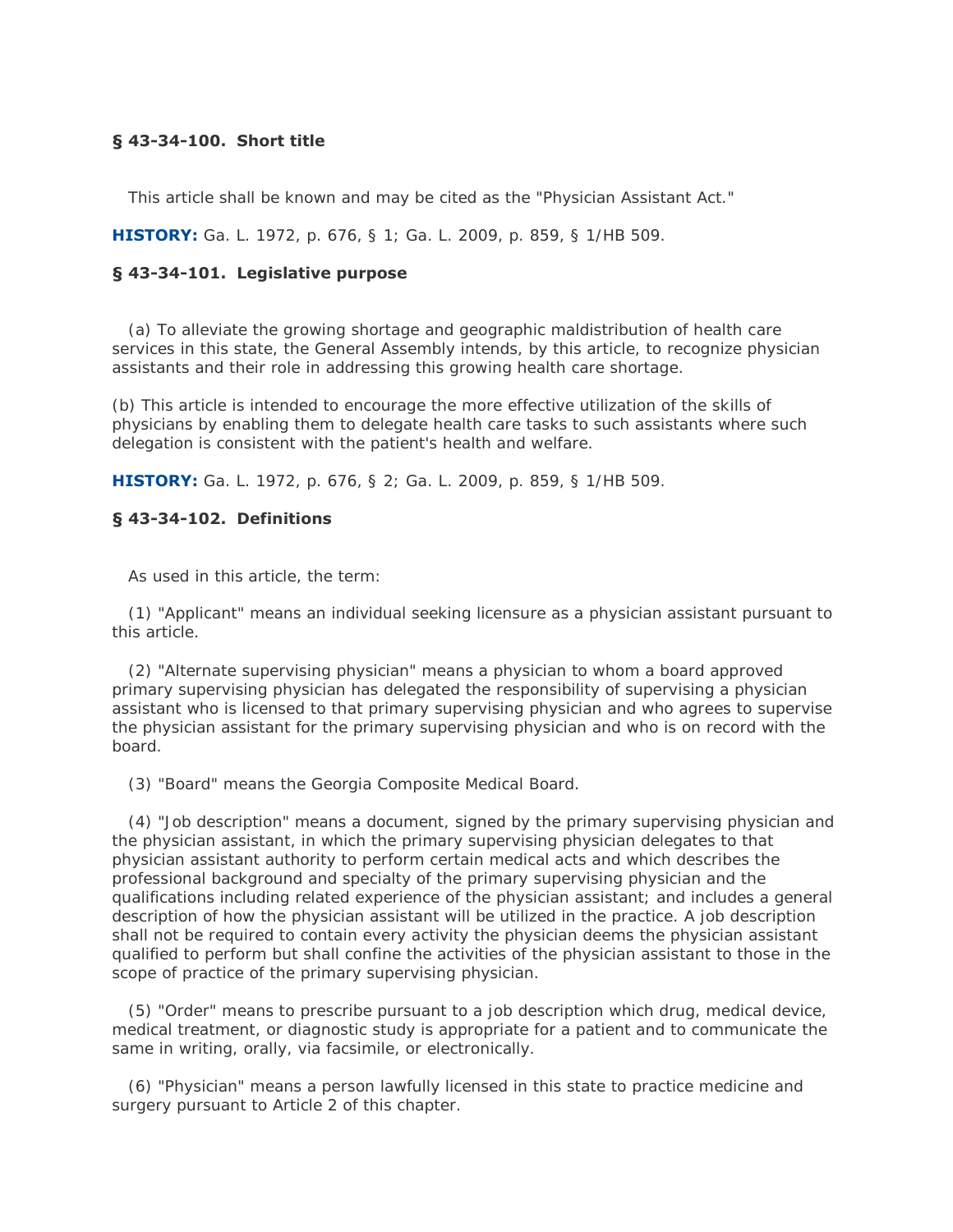(7) "Physician assistant" means a skilled person who is licensed to a supervising physician and who is qualified by academic and practical training to provide patients' services not necessarily within the physical presence but under the personal direction or supervision of the supervising physician.

 (8) "Prescription drug order" means a written or oral order of a physician assistant for a drug or medical device for a specific patient. Such term includes an electronic visual image prescription drug order and an electronic data prescription drug order.

 (9) "Primary supervising physician" means the physician to whom the board licenses a physician assistant pursuant to a board approved job description and who has the primary responsibility for supervising the practice of a physician assistant pursuant to that physician assistant's job description.

**HISTORY:** Ga. L. 1972, p. 676, § 3; Ga. L. 1995, p. 827, § 1; Ga. L. 2002, p. 1043, § 1; Ga. L. 2004, p. 581, § 1; Ga. L. 2009, p. 859, § 1/HB 509.

### **§ 43-34-103. Application for assistant; number of assistants; job descriptions; duties; receipt of samples; employment by nonpracticing physicians; delegated authority; temporary practice agreements; assistance during emergencies; pronouncement of death.**

 (a) (1) In order to obtain licensure as a physician assistant, an applicant shall submit an application to the board. Such application shall include:

(A) Evidence submitted by the applicant of his or her good moral character; and

 (B) Evidence of his or her competency in a health care area related to the job description which, as a minimum, shall include:

 (i) Evidence of satisfactory completion of a training program approved by the board. If the applicant is not a graduate of an accredited school approved by the board, he or she shall be required to receive board approved refresher training and testing; and

 (ii) Evidence that the applicant has passed the Physician Assistant National Certification Examination (PANCE) administered by the National Commission for the Certification of Physician Assistants (NCCPA), or its successor, or the National Association for the Certification of Anesthesia Assistants, (NACAA) or its successor.

The board may issue a temporary permit to any applicant for licensure who has satisfied the provisions of division (i) of this subparagraph and who is an applicant for the next available board approved or administered examination or who has completed this examination and is awaiting the results of such examination. The temporary permit shall expire upon notification of the applicant's failure to achieve a satisfactory score on the board approved or administered examination. A physician assistant licensed pursuant to this paragraph shall not be authorized to perform any medical acts of any sort except as approved for utilization by a physician in a job description pursuant to paragraph (2) of this subsection. The board may grant an inactive licensure status to a physician assistant who is licensed pursuant to this article but who is not practicing with the supervision of a board approved primary supervising physician.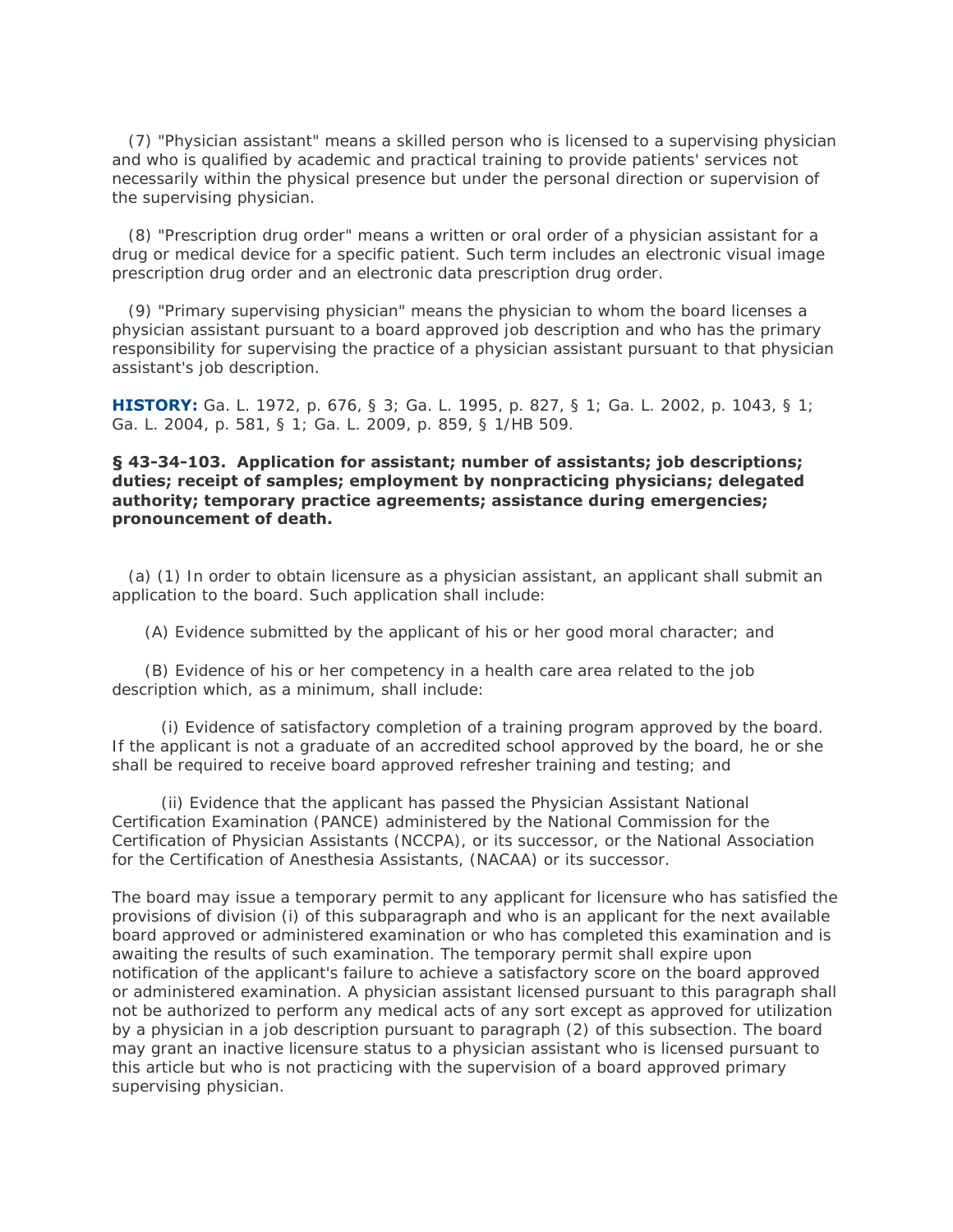(2) In order to obtain approval for the utilization of a physician assistant, whether the utilization is in a private practice or through a public or private health care institution or organization, the licensed physician who will be responsible for the performance of such physician assistant shall submit an application to the board which shall include:

 (A) Evidence that the physician assistant is licensed pursuant to paragraph (1) of this subsection;

 (B) A job description meeting the requirements of paragraph (4) of Code Section 43-34- 102; and

 (C) A fee, established by the board; provided, however, that no fee will be required if the physician assistant is an employee of the state or a county government.

(b) (1) No primary supervising physician shall have more than four physician assistants licensed to him or her at a time; provided, however, that no physician may supervise more than two physician assistants at any one time except as provided in paragraph (2) of this subsection.

 (2) (A) A physician may supervise as many as four physician assistants at any one time while practicing in a group practice in which other physician members of such group practice are primary supervising physicians.

 (B) A physician may supervise as many as four physician assistants at any one time while acting as an alternate supervising physician:

(i) In an institutional setting such as a hospital or clinic;

(ii) On call for a primary supervising physician or a group practice; or

(iii) If otherwise approved by the board to act as an alternate supervising physician.

 (3) A primary supervising physician shall designate in writing to the board such other physicians who may serve as an alternate supervising physician for each physician assistant licensed to such primary supervising physician. The board shall have authority to approve or deny such designations in whole or in part; provided, however, a physician may be listed as an alternate supervising physician for any number of physician assistants so long as he or she only supervises as many physician assistants at any one time as allowed by paragraph (2) of this subsection.

(c) (1) At all times while providing patient services, a physician assistant shall have a signed job description submitted by his or her primary supervising physician and approved by the board.

 (2) Nothing in this article shall prevent a primary supervising physician from submitting to the board a new or amended physician assistant job description.

(d) A physician assistant is authorized to practice in those public or private places or facilities where the supervising physician or alternate supervising physician regularly sees patients, provided that nothing in this article shall prohibit the rendering of services to a patient by a physician assistant who is not in the physical presence of the supervising physician or preclude a physician assistant from making house calls, performing hospital duties, serving as an ambulance attendant, or performing any functions authorized by the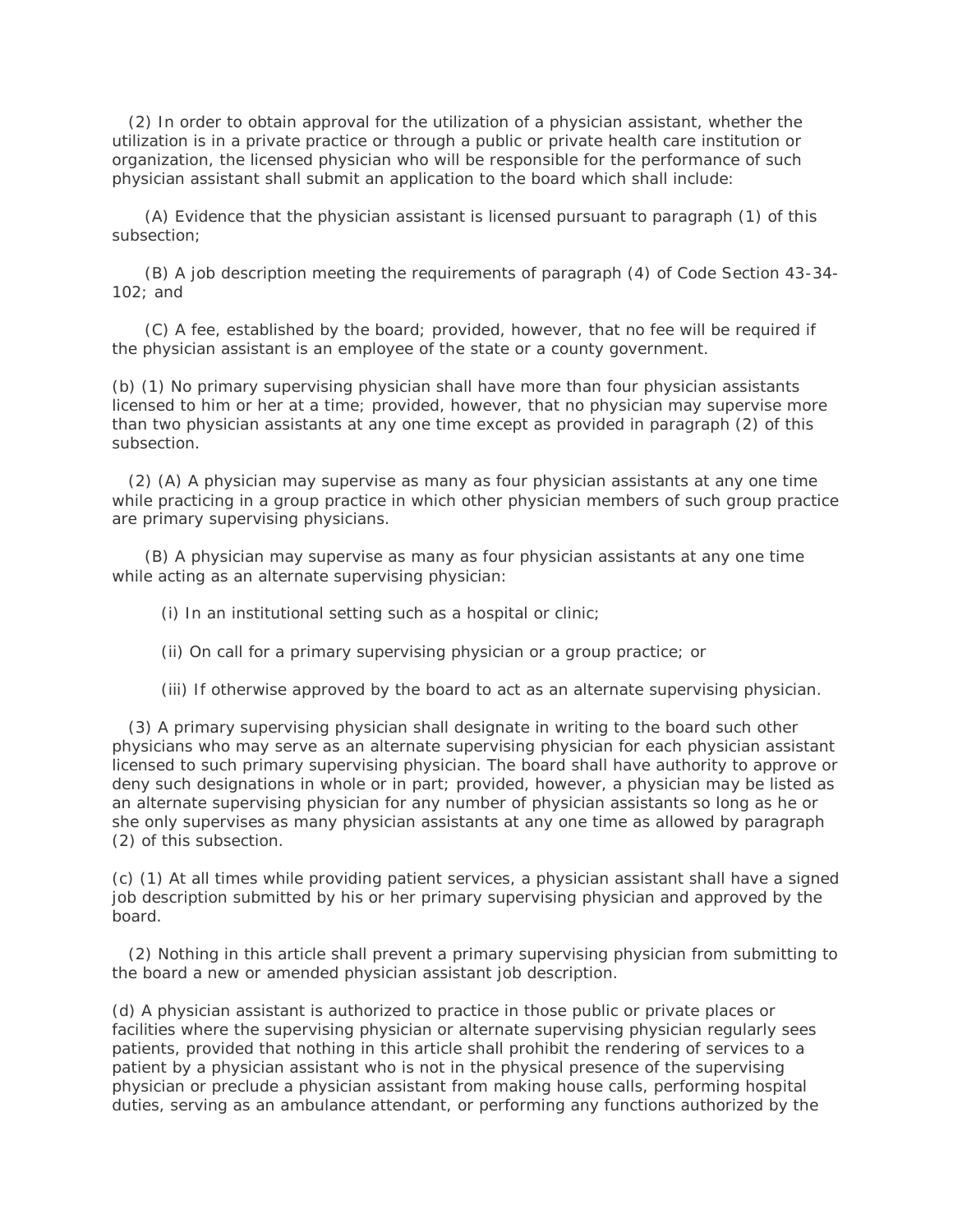supervising physician which the physician assistant is qualified to perform.

(e) A physician assistant may not be utilized to perform the duties of a pharmacist licensed under Chapter 4 of Title 26, relating to pharmacists.

(e.1) (1) In addition to and without limiting the authority granted by Code Section 43-34- 23, a physician may delegate to a physician assistant, in accordance with a job description, the authority to issue a prescription drug order or orders for any device as defined in Code Section 26-4-5 or to issue any dangerous drug as defined in Code Section 16-13-71 or any Schedule III, IV, or V controlled substance as defined in Code Section 16-13-21 on a prescription drug order or prescription device order form as specified in paragraph (3) of this subsection. Delegation of such authority shall be contained in the job description required by this Code section. The delegating physician shall remain responsible for the medical acts of the physician assistant performing such delegated acts and shall adequately supervise the physician assistant. If an existing job description for a physician assistant does not contain such authority to order a prescription drug or device order as provided by this subsection, that physician assistant may not issue any such prescription drug or device order until a new job description delegating such authority is submitted to and approved by the board. Nothing in this Code section shall be construed to authorize the written prescription drug order of a Schedule I or II controlled substance.

 (2) Nothing in this subsection shall be construed to create a presumption of liability, either civil or criminal, on the part of a pharmacist who is duly licensed under Title 26 and who in good faith fills a prescription drug or device order presented by a patient pursuant to this subsection. The pharmacist shall presume that the prescription drug or device order was issued by a physician assistant duly licensed under this article who has qualified under this Code section to prescribe pharmaceutical agents. The pharmacist shall also presume that the pharmaceutical agent prescribed by the physician assistant is an approved pharmaceutical agent, unless the pharmacist has actual or constructive knowledge to the contrary.

 (3) The physician assistant shall only be authorized to exercise the rights granted under this subsection using a prescription drug or device order form which includes the name, address, and telephone number of the prescribing supervising or alternate supervising physician, the patient's name and address, the drug or device prescribed, the number of refills, and directions to the patient with regard to the taking and dosage of the drug. A prescription drug order which is transmitted either electronically or via facsimile shall conform to the requirements set out in paragraphs (1) and (2) of subsection (c) of Code Section 26-4-80, respectively. Any form containing less information than that described in this paragraph shall not be offered to or accepted by any pharmacist who is duly licensed under Title 26.

 (4) The physician assistant or office staff shall notify the patient that the patient has the right to see the physician prior to any prescription drug or device order being issued by the physician assistant.

 (5) Nothing in this Code section shall be construed to authorize a physician assistant to authorize refills of any drug for more than 12 months from the date of the original prescription drug or device order.

 (6) A supervising physician or alternate supervising physician shall evaluate or examine, at least every three months, any patient receiving controlled substances.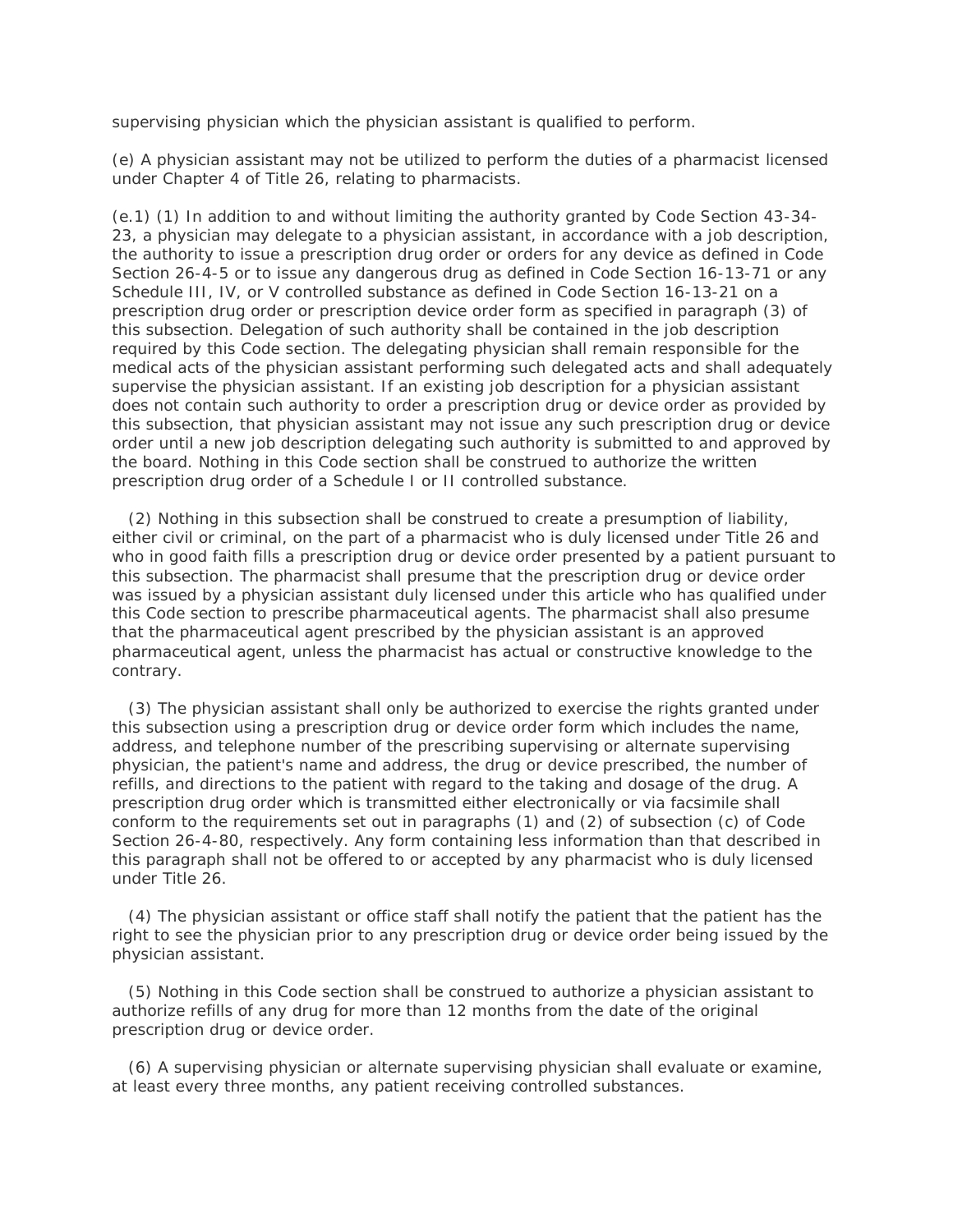(7) In addition to the copy of the prescription drug or device order delivered to the patient, a record of such prescription shall be maintained in the patient's medical record in the following manner:

 (A) The physician assistant carrying out a prescription drug or device order shall document such order either in writing or by electronic means; and

 (B) Except in facilities operated by the Department of Public Health, the supervising physician shall review the prescription drug or device order copy and medical record entry for prescription drug or device orders issued within the past 30 days by the physician assistant. Such review may be achieved with a sampling of no less than 50 percent of such prescription drug or device order copies and medical record entries.

 (8) A physician assistant is not permitted to prescribe drugs or devices except as authorized in the physician assistant's job description and in accordance with this article.

 (9) The board shall adopt rules establishing procedures to evaluate an application for a job description containing the authority to order a prescription drug or device and any other rules the board deems necessary or appropriate to regulate the practice of physician assistants, to carry out the intent and purpose of this article, or to protect the public welfare.

 (10) A physician assistant authorized by a primary supervising physician to order controlled substances pursuant to this Code section is authorized to register with the federal Drug Enforcement Administration.

 (11) A physician assistant delegated the authority by the primary supervising physician to issue a prescription drug or device order shall be required to complete a minimum of three hours of continuing education biennially in practice specific pharmaceuticals in which the physician assistant has prescriptive order privileges.

 (12) A managed care system, health plan, hospital, insurance company, or other similar entity shall not require a physician to be a party to a job description as a condition for participation in or reimbursement from such entity.

(e.2) A physician assistant may be delegated the authority to request, receive, and sign for professional samples and may distribute professional samples to patients so long as delegation of such authority is contained in a job description and the professional samples are within the specialty of the supervising physician. The office or facility at which the physician assistant is working must maintain a general list of professional samples approved by the supervising physician for request, receipt, and distribution by the physician assistant as well as a complete list of the specific number and dosage of each professional sample received. Professional samples that are distributed by a physician assistant shall be so noted in the patient's medical record. In addition to the requirements of this Code section, all professional samples shall be maintained as required by applicable state and federal law and regulations. As used in this subsection, the term "professional samples" means complimentary doses of a drug, medication vouchers, or medical devices provided by the manufacturer for use in patient care.

(f) A physician employed by the Department of Public Health or by any institution thereof or by a local health department whose duties are administrative in nature and who does not normally provide health care to patients as such employee shall not be authorized to apply for or utilize the services of any physician assistant employed by the Department of Public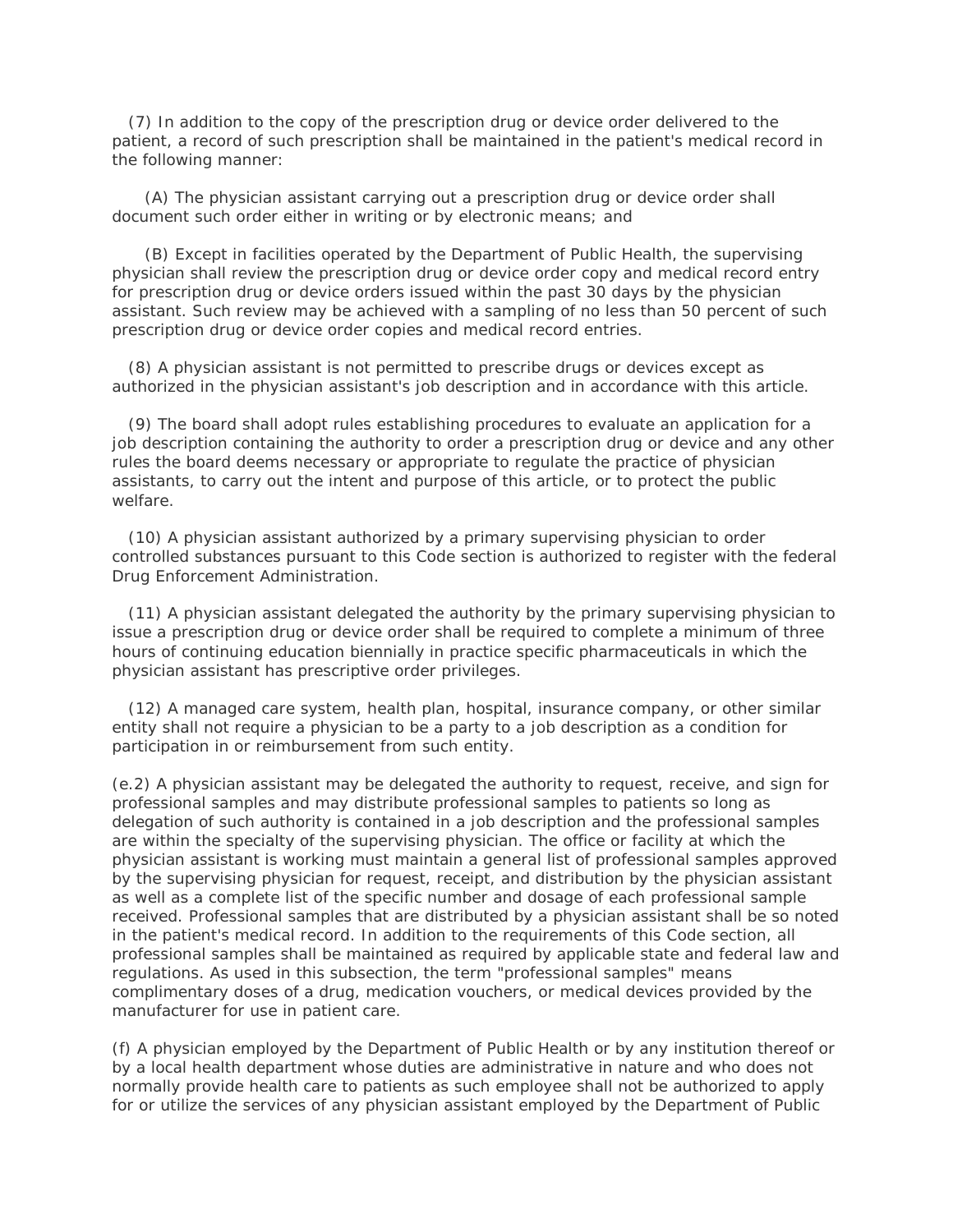Health or by any institution thereof or by a local health department.

(g) Nothing in this article shall be construed to prohibit a physician assistant from performing those acts the performance of which have been delegated to that physician assistant pursuant to and in conformity with Code Section 43-34-23.

(h) A physician and a physician assistant may enter into a temporary practice agreement exempt from any filing fees with the board by which agreement the physician supervises the services provided by the physician assistant to patients at a specific facility or program that provides medical services only to indigent patients in medically underserved or critical need population areas of the state, as determined by the board, or pursuant to Article 8 of Chapter 8 of Title 31, provided that:

(1) Such services are provided primarily to financially disadvantaged patients;

 (2) Such services are free or at a charge to the patient based solely on the patient's ability to pay and provided, further, that such charges do not exceed the actual cost to the facility or program;

 (3) The supervising physician and the physician assistant voluntarily and gratuitously donate their services;

 (4) Prior to providing any patient services, a copy of the temporary practice agreement, signed by both the supervising physician and the physician assistant, is on file at the facility or program and is sent to the board;

 (5) The temporary practice agreement is for a specified period of time, limits the services of the physician assistant to those within the usual scope of practice of the supervising physician, and is signed by both the supervising physician and the physician assistant prior to the physician assistant providing patient services; and

 (6) The facility or program has notified the board of its intent to provide patient services and utilize licensed physicians and physician assistants under the conditions set out in this subsection.

(i) (1) Notwithstanding any provision of this article to the contrary, a physician assistant licensed pursuant to this article or licensed, certified, or otherwise authorized to practice in any other state or federal jurisdiction and whose license, certification, or authorization is in good standing who responds to a need for medical care created by conditions which characterize those of a state of emergency or public health emergency may render such care that the physician assistant is able to provide with such supervision as is available at the immediate scene or at the local site where such need for medical care exists or at a relief site established as part of a state or local safety plan established pursuant to Chapter 3 of Title 38. Such services shall be provided by a physician assistant in response to the request of an appropriate state or local official implementing a state or local emergency management plan or program, and in accordance with applicable guidelines established by such officials or plans. The authority granted by this Code section shall last no longer than 48 hours or such time as the board may establish under guidelines for supervision of the physician assistant rendering medical care.

 (2) For the purposes of this subsection, the term "public health emergency" has the same meaning as in paragraph (6) of Code Section 38-3-3, and the term "state of emergency" has the same meaning as in paragraph (7) of Code Section 38-3-3.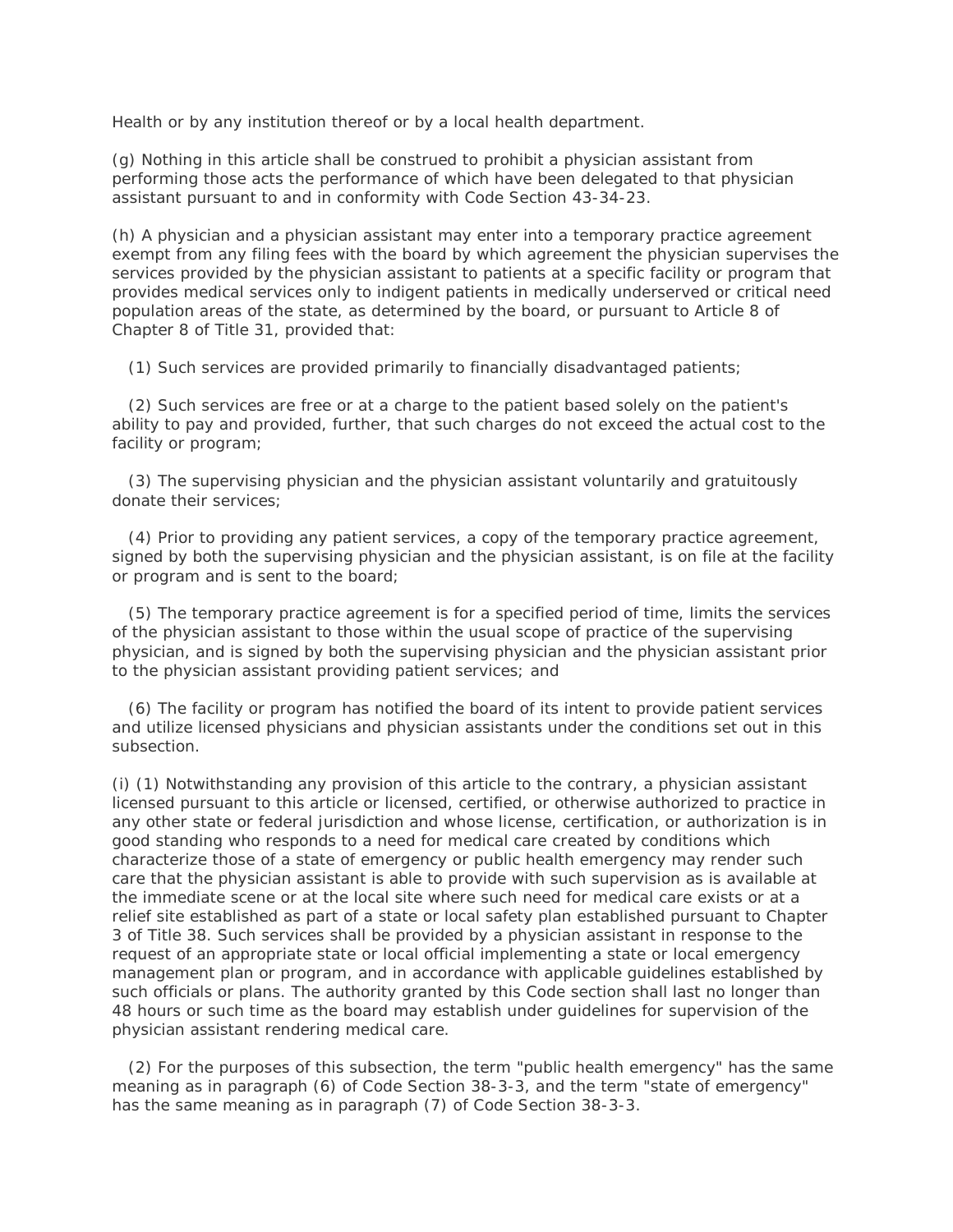(j) A physician assistant shall be allowed to make a pronouncement of death pursuant to authority delegated by the supervising physician of the physician assistant and to certify such pronouncement in the same manner as a physician.

(k) It shall be unlawful for a physician to be an employee of a physician assistant, alone or in combination with others, if the physician is required to supervise the physician assistant; provided, however, that this shall not apply to arrangements of this nature which were approved by the board on or before July 1, 2009. Arrangements approved prior to such date are nontransferable. Such conduct shall be subject to sanctions by the board as to the physician and the physician assistant.

(l) Except for death certificates and assigning a percentage of a disability rating, a physician assistant may be delegated the authority to sign, certify, and endorse all documents relating to health care provided to a patient within his or her scope of authorized practice, including, but not limited to, documents relating to physical examination forms of all state agencies and verification and evaluation forms of the Department of Human Services, the State Board of Education, local boards of education, the Department of Community Health, and the Department of Corrections.

**HISTORY:** Ga. L. 1972, p. 676, § 4; Ga. L. 1982, p. 1148, § 2; Ga. L. 1984, p. 22, § 43; Ga. L. 1984, p. 611, § 1; Ga. L. 1989, p. 261, § 4; Ga. L. 1995, p. 827, § 2; Ga. L. 1997, p. 935, § 3; Ga. L. 1999, p. 81, § 43; Ga. L. 2001, p. 788, § 1; Ga. L. 2002, p. 1043, § 2; Ga. L. 2004, p. 581, § 2; Ga. L. 2005, p. 1232, § 1/SB 173; Ga. L. 2006, p. 475, § 1/HB 873; Ga. L. 2006, p. 476, § 1/HB 832; Ga. L. 2009, p. 453, § 1-4/HB 228; Ga. L. 2009, p. 859, § 1/HB 509; Ga. L. 2010, p. 878, § 43/HB 1387; Ga. L. 2011, p. 441, § 3/HB 303; Ga. L. 2011, p. 705, § 5-26/HB 214.

### **§ 43-34-104. Notice of approval or disapproval; issuance of license**

 (a) Within a reasonable time after receipt of the documents required by this article, the board shall give to the applicant written notice of approval or disapproval of the physician assistant's application; and, if approval of the application is given, the board shall issue to the assistant a license authorizing the assistant to perform medical tasks under the direction and supervision of the physician.

(b) The board shall not approve an application unless it finds from the information forwarded with the application that the applicant has complied with the requirements in this article.

**HISTORY:** Ga. L. 1972, p. 676, § 5; Ga. L. 1997, p. 935, § 4; Ga. L. 2009, p. 859, § 1/HB 509.

### **§ 43-34-105. Performance of tasks in accordance with job description**

 On receipt of notice of the board's approval, a physician assistant, under the direction of the applying physician, may perform the tasks described in the job description, provided that nothing in this Code section shall make unlawful the performance of a medical task by the physician assistant, whether or not such task is specified in the general job description, when it is performed under the direct supervision and in the presence of the physician utilizing him or her.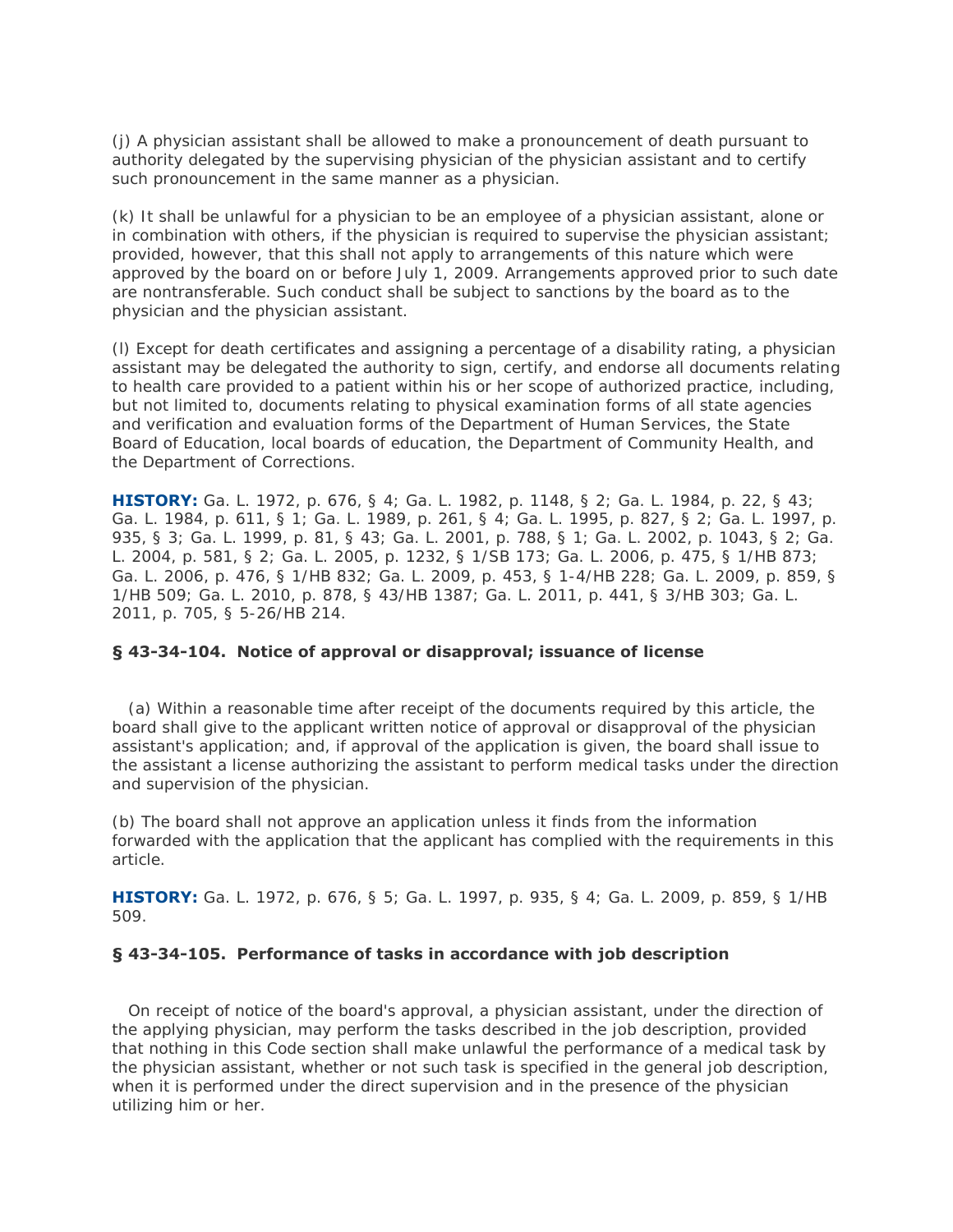**HISTORY:** Ga. L. 1972, p. 676, § 6; Ga. L. 2009, p. 859, § 1/HB 509.

#### **§ 43-34-106. Posting notice that assistants are being utilized**

 Any physician, clinic, or hospital using a physician assistant shall post a notice to that effect in a prominent place.

**HISTORY:** Ga. L. 1972, p. 676, § 10; Ga. L. 2009, p. 859, § 1/HB 509.

#### **§ 43-34-107. Termination of approval and revocation of license; notice and hearing; sanctions**

 (a) The approval of a physician's utilization of a physician assistant may be terminated and the license revoked by the board when, after due notice and a hearing, in accordance with this Code section, it shall find that the assistant is incompetent or has committed unethical or immoral acts, including, but not limited to, holding himself or herself out or permitting another to represent him or her as a licensed physician; performing otherwise than at the direction of a physician approved by the board to utilize the assistant's services; habitually using intoxicants or drugs to such an extent that he or she is unable safely to perform as an assistant to the physician; or being convicted in any court, state or federal, of any felony or other criminal offense involving moral turpitude.

(b) Before the board shall give written notice to the physician assistant of termination of approval granted by it to an assistant, it will give to the assistant a timely and reasonable written notice indicating the general nature of the charges, accusation, or complaint preferred against him and stating that the assistant will be given an opportunity to be heard concerning such charges or complaints; and it shall hold a public hearing within a reasonable time. Following such hearing, the board shall determine, on the basis of its regulations, whether the approval of the assistant shall be terminated.

(c) In hearings held pursuant to this Code section, the board shall apply the rules of evidence as prescribed in Chapter 13 of Title 50, the "Georgia Administrative Procedure Act."

(d) The board may impose on a physician assistant any sanction authorized under subsection (b) of Code Section 43-34-8 upon a finding of any conduct specified in subsection (a) of Code Section 43-34-8.

**HISTORY:** Ga. L. 1972, p. 676, § 7; Ga. L. 1982, p. 3, § 43; Ga. L. 1997, p. 935, § 5; Ga. L. 2009, p. 859, § 1/HB 509.

#### **§ 43-34-108. Powers and duties of board**

 In addition to the powers specifically delegated to it in this article, the board shall have the authority to perform all acts which are necessary, proper, or incidental to the efficient development of the category of health care established by this article. The board shall have the authority to promulgate rules and regulations governing the definitions of delegation by physicians to qualified persons other than physician assistants of any acts, duties, or functions which are permitted by law or established by custom. Any power vested by law in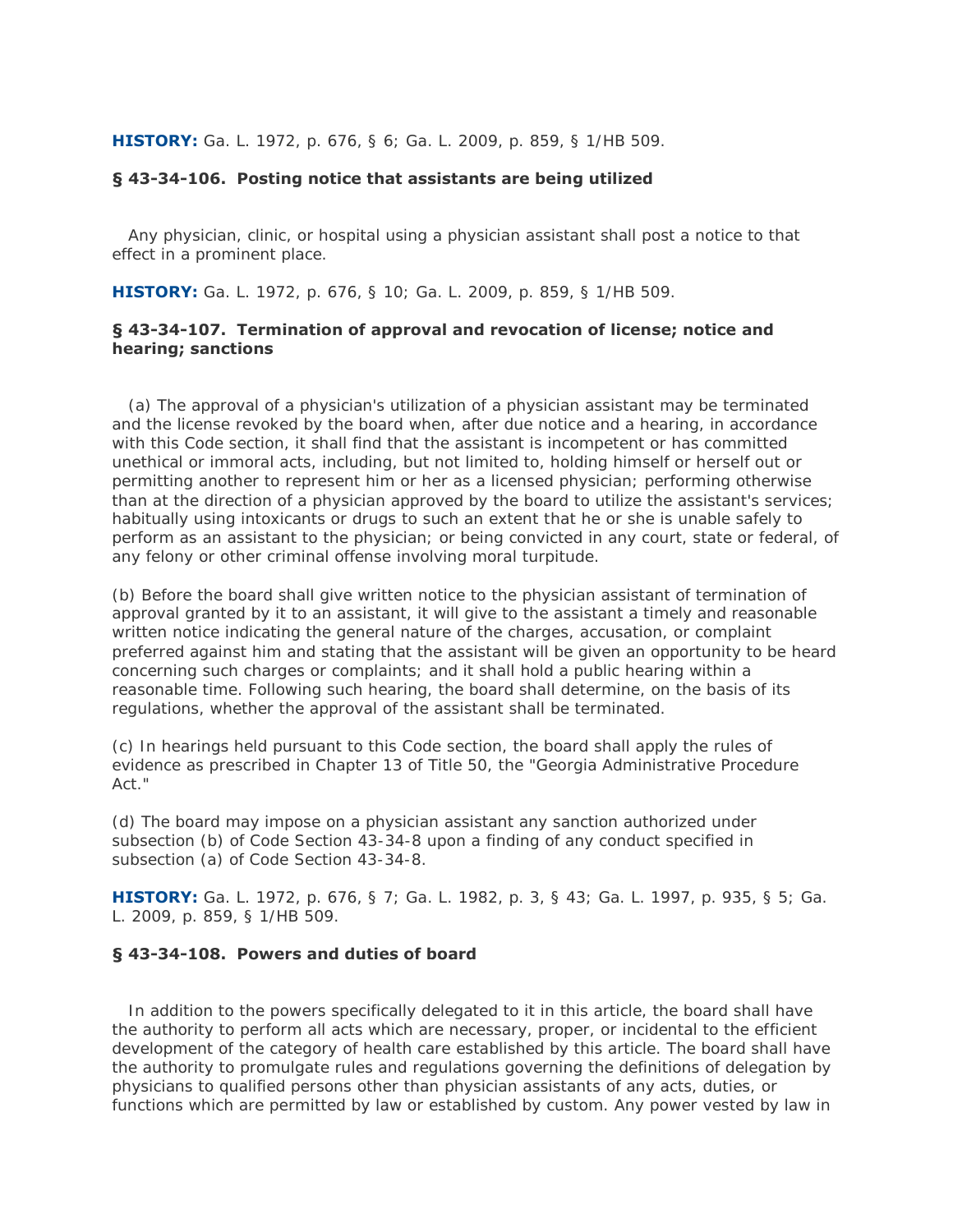the board, but not implemented by specific provisions for the exercise thereof, may be executed and carried out by the board in a reasonable manner, pursuant to such rules, regulations, and procedures as the board may adopt and subject to such limitations as may be provided by law.

**HISTORY:** Ga. L. 1972, p. 676, § 8; Ga. L. 2009, p. 859, § 1/HB 509.

## **§ 43-34-109. Involvement of supervising physician in patient's care**

 When a patient receives medical services from a physician assistant, the supervising physician's involvement in the patient's care, including patient evaluation and follow-up care by the supervising physician, shall be appropriate to the nature of the practice and the acuity of the patient's medical issue, as determined by the supervising physician.

**HISTORY:** Code 1981, § 43-34-109, enacted by Ga. L. 2009, p. 859, § 1/HB 509; Ga. L. 2011, p. 441, § 4/HB 303.

## **§ 43-34-110. Abortions not to be performed by physician assistants**

 Nothing in this article shall be construed to allow a physician assistant to perform an abortion or to administer, prescribe, or issue a drug order that is intended to cause abortion to occur pharmacologically.

**HISTORY:** Code 1981, § 43-34-110, enacted by Ga. L. 2009, p. 859, § 1/HB 509.

# **ARTICLE 5. USE OF MARIJUANA FOR TREATMENT OF CANCER AND GLAUCOMA**

### **§ 43-34-120. Short title**

 This article shall be known and may be cited as the "Controlled Substances Therapeutic Research Act."

**HISTORY:** Code 1933, § 84-901A, enacted by Ga. L. 1980, p. 82, § 1; Ga. L. 2009, p. 859, § 1/HB 509.

#### **§ 43-34-121. Legislative intent**

 (a) The General Assembly finds and declares that the potential medicinal value of marijuana has received insufficient study due to a lack of financial incentives for the undertaking of appropriate research by private drug manufacturing concerns. Individual physicians cannot feasibly utilize marijuana in clinical trials because of federal governmental controls which involve expensive, time-consuming approval and monitoring procedures.

(b) The General Assembly further finds and declares that limited studies throughout the nation indicate that marijuana and certain of its derivatives possess valuable and, in some cases, unique therapeutic properties, including the ability to relieve nausea and vomiting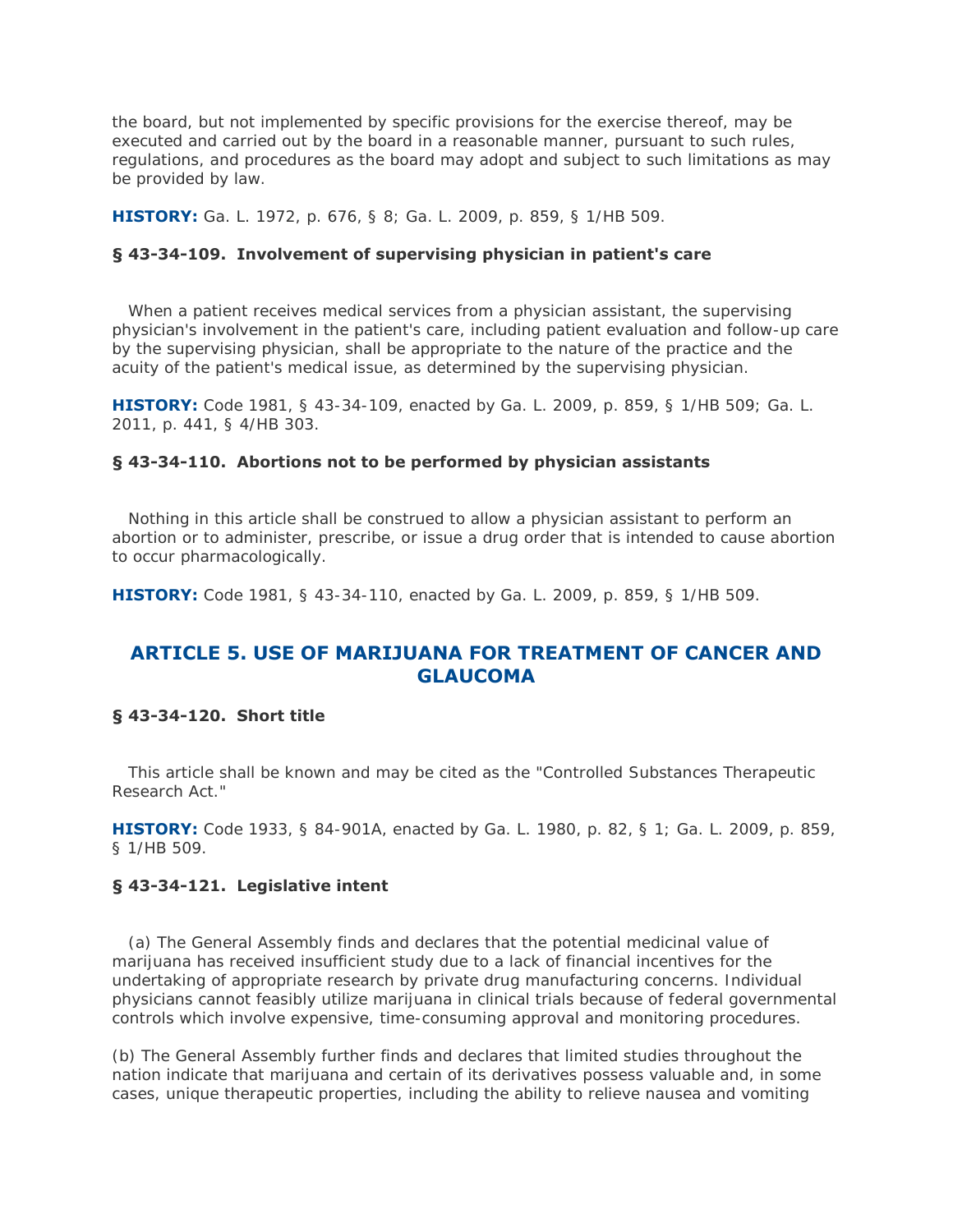which routinely accompany chemotherapy and irradiation used to treat cancer patients. Marijuana also may be effective in reducing intraocular pressure in glaucoma patients who do not respond well to conventional medications.

(c) The General Assembly further finds and declares that, in enabling individual physicians and their patients to participate in a state-sponsored program for the investigational use of marijuana and its derivatives, qualified physicians and surgeons throughout the state will be able to study the benefits of the drug in a controlled clinical setting, and additional knowledge will be gained with respect to dosage and effects.

(d) It is the intent of the General Assembly in enacting this article to permit research into the therapeutic applications of marijuana and its derivatives in cancer and glaucoma patients. This would allow qualified physicians approved by the Patient Qualification Review Board created by Code Section 43-34-124 to provide the drug on a compassionate basis to seriously ill persons suffering from the severe side effects of chemotherapy or radiation treatment and to persons suffering from glaucoma who are not responding to conventional treatment, which persons would otherwise have no lawful access to it. It is the further intent of the General Assembly to facilitate clinical trials of marijuana and its derivatives, particularly with respect to persons suffering from cancer and glaucoma who would be benefited by use of the drug.

(e) This article is limited to clinical trials and research into therapeutic applications of marijuana only for use in treating glaucoma and in treating the side effects of chemotherapeutic agents and radiation and should not be construed as either encouraging or sanctioning the social use of marijuana. Nothing in this article shall be construed to encourage the use of marijuana in lieu of or in conjunction with other accepted medical treatment, but only as an adjunct to such accepted medical treatment.

**HISTORY:** Code 1933, § 84-902A, enacted by Ga. L. 1980, p. 82, § 1; Ga. L. 2009, p. 859, § 1/HB 509.

## **§ 43-34-122. Definitions**

As used in this article, the term:

(1) "Board" means the Georgia Composite Medical Board.

 (2) "Marijuana" means marijuana or tetrahydrocannabinol, as defined or listed in Article 2 of Chapter 13 of Title 16.

 (3) "Physician" means a person licensed to practice medicine pursuant to Article 2 of this chapter.

 (4) "Program" means the Controlled Substances Therapeutic Research Program established pursuant to Code Section 43-34-123.

 (5) "Review board" means the Patient Qualification Review Board established pursuant to Code Section 43-34-124.

**HISTORY:** Code 1933, § 84-903A, enacted by Ga. L. 1980, p. 82, § 1; Ga. L. 1982, p. 3, § 43; Ga. L. 2009, p. 859, § 1/HB 509.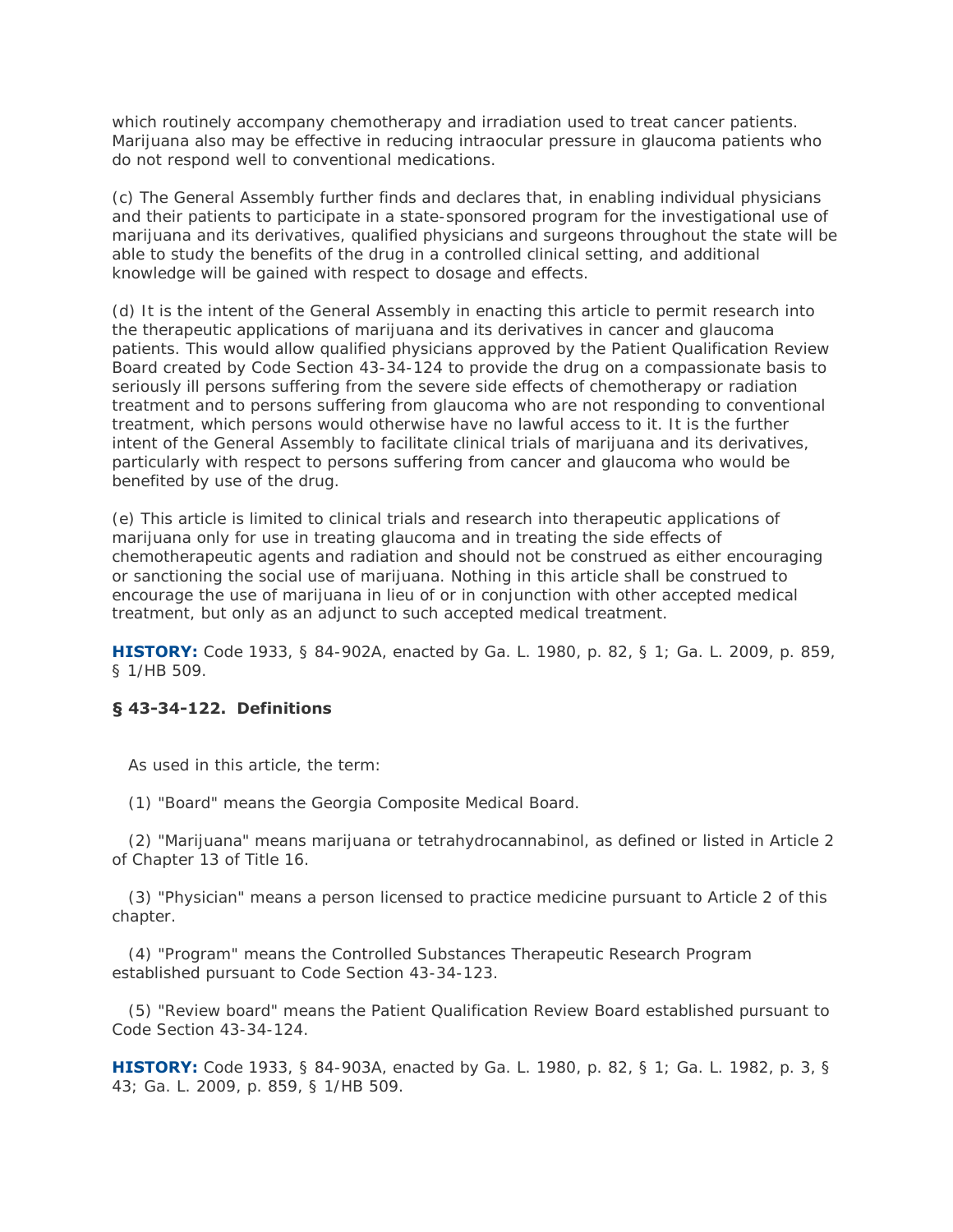### **§ 43-34-123. Controlled Substances Therapeutic Research Program**

 (a) There is established under the Georgia Composite Medical Board the Controlled Substances Therapeutic Research Program, which shall be administered by the board. Under the program, the board shall act as a sponsor of state-wide investigational studies, utilizing as drug investigators individual physicians who elect to participate in accordance with the guidelines and protocols developed by the board. Such guidelines and protocols shall be designed to ensure that stringent security and record-keeping requirements for research drugs are met and that participants in the program meet those research standards necessary to establish empirical bases for the evaluation of marijuana as a medically recognized therapeutic substance. The board shall promulgate such rules and regulations as it deems necessary or advisable to administer the program. In promulgating such guidelines, protocols, rules, and regulations, the board shall take into consideration those pertinent rules and regulations promulgated by the Federal Drug Enforcement Agency, the Food and Drug Administration, and the National Institute on Drug Abuse.

(b) The program shall be limited to patients who are certified to the board by a physician as being:

 (1) Cancer patients involved in a life-threatening situation in which treatment by chemotherapy or radiology has produced severe side effects; or

(2) Glaucoma patients who are not responding to conventional controlled substances.

(c) No patient may be admitted to the program without full disclosure by the physician of the experimental nature of the program and of the possible risks and side effects of the proposed treatment.

(d) The cost of any blood test required by the federal Food and Drug Administration prior to entrance into the program shall be paid by the patient seeking entrance into the program.

(e) Only the following persons shall have access to the names and other identifying characteristics of patients in the program for whom marijuana has been prescribed under this article:

(1) The board;

(2) The review board created by Code Section 43-34-124;

(3) The Attorney General or his or her designee;

 (4) Any person directly connected with the program who has a legitimate need for the information; and

(5) Any federal agency having responsibility for the program.

**HISTORY:** Code 1933, § 84-904A, enacted by Ga. L. 1980, p. 82, § 1; Ga. L. 2009, p. 859, § 1/HB 509.

### **§ 43-34-124. Patient Qualification Review Board; members; officers; meetings; duties; exception to open meetings requirements**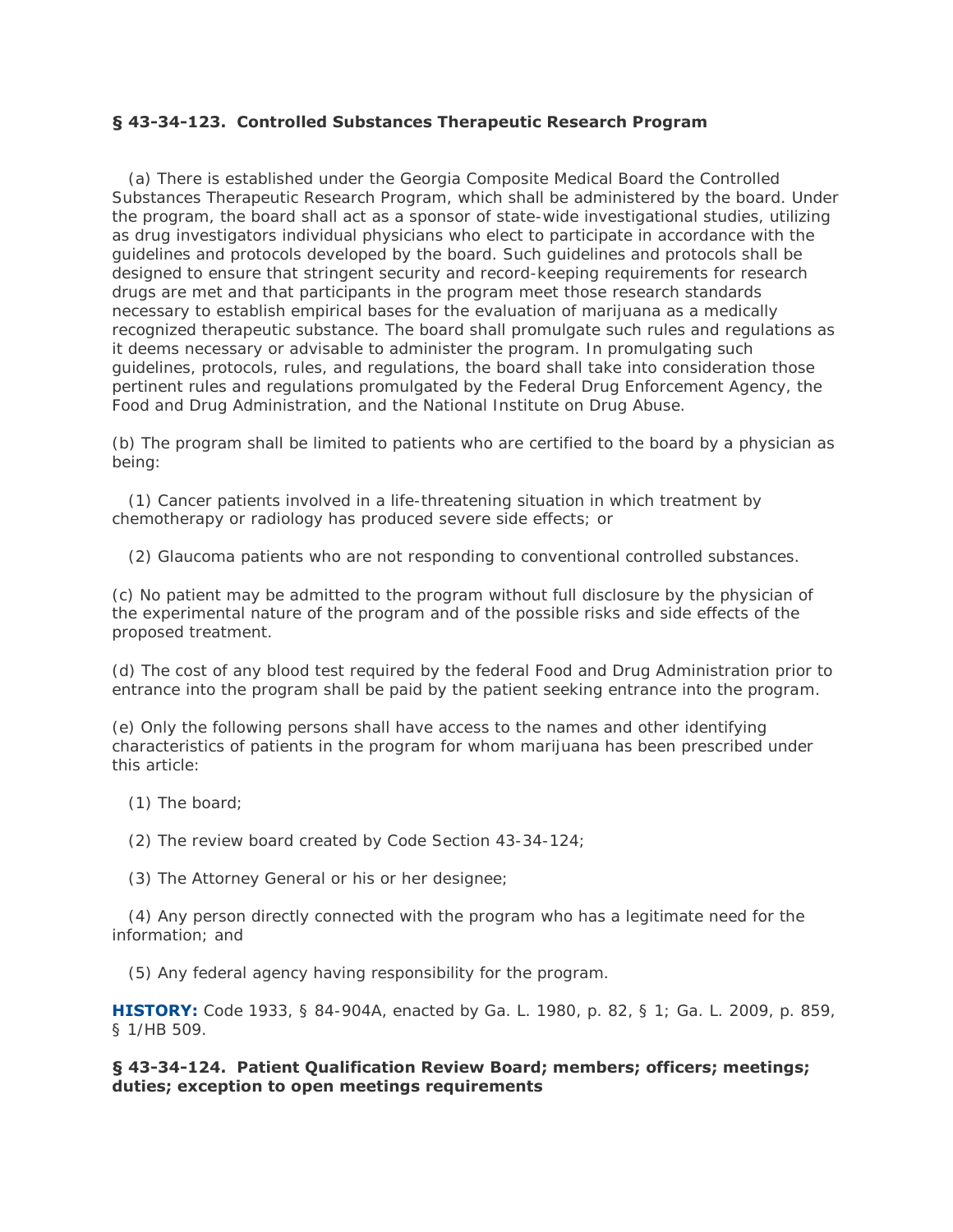(a) The board shall appoint the Patient Qualification Review Board. Each member of the review board shall be approved for such membership by a majority vote of the board and shall serve at the pleasure of the board. The review board shall be composed of:

(1) A board certified physician in ophthalmology;

- (2) A board certified physician in surgery;
- (3) A board certified physician in internal medicine and medical oncology;
- (4) A board certified physician in psychiatry;
- (5) A board certified physician in radiology; and

 (6) A pharmacist licensed under Chapter 4 of Title 26, relating to pharmacists, pharmacy, and drugs.

(b) The review board shall elect from its members a chairperson and a vice chairperson. The review board shall hold regular meetings at least once every 60 days and shall meet at such additional times as shall be called by the chairperson of the review board or the chairperson of the board. Each member of the review board shall receive for services for each day's attendance upon meetings of such board the same amount authorized by law for members of the General Assembly for attendance upon meetings of the General Assembly.

(c) The board shall adopt such rules and regulations as it deems necessary for the performance of the duties of the review board.

(d) The review board shall review all patient applicants for the program and their physicians and shall certify those qualified for participation in the program. The review board shall additionally certify pharmacies which are licensed by the state and which are otherwise qualified and certify physicians regarding the distribution of marijuana pursuant to Code Section 43-34-125. Meetings of the review board to certify patients, physicians, or pharmacies shall not be open to the public, as otherwise required by Chapter 14 of Title 50.

**HISTORY:** Code 1933, § 84-905A, enacted by Ga. L. 1980, p. 82, § 1; Ga. L. 2002, p. 415, § 43; Ga. L. 2009, p. 859, § 1/HB 509.

## **§ 43-34-125. Receipt of marijuana by board; distribution; responsibility for costs of obtaining and testing marijuana**

 (a) The board shall apply to contract with the National Institute on Drug Abuse for receipt of marijuana pursuant to this article and pursuant to regulations promulgated by the National Institute on Drug Abuse, the Food and Drug Administration, and the Federal Drug Enforcement Agency.

(b) The board shall cause marijuana approved for use in the program to be transferred to a certified pharmacy, licensed by the state, for distribution to the certified patient by a licensed pharmacist upon a written order for research medication of the certified physician, pursuant to this article. Any reasonable costs incurred by the board in obtaining or testing marijuana shall be charged to participating physicians who may seek reimbursement from their research subjects utilizing the marijuana.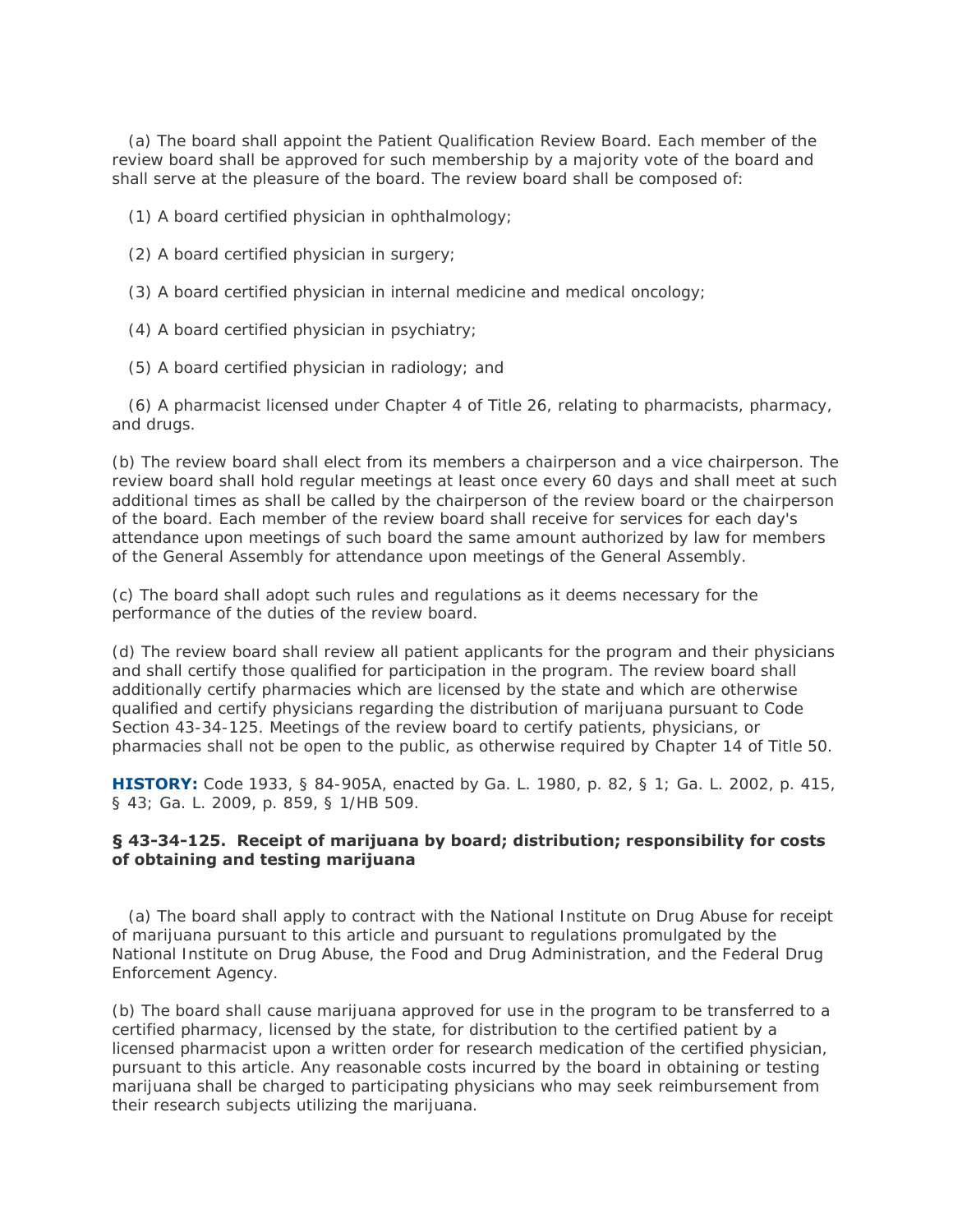**HISTORY:** Code 1933, § 84-906A, enacted by Ga. L. 1980, p. 82, § 1; Ga. L. 2009, p. 859, § 1/HB 509.

#### **§ 43-34-126. Immunity of program participants from state prosecution for possession or use of authorized marijuana**

 Patient participants in the program are immune from state prosecution for possession of marijuana as authorized by this article and under the program established in this article. A person authorized under this program shall not possess an amount of marijuana in excess of the amount prescribed under the authority of this article. The amount prescribed shall be maintained in the container in which it was placed at the time the prescription was filled. Physician, pharmacy, and pharmacist participants in the program are immune from state prosecution for possession, distribution, and any other use of marijuana, which use is authorized such persons by this article. Any such possession, distribution, or other use not authorized by this article shall be enforced and punished as provided in Chapter 13 of Title 16, relating to controlled substances and dangerous drugs, and Chapter 4 of Title 26, relating to pharmacists and pharmacies.

**HISTORY:** Code 1933, § 84-907A, enacted by Ga. L. 1980, p. 82, § 1; Ga. L. 1992, p. 1634, § 1; Ga. L. 2009, p. 859, § 1/HB 509.

# **ARTICLE 6. RESPIRATORY CARE**

#### **§ 43-34-140. (For effective date of repeal, see note.) Short title**

This article shall be known and may be cited as the "Respiratory Care Practices Act."

**HISTORY:** Code 1981, § 43-34-140, enacted by Ga. L. 1986, p. 264, § 1; Ga. L. 2009, p. 859, § 1/HB 509.

### **§ 43-34-141. (For effective date of repeal, see note.) Legislative finding and declaration**

 The General Assembly finds and declares that the practice of respiratory care in Georgia affects the public health, safety, and welfare and that it is necessarily a proper subject of regulation and control.

**HISTORY:** Code 1981, § 43-34-141, enacted by Ga. L. 1986, p. 264, § 1; Ga. L. 2009, p. 859, § 1/HB 509.

## **§ 43-34-142. (For effective date of repeal, see note.) Definitions**

As used in this article, the term:

- (1) "Board" means the Georgia Composite Medical Board.
- (2) "Respiratory care" means the rendering of services to patients with deficiencies or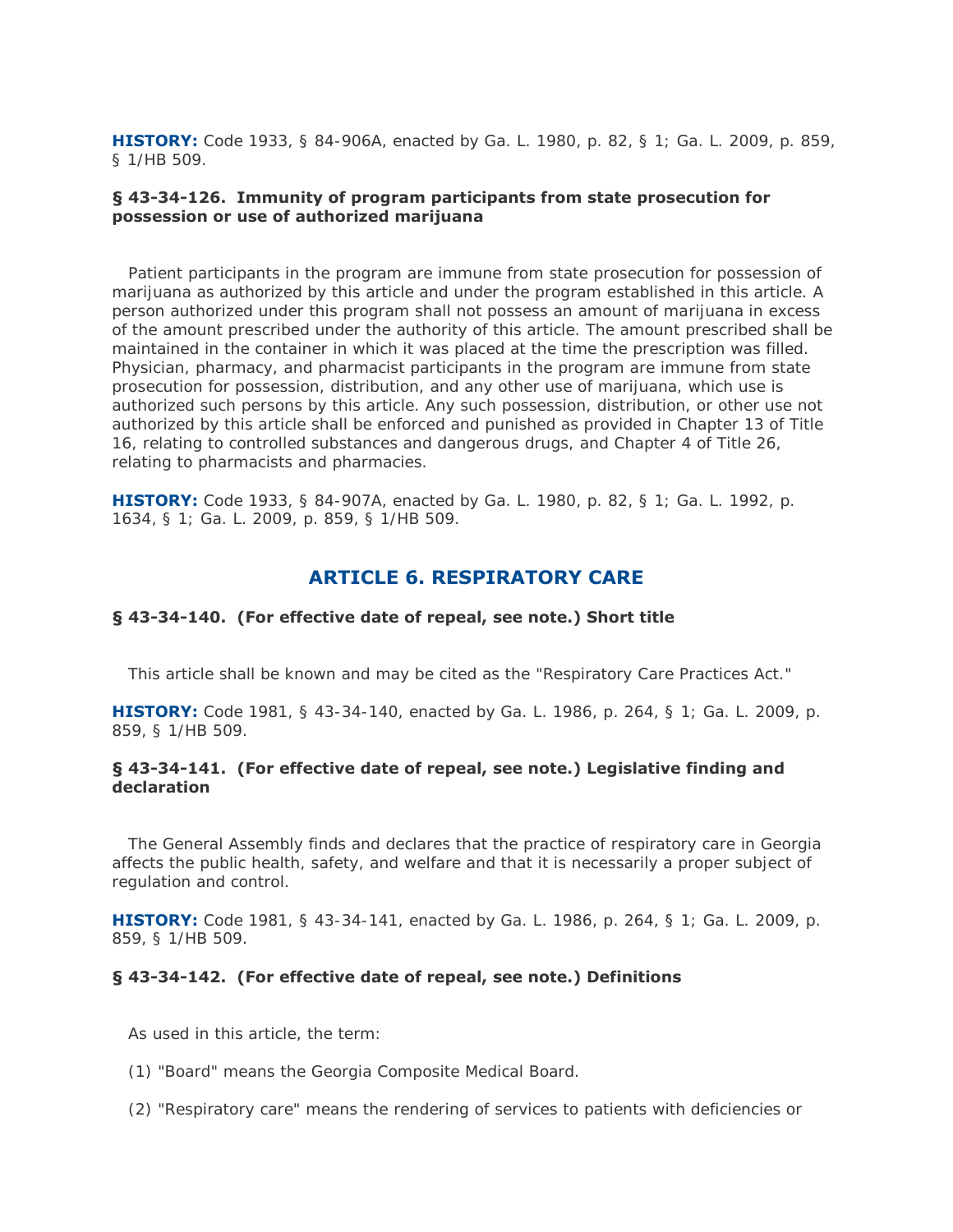abnormalities which affect the pulmonary and cardiac systems and which services involve therapy, management, rehabilitation, diagnostic evaluation, education, or care of such patients with regard to such deficiencies or abnormalities.

 (3) "Respiratory care professional" means any person certified under this article to practice respiratory care.

**HISTORY:** Code 1981, § 43-34-142, enacted by Ga. L. 1986, p. 264, § 1; Ga. L. 1993, p. 1497, § 1; Ga. L. 2009, p. 859, § 1/HB 509.

### **§ 43-34-143. (For effective date of repeal, see note.) Powers and duties of board**

 The board, in consultation with the advisory committee, shall have the power and responsibility to:

 (1) Determine the qualifications and fitness of applicants for certification, renewal of the certificate, and reciprocal certification;

 (2) Adopt and revise rules consistent with the laws of the State of Georgia that are necessary to conduct its business, carry out its duties, and administer this article;

 (3) Examine for, approve, issue, deny, revoke, suspend, and renew the certification of respiratory care professional applicants and certificate holders under this article and conduct hearings in connection with these actions;

 (4) Conduct hearings on complaints concerning violations of this article and the rules adopted under this article and cause the prosecution and enjoinder of the violations;

(5) Establish application, examination, and certification fees;

 (6) Request and receive the assistance of state educational institutions or other state agencies;

 (7) Prepare information of consumer interest describing the regulatory functions of the board and describing the procedures by which consumer complaints are filed with and resolved by the board. The board shall make the information available to the general public and appropriate state agencies; and

(8) Establish continuing education requirements.

**HISTORY:** Code 1981, § 43-34-143, enacted by Ga. L. 1986, p. 264, § 1; Ga. L. 1993, p. 1497, § 2; Ga. L. 2009, p. 859, § 1/HB 509.

#### **§ 43-34-144. (For effective date of repeal, see note.) Requirements for certification; supervision**

 (a) Each applicant for certification as a respiratory care professional shall meet the following requirements:

(1) Is at least 18 years of age;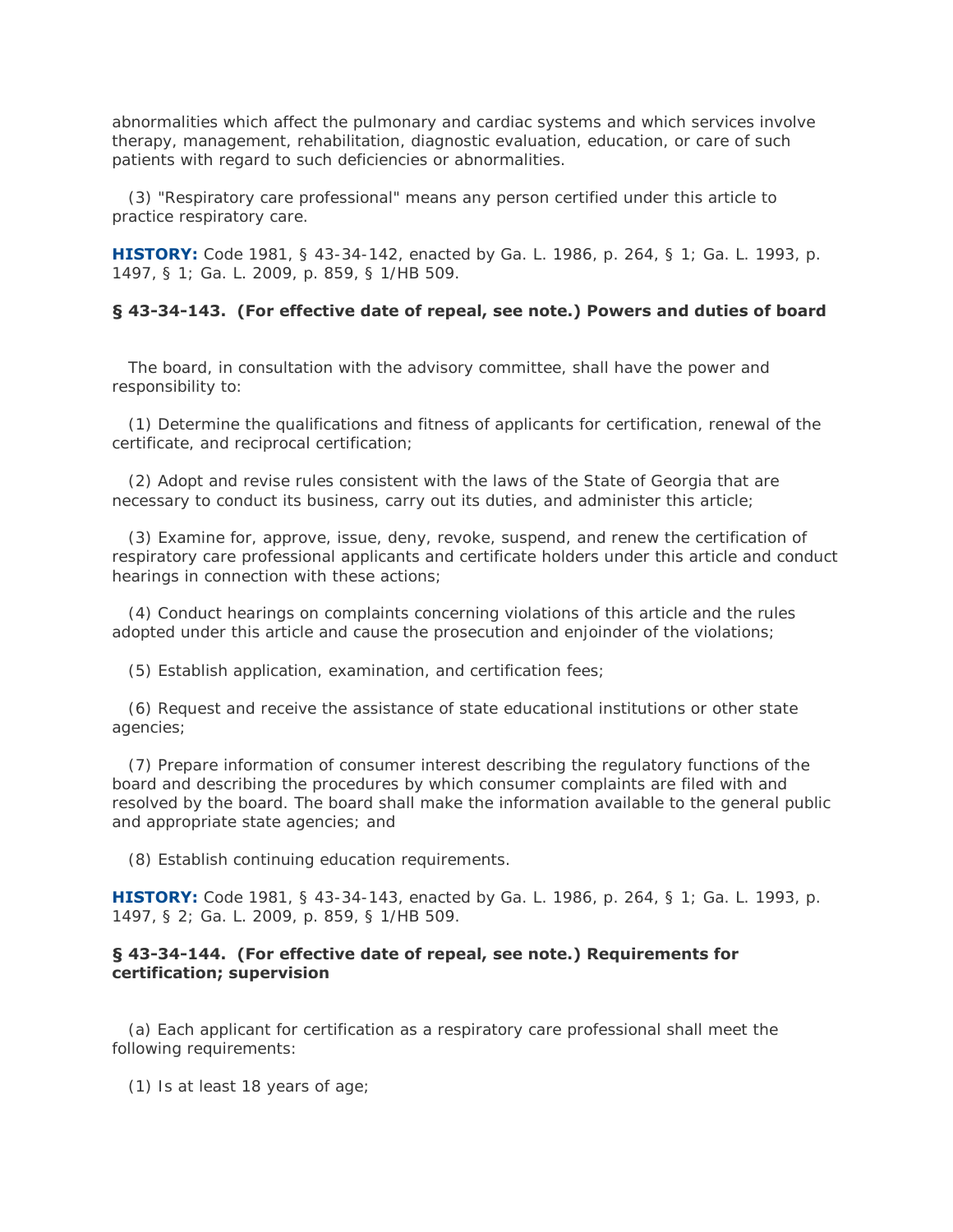(2) Has submitted a completed application as required by the board;

(3) Has submitted any fees required by the board;

 (4) Has successfully passed the entry level examination given by the National Board for Respiratory Care, Inc., or such other examination as the board may in its discretion administer or approve; and

(5) Has met such other requirements as may be prescribed by the board.

(b) In addition to the requirements specified in subsection (a) of this Code section, each applicant for certification under this article shall be working under the supervision or direction of a person licensed under Article 2 of this chapter and shall, in order to maintain certification, continue to work under the supervision or direction of a person licensed under Article 2 of this chapter.

**HISTORY:** Code 1981, § 43-34-145, enacted by Ga. L. 1986, p. 264, § 1; Ga. L. 1993, p. 1497, § 4; Code 1981, § 43-34-144, as redesignated by Ga. L. 2009, p. 859, § 1/HB 509.

## **§ 43-34-145. (For effective date of repeal, see note.) Notice to applicant of acceptance or rejection**

 After evaluation of an application and other evidence submitted, the board shall notify each applicant that the application and evidence submitted are satisfactory and accepted or unsatisfactory and rejected. If rejected, the notice shall state the reasons for the rejection.

**HISTORY:** Code 1981, § 43-34-146, enacted by Ga. L. 1986, p. 264, § 1; Code 1981, § 43-34-145, as redesignated by Ga. L. 2009, p. 859, § 1/HB 509.

#### **§ 43-34-146. (For effective date of repeal, see note.) Ownership of certificate; posting; change of address; renewal; inactive status; board authorize to determine renewal requirements**

 (a) Any document evidencing certification issued by the board is the property of the board and must be surrendered on demand.

(b) The certificate holder shall display the document evidencing certification in an appropriate and public manner.

(c) The certificate holder shall inform the board of any change of address.

(d) The certificate shall be renewed biennially if the certificate holder is not in violation of this article at the time of application for renewal and if the applicant fulfills current requirements of continuing education as established by the board.

(e) Each person certified under this article is responsible for renewing his or her certificate before the expiration date.

(f) Under procedures and conditions established by the board, a certificate holder may request that his or her certification be declared inactive. The certificate holder may apply for active status at any time and upon meeting the conditions set by the board shall be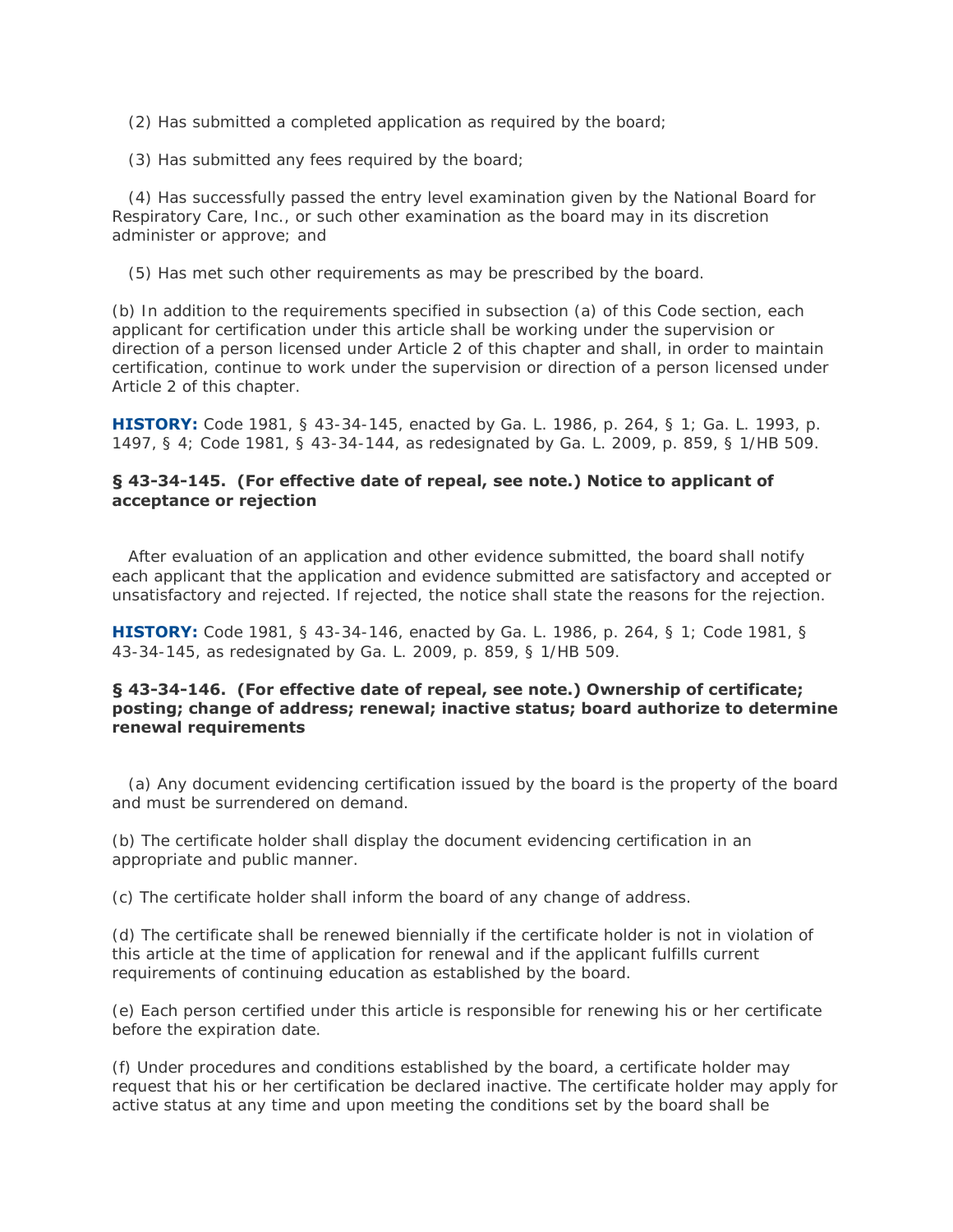declared active.

(g) The board shall be authorized to:

 (1) Require persons seeking renewal of certification as respiratory care professionals under this article to complete board approved continuing education;

 (2) Establish the number of hours of continuing education to be completed as well as the categories in which the continuing education is to be completed; and

 (3) Approve courses offered by institutions of higher learning, specialty societies, or professional organizations.

**HISTORY:** Code 1981, § 43-34-147, enacted by Ga. L. 1986, p. 264, § 1; Code 1981, § 43-34-146, as redesignated by Ga. L. 2009, p. 859, § 1/HB 509.

#### **§ 43-34-147. (For effective date of repeal, see note.) Temporary permits**

 Upon payment of a fee determined by the board, a temporary permit may be issued to practice respiratory care:

 (1) For a period of 12 months to an applicant for certification under Code Section 43-34- 148 providing that applicant presents written evidence verified by oath that the applicant was certified, licensed, or practicing respiratory care within the last 12 months in another state; or

 (2) To a person who is a graduate of an accredited respiratory therapy program accredited by the Commission on Accreditation of Allied Health Education Programs, or the equivalent thereof as accepted by the board, pending completion of the other requirements for certification under this article.

**HISTORY:** Code 1981, § 43-34-147.1, enacted by Ga. L. 1993, p. 1497, § 5; Ga. L. 2002, p. 415, § 43; Code 1981, § 43-34-147, as redesignated by Ga. L. 2009, p. 859, § 1/HB 509.

#### **§ 43-34-148. (For effective date of repeal, see note.) Reciprocity**

 An individual who has been granted certification, registration, licensure, or other authority by whatever name known to practice respiratory care in another state having requirements for such authority to practice which are substantially equal to or which exceed the requirements for a similar certificate in this state may petition the board for reciprocity in this state and, upon submission of an application and requisite fees and upon verification by oath and submission of evidence acceptable to the board, may be granted a certificate to practice respiratory care in Georgia.

**HISTORY:** Code 1981, § 43-34-147.2, enacted by Ga. L. 1993, p. 1497, § 5; Code 1981, § 43-34-148, as redesignated by Ga. L. 2009, p. 859, § 1/HB 509.

#### **§ 43-34-149. (For effective date of repeal, see note.) Sanctions**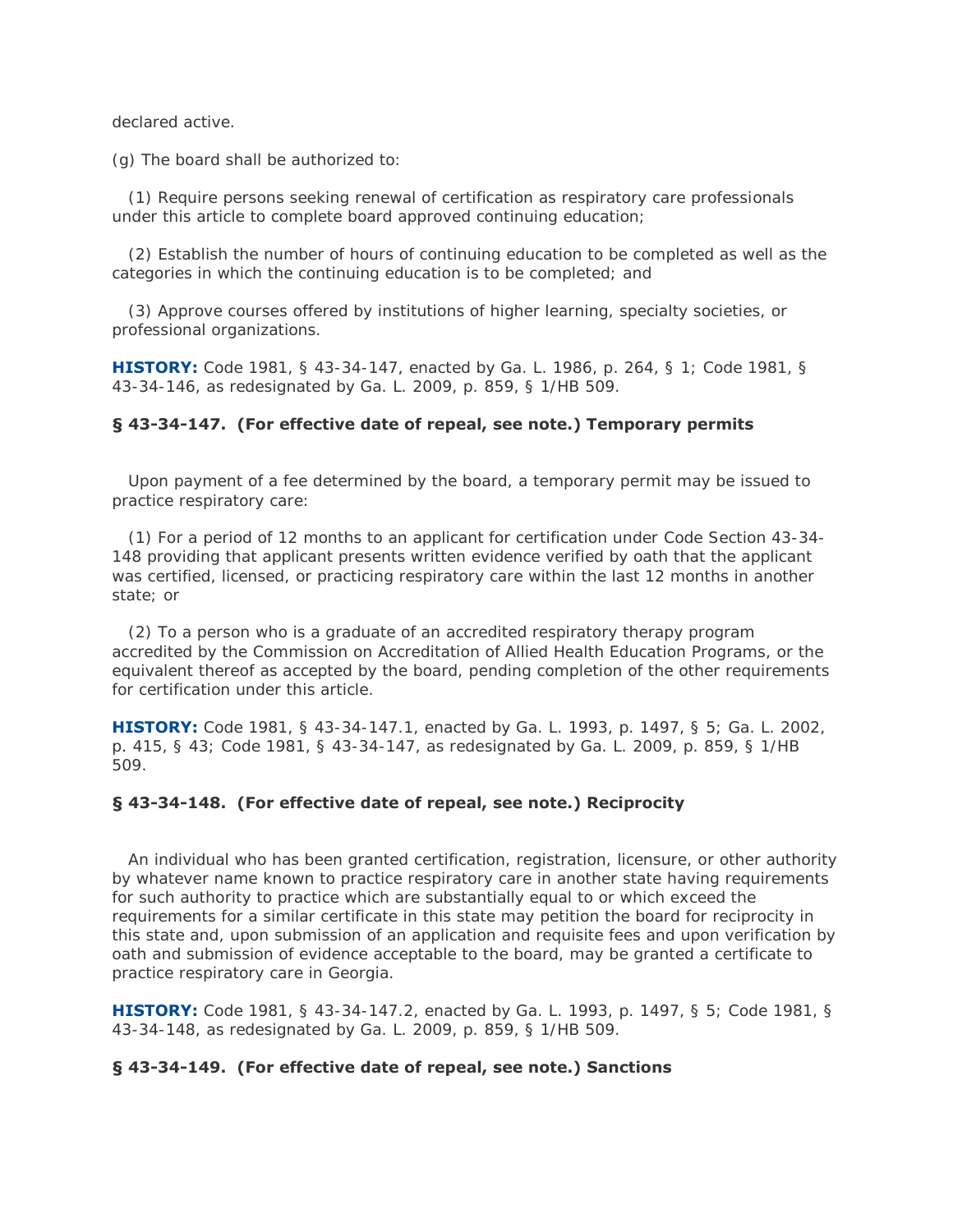The board, in consultation with the advisory committee, may impose on a respiratory care professional any sanction authorized under subsection (b) of Code Section 43-34-8 upon a finding of any conduct specified in subsection (a) of Code Section 43-34-8.

**HISTORY:** Code 1981, § 43-34-148, enacted by Ga. L. 1986, p. 264, § 1; Ga. L. 2000, p. 1706, § 19; Code 1981, § 43-34-149, as redesignated by Ga. L. 2009, p. 859, § 1/HB 509.

#### **§ 43-34-150. (For effective date of repeal, see note.) Respiratory care advisory committee**

 The board shall appoint a respiratory care advisory committee. The committee shall be composed of persons engaged in the practice of respiratory therapy, persons licensed under Article 2 of this chapter who specialize or are board certified in pulmonary medicine, and such members as the board at its discretion may determine. Members shall receive no compensation for service on the committee. The committee shall have such advisory duties and responsibilities as the board may determine.

**HISTORY:** Code 1981, § 43-34-149, enacted by Ga. L. 1986, p. 264, § 1; Code 1981, § 43-34-150, as redesignated by Ga. L. 2009, p. 859, § 1/HB 509.

#### **§ 43-34-151. (For effective date of repeal, see note.) Practice of respiratory care or representation as respiratory care professional without certification prohibited; exceptions; penalty; application of emergency care law**

 (a) Unless certified under this article or exempted under subsection (b) of this Code section, no person shall:

(1) Practice respiratory care; or

 (2) Represent himself or herself to be a respiratory care professional who is certified under this article.

(b) The prohibition in subsection (a) of this Code section does not apply to:

 (1) The delivery of respiratory care by health care personnel who have been formally trained in these modalities and who are duly licensed to provide that care under any other provision of this title;

 (2) The practice of respiratory care which is an integral part of the program of study by students enrolled in a respiratory care education program recognized by the Joint Review Committee for Respiratory Therapy Education and the American Medical Association Committee on Allied Health Education and Accreditation (CAHEA) or the equivalent thereof as accepted by the board. Students enrolled in respiratory therapy education programs shall be identified as "student-RCP" and shall only provide respiratory care under direct clinical supervision;

 (3) Self-care by a patient or gratuitous care by a friend or family member who does not represent or hold himself or herself out to be a respiratory care professional;

(4) Respiratory care services rendered in the course of an emergency or disaster;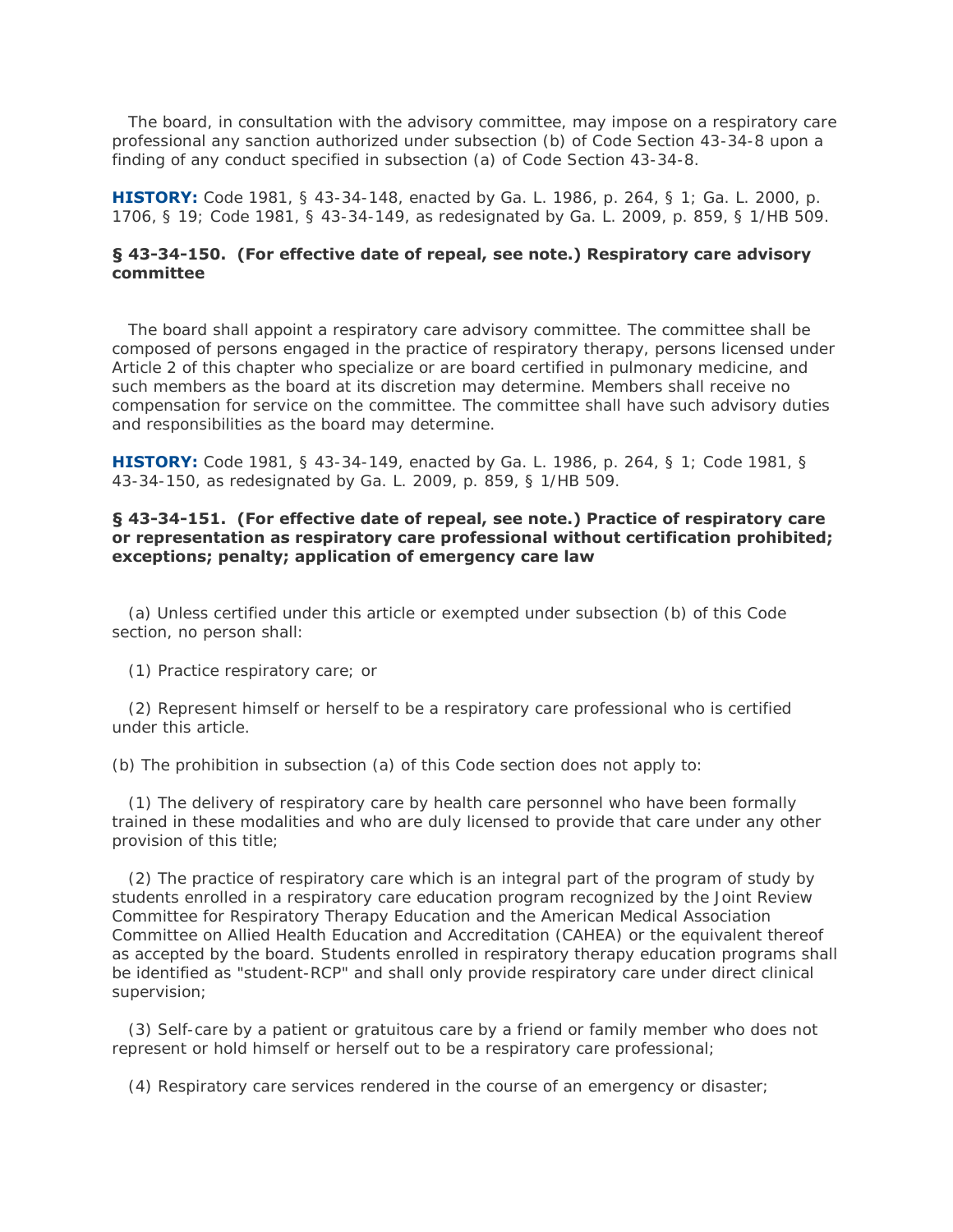(5) Persons in the military services or working in federal facilities when functioning in the course of their assigned duties;

 (6) The performance of respiratory care diagnostic testing by individuals who are certified or registered as pulmonary function technologists by the National Board for Respiratory Care, or equivalent certifying agency, as recognized by the board;

 (7) The delivery, assembly, setup, testing, and demonstration of oxygen and aerosol equipment upon the order of a physician licensed under Article 2 of this chapter;

 (8) Persons who perform limited respiratory care procedures under the supervision of a certified respiratory care professional in a hospital or nursing home when the board has defined the competencies required to perform such limited respiratory care procedures; or

(9) Persons who perform polysomnography under Code Section 43-34-45.

(c) Any person violating the prohibition of subsection (a) of this Code section shall be guilty of a misdemeanor.

(d) Practitioners regulated under this article shall be covered pursuant to Code Section 51- 1-29.

(e) Nothing in this article shall be construed to permit the practice of medicine as defined by this chapter.

**HISTORY:** Code 1981, § 43-34-150, enacted by Ga. L. 1986, p. 264, § 1; Ga. L. 1993, p. 1497, § 6; Code 1981, § 43-34-151, as redesignated by Ga. L. 2009, p. 859, § 1/HB 509.

#### **§ 43-34-152. (For effective date of repeal, see note.) "Georgia Administrative Procedure Act" applicable**

 Proceedings under this article shall be governed by Chapter 13 of Title 50, the "Georgia Administrative Procedure Act."

**HISTORY:** Code 1981, § 43-34-151, enacted by Ga. L. 1986, p. 264, § 1; Ga. L. 1992, p. 6, § 43; Code 1981, § 43-34-152, as redesignated by Ga. L. 2009, p. 859, § 1/HB 509.

## **ARTICLE 7. CLINICAL PERFUSIONISTS**

#### **§ 43-34-170. Short title**

This article shall be known and may be cited as the "Clinical Perfusionist Licensure Act."

**HISTORY:** Code 1981, § 43-34-170, enacted by Ga. L. 2002, p. 652, § 1; Ga. L. 2009, p. 859, § 1/HB 509.

#### **§ 43-34-171. Definitions**

As used in this article, the term: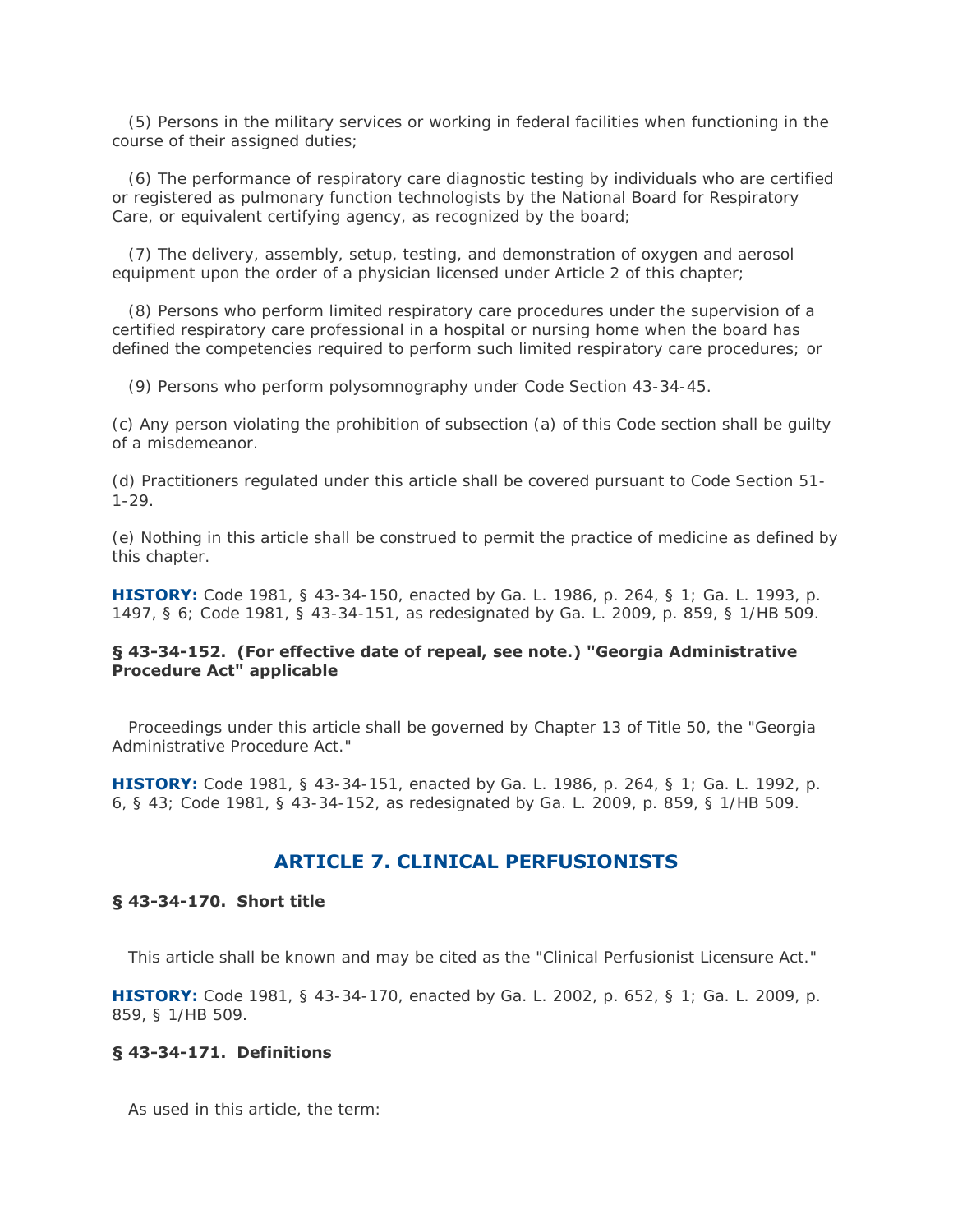(1) "Advisory committee" means the committee appointed pursuant to Code Section 43- 34-180.

(2) "Board" means the Georgia Composite Medical Board.

 (3) "Extracorporeal circulation" means the diversion of a patient's blood through a heartlung machine or a similar device that assumes the function of the patient's heart, lungs, kidneys, liver, or other organ.

 (4) "License" means a license to practice as a licensed clinical perfusionist or provisional licensed clinical perfusionist.

 (5) "Licensed clinical perfusionist" means a person licensed as such pursuant to this article.

 (6) "Perfusion" means the functions necessary for the support, treatment, measurement, or supplementation of the cardiovascular, circulatory, or respiratory system or other organ, or a combination of such activities, and to ensure the safe management of physiologic functions by monitoring and analyzing the parameters of the systems under the order and supervision of a physician, including, but not limited to:

(A) Extracorporeal support, including:

(i) Cardiopulmonary bypass for adult, pediatric, and neonatal patients;

(ii) Cardiopulmonary bypass for congenital and acquired cardiovascular disorders;

 (iii) Extracorporeal circulatory support for renal, neurological, hepatic, and vascular surgery;

(iv) Extracorporeal resuscitation; and

 (v) Extracorporeal circulation for long-term support of failing respiratory or cardiac function, or both;

(B) Associated extracorporeal support functions, including:

(i) Myocardial protection;

(ii) Hemofiltration and hemodialysis;

(iii) Anticoagulation and hemostasis monitoring, analysis, and intervention;

(iv) Thermal regulation, including hypothermia and hyperthermia;

(v) Blood gas and blood chemistry monitoring, analysis, and intervention;

(vi) Physiological monitoring, analysis, and intervention; and

 (vii) Administration of blood components, pharmaceuticals, chemotherapeutics, and anesthetic agents as directed by a licensed physician;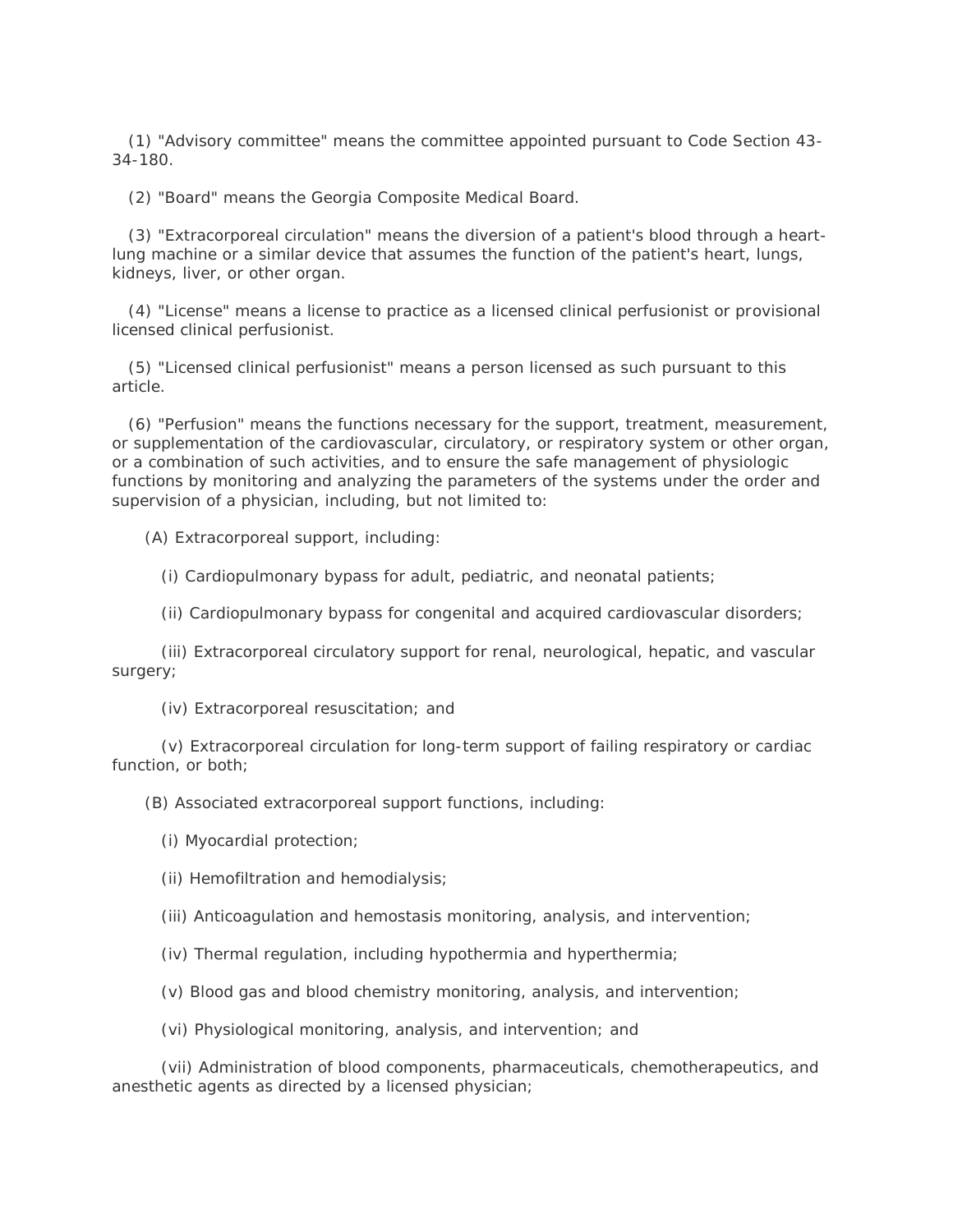- (C) Heart failure therapy and support, including:
	- (i) Ventricular assist device management;
	- (ii) Intra-aortic balloon counterpulsation;
	- (iii) Temporary pacemaker management;
	- (iv) External counterpulsation;
	- (v) Transportation of patient on extracorporeal support; and
	- (vi) Periodic flow augmentation therapy;
- (D) Blood management, including:
	- (i) Autotransfusion;
	- (ii) Platelet concentrate; and
	- (iii) Nondifferentiated progenitor cell harvest; and
- (E) Other clinical functions, including:
	- (i) Isolated limb and organ perfusion;

 (ii) Isolated limb and organ delivery of chemotherapeutics, progenitor cells, gene therapy vectors, and related matters;

- (iii) Organ preservation;
- (iv) Thermogenic lavage;
- (v) Electrophysiological analysis; and
- (vi) Intravascular membrane oxygenation.

 Nothing in this paragraph shall be construed to prevent any licensed health care professional from performing any functions for which such health care professional is legally authorized to perform.

 (7) "Perfusion protocols" means perfusion related policies and protocols developed or approved by a licensed health care facility or a physician through collaboration with administrators, licensed clinical perfusionists, and other health care professionals.

 (8) "Physician" means a person licensed to practice medicine under Article 2 of this chapter.

 (9) "Provisional licensed clinical perfusionist" means a person provisionally licensed pursuant to this article.

**HISTORY:** Code 1981, § 43-34-171, enacted by Ga. L. 2002, p. 652, § 1; Ga. L. 2009, p. 859, § 1/HB 509; Ga. L. 2011, p. 779, § 1E/SB 100; Ga. L. 2012, p. 775, § 43/HB 942.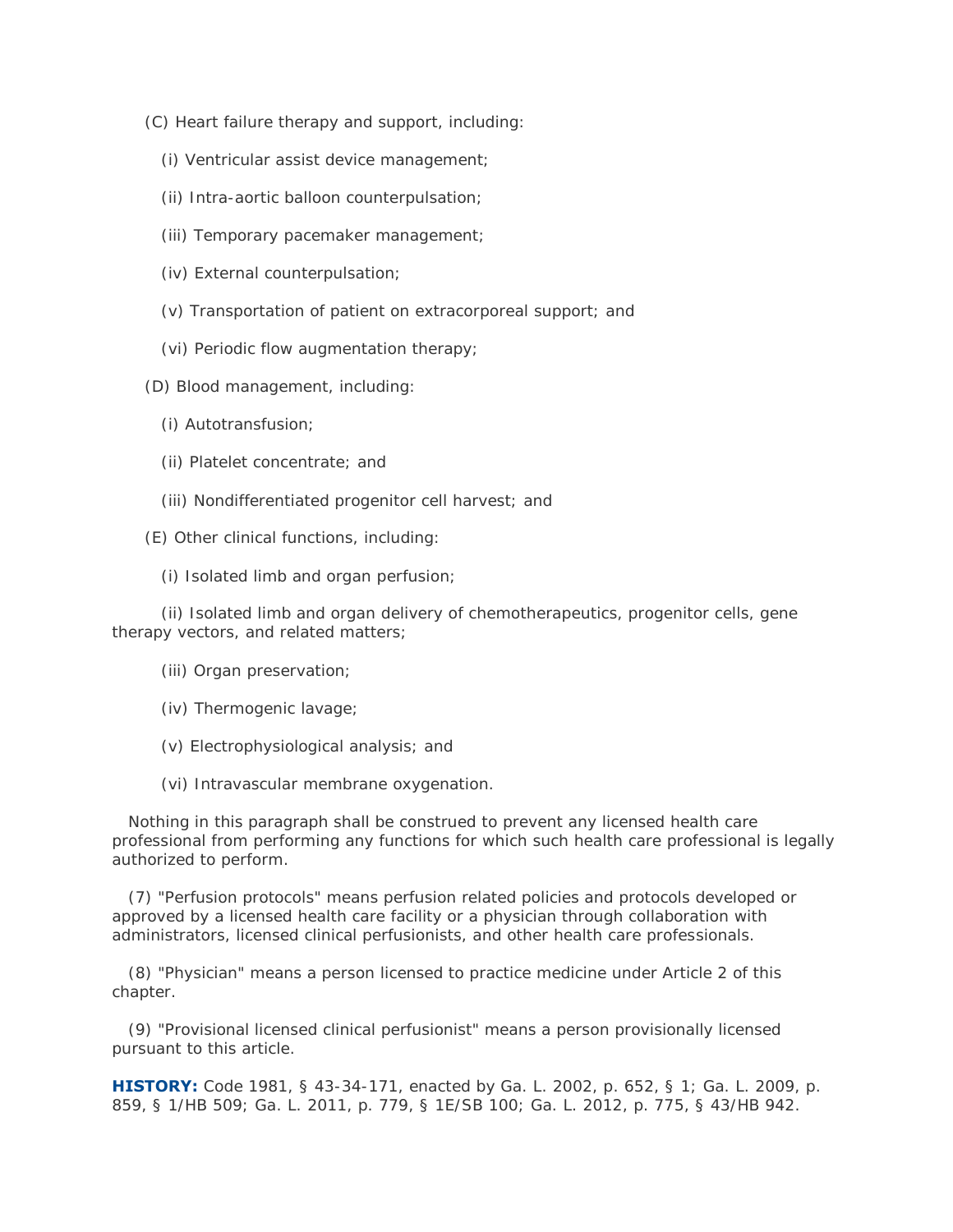# **§ 43-34-172. Powers and responsibilities of board**

 The board, in consultation with the advisory committee, shall have the power and responsibility to:

 (1) Determine the qualifications and fitness of applicants for licensure and renewal of licensure;

 (2) Adopt and revise rules consistent with the laws of this state that are necessary to conduct its business, carry out its duties, and administer this article;

 (3) Examine for, approve, issue, deny, revoke, suspend, sanction, and renew the licenses of board applicants for licensure as licensed clinical perfusionists and provisional licensed clinical perfusionists under this article and conduct hearings in connection with these actions;

 (4) Conduct hearings on complaints concerning violations of this article and the rules adopted under this article and cause the prosecution and enjoinder of the violations;

(5) Establish application, examination, and licensure fees;

 (6) Request and receive the assistance of state educational institutions or other state agencies and prepare information of consumer interest describing the regulatory functions of the board and the procedures by which consumer complaints are filed with and resolved by the board. The board shall make the information available to the public and appropriate state agencies; and

(7) Establish education, examination, and continuing education requirements.

**HISTORY:** Code 1981, § 43-34-172, enacted by Ga. L. 2002, p. 652, § 1; Ga. L. 2009, p. 859, § 1/HB 509.

#### **§ 43-34-173. Requirements for licensure**

 (a) Except as otherwise provided in subsection (b) of this Code section, each applicant for a license to practice as a licensed clinical perfusionist shall meet the following requirements:

- (1) Be at least 21 years of age;
- (2) Submit a completed application required by the board;

(3) Submit any fees required by the board;

 (4) Have successfully completed a perfusion education program approved by the board, which program has educational standards at least as stringent as programs approved by the Committee on Allied Health Education and Accreditation (CAHEA) prior to 1994 or the Commission on Accreditation of Allied Health Education Programs (CAAHEP) or its successor;

(5) Pass a competency examination prepared or approved by the board and administered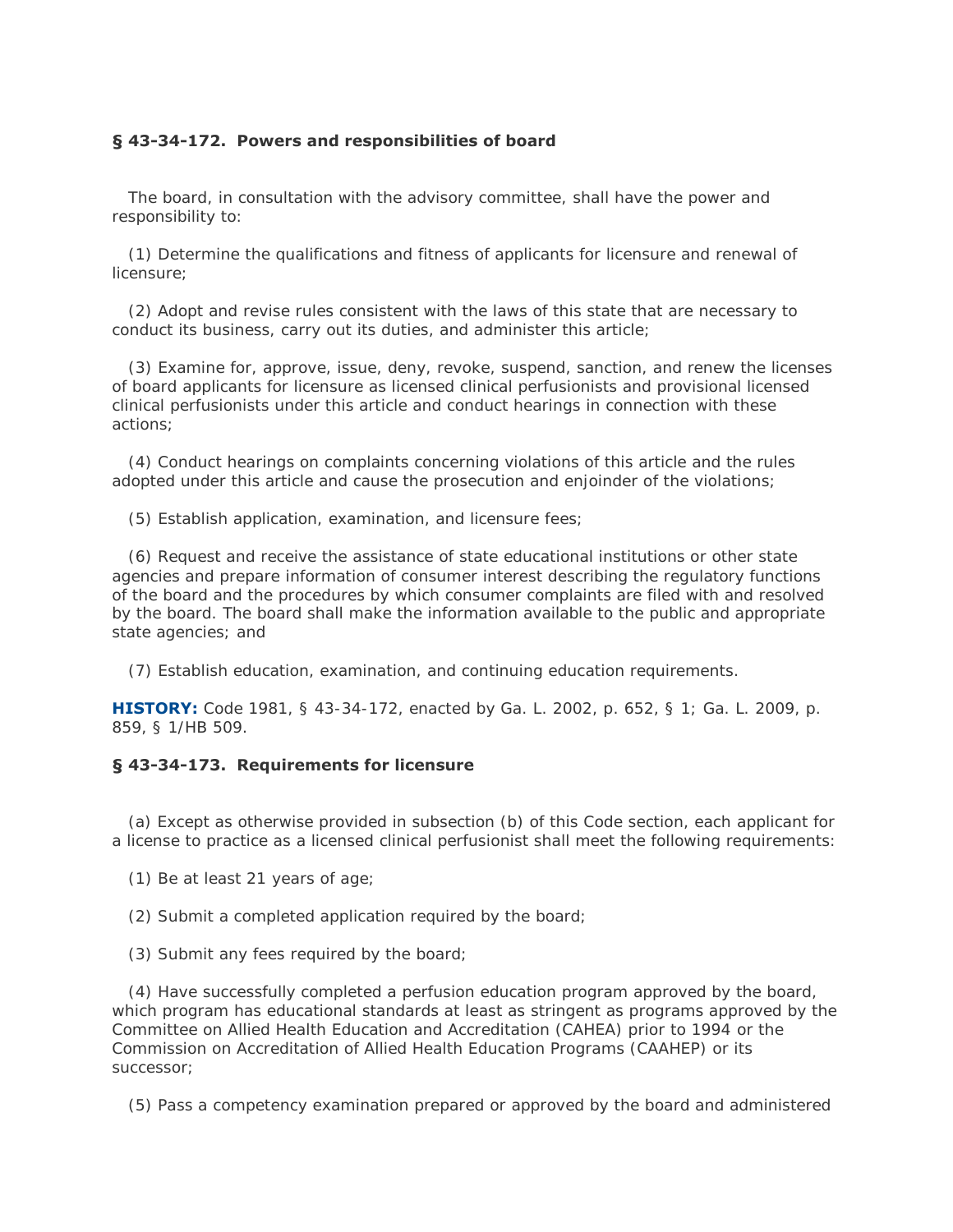to qualified applicants at least once each calendar year, which examination may be or may include the complete examination given by the American Board of Cardiovascular Perfusion (ABCP) or its successor; and

(6) Have met such other requirements as may be prescribed by the board.

(b) The executive director, with the approval of the chairperson of the board, may in his or her discretion issue a temporary license to an applicant, which license shall have the same force and effect as a permanent license until the next regular meeting of the board at which time the temporary license shall become void.

**HISTORY:** Code 1981, § 43-34-173, enacted by Ga. L. 2002, p. 652, § 1; Ga. L. 2009, p. 859, § 1/HB 509.

## **§ 43-34-174. License to be property of board; display of license; surrender of license; renewal; expired license**

 (a) A license is not the property of the holder but is the property of the board. A license to practice perfusion shall be valid for two years. The board may provide that licenses expire on various dates. A person may renew an unexpired license by submitting proof of compliance with the continuing professional education requirements prescribed by the board and paying the required renewal fee to the board before the expiration date of the license.

(b) The license holder shall:

(1) Display the license in an appropriate and public manner; or

 (2) Maintain on file at all times during which the license holder provides services in a health care facility a true and correct copy of the license certificate in the appropriate records of the facility and keep the board informed of any change of address.

(c) A license issued by the board is the property of the board and shall be surrendered on demand.

(d) Each person licensed under this article shall be responsible for renewing his or her license before the expiration date.

(e) If a person's license has been expired for not more than three months, the person may renew the license by submitting proof, satisfactory to the board, of compliance with the continuing professional education requirements prescribed by the board and any penalty fee prescribed by the board.

(f) If a person's license has been expired for more than three months, the person may not renew the license. The person may obtain a new license by complying with the current requirements and procedures for obtaining a license.

**HISTORY:** Code 1981, § 43-34-174, enacted by Ga. L. 2002, p. 652, § 1; Ga. L. 2009, p. 859, § 1/HB 509; Ga. L. 2011, p. 779, § 1F/SB 100.

### **§ 43-34-175. Issuance of provisional licensed clinical perfusionist license; supervision of licensee; renewal; revocation**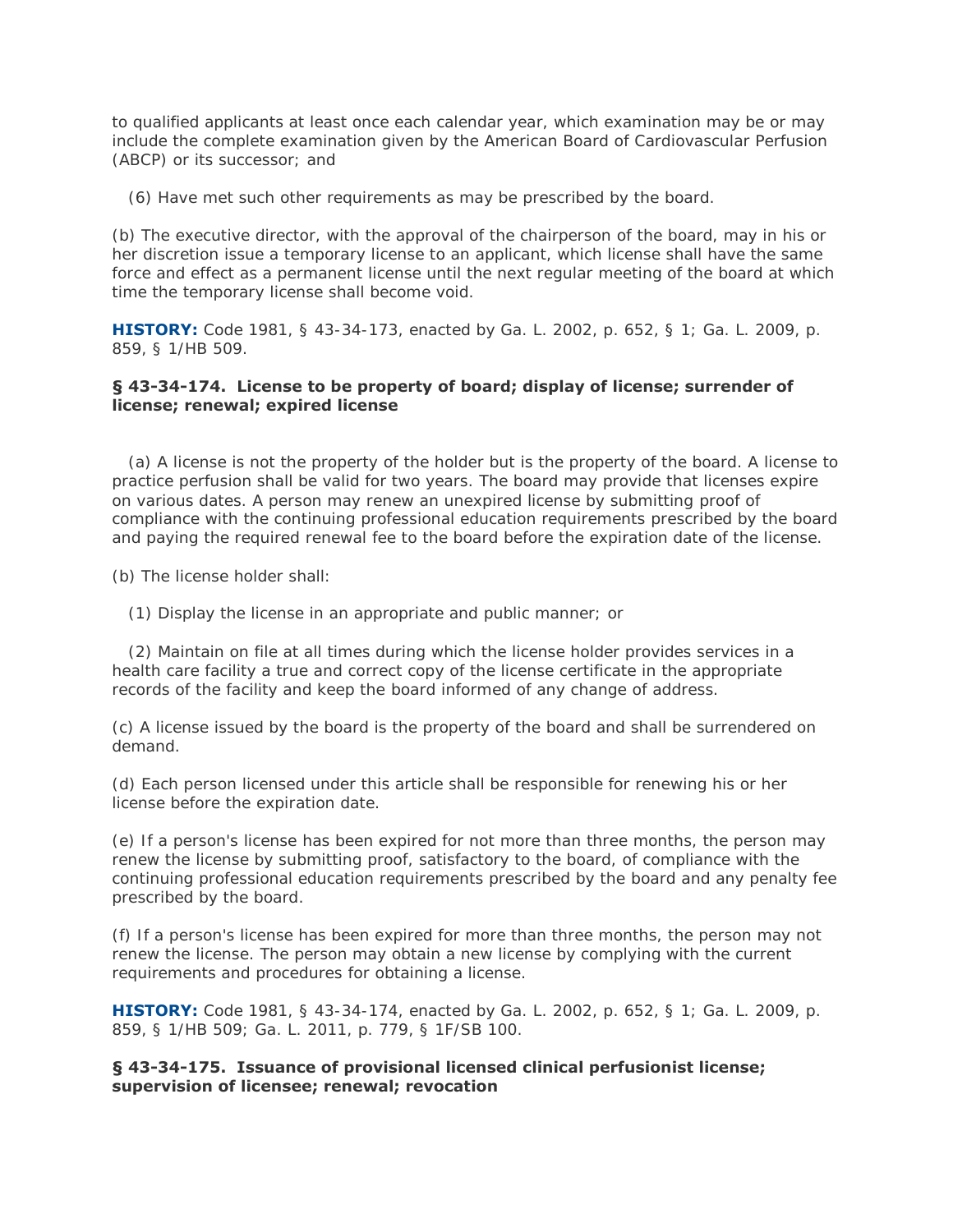(a) A license as a provisional licensed clinical perfusionist may be issued by the board to a person who submits to the board evidence of having successfully completed an approved perfusion education program required for licensure under Code Section 43-34-173 and upon the filing of an application and payment of the application fee.

(b) A provisional licensed clinical perfusionist shall be under the supervision and direction of a licensed clinical perfusionist at all times during which the provisional licensed clinical perfusionist performs perfusion. The board may promulgate rules governing such supervision and direction but shall not require the immediate physical presence of the supervising licensed clinical perfusionist.

(c) A provisional license shall be valid for two years from the date it is issued and may not be renewed. The provisional licensee must comply with all of the requirements for licensure under Code Section 43-34-173 prior to the expiration of the two-year provisional license period. A provisional licensee may submit an application for licensure as a licensed clinical perfusionist once he or she has complied with all of the requirements for licensure under Code Section 43-34-173.

(d) If a person fails to meet the requirements for licensure under Code Section 43-34-173 on or before the expiration of the two-year provisional license period, such person's provisional license shall be automatically revoked and surrendered to the board.

**HISTORY:** Code 1981, § 43-34-175, enacted by Ga. L. 2002, p. 652, § 1; Ga. L. 2004, p. 581, § 3; Ga. L. 2009, p. 859, § 1/HB 509.

#### **§ 43-34-176. Requirements for waiver of examination and educational requirements**

 On receipt of an application and application fee, the board may waive the examination and educational requirements for an applicant who at the time of application:

 (1) Is appropriately licensed or certified in another state, territory, or possession whose requirements for the license or certificate are substantially equal to the requirements of this article; or

 (2) Holds a current certificate as a certified clinical perfusionist issued by the American Board of Cardiovascular Perfusion (ABCP) or its successor.

**HISTORY:** Code 1981, § 43-34-176, enacted by Ga. L. 2002, p. 652, § 1; Ga. L. 2009, p. 859, § 1/HB 509.

## **§ 43-34-177. Engaging in practice of perfusion without license; titles; violation a misdemeanor**

 (a) A person may not engage or offer to engage in perfusion or use the title or represent or imply that the person has the title of "licensed clinical perfusionist" or "provisional licensed clinical perfusionist" or use the letters "L.C.P." or "P.L.C.P." and may not use any facsimile of such titles in any manner to indicate or imply that the person is a licensed clinical perfusionist or provisional licensed clinical perfusionist unless the person holds an appropriate license issued pursuant to this article or is exempted under the provisions of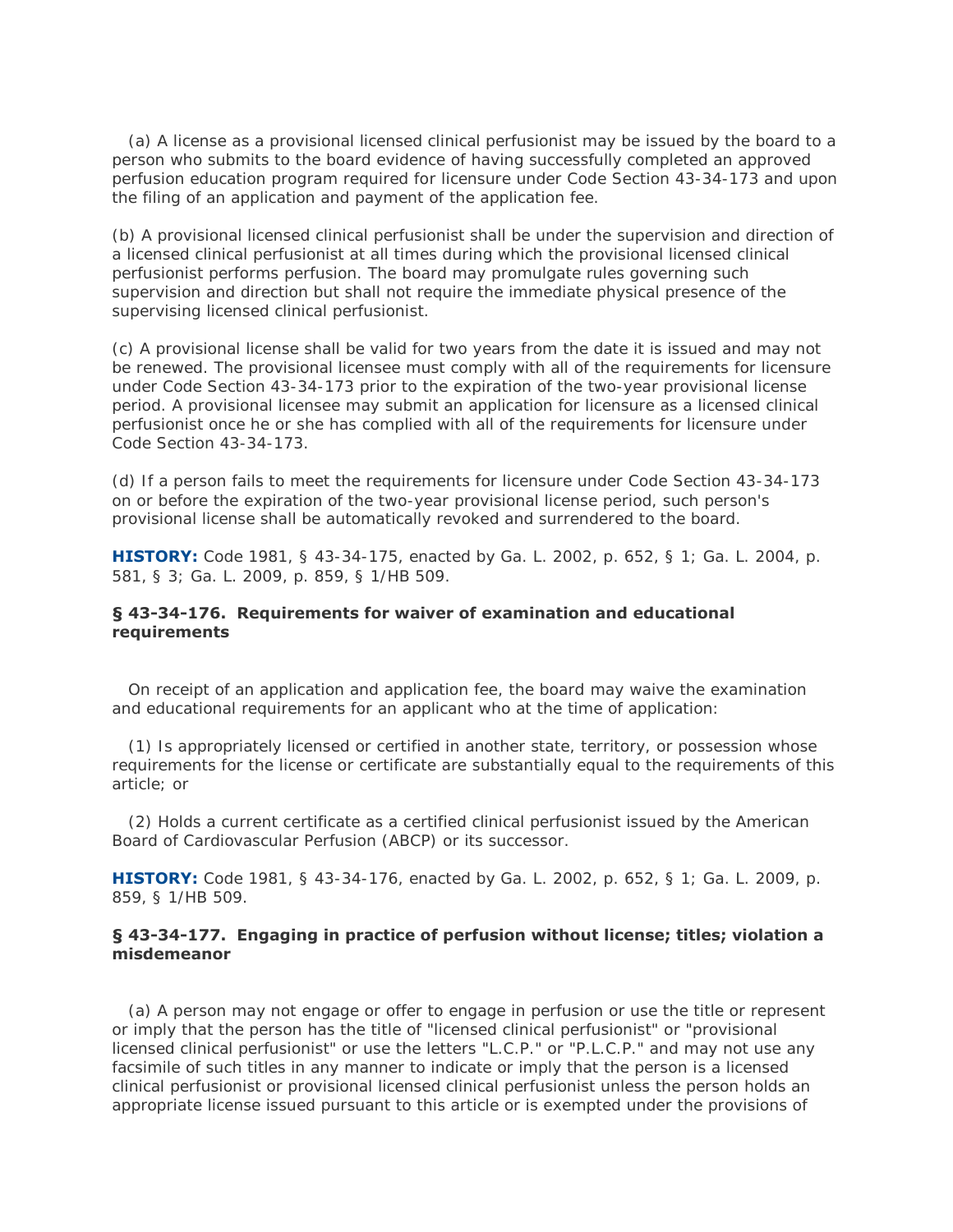Code Section 43-34-178.

(b) A person may not use the title or represent or imply that such person has the title "certified clinical perfusionist" or use the letters "C.C.P." and may not use any facsimile of such title in any manner to indicate or imply that such person is a certified clinical perfusionist certified by the American Board of Cardiovascular Perfusion (ABCP) unless the person holds a certificate as a certified clinical perfusionist issued by the American Board of Cardiovascular Perfusion (ABCP).

(c) Any person who violates the provisions of subsection (a) or (b) of this Code section shall be guilty of a misdemeanor.

**HISTORY:** Code 1981, § 43-34-177, enacted by Ga. L. 2002, p. 652, § 1; Ga. L. 2009, p. 859, § 1/HB 509.

### **§ 43-34-178. Nonapplicability of Code Section 43-34-177; violation**

(a) The provisions of Code Section 43-34-177 shall not apply to:

(1) A person licensed as a physician pursuant to Article 2 of this chapter;

 (2) A person licensed under this title as a registered professional nurse or a licensed physician assistant or certified as a respiratory care professional under this title if:

 (A) The person does not represent to the public, directly or indirectly, that the person is licensed pursuant to this article and does not use any name, title, or designation indicating that he or she is licensed pursuant to this article; and

 (B) The person limits his or her acts or practice to the scope of practice authorized by the appropriate licensing agency;

 (3) Any person performing autotransfusion who possesses appropriate training and practices within the guidelines of the American Association of Blood Banks under the supervision of a perfusionist licensed under this article or a physician licensed under Article 2 of this chapter;

 (4) A student enrolled in an accredited perfusion education program if the perfusion services performed are:

(A) An integral part of the student's course of study; and

 (B) Performed under the direct supervision of a licensed clinical perfusionist who is assigned to supervise the student and is on duty and immediately available in the assigned patient care area;

 (5) The practice of any legally qualified perfusionist employed by the United States government while in the discharge of his or her official duties; or

 (6) A person working as a dialysis care technician in an end stage renal disease facility licensed pursuant to Chapter 44 of Title 31 or a licensed hospital.

(b) Any person violating subsection (a) of this Code section shall be guilty of a felony.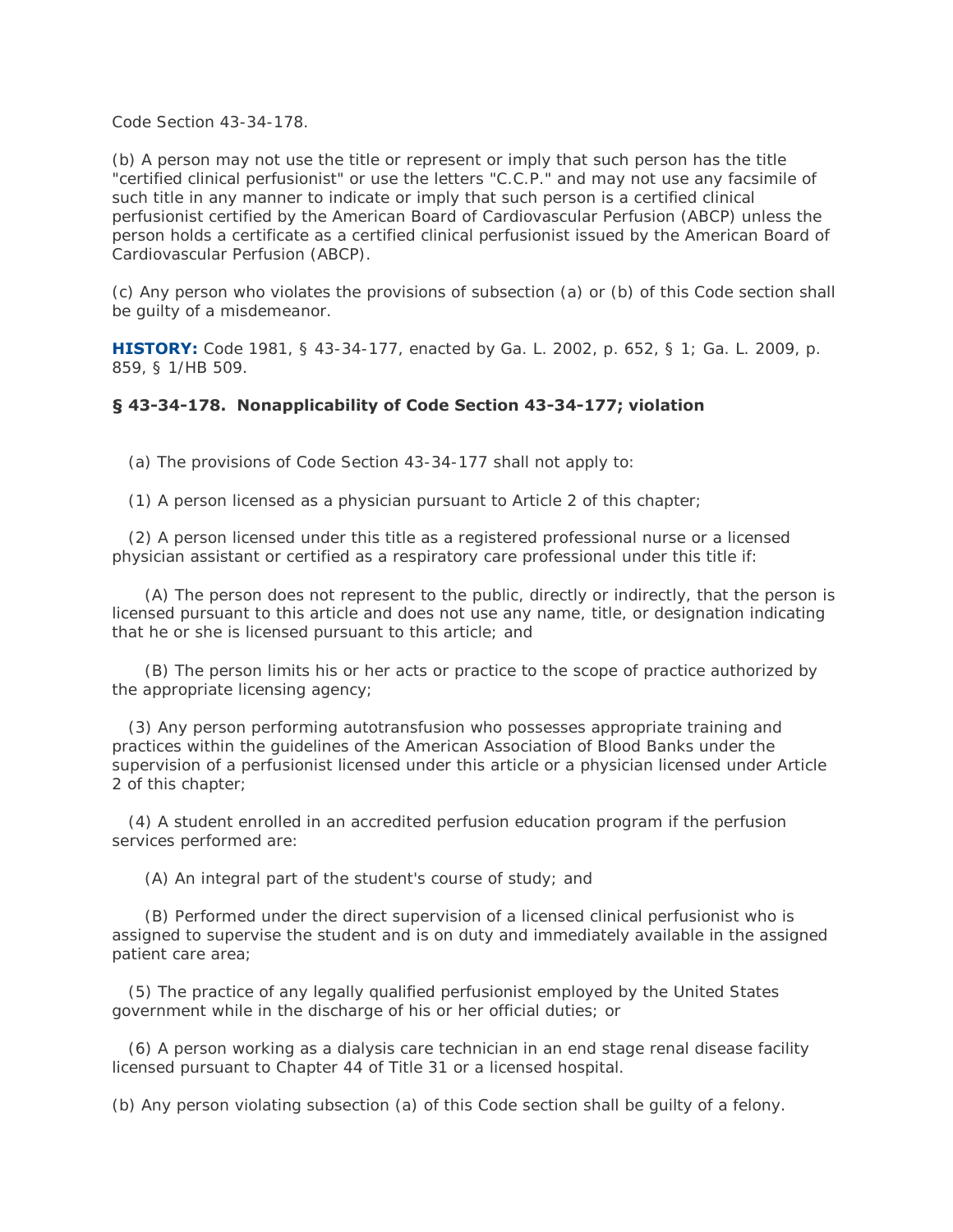**HISTORY:** Code 1981, § 43-34-178, enacted by Ga. L. 2002, p. 652, § 1; Ga. L. 2009, p. 859, § 1/HB 509.

#### **§ 43-34-179. Sanctions by board**

 The board, in consultation with the advisory committee, may impose on a licensed clinical perfusionist or a provisional licensed clinical perfusionist any sanction authorized under subsection (b) of Code Section 43-34-8 upon a finding of any conduct specified in subsection (a) of Code Section 43-34-8.

**HISTORY:** Code 1981, § 43-34-179, enacted by Ga. L. 2002, p. 652, § 1; Ga. L. 2009, p. 859, § 1/HB 509.

#### **§ 43-34-180. Advisory committee**

 The board shall appoint an advisory committee. The advisory committee shall include clinical perfusionists licensed under this article and such members as the board in its discretion may determine. Members shall receive no compensation for service on the committee. The committee shall have such advisory duties and responsibilities as the board may determine. Advisory committee members must be licensed pursuant to this article.

**HISTORY:** Code 1981, § 43-34-180, enacted by Ga. L. 2002, p. 652, § 1; Ga. L. 2009, p. 859, § 1/HB 509.

# **ARTICLE 8. ORTHOTICS AND PROSTHETICS PRACTICE**

#### **§ 43-34-190. Short title**

 This article shall be known and may be cited as the "Orthotics and Prosthetics Practice Act."

**HISTORY:** Code 1981, § 43-34-190, enacted by Ga. L. 2002, p. 1273, § 1; Ga. L. 2009, p. 859, § 1/HB 509.

#### **§ 43-34-191. Findings of General Assembly**

 The General Assembly finds that the practice of orthotics and prosthetics in this state is an allied health profession recognized by the American Medical Association, with educational standards established by the Commission on Accreditation of Allied Health Education Programs. The increasing population of elderly and physically challenged individuals who need orthotic and prosthetic services requires that the orthotic and prosthetic professions be regulated to ensure the provision of high-quality services and devices. The people of this state deserve the best care available and will benefit from the assurance of initial and ongoing professional competence of the orthotists and prosthetists practicing in this state. The practice of orthotics and prosthetics serves to improve and enhance the lives of individuals with disabilities by enabling them to resume productive lives following serious illness, injury, or trauma. Unregulated dispensing of orthotic and prosthetic care does not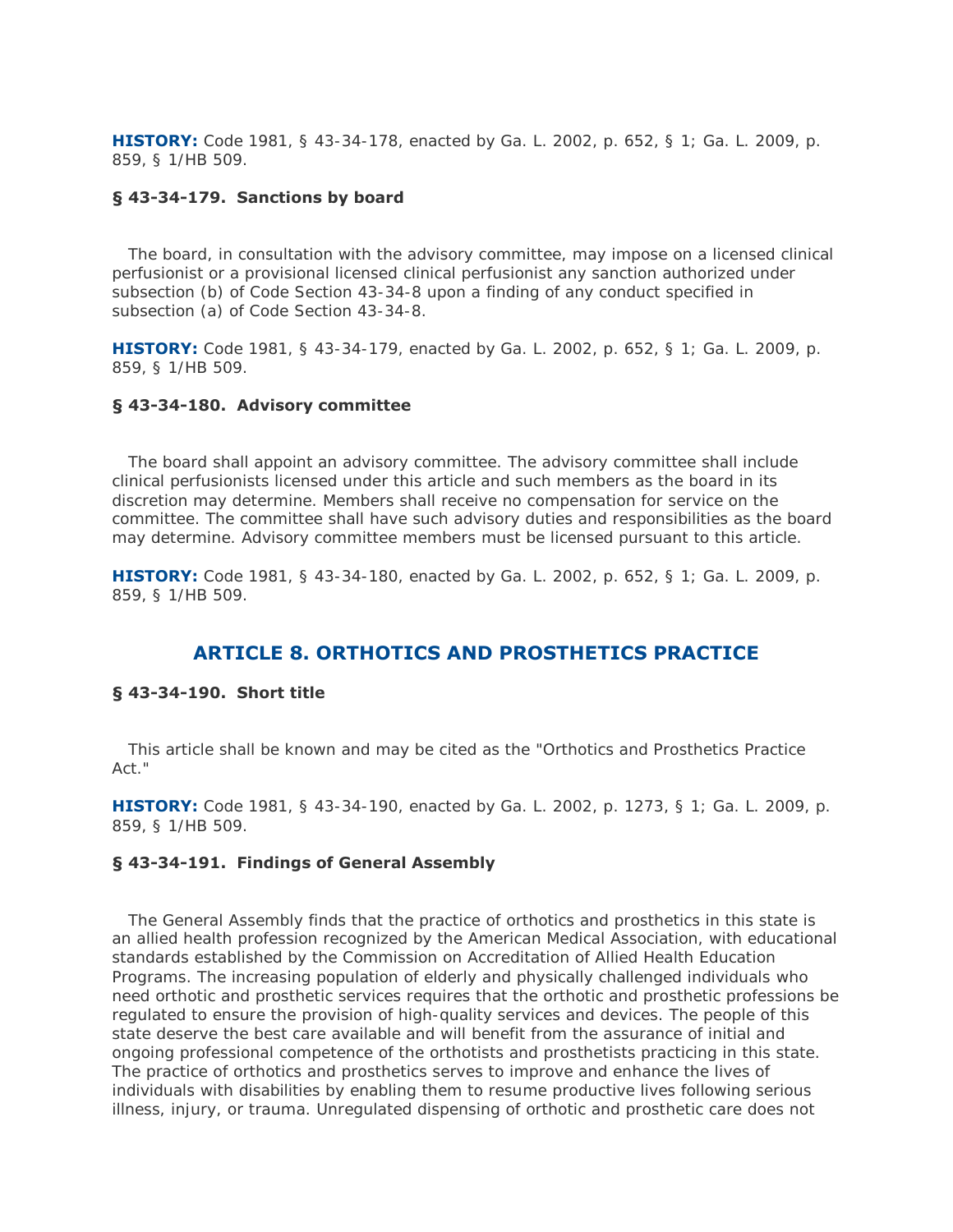adequately meet the needs or serve the interests of the public. In keeping with requirements imposed on similar health disciplines, licensure of the orthotic and prosthetic professions will help ensure the health and safety of consumers, as well as maximize their functional abilities and productivity levels. This article shall be liberally construed to best carry out these subjects and purposes.

**HISTORY:** Code 1981, § 43-34-191, enacted by Ga. L. 2002, p. 1273, § 1; Ga. L. 2009, p. 859, § 1/HB 509.

## **§ 43-34-192. Definitions**

As used in this article, the term:

 (1) "Assistant" means a person who assists an orthotist, prosthetist, or prosthetist orthotist with patient care services and fabrication of orthoses or prostheses under the supervision of a licensed orthotist or prosthetist.

(2) "Board" means the Georgia Composite Medical Board.

 (3) "Custom fabricated and fitted device" means that an orthosis or prosthesis is fabricated to original measurements or a mold, or both, for use by a patient in accordance with a prescription and which requires substantial clinical and technical judgment in its design and fitting.

 (4) "Custom fitted device" means a prefabricated orthosis or prosthesis sized or modified, or both, for use by a patient in accordance with a prescription and which requires substantial clinical judgment and substantive alteration for appropriate use.

 (5) "Facility" means the business location where orthotic or prosthetic care is provided and which has the appropriate clinical and laboratory space and equipment to provide comprehensive orthotic or prosthetic care. Licensed orthotists and prosthetists must be available to either provide care or supervise the provision of care by nonlicensed staff.

 (6) "Level of competence" means a hierarchical position that an individual occupies within a field or profession relative to other practitioners in the profession.

 (7) "Licensed orthotist" means a person licensed under this article to practice orthotics and who represents himself or herself to the public by title and description of services that includes the term "orthotic," "orthotist," "brace," or a similar title or description of services.

 (8) "Licensed physician" means a person licensed to practice medicine under Article 2 of this chapter.

 (9) "Licensed podiatrist" means a person licensed to practice podiatry under Chapter 35 of this title, the "Georgia Podiatry Practice Act."

 (10) "Licensed prosthetist" means a person licensed under this article to practice prosthetics and who represents himself or herself to the public by title and description of services that includes the term "prosthetic," "prosthetist," "artificial limb," or a similar title or description of services.

(11) "Off-the-shelf device" means a prefabricated prosthesis or orthosis sized or modified,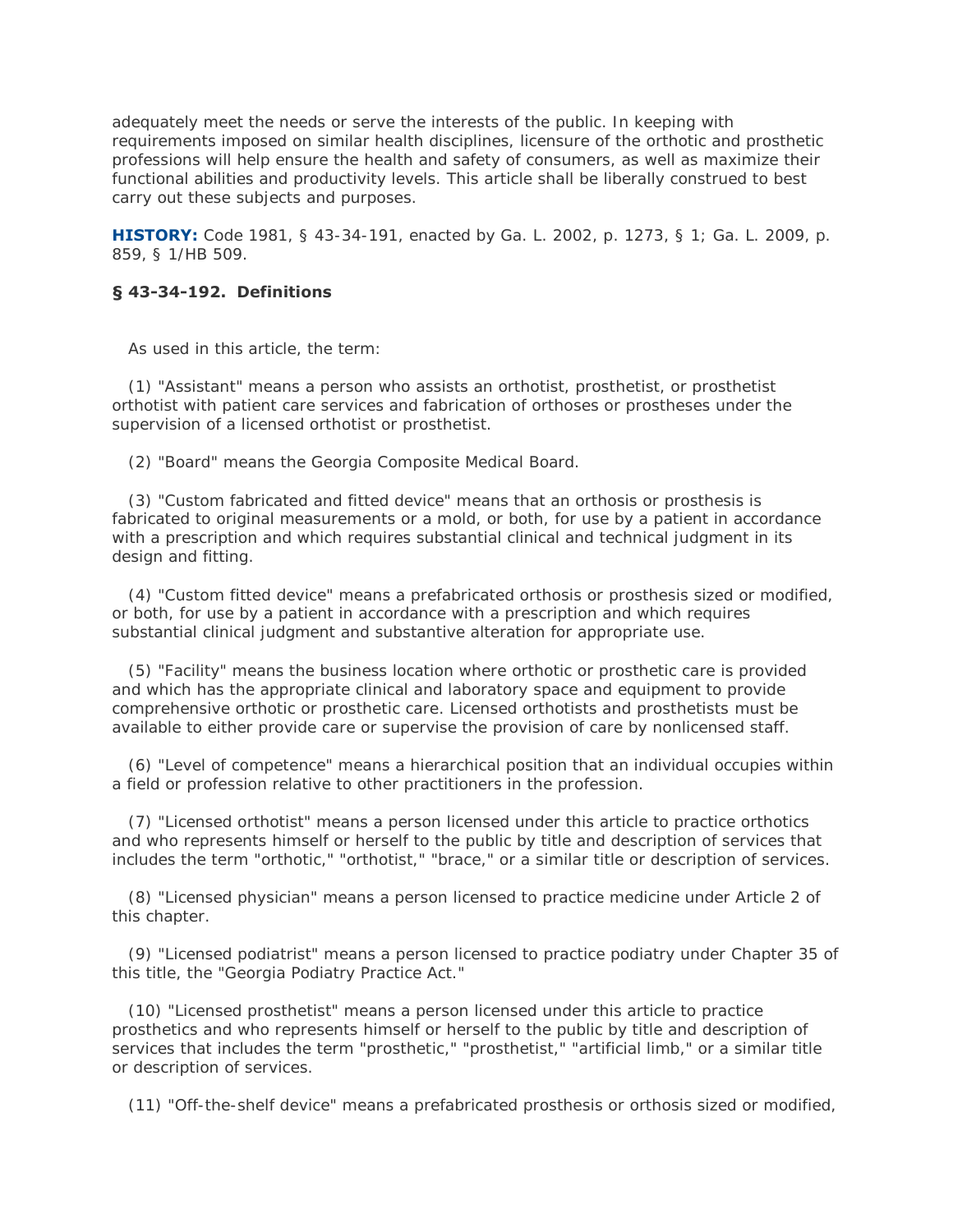or both, for use by a patient in accordance with a prescription and which does not require substantial clinical judgment and substantive alteration for appropriate use.

 (12) "Orthosis" means a custom designed, fabricated, fitted, modified, or fitted and modified device to correct, support, or compensate for a neuromusculoskeletal disorder or acquired condition. Orthosis does not include fabric or elastic supports, corsets, arch supports, low-temperature plastic splints, trusses, elastic hoses, canes, crutches, soft cervical collars, dental appliances, or other similar devices that are carried in stock and sold as over-the-counter items by a drug store, department store, corset shop, or surgical supply facility.

 (13) "Orthotic and prosthetic education program" means a course of instruction accredited by the Commission on Accreditation of Allied Health Education Programs consisting of:

 (A) A basic curriculum of college level instruction in math, physics, biology, chemistry, and psychology; and

(B) A specific curriculum in orthotic or prosthetic courses, including:

 (i) Lectures covering pertinent anatomy, biomechanics, pathomechanics, prosthetic or orthotic components and materials, training and functional capabilities, prosthetic or orthotic performance evaluation, prescription considerations, etiology of amputations and disease processes necessitating prosthetic or orthotic use, and medical management;

(ii) Subject matter related to pediatric and geriatric problems;

 (iii) Instruction in acute care techniques, such as immediate and early postsurgical prosthetics and fracture bracing techniques; and

 (iv) Lectures, demonstrations, and laboratory experiences related to the entire process of measuring, casting, fitting, fabricating, aligning, and completing prostheses or orthoses.

 (14) "Orthotic and prosthetic scope of practice" means a list that includes the role played by an occupant of a particular level of competence, what he or she can be expected to do and not to do, and his or her relation to others in the field. These should be based on nationally accepted standards of orthotic and prosthetic certifying agencies with accreditation by the National Commission for Certifying Agencies.

 (15) "Orthotics" means the science and practice of evaluating, measuring, designing, fabricating, assembling, fitting, adjusting, or servicing an orthosis under an order from a licensed physician or podiatrist for the correction or alleviation of neuromuscular or musculoskeletal dysfunction, disease, injury, or deformity.

 (16) "Orthotist" means an allied health professional who is specifically trained and educated to provide or manage the provision of a custom designed, fabricated, or modified and fitted external orthosis to an orthotic patient based on a clinical assessment and a physician's or podiatrist's prescription to restore physiological function or cosmesis or both and who represents himself or herself to the public by such title as providing orthotic services.

 (17) "Over-the-counter device" means a prefabricated, mass produced device that is prepackaged and requires no professional advice or judgment in either size selection or use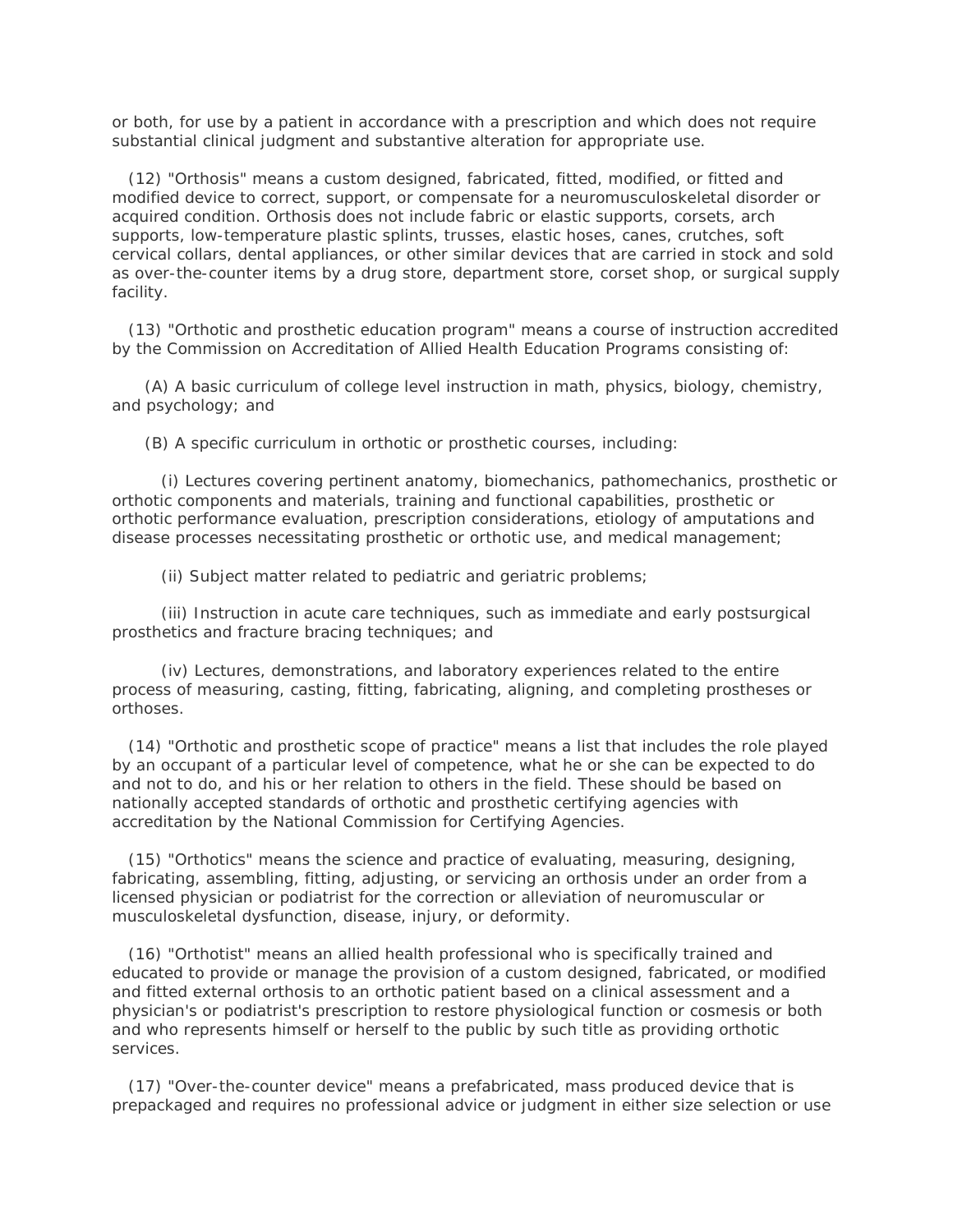and includes fabric or elastic supports, corsets, generic arch supports, and elastic hoses.

(18) "Person" means a natural person.

 (19) "Prosthesis" means a custom designed, fabricated, fitted, modified, or fitted and modified device to replace an absent external limb for purposes of restoring physiological function or cosmesis or both. Prosthesis does not include artificial eyes, ears, fingers, or toes; dental appliances; cosmetic devices such as artificial breasts, eyelashes, or wigs; or other devices that do not have a significant impact on the musculoskeletal functions of the body.

 (20) "Prosthetics" means the science and practice of evaluating, measuring, designing, fabricating, assembling, fitting, adjusting, or servicing a prosthesis under an order from a licensed physician or podiatrist.

 (21) "Prosthetist" means an allied health professional who is specifically trained and educated to provide or manage the provision of a custom designed, fabricated, modified, and fitted external limb prosthesis to a prosthetic patient based on a clinical assessment and a physician's or podiatrist's prescription to restore physiological function or cosmesis or both and who represents himself or herself to the public by such title as providing prosthetic services.

 (22) "Prosthetist orthotist" means a person who practices both disciplines of prosthetics and orthotics and who represents himself or herself to the public by such title as providing prosthetic and orthotic services.

 (23) "Resident" means a person who has completed an education program in either orthotics or prosthetics and is continuing his or her clinical education in a residency accredited by the National Commission on Orthotic and Prosthetic Education.

 (24) "Technician" means a person who assists an orthotist, prosthetist, or prosthetist orthotist with fabrication of orthoses or prostheses but does not provide direct patient care.

**HISTORY:** Code 1981, § 43-34-192, enacted by Ga. L. 2002, p. 1273, § 1; Ga. L. 2009, p. 859, § 1/HB 509.

#### **§ 43-34-193. Construction of article**

This article shall not be construed to prohibit:

(1) A licensed physician from engaging in the practice for which he or she is licensed;

 (2) A person licensed in this state under any other law from engaging in the practice for which he or she is licensed;

 (3) The practice of orthotics or prosthetics by a person who is employed by the federal government or any bureau, division, or agency of the federal government while in the discharge of the employee's official duties;

(4) The practice of orthotics or prosthetics by:

(A) A student enrolled in a school of orthotics or prosthetics; or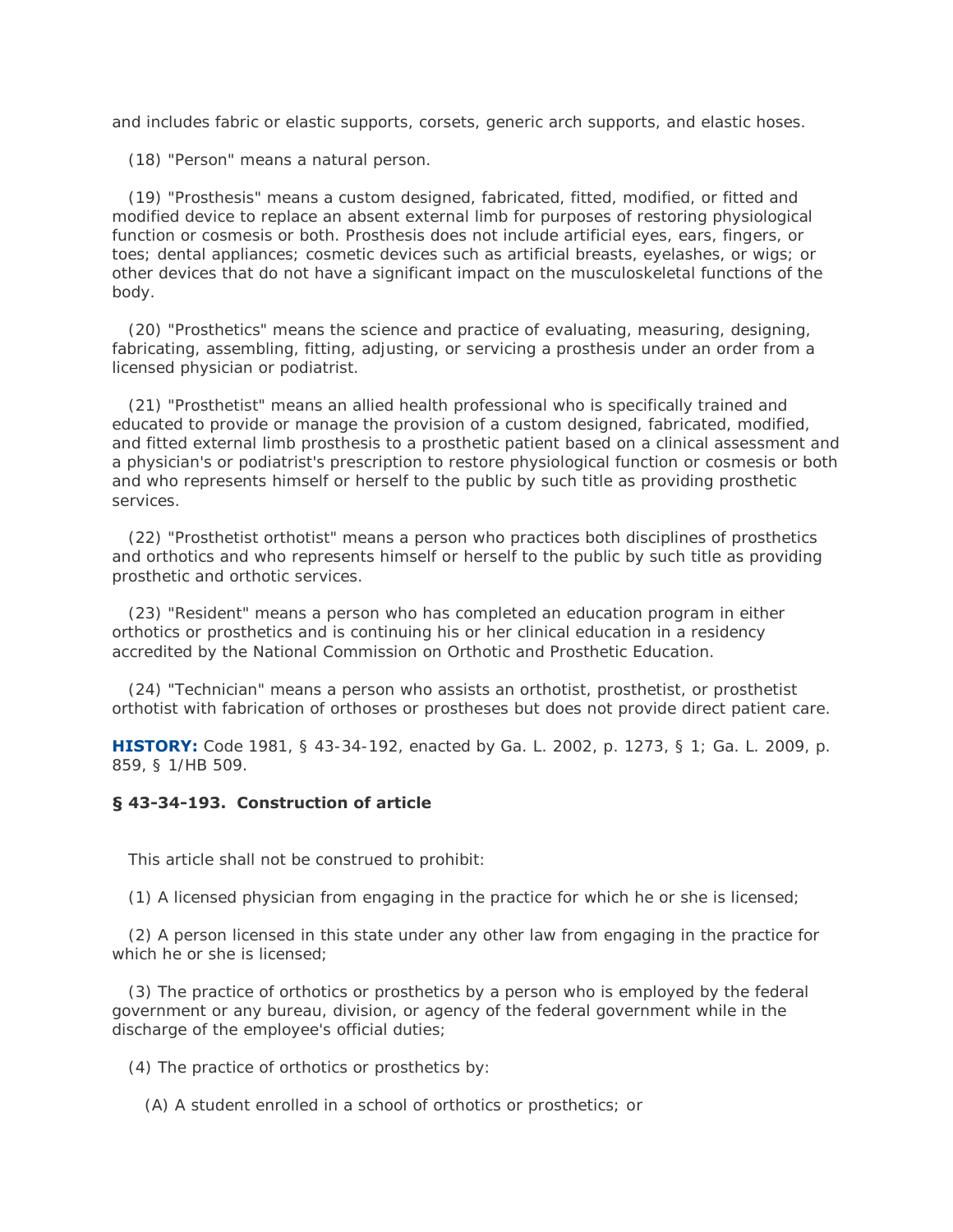(B) A resident continuing his or her clinical education in a residency accredited by the National Commission on Orthotic and Prosthetic Education;

 (5) The practice of orthotics or prosthetics by a person who is an orthotist or prosthetist licensed under the laws of another state or territory of the United States or another country and has applied in writing to the board, in a form and substance satisfactory to the board, for a license as an orthotist or prosthetist and who is qualified to receive the license until:

(A) The expiration of six months after the filing of the written application;

(B) The withdrawal of the application; or

(C) The denial of the application by the board;

 (6) A person licensed by this state as a physical therapist or occupational therapist from engaging in his or her profession;

(7) A licensed podiatrist from engaging in his or her profession;

(8) A licensed athletic trainer from engaging in his or her profession;

 (9) A registered pharmacist from engaging in the practice for which he or she is registered;

 (10) Any person licensed, certified, or permitted under any other article of this chapter from engaging in the practice for which he or she is licensed, certified, or permitted;

(11) The measuring, molding, or fitting of knee braces by any person;

 (12) Employees or authorized representatives of an orthotic manufacturer from engaging in one or more of the following: evaluating, adjusting, measuring, designing, fabricating, assembling, fitting, servicing, training, repairing, replacing, or delivering an orthotic device under the order, direction, or prescription of a physician or health provider operating within his or her licensed scope of practice and meeting the criteria of the Part II Policy and Procedures for Orthotics and Prosthetics Services pursuant to Title XIX of the federal Social Security Act, as amended; or

 (13) A board certified pedorthist from manufacturing, fabricating, dispensing, or any combination thereof custom foot orthotics or foot or ankle gauntlets.

**HISTORY:** Code 1981, § 43-34-193, enacted by Ga. L. 2002, p. 1273, § 1; Ga. L. 2005, p. 526, § 2/HB 608; Ga. L. 2009, p. 859, § 1/HB 509.

#### **§ 43-34-194. Application for original license**

 An application for an original license shall be made to the board on a form prescribed thereby and shall be accompanied by the required fee, which shall not be refundable. An application shall require information that in the judgment of the board will enable it to determine the qualifications of the applicant for a license.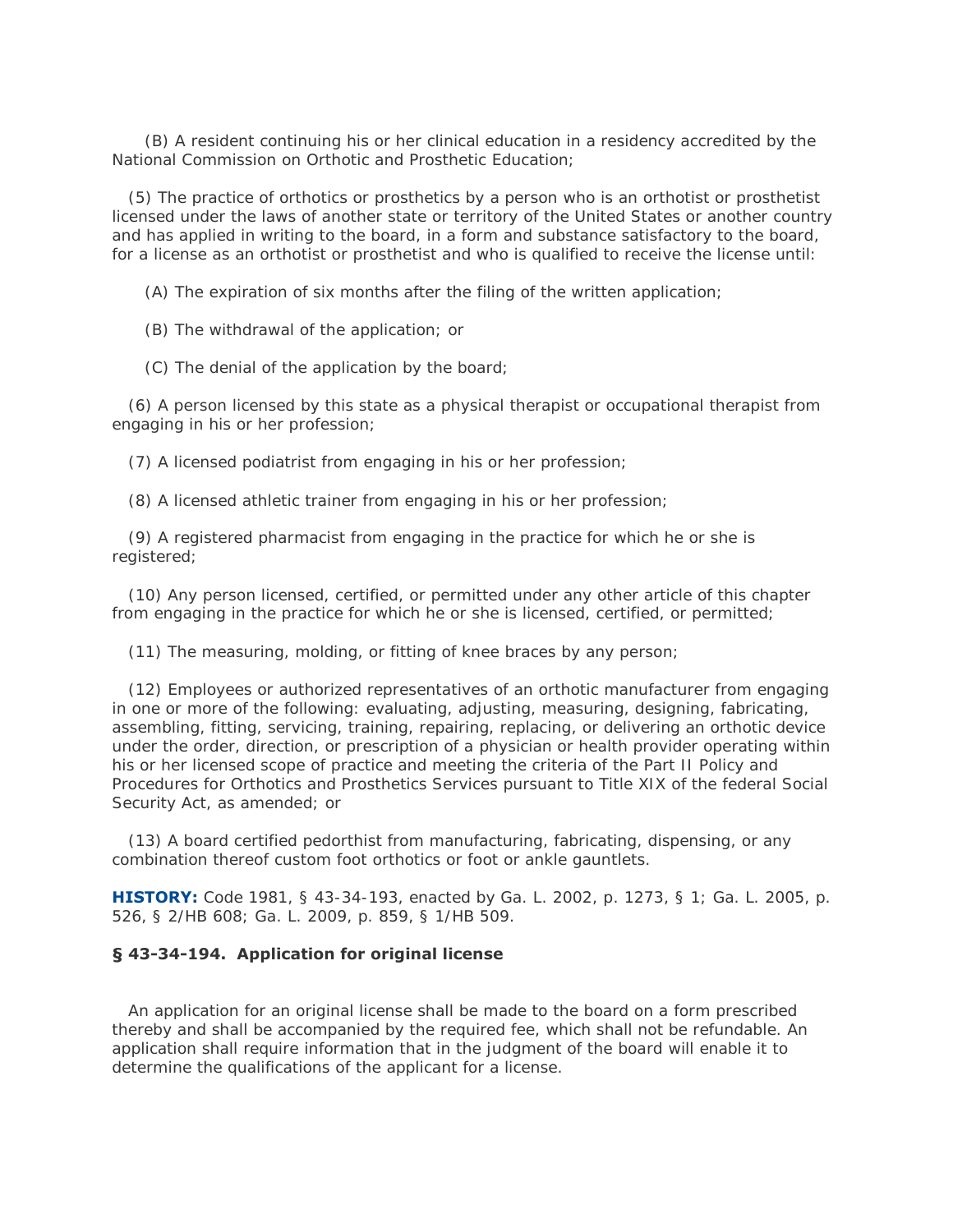**HISTORY:** Code 1981, § 43-34-194, enacted by Ga. L. 2002, p. 1273, § 1; Ga. L. 2009, p. 859, § 1/HB 509.

### **§ 43-34-195. Qualifications for license**

(a) To qualify for a license to practice orthotics or prosthetics, a person shall:

(1) (A) Possess a baccalaureate degree from a college or university;

 (B) Have completed the amount of formal training, including, but not limited to, any hours of classroom education and clinical practice, established and approved by the board; and

 (C) Complete a clinical residency in the professional area for which a license is sought in accordance with standards, guidelines, or procedures for residencies inside or outside this state established and approved by the board. The majority of training must be devoted to services performed in the discipline for which the license will be sought and under the supervision of a practitioner licensed in orthotics or prosthetics or a person certified as an orthotist, prosthetist, or prosthetist orthotist, provided that the certification was obtained before the date this article becomes effective; or

 (2) (A) Possess an associate's degree from a college or university with specific courses of study in human anatomy, physiology, physics, chemistry, and biology; and

 (B) Have completed at least five years of continued work experience performed in the discipline for which the license will be sought under the supervision of a practitioner licensed in such discipline or certified in such discipline by an agency accredited by the National Commission for Certifying Agencies;

 (3) Pass all written, practical, and oral examinations that are required and approved by the board;

 (4) Be qualified to practice in accordance with nationally accepted standards of orthotic and prosthetic care; and

(5) Have met such other requirements as may be prescribed by the board.

(b) The standards and requirements for licensure established by the board shall be substantially equal to or in excess of standards commonly accepted in the profession of orthotics or prosthetics. The board shall adopt rules as necessary to set the standards and requirements.

(c) A person may be licensed in more than one discipline.

**HISTORY:** Code 1981, § 43-34-195, enacted by Ga. L. 2002, p. 1273, § 1; Ga. L. 2009, p. 859, § 1/HB 509.

### **§ 43-34-196. Sanctions authorized.**

 The board, in consultation with the advisory committee, may impose on a licensed orthotist or prosthetist any sanction authorized under subsection (b) of Code Section 43-34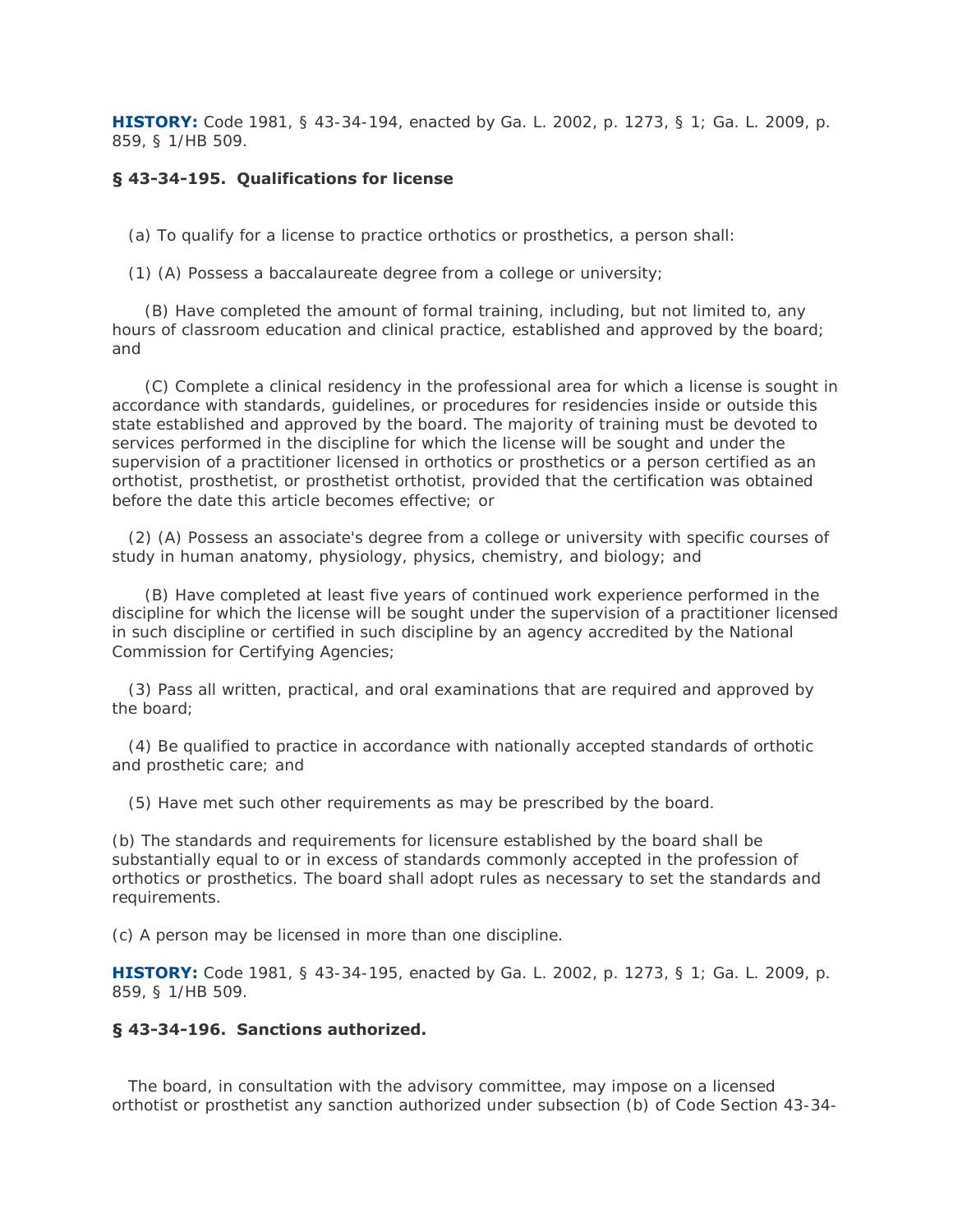8 upon a finding of any conduct specified in subsection (a) of Code Section 43-34-8.

**HISTORY:** Code 1981, § 43-34-196, enacted by Ga. L. 2002, p. 1273, § 1; Ga. L. 2009, p. 859, § 1/HB 509.

### **§ 43-34-197. Supervision of assistants and technicians**

 (a) No person shall work as an assistant to an orthotist, prosthetist, or prosthetist orthotist and provide patient care services or fabrication of orthoses or prostheses unless he or she is doing the work under the supervision of a licensed orthotist, prosthetist, or prosthetist orthotist.

(b) No person shall work as a technician unless the work is performed under the supervision of a person licensed under this article.

**HISTORY:** Code 1981, § 43-34-197, enacted by Ga. L. 2002, p. 1273, § 1; Ga. L. 2005, p. 526, § 3/HB 608; Ga. L. 2009, p. 859, § 1/HB 509.

# **§ 43-34-198. Application for license for persons currently practicing orthotics or prosthetics**

 (a) Until July 1, 2007, a person certified as an orthotist, prosthetist, or prosthetist orthotist by the American Board for Certification in Orthotics and Prosthetics, Incorporated or the Board of Orthotist/Prosthetist Certification, or holding similar certifications from other accrediting bodies with equivalent educational requirements and examination standards, may apply for and may be granted orthotic or prosthetic licensure under this article upon payment of the required fee. After that date, any applicant for licensure as an orthotist or a prosthetist shall meet the requirements of subsection (a) of Code Section 43-34-195.

(b) On and after July 1, 2007, no person shall practice orthotics or prosthetics in this state and hold himself or herself out as being able to practice such professions unless he or she is licensed in accordance with this article or is exempt from such licensing. A person who violates this subsection shall, upon conviction thereof, be guilty of a misdemeanor.

**HISTORY:** Code 1981, § 43-34-198, enacted by Ga. L. 2002, p. 1273, § 1; Ga. L. 2009, p. 859, § 1/HB 509.

### **§ 43-34-199. Order from licensed physician or podiatrist required**

 A licensed orthotist may provide care or services only if the care or services are provided pursuant to an order from a licensed physician or podiatrist. A licensed prosthetist may provide care or services only if the care or services are provided pursuant to an order from a licensed physician or podiatrist.

**HISTORY:** Code 1981, § 43-34-199, enacted by Ga. L. 2002, p. 1273, § 1; Ga. L. 2009, p. 859, § 1/HB 509.

### **§ 43-34-200. Expiration date and renewal period; continuing education; procedure for restoration**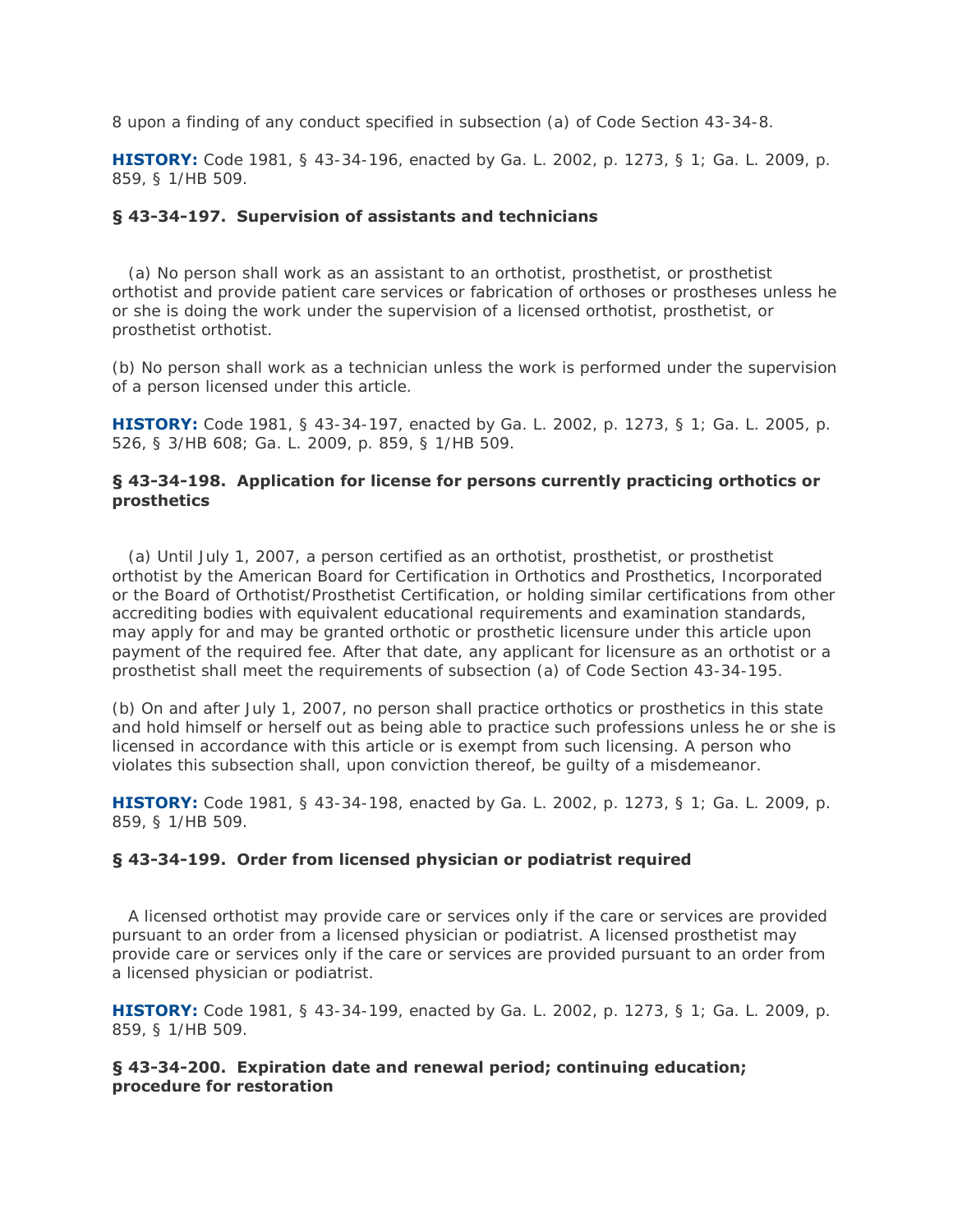(a) The expiration date and renewal period for each license issued under this article shall be set by the board. A license shall be valid for a period of up to two years and shall be renewed biennially as provided by rule of the board. The board shall establish continuing education requirements for the renewal of a license. These requirements shall be based on established standards of competence in the field of orthotics or prosthetics.

(b) A person who has permitted his or her license to expire or who has had his or her license on inactive status may have his or her license restored by:

(1) Making application to the board;

 (2) Filing proof acceptable to the board of his or her fitness to have his or her license restored including, but not limited to, sworn evidence certifying to active practice in another jurisdiction satisfactory to the board; and

(3) Paying the required restoration fee.

If the person has not maintained an active practice in another jurisdiction satisfactory to the board, the board shall determine, by an evaluation program established by rule, such person's fitness to resume active status and may require the person to complete a period of evaluated clinical experience and successful completion of an examination.

(c) A person whose license expired while he or she was:

 (1) In federal service on active duty within the armed forces of the United States or with the state militia and called into service or training; or

 (2) In training or education under the supervision of the United States preliminary to induction into military service

may have his or her license renewed or restored without paying a lapsed renewal fee if, within two years after termination from the service, training, or education except under conditions other than honorable, he or she furnishes the board with satisfactory evidence that he or she has been so engaged and that his or her service, training, or education has been terminated.

**HISTORY:** Code 1981, § 43-34-200, enacted by Ga. L. 2002, p. 1273, § 1; Ga. L. 2009, p. 859, § 1/HB 509.

### **§ 43-34-201. Inactive status**

 A person who notifies the board on forms prescribed thereby may elect to place his or her license on an inactive status and shall, subject to rules of the board, be excused from payment of renewal fees until he or she notifies the board of his or her desire to resume active status. A person requesting restoration from inactive status shall be required to pay the current renewal fee and shall be required to restore his or her license as provided in Code Section 43-34-200. An orthotist or prosthetist whose license is on inactive status shall not practice orthotics or prosthetics in this state.

**HISTORY:** Code 1981, § 43-34-201, enacted by Ga. L. 2002, p. 1273, § 1; Ga. L. 2009, p. 859, § 1/HB 509.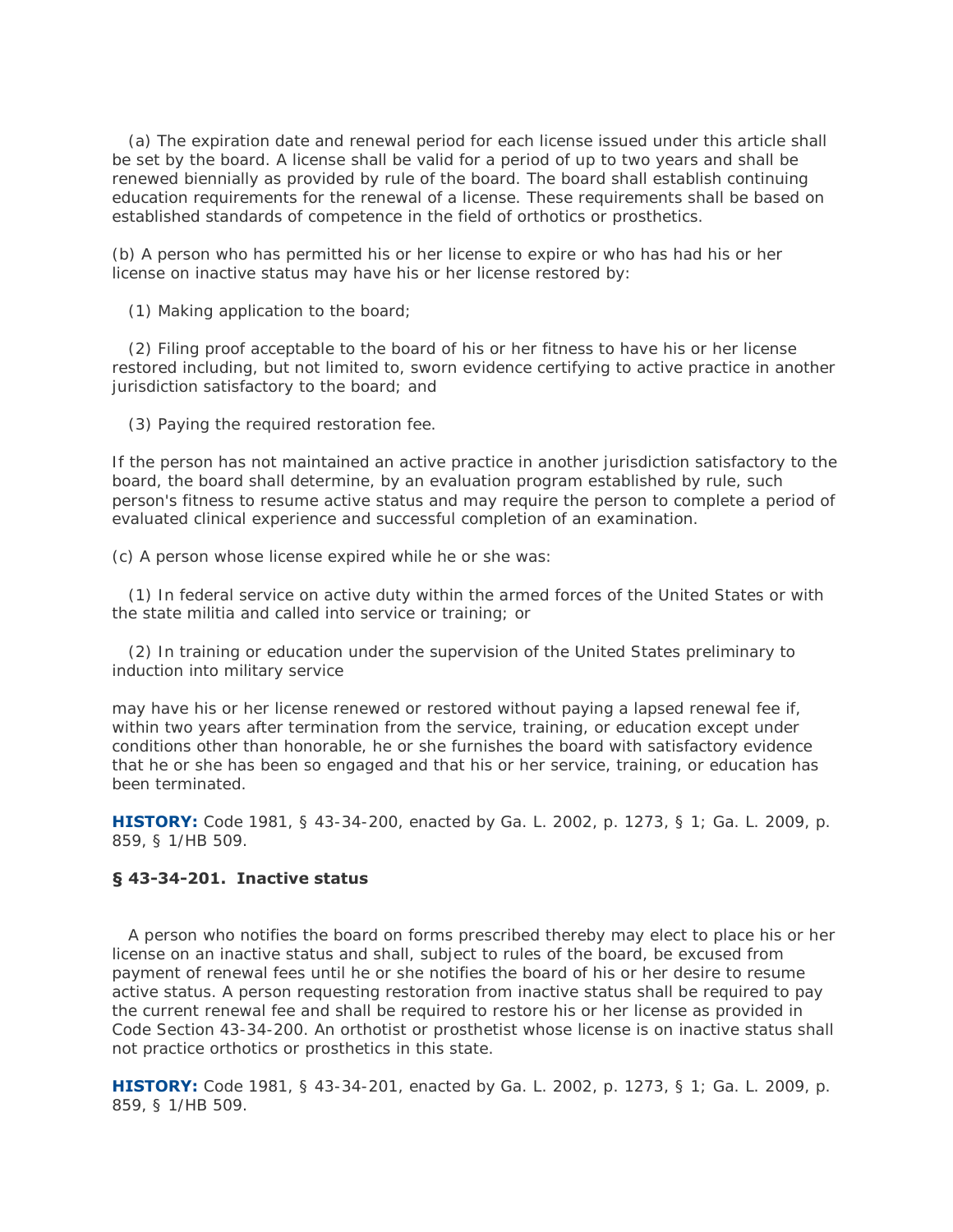### **§ 43-34-202. Reciprocal licensure requirements**

 The board may, at its discretion, license as an orthotist or prosthetist, without examination and on payment of the required fee, an applicant who is an orthotist or prosthetist and is:

 (1) Licensed under the laws of another state, territory, or country, if the requirements for licensure in that state, territory, or country in which the applicant is licensed were, at the date of his or her licensure, equal to or more stringent than the requirements in force in this state on that date; or

 (2) Certified as an orthotist or prosthetist by a national certifying organization that is accredited by the National Commission for Certifying Agencies and has educational and testing standards equal to or more stringent than the licensing requirements of this state.

**HISTORY:** Code 1981, § 43-34-202, enacted by Ga. L. 2002, p. 1273, § 1; Ga. L. 2009, p. 859, § 1/HB 509.

#### **§ 43-34-203. Advisory committee**

 The board shall appoint the advisory committee. The advisory committee shall include licensed orthotists and prosthetists licensed under this article and such members as the board in its discretion may determine. Members shall receive no compensation for service on the committee. The committee shall have such advisory duties and responsibilities as the board may determine. The initial members of the advisory committee may include persons eligible for licensing under this article. Subsequent advisory committee members must be licensed pursuant to this article.

**HISTORY:** Code 1981, § 43-34-204, enacted by Ga. L. 2002, p. 1273, § 1; Code 1981, § 43-34-203, as redesignated by Ga. L. 2009, p. 859, § 1/HB 509.

#### **§ 43-34-204. Redesignated**

# **ARTICLE 9. COSMETIC LASER SERVICES**

# **§ 43-34-240. (For effective date, see note.) Short title**

 This article shall be known and may be cited as the "Georgia Cosmetic Laser Services Act."

**HISTORY:** Code 1981, § 43-34-240, enacted by Ga. L. 2007, p. 626, § 1/HB 528; Ga. L. 2009, p. 859, § 1/HB 509.

#### **§ 43-34-241. (For effective date, see note.) Legislative findings; purpose**

 This article is enacted for the purpose of safeguarding the public health, safety, and welfare by providing for state administrative control, supervision, and regulation of the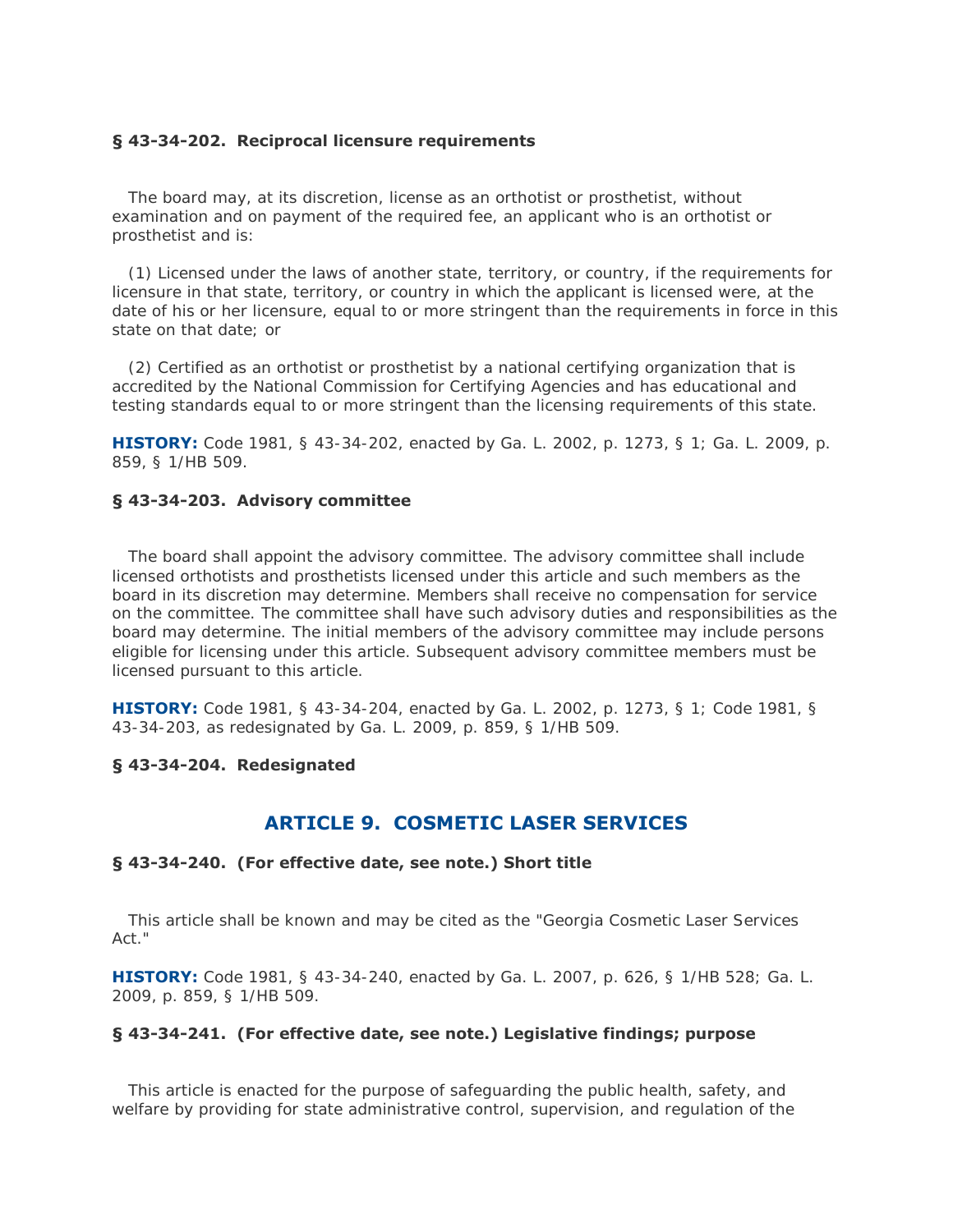practice of providing cosmetic laser services. It is the intention of the General Assembly that cosmetic laser services be made available and affordable to the people of this state in a safe, reliable manner. Unregulated cosmetic laser services do not adequately meet the needs or serve the interests of the public. Licensure of those performing cosmetic laser services and required education and training of such practitioners will help ensure the health and safety of consumers. The practice of providing cosmetic laser services is declared to be affected with the public interest; and this article shall be liberally construed so as to accomplish the purpose stated in this Code section.

**HISTORY:** Code 1981, § 43-34-241, enacted by Ga. L. 2007, p. 626, § 1/HB 528; Ga. L. 2009, p. 859, § 1/HB 509.

# **§ 43-34-242. (For effective date, see note.) Definitions**

As used in this article, the term:

 (1) "Board" means the Georgia Composite Medical Board created by Code Section 43-34-  $\mathcal{L}$ 

 (2) "Consulting physician" means a person licensed to practice medicine under Article 2 of this chapter and:

(A) Whose principal place of practice is within this state; or

 (B) Whose principal place of practice is outside this state but is within 50 miles from the facility with whom he or she has an agreement to provide services in accordance with Code Section 43-34-248.

 (3) "Consumer" means a person on whom cosmetic laser services are or are to be performed.

 (4) "Cosmetic laser practitioner" means a person licensed under this article to provide cosmetic laser services as defined in this article and whose license is in good standing.

 (5) "Cosmetic laser services" means nonablative elective cosmetic light based skin care, photo rejuvenation, or hair removal using lasers or pulsed light devices approved by the United States Food and Drug Administration for noninvasive procedures. Such services and the provision thereof shall not be considered to be the practice of medicine.

 (6) "Facility" means any location, place, area, structure, office, institution, or business or a part thereof in which is performed or provided cosmetic laser services regardless of whether a fee is charged for such services.

 (7) "License" means a valid and current certificate of registration issued by the board which shall give the person to whom it is issued authority to engage in the practice prescribed thereon.

(8) "Licensee" means any person holding a license under this article.

 (9) "Medical practitioner" means a registered professional nurse, nurse practitioner, physician assistant, or physician.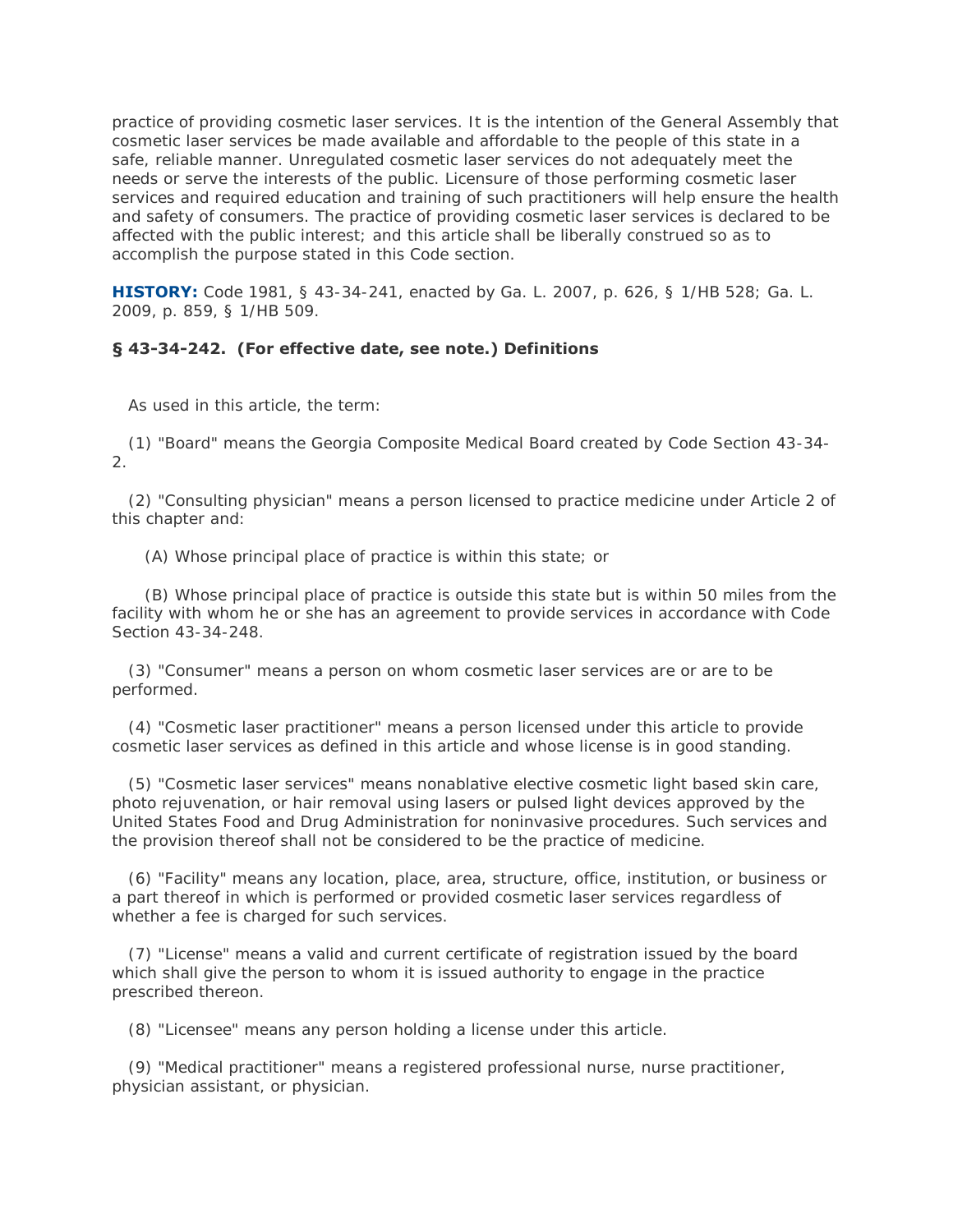(10) "Nurse" means a registered professional nurse or nurse practitioner.

(11) "Person" means a natural person.

**HISTORY:** Code 1981, § 43-34-242, enacted by Ga. L. 2007, p. 626, § 1/HB 528; Ga. L. 2009, p. 859, § 1/HB 509; Ga. L. 2009, p. 989, § 1/SB 104.

## **§ 43-34-243. (For effective date, see note.) Permitted activities**

This article shall not be construed to prohibit:

(1) A licensed physician from engaging in the practice for which he or she is licensed;

 (2) A licensed physician assistant from engaging in the practice for which he or she is licensed;

 (3) A person licensed by this state as a registered professional nurse, licensed practical nurse, or nurse practitioner from engaging in his or her profession;

(4) A licensed esthetician from engaging in his or her profession;

(5) A master cosmetologist from engaging in his or her profession;

 (6) Any person licensed under any other article of this chapter from engaging in the practice for which he or she is licensed;

 (7) A person licensed in this state under any other law from engaging in the practice for which he or she is licensed;

 (8) The practice of providing cosmetic laser services by a person who is employed by the federal government or any bureau, division, or agency of the federal government while in the discharge of the employee's official duties;

 (9) The practice of providing cosmetic laser services by a student enrolled in an accredited school of nursing or medical school as part of his or her training; or

 (10) Employees or authorized representatives of a manufacturer of a laser used for cosmetic laser services from engaging in one or more of the following: evaluating, adjusting, measuring, designing, fabricating, assembling, fitting, servicing, training, repairing, replacing, or delivering a laser used to provide cosmetic laser services under the order, direction, or prescription of a physician or health provider operating within his or her licensed scope of practice.

**HISTORY:** Code 1981, § 43-34-243, enacted by Ga. L. 2007, p. 626, § 1/HB 528; Ga. L. 2009, p. 859, § 1/HB 509.

### **§ 43-34-244. (For effective date, see note.) Two levels of license; application**

 (a) There shall be two levels of a license for a cosmetic laser practitioner: assistant laser practitioner and senior laser practitioner.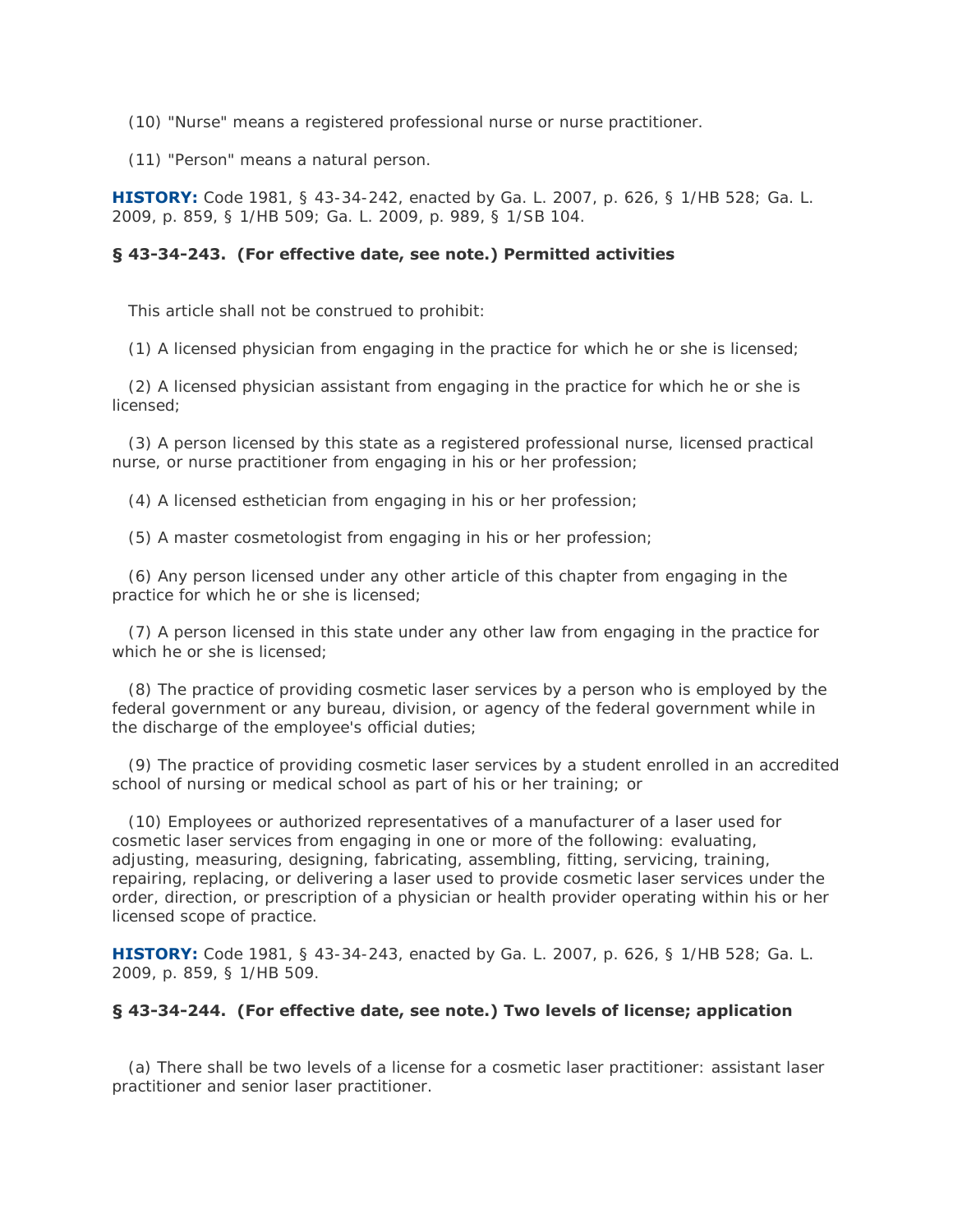(b) Any person desiring to obtain a license as a cosmetic laser practitioner under the terms of this article shall make application to the board as follows:

 (1) An applicant for an "assistant laser practitioner" license shall present proof that he or she:

 (A) Holds a current valid license or certificate of registration as a physician assistant, licensed practical nurse, nurse, esthetician, or master cosmetologist, or has previously held a license or certificate of registration as a medical practitioner; and

 (B) Has received at least three laser certificates from attending laser/intense pulsed light (IPL) courses as approved by the board, directly taught by a licensed physician or certified continuing medical education or continuing education educator.

If, after review of the application, it is determined that the applicant is at least 21 years of age; has met the minimum educational requirements; is of good moral character; and is possessed of the requisite skill to perform properly cosmetic laser services, a license shall be issued to the applicant entitling the applicant to practice the occupation of cosmetic laser practitioner at the assistant laser practitioner level under the on-site supervision of a senior laser practitioner.

(2) An applicant for a "senior laser practitioner" license shall present proof that he or she:

 (A) Holds a current valid license or certificate of registration as a physician assistant or nurse or has previously held a license or certificate of registration as a medical practitioner;

(B) Has at least three years of clinical or technological medical experience, or both;

 (C) Has been or was licensed or nationally board certified as a medical practitioner for at least three years; and

 (D) Has received at least two laser certificates from attending laser/intense pulsed light (IPL) continuing medical education courses as approved by the board, directly taught by a licensed physician or certified continuing medical education or continuing education educator.

If, after review of the application, it is determined that the applicant is at least 21 years of age; has met the minimum educational and clinical training requirements to perform cosmetic laser services with indirect supervision; is of good moral character; and is possessed of the requisite skill to perform properly these services, a license shall be issued to the applicant entitling the applicant to practice the occupation of cosmetic laser practitioner at the senior laser practitioner level pursuant to the protocols of a consulting physician.

(c) Any person desiring to obtain a license as an "assistant laser practitioner" who does not meet the requirements of paragraph (1) of subsection (b) of this Code section shall also be eligible for a license as an "assistant laser practitioner" if he or she makes application to the board within nine months of the effective date of this article and presents proof that he or she:

 (1) Prior to the effective date of this article, obtained a minimum of 2,000 hours of experience in administering cosmetic laser service; and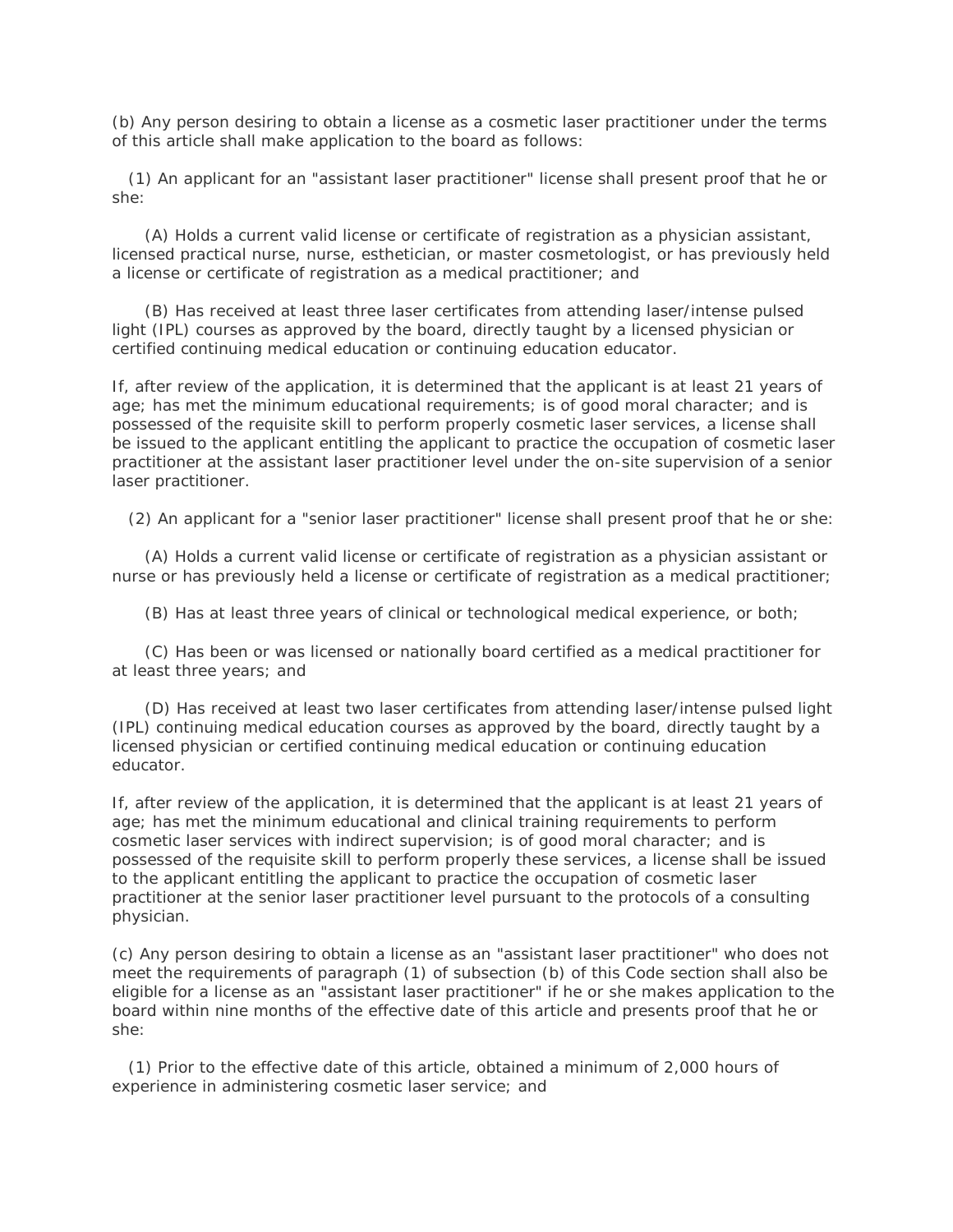(2) Has received at least two laser certificates from attending laser/intense pulsed light (IPL) courses, directly taught by a licensed physician or certified continuing medical education or continuing education educator.

(d) Should an applicant have a current cosmetic laser practitioner license or certificate of registration in force from another state, country, territory of the United States, or the District of Columbia, where similar reciprocity is extended to this state and licensure requirements are substantially equal to those in this state, and have paid a fee and have submitted an application, the applicant may be issued a license at the appropriate level entitling him or her to practice the occupation of a cosmetic laser practitioner at that level, unless the board, in its discretion, sees fit to require a written or a practical examination subject to the terms and provisions of this article.

**HISTORY:** Code 1981, § 43-34-244, enacted by Ga. L. 2007, p. 626, § 1/HB 528; Ga. L. 2009, p. 859, § 1/HB 509; Ga. L. 2009, p. 989, § 2/SB 104; Ga. L. 2010, p. 878, § 43/HB 1387.

#### **§ 43-34-245. (For effective date, see note.) Expiration of licenses; license renewal**

 (a) All licenses shall expire biennially unless renewed. All applications for renewal of a license shall be filed with the board prior to the expiration date, accompanied by the biennial renewal fee prescribed by the board. A license which has expired for failure of the holder to renew may only be restored after application and payment of the prescribed restoration fee within the time period established by the board and provided the applicant meets such requirements as the board may establish by rule. Any license which has not been restored within such period following its expiration may not be renewed, restored, or reissued thereafter. The holder of such a canceled license may apply for and obtain a valid license only upon compliance with all relevant requirements for issuance of a new license.

(b) As a condition of license renewal, the board shall require licensees to provide proof, in a form approved by the board, of a minimum of five hours of continuing education courses as approved by the board in the area of cosmetic laser services, equipment safety and operation, procedures, and relative skin modalities, directly taught by a licensed physician or certified continuing medical education or continuing education educator.

**HISTORY:** Code 1981, § 43-34-245, enacted by Ga. L. 2007, p. 626, § 1/HB 528; Ga. L. 2009, p. 859, § 1/HB 509.

#### **§ 43-34-246. (For effective date, see note.) Sanctions**

 The board may impose on a cosmetic laser practitioner or applicant any sanction authorized under subsection (b) of Code Section 43-34-8 upon a finding of any conduct specified in subsection (a) of Code Section 43-34-8.

**HISTORY:** Code 1981, § 43-34-246, enacted by Ga. L. 2007, p. 626, § 1/HB 528; Ga. L. 2009, p. 859, § 1/HB 509.

#### **§ 43-34-247. (For effective date, see note.) Petition to restrain or enjoin unlicensed cosmetic laser practitioner**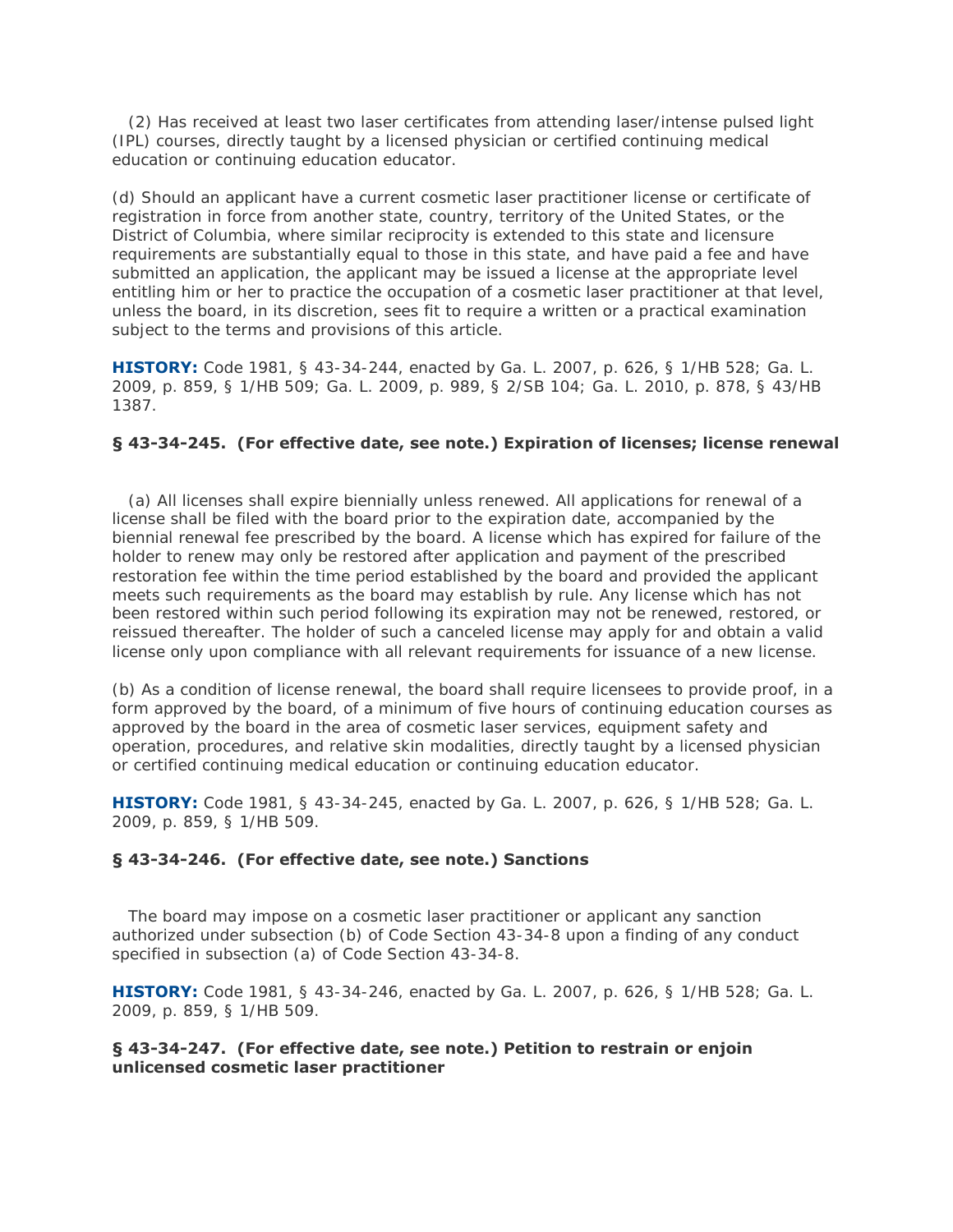The practice of providing cosmetic laser services is declared to be an activity affecting the public interest and involving the health, safety, and welfare of the public. Such practice when engaged in by a person who is not licensed as a cosmetic laser practitioner or otherwise licensed to practice a profession which is permitted under law to perform cosmetic laser services is declared to be harmful to the public health, safety, and welfare. The board or the district attorney of the circuit where such unlicensed practice exists, or any person or organization having an interest therein, may bring a petition to restrain and enjoin such unlicensed practice in the superior court of the county where such unlicensed person resides. It shall not be necessary in order to obtain an injunction under this Code section to allege or prove that there is no adequate remedy at law, or to allege or prove any special injury.

**HISTORY:** Code 1981, § 43-34-247, enacted by Ga. L. 2007, p. 626, § 1/HB 528; Ga. L. 2009, p. 859, § 1/HB 509.

### **§ 43-34-248. (For effective date, see note.) Agreement with consulting physician**

 (a) Any facility providing cosmetic laser services other than hair removal using lasers or pulsed light devices shall have an agreement with a consulting physician who shall:

(1) Be trained in laser modalities;

 (2) Establish proper protocols for the cosmetic laser services provided at the facility and file such protocols with the board;

 (3) Examine each patient prior to any cosmetic laser service other than hair removal using lasers or pulsed light devices being performed; provided, however, that a consulting physician may delegate the authority to perform such examination to a physician assistant who is a licensed cosmetic laser practitioner, in accordance with a job description approved by the board, or to a registered professional nurse who is also an advanced practice registered nurse as defined in paragraph (1.1) of Code Section 43-26-3 and who is a licensed cosmetic laser practitioner, pursuant to a protocol approved by the board; and provided, further, that in facilities subject to the provisions of Code Section 43-34-249.1 such delegation may be to: (A) a physician assistant who is not required to be a licensed cosmetic laser practitioner, in accordance with a job description approved by the board; or (B) a registered professional nurse who is also an advanced practice registered nurse who is not required to be a licensed cosmetic laser practitioner, in accordance with a protocol approved by the board; and

 (4) Be available for emergency consultation with the cosmetic laser practitioner or anyone employed by the facility.

(b) Any facility providing cosmetic laser services other than hair removal using lasers or pulsed light devices shall have a supervisor present at the facility or immediately available for consultation and supervision either personally or via telecommunications. The supervisor shall supervise the performance of all cosmetic laser services performed by a person other than the consulting physician. The supervisor shall be a physician licensed under this chapter who is trained in laser modalities or a senior laser practitioner.

(c) (1) Any facility providing cosmetic laser services other than hair removal using lasers or pulsed light devices shall post a sign listing the consulting physician's name, emergency contact number, his or her board certification and specialty, and the address of his or her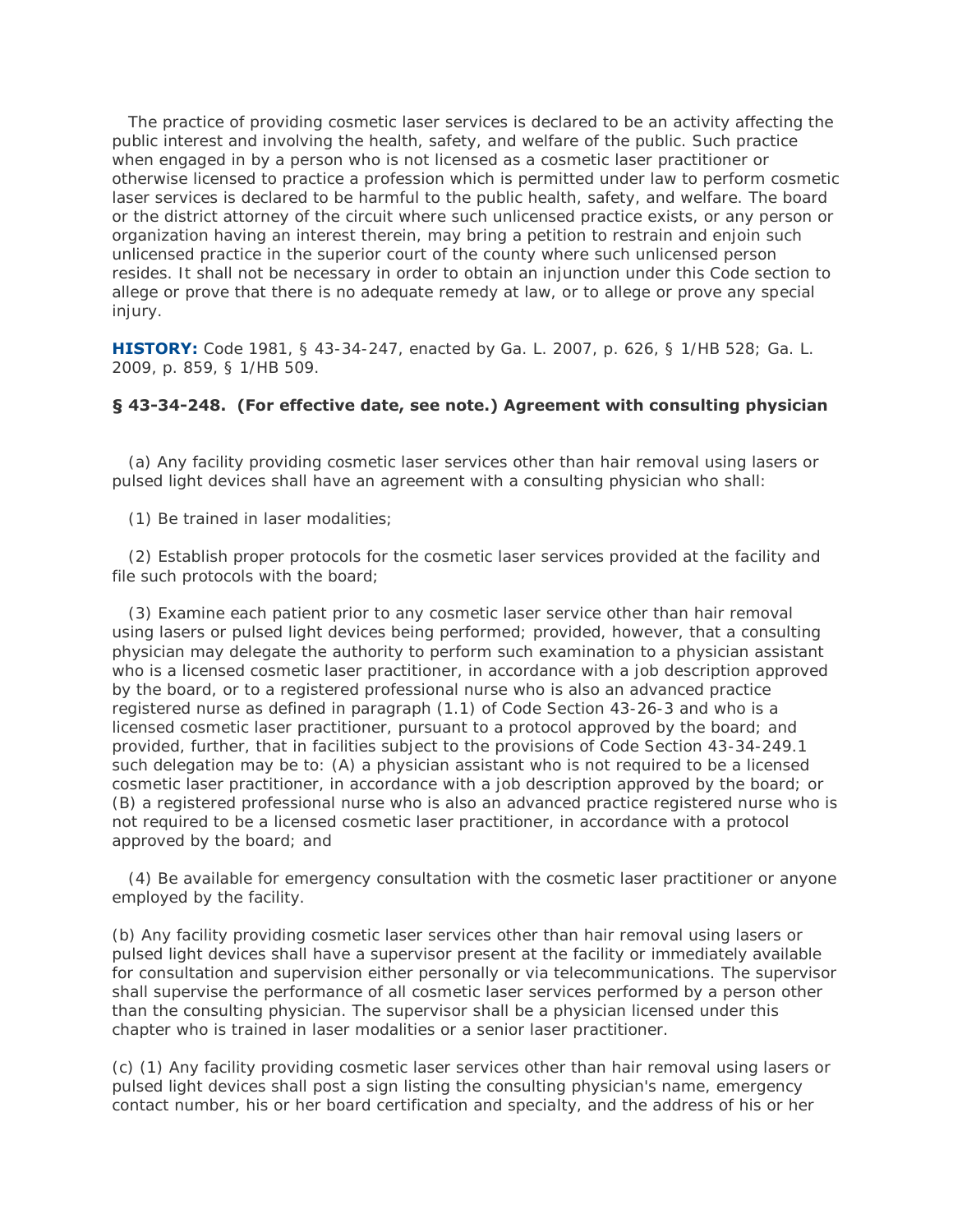principal place of practice, and indicating whether he or she is presently on site at the facility.

 (2) If the consulting physician is not on site for any period of time during which the facility is open, the facility shall post a sign indicating who is presently acting as the supervisor for the facility and that person's name, emergency contact number, his or her degrees and qualifications, and the type of cosmetic laser practitioner license held.

**HISTORY:** Code 1981, § 43-34-248, enacted by Ga. L. 2007, p. 626, § 1/HB 528; Ga. L. 2009, p. 859, § 1/HB 509; Ga. L. 2009, p. 989, § 3/SB 104; Ga. L. 2010, p. 878, § 43/HB 1387.

### **§ 43-34-249. (For effective date, see note.) Informed consent**

 (a) Prior to receiving cosmetic laser services from a cosmetic laser practitioner, a person must consent in writing to such services and shall be informed in writing of the general terms of the following:

(1) The nature and purpose of such proposed procedure;

 (2) Any material risks generally recognized and associated with the cosmetic laser service to be performed which, if disclosed to a reasonably prudent person in the customer's position, could reasonably be expected to cause such prudent person to decline such proposed cosmetic laser services on the basis of the material risk of injury that could result from such proposed services;

 (3) The name of, degrees and qualifications held by, and type of licenses obtained by the individual who will be performing the cosmetic laser service, and with respect to cosmetic laser services other than hair removal, the supervisor and the consulting physician;

 (4) The steps to be followed after the cosmetic laser service is performed in the event of any complications; and

 (5) With respect to cosmetic laser services other than hair removal, the emergency contact information for the consulting physician and the address of his or her principal place of practice.

(a.1) After receiving each cosmetic laser service other than hair removal, a person shall be informed in writing of the information required by paragraphs (4) and (5) of subsection (a) of this Code section.

(b) It shall be the responsibility of the cosmetic laser practitioner to ensure that the information required by subsections (a) and (a.1) of this Code section is disclosed and that the consent provided for in this Code section is obtained.

(c) Where the consumer is under 18 years of age, the consent of the consumer's parent or legal guardian shall be required.

(d) The board shall be required to adopt and have the authority to promulgate rules and regulations governing and establishing the standards necessary to implement this Code section specifically including but not limited to the disciplining of a cosmetic laser practitioner who fails to comply with this Code section.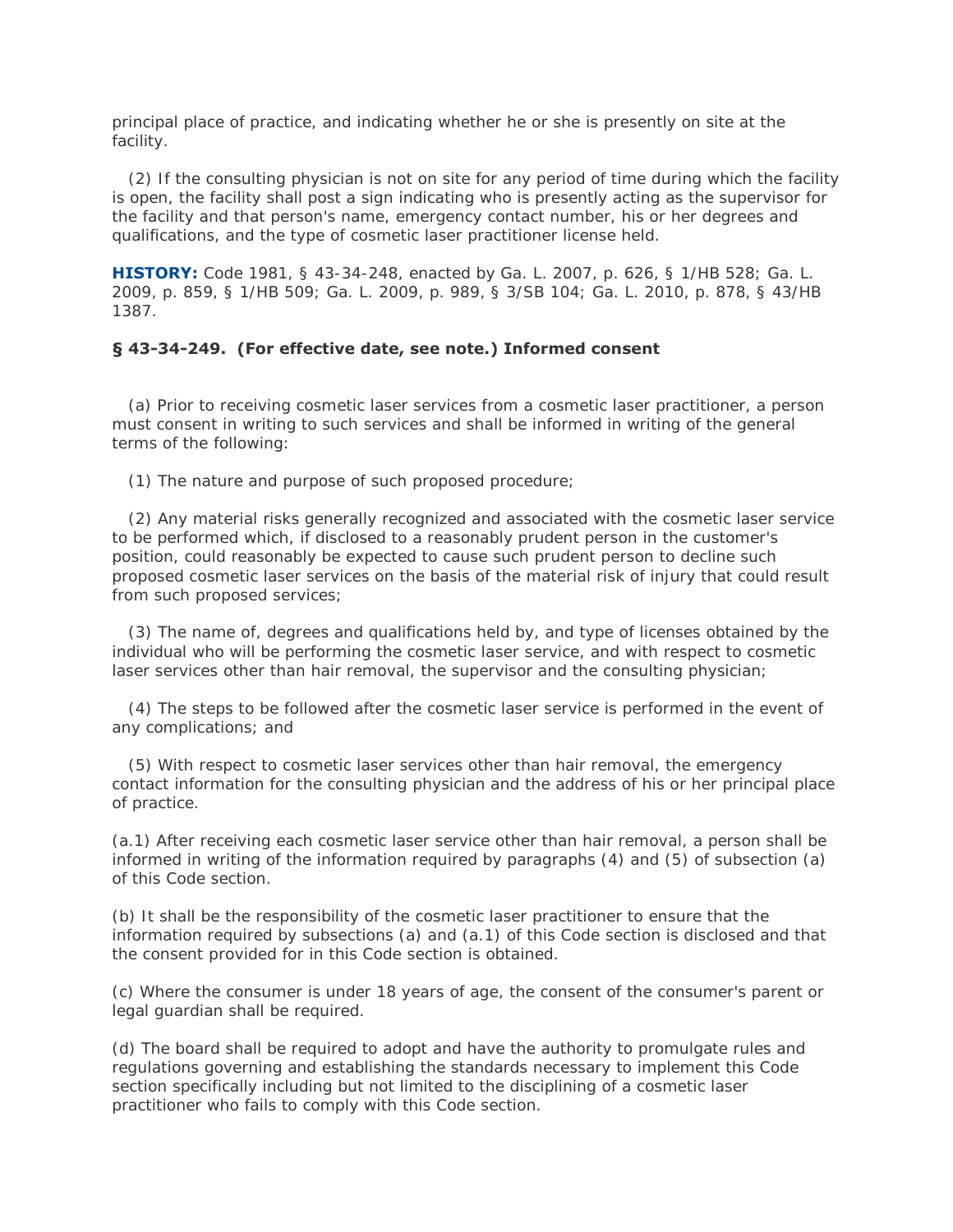(e) Nothing in this Code section shall prohibit the information provided for in this Code section from being disclosed through the use of video tapes, audio tapes, pamphlets, booklets, or other means of communication or through conversations with the cosmetic laser practitioner; provided, however, that such information is also provided in writing and attached to the consent form which the consumer signs.

**HISTORY:** Code 1981, § 43-34-249, enacted by Ga. L. 2007, p. 626, § 1/HB 528; Ga. L. 2009, p. 859, § 1/HB 509; Ga. L. 2009, p. 989, § 4/SB 104.

#### **§ 43-34-249.1. (For effective date, see note.) Waiver**

 The board shall have the authority to waive the requirements of subsection (c) of Code Section 43-34-248 and paragraph (5) of subsection (a) of Code Section 43-34-249 for facilities offering cosmetic laser services which serve as a principal place of practice at which a physician regularly sees patients if medical services are regularly performed at such facilities. For purposes of this Code section, "medical services" shall mean the general and usual services and care rendered and administered by a physician.

**HISTORY:** Code 1981, § 43-34-249.1, enacted by Ga. L. 2009, p. 989, § 5/SB 104.

### **§ 43-34-250. (For effective date, see note.) Advisory committee**

 The board shall appoint an advisory committee. The advisory committee shall include licensed cosmetic laser practitioners licensed under this article and such members as the board in its discretion may determine. The advisory committee shall include at least one person licensed to practice medicine under this chapter and specialized in a field with expertise in the biologic behavior of the skin. Members shall receive no compensation for service on the committee. The committee shall have such advisory duties and responsibilities as the board may determine, including but not limited to consulting with the board on the issuance, denial, suspension, and revocation of licenses and the promulgation of rules and regulations under this article. The initial members of the advisory committee may include persons eligible for licensing under this article. Subsequent advisory committee members must be licensed pursuant to this article.

**HISTORY:** Code 1981, § 43-34-250, enacted by Ga. L. 2007, p. 626, § 1/HB 528; Ga. L. 2009, p. 859, § 1/HB 509; Ga. L. 2009, p. 989, § 6/SB 104.

### **§ 43-34-251. (For effective date, see note.) Prohibited activities**

 (a) It shall be unlawful for any person licensed as a cosmetic laser practitioner to perform cosmetic laser services within any area within one inch of the nearest part of the eye socket of any consumer.

(b) It shall be unlawful for any person licensed as a cosmetic laser practitioner to administer any pharmaceutical agent or other substance by injection.

**HISTORY:** Code 1981, § 43-34-251, enacted by Ga. L. 2007, p. 626, § 1/HB 528; Ga. L. 2009, p. 859, § 1/HB 509.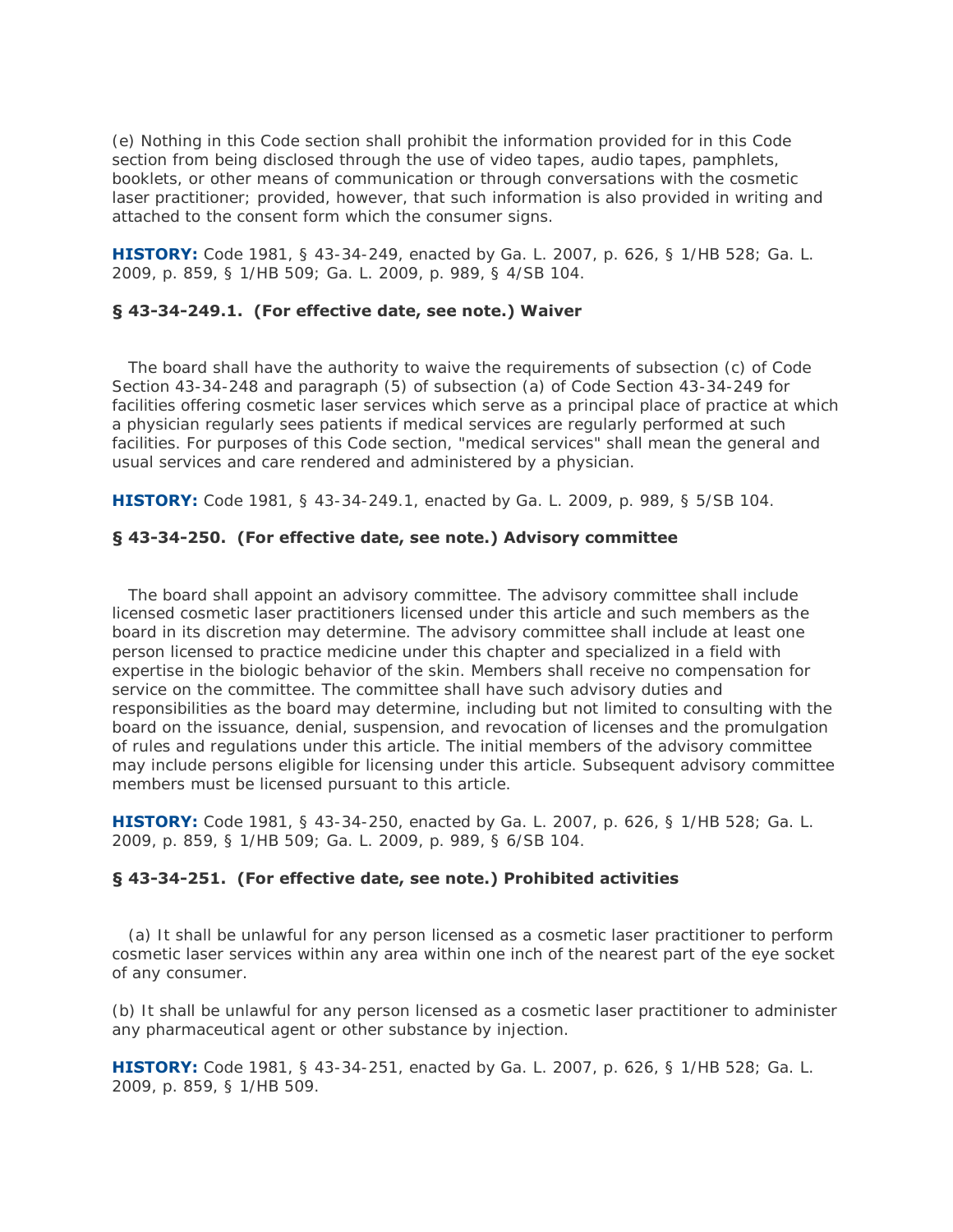# **§ 43-34-252. (For effective date, see note.) Noncompliance of facility owner; penalty**

 Any person who owns a facility in which cosmetic laser services are offered or performed in noncompliance with the requirements of this article shall be guilty of a misdemeanor.

**HISTORY:** Code 1981, § 43-34-252, enacted by Ga. L. 2007, p. 626, § 1/HB 528; Ga. L. 2009, p. 859, § 1/HB 509.

#### **§ 43-34-253. (For effective date, see note.) Violation; penalty**

 Any person convicted of violating any provision of this article shall be guilty of a misdemeanor.

**HISTORY:** Code 1981, § 43-34-253, enacted by Ga. L. 2007, p. 626, § 1/HB 528; Ga. L. 2009, p. 859, § 1/HB 509.

# **ARTICLE 10. PAIN MANAGEMENT CLINIC**

#### **§ 43-34-280. Short title**

This article shall be known and may be cited as the "Georgia Pain Management Clinic Act."

**HISTORY:** Code 1981, § 43-34-280, enacted by Ga. L. 2013, p. 515, § 2/HB 178.

### **§ 43-34-281. Legislative intent**

 (a) This article is enacted for the purpose of safeguarding the public health, safety, and welfare by providing for state administrative control, supervision, and regulation of pain management clinics. It is the intention of the General Assembly that people be able to obtain appropriate and safe medical care to treat conditions in which the control of pain is an element. However, the illegal and improper distribution of controlled substances is a growing problem in this state. Licensure and regulation of pain management clinics will better protect the public from criminal activities associated with the illegal distribution of controlled substances as well as provide for a safer place for people to obtain appropriate medical treatment by requiring certain minimum training of practitioners and by the regulation of pain management clinics.

(b) Nothing in this article shall be construed to limit the authority and regulations of the board relating to pain management as such authority and regulations existed on June 30, 2013.

**HISTORY:** Code 1981, § 43-34-281, enacted by Ga. L. 2013, p. 515, § 2/HB 178.

## **§ 43-34-282. Definitions**

As used in this article, the term: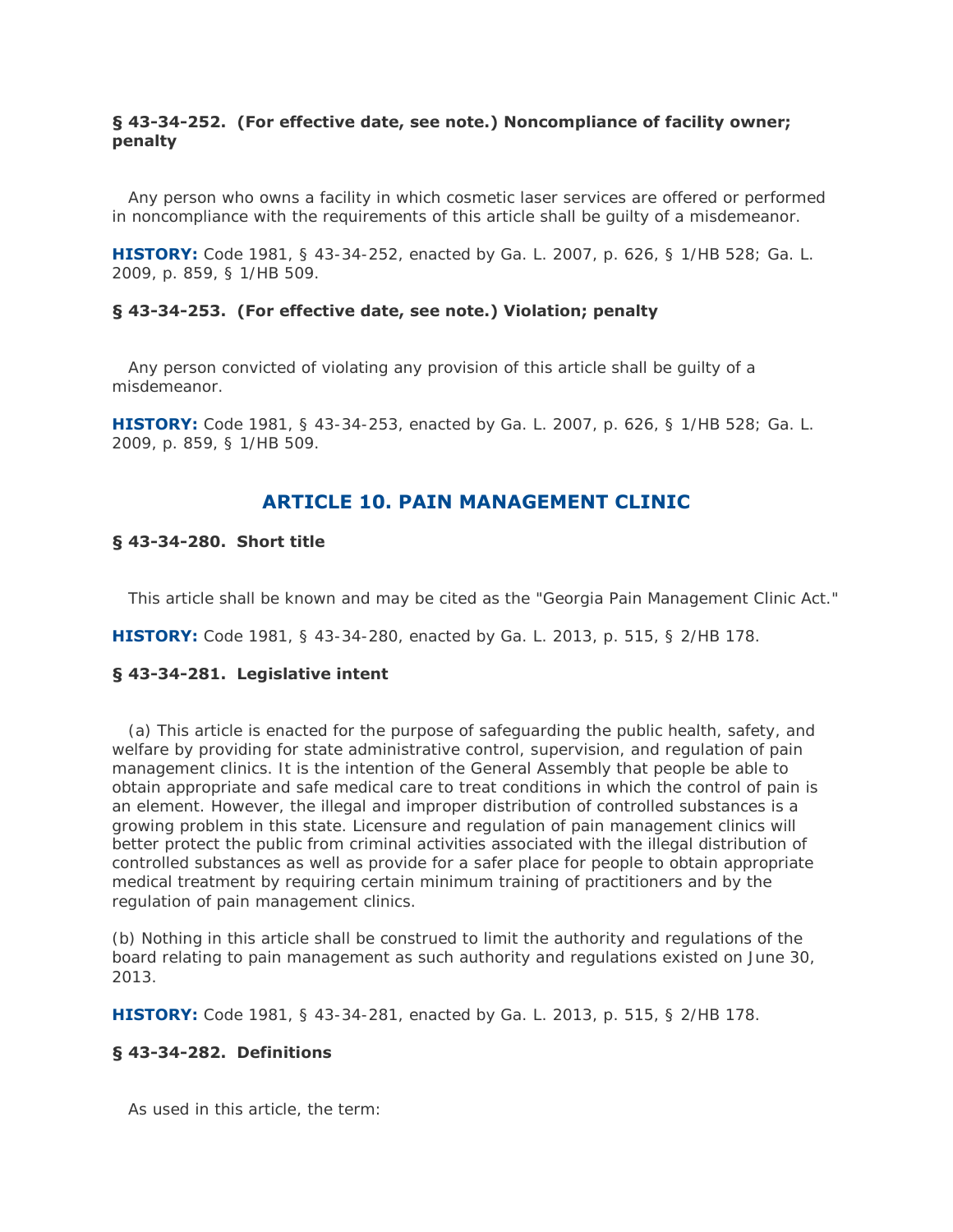(1) "Annual patient population" means persons seen by a clinic or practice in a 12 month calendar year but shall not include persons that are patients of a nursing home, home health agency, or hospice licensed pursuant to Chapter 7 of Title 31.

 (2) "Board" means the Georgia Composite Medical Board created by Code Section 43-34- 2.

 (3) "Chronic pain" means physical pain treated for a period of 90 days or more in a year but shall not include perioperative pain, which shall mean pain immediately preceding and immediately following a surgical procedure, when such perioperative pain is being treated in connection with a surgical procedure by a licensed health care professional acting within the scope of his or her license.

 (4) "License" means a valid and current certificate of registration issued by the board pursuant to this article which shall give the person to whom it is issued authority to engage in the practice prescribed thereon.

(5) "Licensee" means any person holding a license under this article.

 (6) "Nonterminal condition" means a medical condition which is reversible, where there is a reasonable hope of recovery, and where the patient's medical prognosis is a life expectancy of two years or more.

 (7) "Pain management clinic" means a medical practice advertising "treatment of pain" or utilizing "pain" in the name of the clinic or a medical practice or clinic with greater than 50 percent of its annual patient population being treated for chronic pain for nonterminal conditions by the use of Schedule II or III controlled substances. This term shall not include any clinic or practice owned, in whole or in part, or operated by a hospital licensed pursuant to Chapter 7 of Title 31 or by a health system or any ambulatory surgical center, skilled nursing facility, hospice, or home health agency licensed pursuant to Chapter 7 of Title 31.

(8) "Person" means a natural person.

 (9) "Physician" means a person who possesses a current, unrestricted license to practice medicine in the State of Georgia pursuant to Article 2 of this chapter; who, during the course of his or her practice, has not been denied the privilege of prescribing, dispensing, administering, supplying, or selling any controlled substance; and who has not, during the course of his or her practice, had board action taken against his or her medical license as a result of dependency on drugs or alcohol.

**HISTORY:** Code 1981, § 43-34-282, enacted by Ga. L. 2013, p. 515, § 2/HB 178.

### **§ 43-34-283. Licensure requirements**

 (a) On and after July 1, 2013, all pain management clinics shall be licensed by the board and shall biennially renew their license with the board. In the event that physicians in a pain management clinic practice at more than one location, each such location shall be licensed by the board, and such license shall be nontransferable.

(b) (1) All pain management clinics shall be owned by physicians licensed in this state.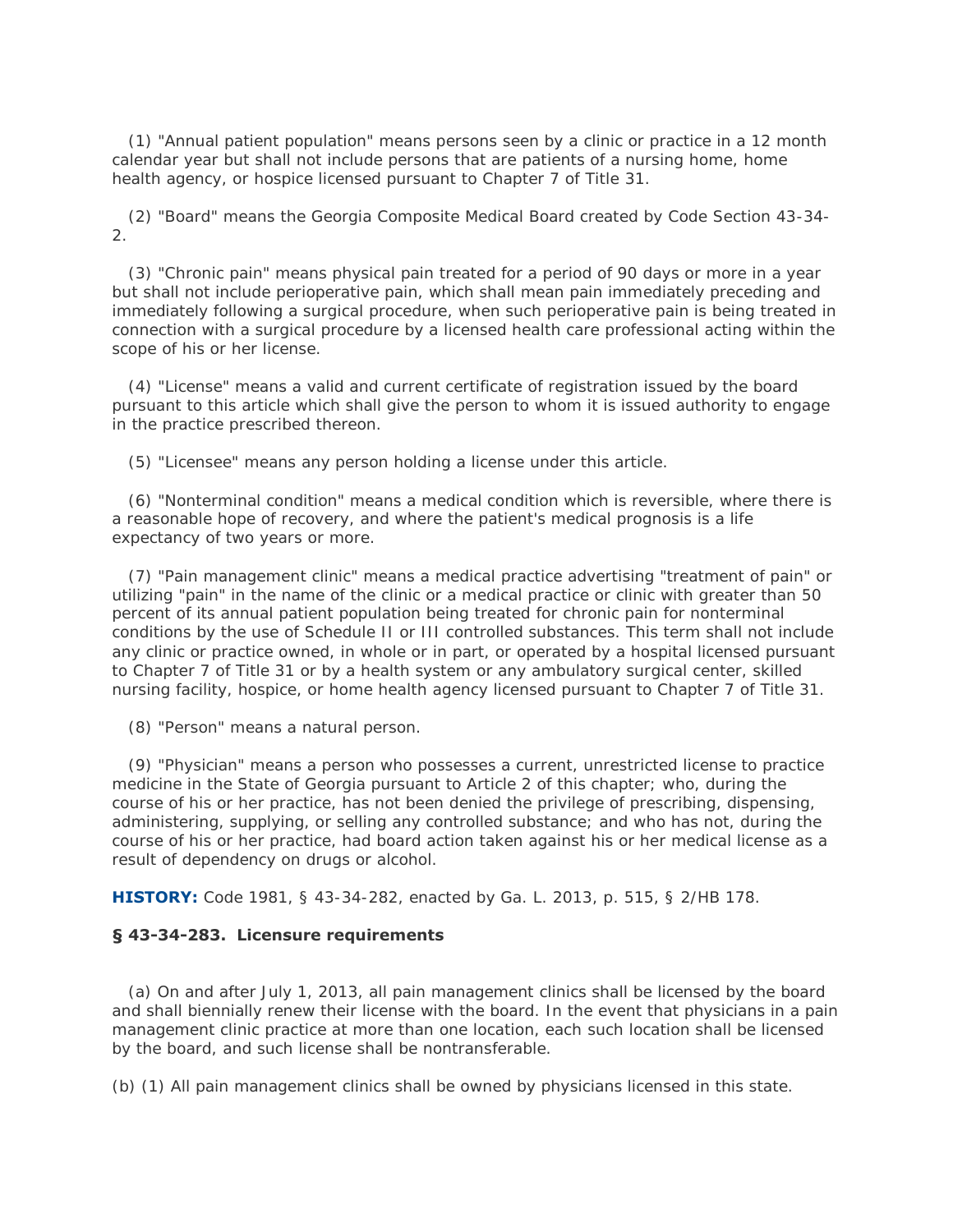(2) This subsection shall not apply to any pain management clinic in existence on June 30, 2013, which is jointly owned by one or more physician assistants or advanced practice registered nurses and one or more physicians; provided, however, that any physician assistant or advanced practice registered nurse with an ownership interest in such pain management clinic shall be subject to all requirements which owners of pain management clinics are subject to under this article.

 (3) This subsection shall not apply to any pain management clinic in existence on June 30, 2013, which is not majority owned by physicians licensed in this state; provided, however, that the person or entity that owns such pain management clinic shall not operate more than one licensed pain management clinic within this state; and provided, further, that any such owner shall be subject to all requirements which owners of pain management clinics are subject to under this article.

 (4) Notwithstanding paragraphs (2) and (3) of this subsection, no person who has been convicted of a felony as defined in paragraph (3) of subsection (a) of Code Section 43-34-8 shall own or have any ownership interest in a pain management clinic.

(c) The board may establish minimum standards of continuing medical education for all physicians owning a pain management clinic. All other licensed health care professionals practicing in a pain management clinic may be subject to minimum standards of continuing education established by the respective licensing board for the health care professional.

(d) Upon the filing of an application for a license, the board may cause a thorough investigation of the applicant to be made and such investigation may include a criminal background check; provided, however, that the board shall cause a thorough investigation of a new applicant to be made, and such investigation shall include a background check. If satisfied that the applicant possesses the necessary qualifications, the board shall issue a license. However, the board may issue licenses with varying restrictions to such persons where the board deems it necessary for the purpose of safeguarding the public health, safety, and welfare.

(e) Whenever an applicable rule requires or prohibits action by a pain management clinic, responsibility shall be that of the owner and the physicians practicing in the pain management clinic, whether the owner is a sole proprietor, partnership, association, corporation, or otherwise.

(f) The board shall deny or refuse to renew a pain management clinic license if it determines that the granting or renewing of such license would not be in the public interest.

(g) No pain management clinic shall provide medical treatment or services, as defined by the board, unless a physician, a physician assistant authorized to prescribe controlled substances under an approved job description, or an advanced practice registered nurse authorized to prescribe controlled substances pursuant to a physician protocol is on-site at the pain management clinic.

(h) The board may enter into agreements with other states or with third parties for the purpose of exchanging information concerning licensure of any pain management clinic.

**HISTORY:** Code 1981, § 43-34-283, enacted by Ga. L. 2013, p. 515, § 2/HB 178.

### **§ 43-34-284. Denial, suspension, and revocation of licenses**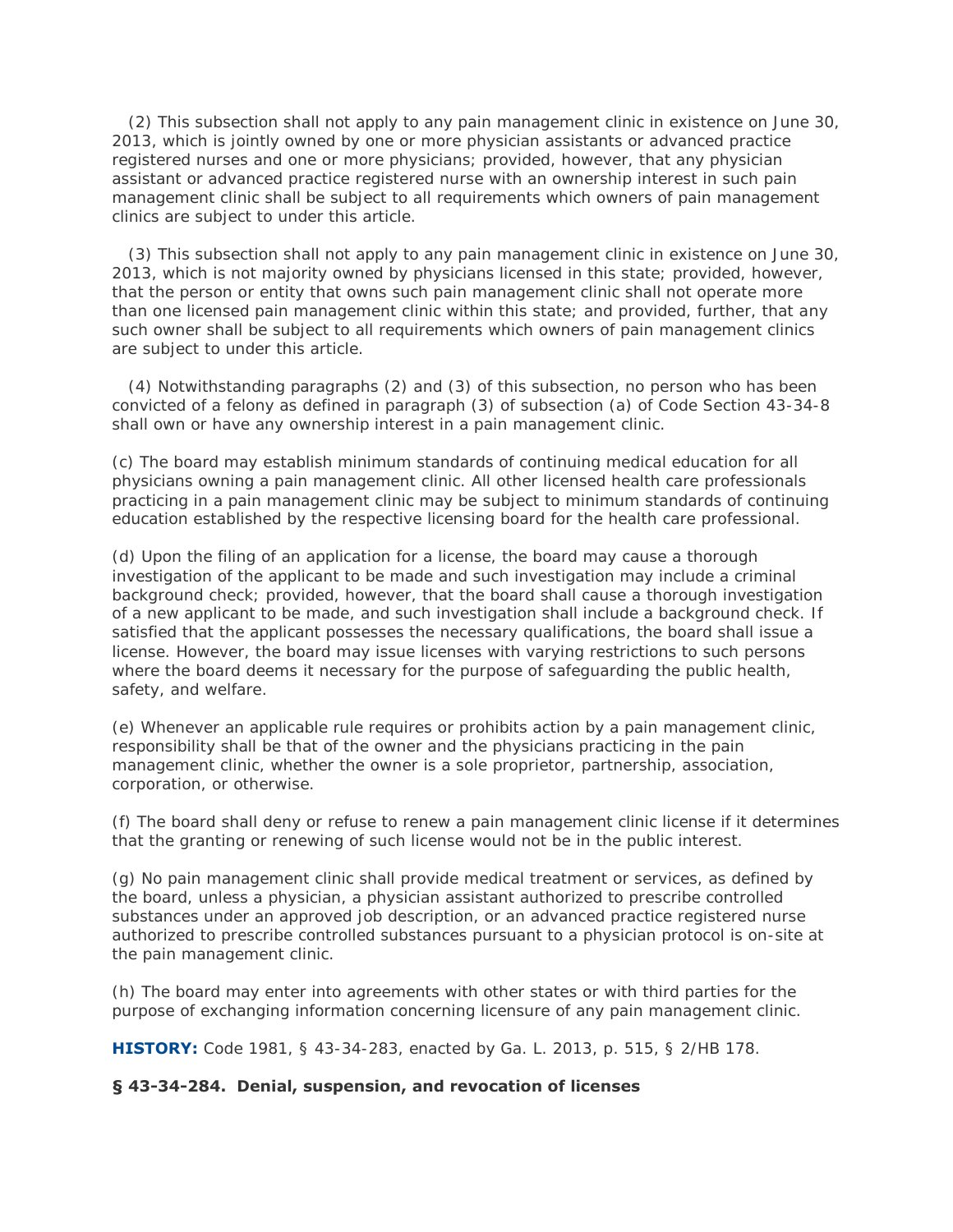In addition to the authority granted in Code Section 43-34-8, a license obtained pursuant to this article may be denied, suspended, or revoked by the board upon finding that the licensee or a physician practicing at a licensed pain management clinic has:

 (1) Furnished false or fraudulent material information in any application filed under this chapter;

 (2) Been convicted of a crime under any state or federal law relating to any controlled substance;

 (3) Had his or her federal registration to prescribe, distribute, or dispense controlled substances suspended or revoked; or

(4) Violated the provisions of this chapter, Chapter 13 of Title 16, or Chapter 4 of Title 26.

**HISTORY:** Code 1981, § 43-34-284, enacted by Ga. L. 2013, p. 515, § 2/HB 178.

## **§ 43-34-285. Notice to the board upon the occurrence of certain events**

The board shall be notified immediately upon the occurrence of any of the following:

(1) Permanent closing of a licensed pain management clinic;

(2) Change of ownership, management, or location of a licensed pain management clinic;

(3) Change of the physicians practicing in a licensed pain management clinic;

(4) Any theft or loss of drugs or devices of a licensed pain management clinic;

 (5) Any known conviction of any employee of a licensed pain management clinic of any state or federal drug laws;

 (6) Any known conviction based upon charges of fraud of any employee of a licensed pain management clinic;

 (7) Disasters, accidents, theft, destruction, or loss of records of a licensed pain management clinic required to be maintained by state or federal law or the rules of the board; or

(8) Any and all other matters and occurrences as the board may require by rule.

**HISTORY:** Code 1981, § 43-34-285, enacted by Ga. L. 2013, p. 515, § 2/HB 178.

#### **§ 43-34-286. Registration of clinics dispensing controlled substances**

 All pain management clinics that dispense controlled substances or dangerous drugs shall be registered with the Georgia State Board of Pharmacy as required by Chapter 4 of Title 26.

**HISTORY:** Code 1981, § 43-34-286, enacted by Ga. L. 2013, p. 515, § 2/HB 178.